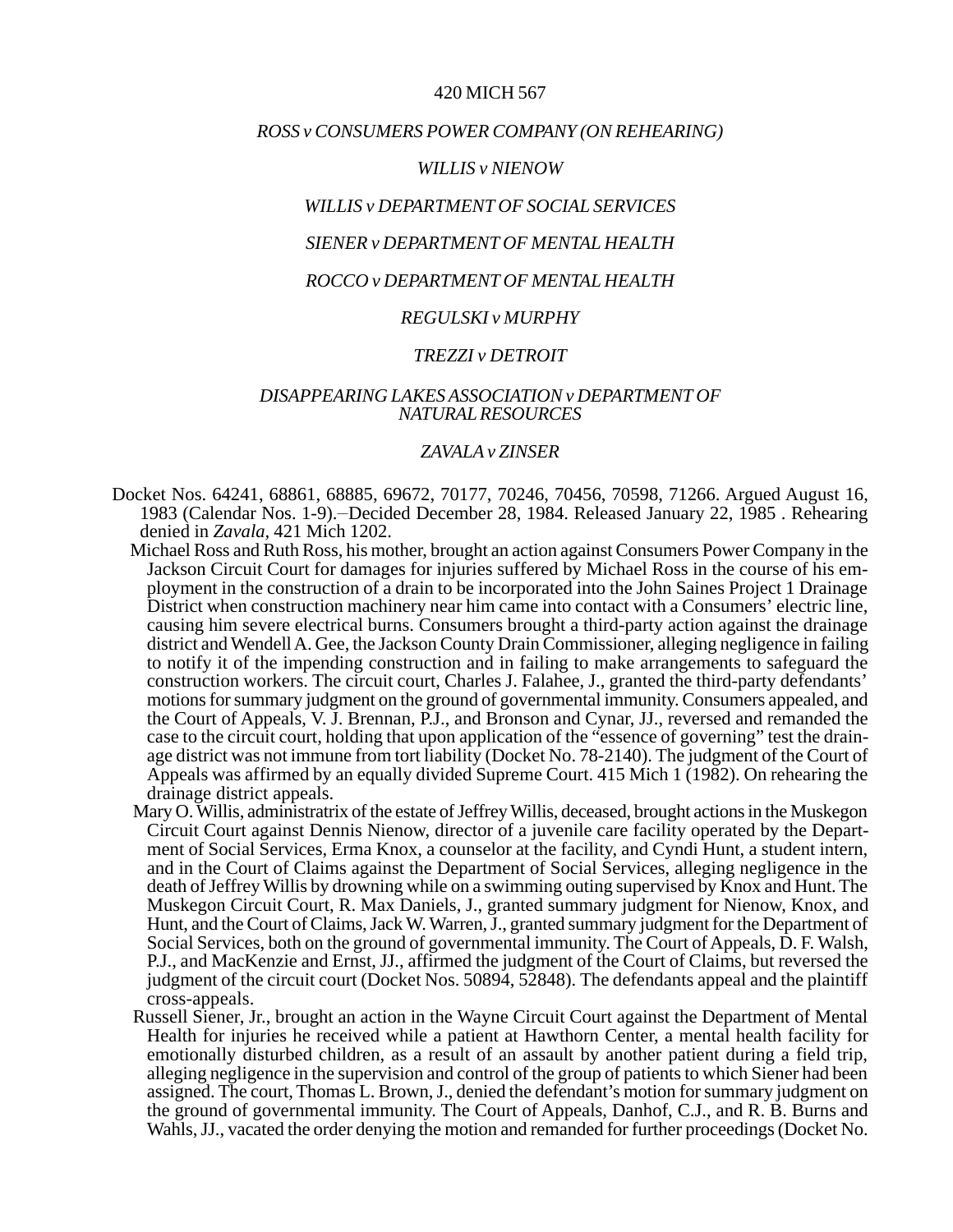56406). The plaintiff appeals.

- James R. Rocco, for himself and as the personal representative of the estate of Daniel Rocco, deceased, and Judith Lynne Rocco, brought an action in the Court of Claims against the Department of Mental Health, the Department of Social Services, and the Ypsilanti Regional Psychiatric Hospital for damages arising out of the killing of Daniel Rocco while a patient at the hospital by another patient, alleging negligence in the supervision of the assailant and breach of a contractual duty to protect the decedent. The court, Jack W. Warren, J., granted the defendants' motion for summary judgment on the ground of governmental immunity. The Court of Appeals, M. J. Kelly and J. J. Kelley, JJ. (Allen, P.J., concurring in part and dissenting in part), affirmed the judgment of the Court of Claims with respect to the negligence claim, but reversed with respect to the contract claim (Docket No. 55334). The defendants appeal and the plaintiff cross-appeals.
- James Regulski brought an action in the Wayne Circuit Court against the Wayne-Westland School District, William Murphy, director of the district's vocational building trades program, and Leo Hansen, teacher of the building trades class, for injuries received during the construction of a house as part of the program, alleging negligence in failing to supervise the plaintiff. The court, Maureen P. Reilly, J., granted the defendants' motion for summary judgment on the ground of governmental immunity. The Court of Appeals, V. J. Brennan, P.J., and D. C. Riley and Payant, JJ., affirmed in an opinion per curiam (Docket No. 57956). The plaintiff appeals.
- Elvera Trezzi, administratrix of the estates of Rosa Brigolin, deceased, and Gino Brigolin, deceased, brought an action in the Wayne Circuit Court against the City of Detroit, Philip Torbit, a police dispatcher, and unidentified city "911" emergency assistance operators, for damages arising from the deaths of Rosa and Gino Brigolin, alleging negligence in assigning low priority to requests for assistance at the Brigolin residence which allowed time for intruders to inflict injuries on the Brigolins that resulted in their deaths. The court, Charles Kaufman, J., granted the city summary judgment on the ground of governmental immunity. Torbit settled, and the claim against the operators was dismissed. The Court of Appeals, Danhof, C.J., and Ernst, J. (Bronson, J., concurring in part and dissenting in part), affirmed (Docket No. 58039). The plaintiff appeals.
- Disappearing Lakes Association and other associations of property owners in the vicinities of Square Lake and Little Square Lake in Oakland County brought actions in the Court of Claims against the Department of Natural Resources and in the Oakland Circuit Court against Orion Township, the Oakland County Planning Commission, and others, for damages to their property resulting from drops in the water levels of the lakes after the department permitted the dredging of canals in the area. The actions were consolidated in the Court of Claims. The court, Frederick C. Ziem, J., granted summary judgment for the defendant on the ground of governmental immunity. The Court of Appeals, Allen, P.J., and Martin, J. (Cynar, J., concurring in the result only), affirmed (Docket Nos. 59191, 59640). The plaintiffs appeal.
- Jose B. Zavala and Maria Zavala brought an action in the Wayne Circuit Court against the City of Detroit, Andrea Zinser and Freida Y. Harris, Detroit police officers, and persons involved in a fight outside a Detroit bar for damages resulting from a gunshot that wounded Jose Zavala during the fight. The plaintiffs alleged that the police officers had been negligent in failing to stop the fight and in failing to prevent the shooting of Jose Zavala. The court, Maureen P. Reilly, J., granted the city's and the officers' motion for summary judgment on the ground of governmental immunity. The Court of Appeals, D. C. Riley, P.J., and D. F. Walsh, J. (N. J. Kaufman, J., dissenting), affirmed, but remanded to permit the plaintiffs to make a record on their motion to amend their complaint to allege discrimination by the defendants in violation of 42 USC 1983 (Docket No. 59195). The plaintiffs appeal.

In an opinion per curiam, signed by Chief Justice Williams, and Justices Ryan, Brickley, Cavanagh, and Boyle, the Supreme Court *held:*

1) All state and local governmental agencies are liable under the governmental tort liability act for injuries arising out of the failure to keep. highways in reasonable repair, for negligent operation of a government-owned motor vehicle by an officer, agent, or employee of the agency, and for dangerous or defective conditions in public buildings under the agency's control;

b) are liable in tort for injuries arising out of the performance of a proprietary function, i.e., any activity conducted primarily for pecuniary profit, excluding activities normally supported by taxes or fees;

c)are immune from tort liability for injuries arising out of the exercise or discharge of a nonproprietary, governmental function, i.e., any activity which is expressly or impliedly mandated or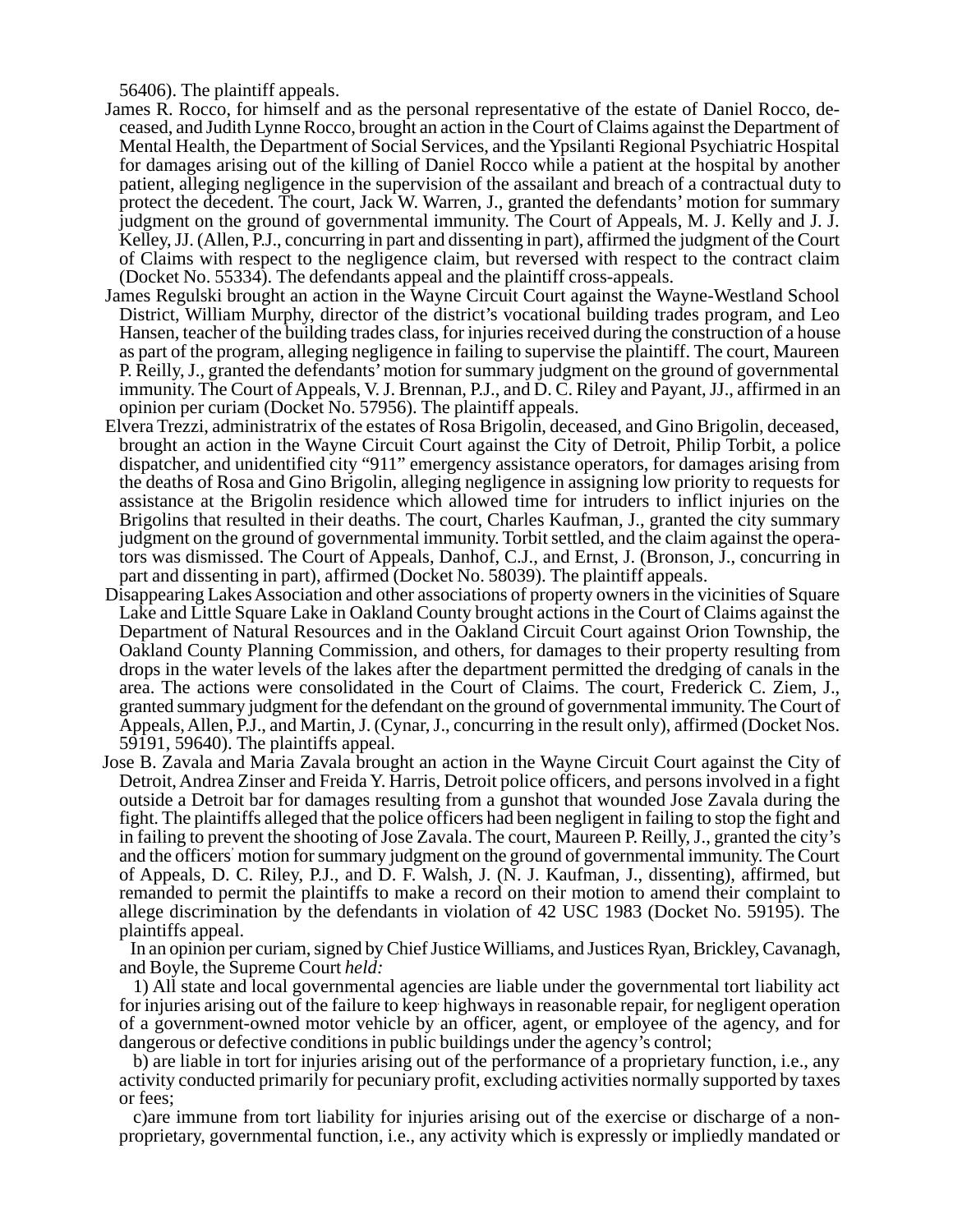authorized by constitution, statute, or other law (an agency's *ultra vires* activities are therefore not entitled to immunity);

d) are vicariously liable for the negligent operation of government-owned motor vehicles by their officers, employees, and agents (vicarious liability for all other torts may be imposed on a governmental agency only when its officer, employee, or agent, acting during the course of his employment and within the scope of his authority, commits a tort while engaged in an activity which is nongovernmental or proprietary, or which falls within a statutory exception); 2) Judges, legislators, and the highest executive officials of all levels of government are absolutely immune from all tort liability whenever they are acting within their judicial, legislative, and executive authority; lower level officers, employees, and agents are immune from tort liability only when they are

a) acting during the course of their employment and are acting, or reasonably believe they are acting, within the scope of their authority;

b) acting in good faith; and

c) performing discretionary-decisional acts, i.e., those which involve significant decision-making that entails personal deliberation, decision and judgment, as opposed to ministerial-operational acts, i.e., those which involve the execution or implementation of a decision and entail only minor decision-making;

3) If the officer, agent, or employee is acting within the course of his employment and the scope of his authority, the governmental agency may pay for, engage, or furnish an attorney; represent the officer, agent, or employee in the action; and compromise, settle, pay, or indemnify claims or judgments against the officer, agent, or employee. Such action, however, does not impose tort liability upon the governmental agency.

1. The governmental tort liability act sets forth four categories of activity for which tort liability may be imposed. All governmental agencies, both state and local are statutorily liable for bodily injury and property damage arising out of the failure to keep their highways in reasonable repair; the negligent operation of a government-owned motor vehicle by the agency's officer, agent, or employee; and dangerous or defective conditions in public buildings under the agency's control. In addition, the state and its agencies, departments, and commissions are liable when engaged in a proprietary function. The heart of the act is § 7, which provides broad immunity from tort liability to governmental agencies whenever they are engaged in the exercise or discharge of a governmental function. The act allows a governmental agency to provide legal assistance to and reimbursement of settlements and judgments levied against its officers, agents, and employees under certain circumstances. However, the act does not define under what circumstances such officers, agents, and employees may be held liable for their tortious acts. Nor does it specifically address the question whether a governmental agency may be held vicariously liable for such torts under a theory of *respondeat superior.*

2. Sovereign immunity is an ancient common-law concept which stated that the "sovereign" was immune from suit unless he consented to the action because the sovereign (the king) either was somehow "divine" or above the law, could commit no wrong, and was, therefore, never properly sued, or was superior to the courts which he had created and vested with a portion of his power. From statehood forward, Michigan jurisprudence recognized that the sovereign (the state) was immune from all suits, including suits for tortious injuries which it had caused. The rationale for sovereign immunity was never grounded in a belief that the state could do no wrong. Rather, sovereign immunity existed in Michigan because the state, as creator of the courts, was not subject to them or their jurisdiction. Thus, the original Michigan rule held that the state was immune from all suits except to the extent that it consented to be sued in its courts. Sovereign immunity was not, however, an absolute bar to recovery against the state; the Legislature could and did consent to suits. In 1939, the Legislature created the Court of Claims, giving it exclusive jurisdiction to hear and determine all claims and demands against the state and any of its agencies. By creating a court with jurisdiction over the state, the Legislature destroyed the theoretical basis for sovereign immunity. However, the Legislature retained sovereign immunity from tort liability in § 24 of the Court of Claims Act. Case law made clear the distinction between immunity from suit and immunity from liability and subsequently emphasized that the common-law doctrine of sovereign immunity from tort liability could not be waived or abrogated except by statute. In addition, sovereign immunity from tort liability was recognized as a defense only when the state was engaged in the exercise or discharge of a governmental function. The Legislature thereafter impliedly acknowledged that the state enjoyed immunity only when it was engaged in the exercise or discharge of a governmental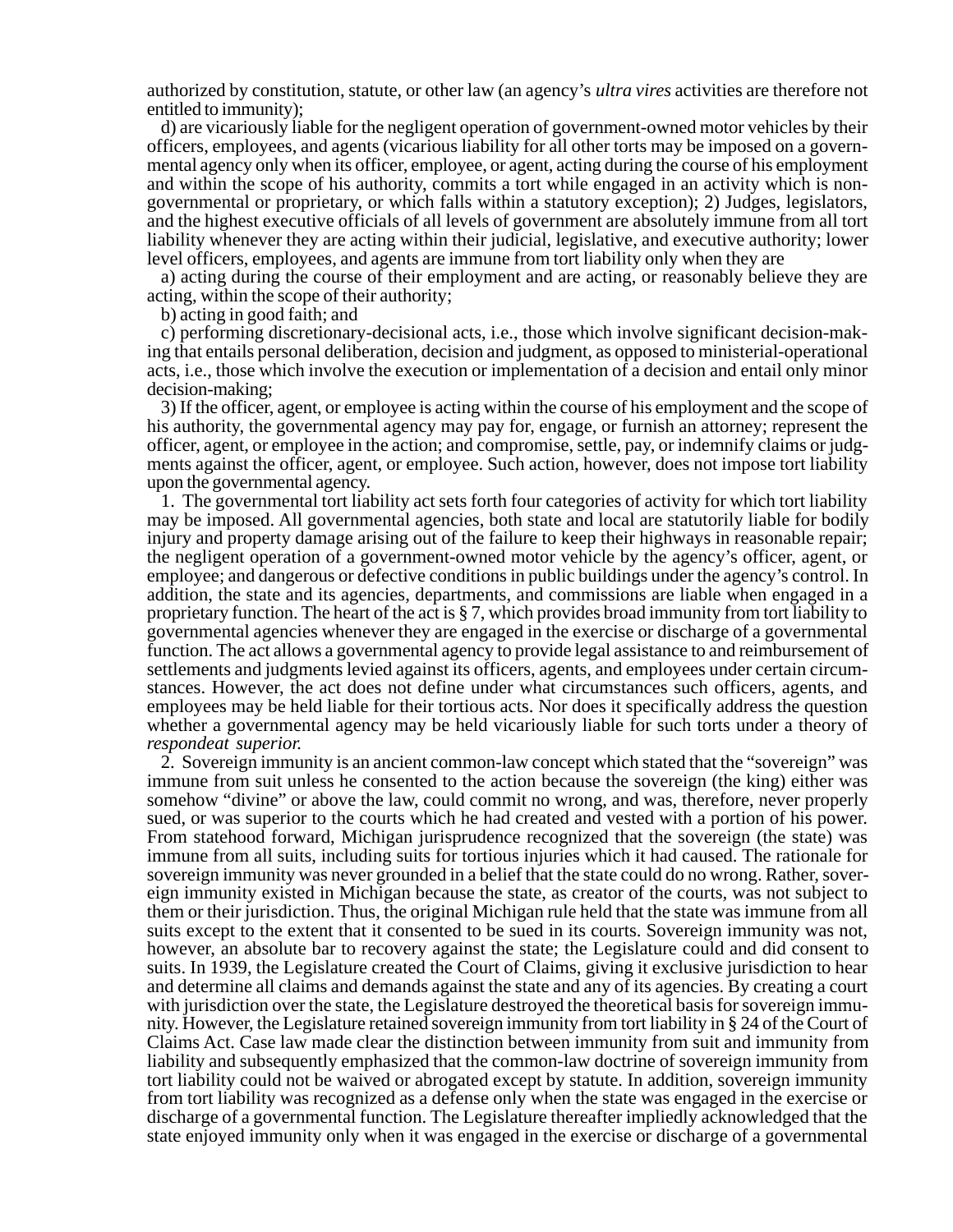function.

3. Common-law governmental immunity for municipalities was abolished in *Williams v Detroit,* 364 Mich 231 (1961), and in anticipation of a similar demise of immunity for counties, townships, and villages, the Legislature enacted the governmental tort liability act. The first sentence of § 7 was intended to not only restore governmental immunity to non-sovereign governmental agencies, but to provide uniform treatment for state and local agencies. Furthermore, the affirmance of common-law sovereign immunity in the second sentence of § 7 was a clear directive that this Court henceforth could not further extend *Williams* and judicially abrogate the state's sovereign immunity. Therefore, at the time § 7 was enacted, the state was immune from tort liability when it was engaged in the exercise or discharge of a governmental function, unless a statutory exception was applicable. This same immunity is reiterated by the first and second sentences of § 7.

4. Sovereign and governmental immunity from tort liability exist only when governmental agencies are engaged in the exercise or discharge of a governmental function. Although governmental function is not defined in the act, it is a term of art which has been used by the courts of this state to describe those activities of government which because of their public nature should not give rise to liability at common law. Previous tests of what is a governmental function have proved difficult to apply.

The " proprietary function" test provides that since government is instituted for the equal benefit, security, and protection of its people, a governmental agency cannot claim that it is engaged in a governmental function when the activity makes a profit for itself or for private individuals. Decisions of the Supreme Court have differed, however, as to how much, if any, incidental profit can be generated before an activity is deemed to be proprietary. By enacting § 13 of the governmental tort liability act, the Legislature adopted the common-law proprietary function test, but made it clear that activities which generate an incidental profit may still be considered govern-mental functions. The governmental immunity act was intended to provide uniform liability and immunity to both state and local governmental agencies. There is no satisfactory reason to treat state and non-sovereign governmental agencies differently. Moreover, the proprietary function exception to common-law governmental immunity was well established at the time § 13 was enacted. If the Legislature had wished to abolish this rule as to non-sovereign governmental agencies, it would have done so in more explicit language. Therefore, the common-law proprietary function exception to governmental immunity from tort liability is reaffirmed, and the statutory definition of proprietary function is applicable to all govern-mental agencies, state and local. In short, although § 13 of the governmental immunity act applies only to state governmental agencies, the same terms and principles embodied therein must be judicially applied to non-sovereign governmental agencies.

The "common good of all" test is rather amorphous and difficult to apply because almost all government activity is in some sense directed toward the public good. Nevertheless, it is rare when a particular activity benefits every member of the state equally. Because application of the common good of all test could result in either immunity or liability depending upon the viewpoint of the particular decision-maker, it cannot be incorporated into the definition of governmental function.

The "essence to/of governing" tests represent attempts to describe and pinpoint those activities which are uniquely and generally associated with government. Relatively few activities can qualify for immunity under the essence to governing test since they must have no common analogy to the private sector. Moreover, governmental activities which appear unique at the time a particular case is decided may not be so in the future. The essence of governing test provides more flexibility because it focuses on whether the activity can be effectively accomplished only by government. Unfortunately, this approach is also flawed. For example, private construction companies may be able to engineer, construct, and maintain drains more effectively than the local drainage district. Nevertheless, the drain-age district is statutorily responsible for providing an efficient and systematic drainage system to safeguard the public health and welfare. Private enterprise may also decline to engage in or abandon an activity which benefits the public good because it is not sufficiently profitable, not because it cannot effectively accomplish the activity. If a governmental agency thereafter assumes the responsibility in order to provide or continue to make available necessary public services, it risks tort liability. Finally, both tests fail to specify precisely what activity must be evaluated.

5. The fundamental problem with the "common good of all" and "essence to/of governing" definitions of governmental function is that they require the judiciary to make value judgments as to which activities government should be allowed to engage in without being held responsible for the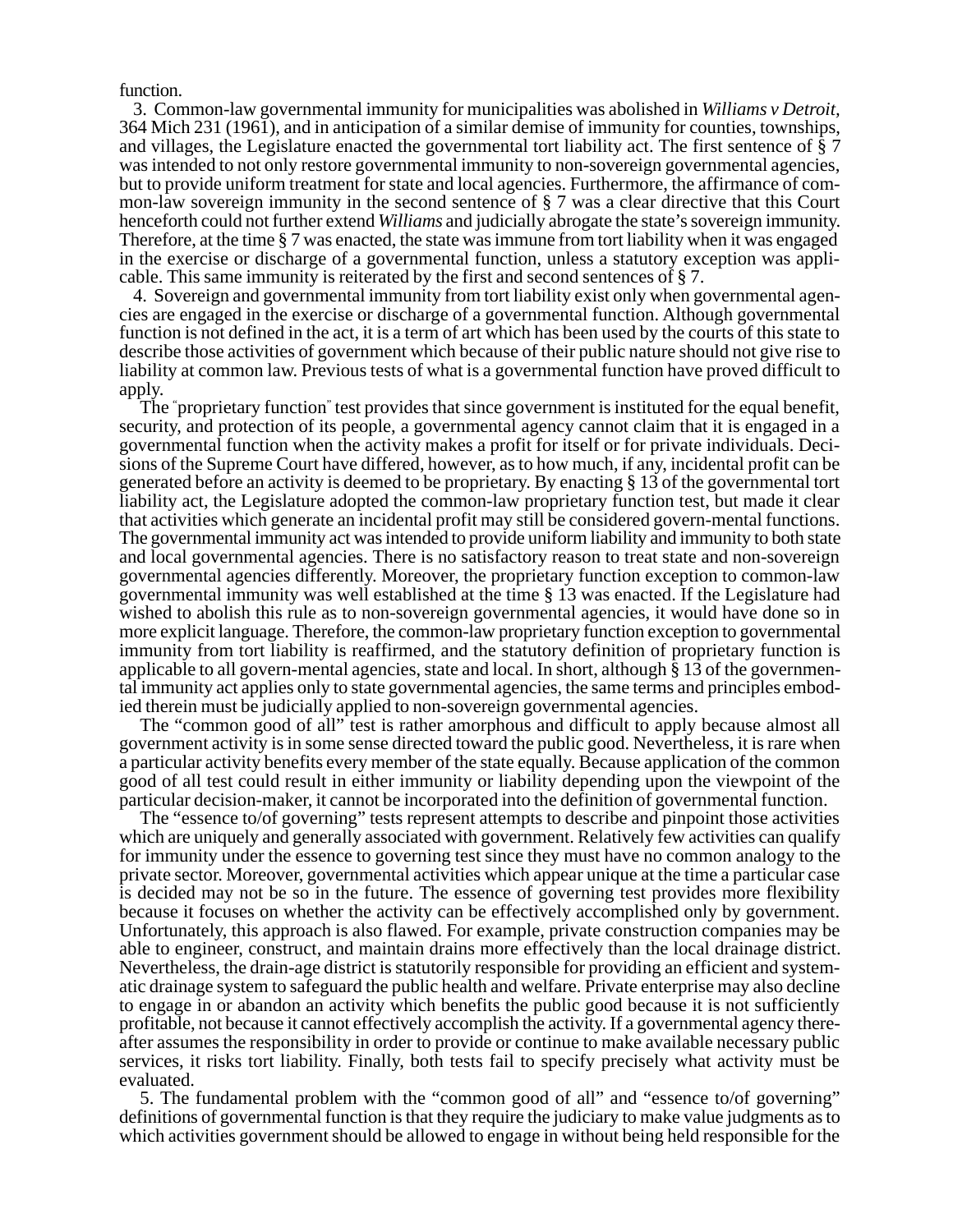consequences thereof. This type of subjective inquiry necessarily results in legitimate differences of opinion. In contrast, the immunity from tort liability provided by § 7 is expressed in the broadest possible language—it extends immunity to *all* governmental agencies for *all* tort liability *whenever* they are engaged in the exercise or discharge of a governmental function. This broad grant of immunity, when coupled with the four narrowly drawn statutory exceptions, suggests that the Legislature intended that the term "governmental function" be interpreted in a broad manner. The Legislature's refusal to abolish completely sovereign and governmental immunity, despite this Court's recent attempts to do so, evidences a clear legislative judgment that public and private tortfeasors should be treated differently. Therefore a governmental function is an activity which is expressly or impliedly mandated or authorized by constitution, statute, or other law. When a governmental agency engages in mandated or authorized activities, it is immune from tort liability, unless the activity is proprietary in nature or falls within one of the other statutory exceptions to the governmental immunity act. Whenever a governmental agency engages in an activity which is not expressly or impliedly mandated or authorized by constitution, statute, or other law (i.e., an *ultra vires* activity), it is not engaging in the exercise or discharge of a governmental function. The agency is liable for any injuries or damages incurred as a result of its tortious conduct.

6. The tort liability of a governmental agency can be premised on two distinct theories. The plaintiff may allege that the agency itself acted, or failed to act, in a tortious manner. In such situations, the agency will be held directly liable for its torts if the activity in which it was engaged constituted a non-governmental or proprietary function, or fell within the statutory "highway," "motor vehicle," or "public building" exceptions. The plaintiff may also allege that the governmental agency is vicariously liable for the torts of its officers, employees and agents. This vicarious liability is premised on the employer-employee or principal-agent relationship which exists between the agency and the individual tortfeasor.

Allegations of vicarious tort liability generally arise where an employment relationship exists between the governmental agency and the individual tortfeasor. *Respondeat superior* liability generally can be imposed only where the individual tortfeasor acted during the course of employment and within the scope of authority. If either of these conditions is not met, a governmental agency cannot be held vicariously liable. Even when the tort is committed during the employee's course of employment and was within the scope of authority, the governmental agency is not automatically liable. Where the individual tortfeasor is acting on behalf of his employer, the focus should be on the activity which the individual was engaged in at the time the tort was committed. A governmental agency can be held vicariously liable only when its officer, employee, or agent, acting during the course of employment and within the scope of authority, commits a tort while engaged in an activity which is non-governmental or proprietary, or which falls within a statutory exception. The agency is vicariously liable in these situations because it is in effect furthering its own interest or performing activities for which liability has been statutorily imposed. However, if the activity in which the tortfeasor was engaged at the time the tort was committed constituted the exercise or discharge of a governmental function (i.e., the activity was expressly or impliedly mandated or authorized by constitution, statute, or other law), the agency is immune pursuant to  $\S 7$  of the governmental immunity act.

7. The governmental immunity act does not address whether or when individual officers, employees, and agents are immune from tort liability. It merely authorizes governmental agencies to defend, indemnify, and insure officers and employees who have committed negligent torts during the course of their employment and while acting within the scope of their authority. The Supreme Court is persuaded that judges, legislators, and the highest executive officials of all levels of government are absolutely immune from all tort liability whenever they are acting within their respective judicial, legislative, and executive authority. Lower level officials, employees, and agents are immune from tort liability only when they are

 1) acting during the course of their employment and acting, or reasonably believe they are acting, within the scope of their authority;

2) acting in good faith; and

3) performing discretionary, as opposed to ministerial, acts. Under this test, no individual immunity exists for *ultra vires* activities.

The distinction between discretionary and ministerial acts is that the former involves significant decision-making, while the latter involves the execution of a decision and might entail some minor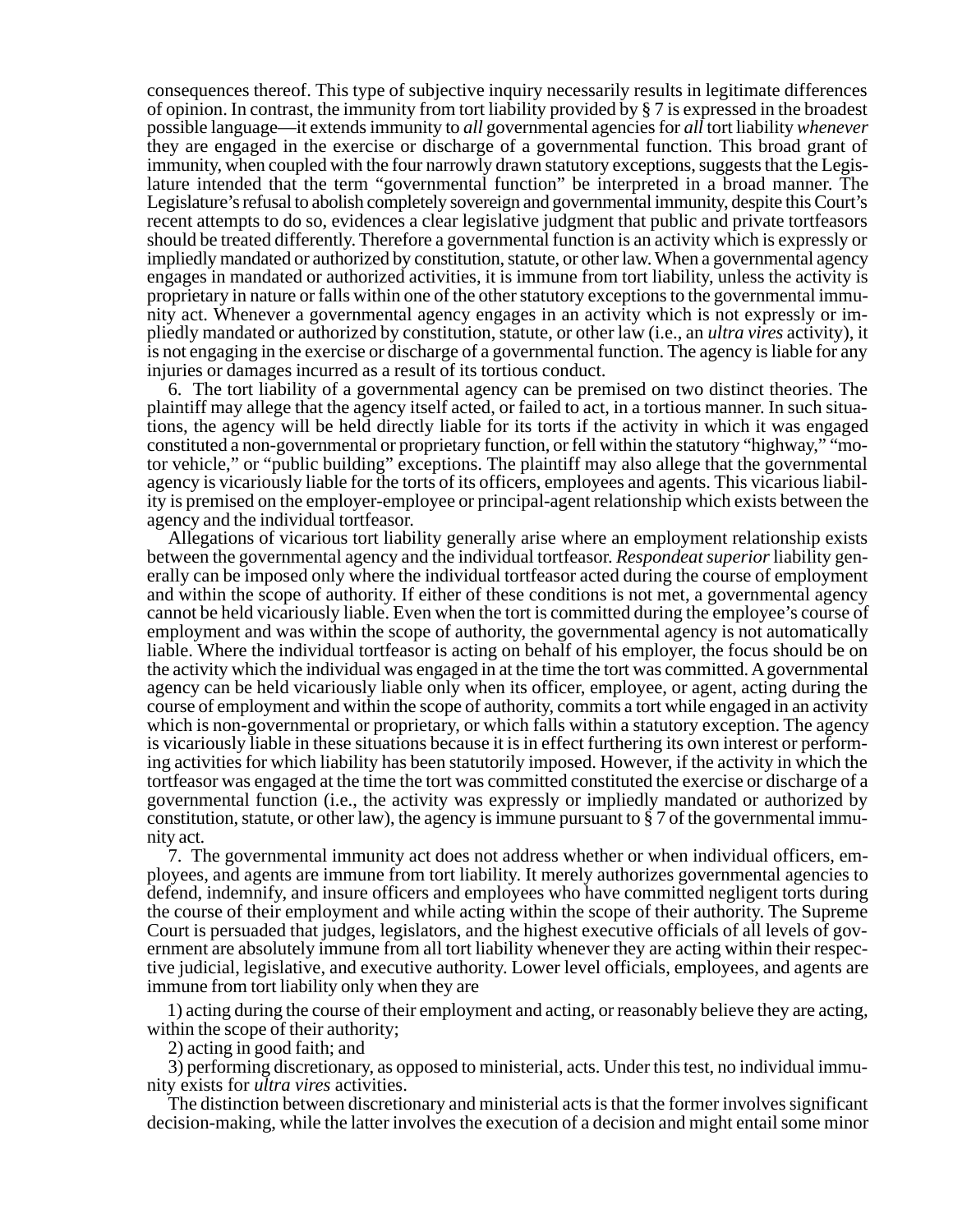decision-making. For clarity, the word "operational" should be added so the operative term would be "ministerial-operational" acts. Many persons are given some measure of discretionary authority in order to perform their duties effectively. Therefore, to determine the existence and scope of a person's immunity from tort liability in a particular situation, the specific acts complained of, rather than the general nature of the activity, must be examined. The ultimate goal is to afford the officer, employee, or agent enough freedom to decide the best method of carrying out his duties, while ensuring that the goal is realized in a conscientious manner.

It is obvious that the immunity extended to individuals is far less than that afforded governmental agencies, a result intended by the Legislature. The threat of personal liability for engaging in *ultra vires* activities or tortiously executing one's duties may be the most effective way of deterring improper conduct. However, a governmental agency is statutorily authorized to defend or indemnify its officers, employees, and agents in its discretion under certain circumstances. This statutory authorization could be the basis for a contractual agreement of representation and indemnification.

8. In *Ross,* the trial court correctly found that the drainage district is immune from tort liability. *Ross* involves only the direct liability of a non-sovereign governmental agency for its negligence in contracting out, supervising, and inspecting the construction of a drain. The crucial inquiry is whether these activities, from which the injuries arose, constitute the exercise or discharge of a non-proprietary, governmental function. There is no allegation that any of these activities were conducted by the district primarily for pecuniary profit. The Legislature is required to provide for the protection and promotion of public health and the state's natural resources. The Drain Code is a comprehensive act governing the establishment of drainage districts and construction of drains. A drainage district has the power to contract and the drain commissioner is specifically authorized to let out construction contracts under prescribed circumstances. Furthermore, the commissioner, or a competent designatee, is required to inspect and approve all construction work. Any right to supervise the actual construction of a drain is impliedly authorized by the district's general power over the establishment, construction, and maintenance of drains.

9. In the *Willis* cases, the state and the Department of Social Services are entitled to sovereign immunity form tort liability since the injuries arose while they and their employees were engaged in the exercise or discharge of a governmental function. In addition, the plaintiff failed to state a claim of intentional tort against any of the defendants. There is no suggestion that the supervision of children during recreational activities was not during the course of defendants' employment or within the scope of their authority. There is no allegation of bad faith. Assuming that each defendant had the authority to, and in fact did, decide who would participate in the outing, as well as when and where it would be conducted, these were discretionary-decisional acts entitled to immunity. However, the execution of these decisions, which included the care and supervision of the participating children, were ministerial-operational acts that entailed only minor decision-making. As to defendant Nienow, the decision to hire Knox and Hunt was a discretionary-decisional act entitled to immunity. There is no allegation that the swimming outing was conducted primarily for pecuniary profit. Furthermore, recreational activities for delinquent and neglected children residing in state facilities are impliedly authorized by statute. The Social Welfare Act requires the DSS to operate halfway houses and regional detention facilities with the goal of providing an effective program of out-of-home care. Recreational activities can be an important part of such a program. Implicit in the authority to conduct such activities is the authority to decide who will participate in them. Finally, the DSS is expressly required by statute to care for and supervise children residing in state facilities. The Youth Rehabilitation Services Act requires the DSS to supervise and operate state facilities and programs for the proper care of delinquent and neglected children. Even if this statute did not exist, the care of resident children implies a responsibility to supervise them in order to prevent, as far as is practicable, any unnecessary injury.

10. In *Siener,* the defendants are entitled to sovereign immunity from tort liability because the injury arose while they and their employees were engaged in the exercise or discharge of a governmental function. Educational and recreational field trips for emotionally disturbed in-patient children are impliedly authorized by constitution and statute and the Department of Mental Health and the Hawthorn Center are expressly and impliedly required by statute to adequately control and supervise in-patients of mental health facilities. Implicit in the notion of caring for emotionally disturbed patients is the responsibility to control and supervise them to prevent, as far as is practicable, any unnecessary injury. The Mental Health Code enumerates certain rights possessed by recipients of mental health services. The statute's purpose is to ensure that patients are treated in a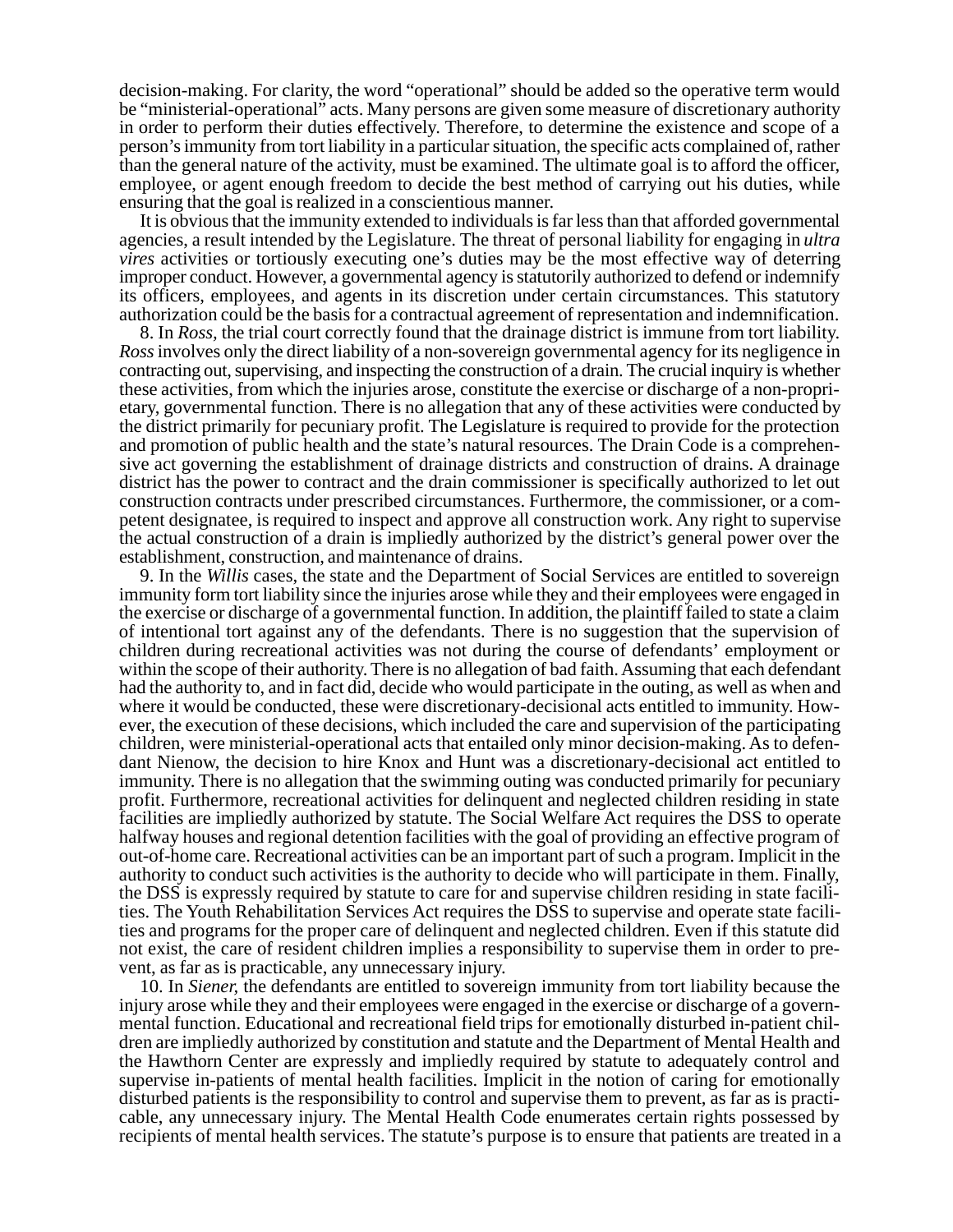humane manner and that their privacy is maintained. The statute focuses on the duty of the health care facility towards its patients. None of the sections discusses the rights and responsibilities between patients. The statute's primary purpose is to protect the patient from certain abuses by the mental health facility or its staff. When this purpose is read into § 722 of the code, it is clear that this provision was meant to prevent the staff of a mental health care facility from abusing the patients in its care. It was not the intention of the Legislature to abolish governmental immunity in those cases where one patient attacks another.

11. In *Rocco,* defendants are entitled to sovereign immunity from tort liability because the injuries arose while they and their employees were engaged in the exercise or discharge of a governmental function. As in *Siener,* the argument that § 722 is an exception to the governmental immunity act is rejected. There is no suggestion that defendants' employees were not acting during the course of their employment or within the scope of their authority. Although plaintiffs paid for the care rendered to decedent by the hospital, there is no allegation that the hospital provided such care primarily for pecuniary profit. The Mental Health Code specifically limits the total financial liability of a recipient of mental health services to the cost of the services rendered.

The Department of Mental Health, the DSS, and a mental health facility have an express and implied responsibility to care for, control, and supervise residents of state facilities. The evaluation of patients upon admission and periodically thereafter is expressly mandated by the code.

The plaintiffs' contract claim should not be dismissed. The plaintiffs alleged that they contracted and agreed with defendants for decedent's care and treatment, that they paid valuable consideration for decedent's care, and that the defendants breached their contractual duties to the plaintiffs and the decedent. These allegations are sufficient to withstand defendants' motion for summary judgment. If a plaintiff successfully pleads and establishes a non-tort cause of action § 7 will not bar recovery simply because the underlying facts could have also established a tort cause of action.

12. In *Regulski,* the operation of the building trades class was not a proprietary function. Since the injuries arose while the district and its employees were engaged in the exercise or discharge of a governmental function, the district is entitled to governmental immunity from tort liability. Summary judgment for the individual defendants, however, must be reversed and the case remanded for trial. Instruction and supervision are essentially ministerial-operational activities for which there is no immunity from tort liability. As to the allegation of inadequate safety measures, if any of the defendants were responsible for establishing the school's policy as to the type of eye protective devices that would be provided to the students, the type of first aid supplies to have at the building site, and what emergency transportation measures would be provided, that defendant is immune from tort liability because these are discretionary-decisional acts. However, they can be held liable for failing to comply with the School Code and the school's safety policy because the actual provision of eye protective devices, first aid supplies, and emergency transportation involves only ministerial-operational acts.

13. In *Trezzi,* the city is entitled to governmental immunity from tort liability because the injuries arose while the city's employees were engaged in the exercise or discharge of a governmental function. There is no suggestion that the employees were not acting during the course of their employment or within the scope of their authority. There is no allegation that the 911 emergency system was operated primarily for pecuniary profit. The 911 emergency assistance system and the police dispatch system, including internal procedures for determining the seriousness of calls and dispatching vehicles, are impliedly authorized by constitution, statute, and city charter.

14. In *Disappearing Lakes Ass'n,* the state and the DNR are entitled to sovereign immunity from tort liability since the injuries arose while they and their employees were engaged in the exercise or discharge of a governmental function. There is no suggestion that defendants' employees were not acting during the course of their employment or within the scope of their authority. Nor is there any allegation that the issuance of dredging permits was conducted primarily for pecuniary profit. The DNR is statutorily required to issue dredging permits once certain conditions are met and to revoke them if there is sufficient cause. In determining whether a permit should be issued, renewed or revoked, the DNR is impliedly authorized to conduct studies and inspect the proposed and current dredging sites, although such actions are not required. The DNR is expressly authorized to impose conditions on the dredging in order to avoid adverse environmental consequences.

The Court of Appeals conclusion that plaintiffs had insufficiently pleaded a nuisance cause of action is not clearly erroneous. Plaintiffs essentially asserted only a negligence claim.

15. In Zavala, the city and the officers are entitled to governmental immunity from tort liability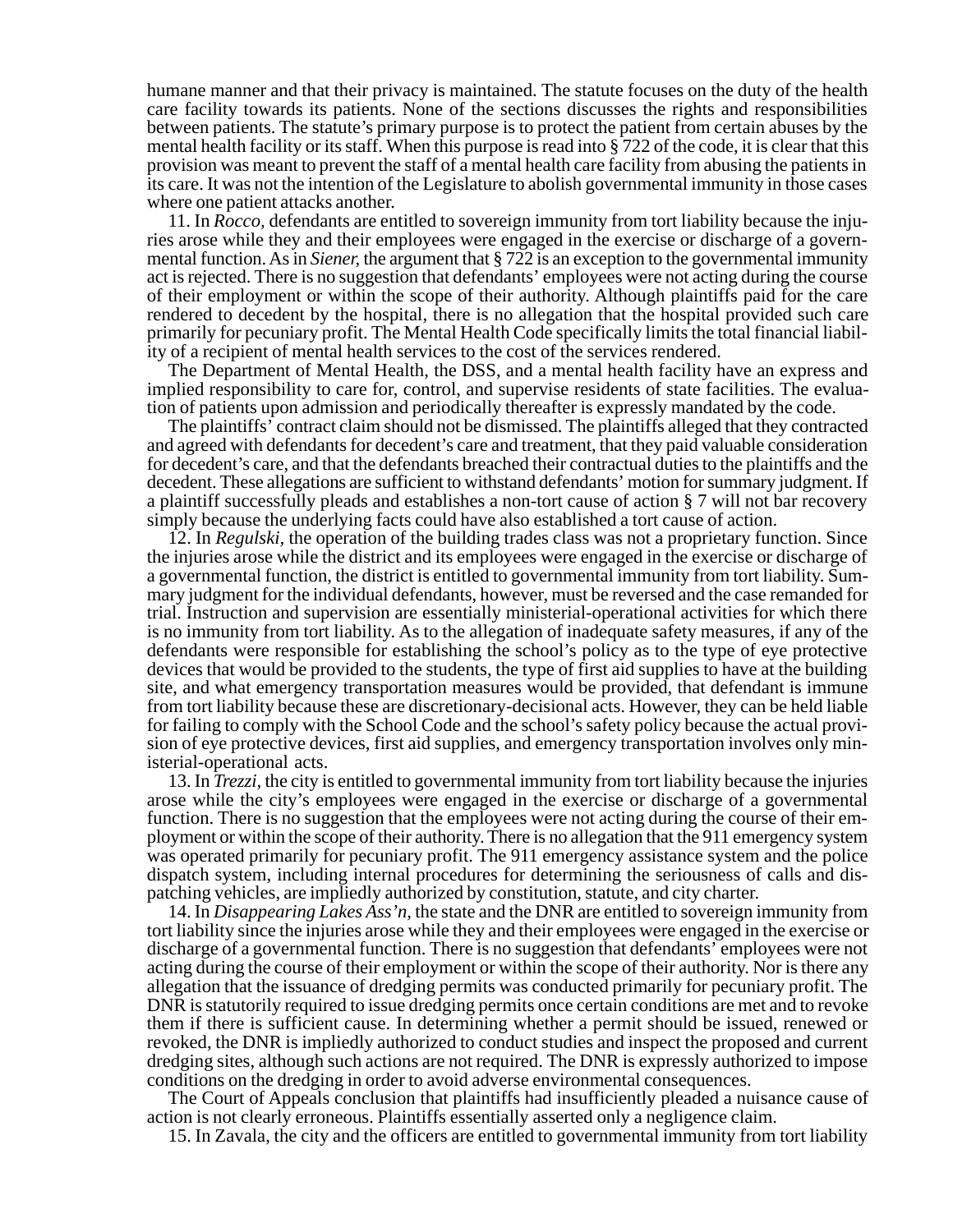because the injuries arose while the city's employees were engaged in the exercise or discharge of a governmental function. Police officers, especially when faced with a potentially dangerous situation, must be given a wide degree of discretion in determining what type of action will best ensure the safety of the individuals involved and the general public, the cessation of unlawful conduct, and the apprehension of wrongdoers. The determination of what type of action to take is a discretionary-decisional act entitled to immunity. Once that decision has been made, however, the execution thereof must be performed in a proper manner. Since plaintiffs merely alleged negligent performance of a discretionary-decisional act, summary judgment for the individual officers was properly granted. Because the officers were acting during the course of their employment and within the scope of their authority, there is no allegation that the city and its employees were engaged in activities conducted primarily for pecuniary profit, and the decision to request and await backup assistance is impliedly authorized by constitution, statute, and city charter, the city is entitled to governmental immunity from tort liability.

*Ross,* reversed in part. *Willis,* affirmed. *Siener,* affirmed. *Rocco,* affirmed. *Regulski,* reversed in part. *Trezzi,* affirmed. *Disappearing Lakes,* affirmed. Zavala, affirmed.

Justice Levin, dissenting in part, would hold that under the second sentence of § 7 of the governmental tort liability act, the State of Michigan and its departments are absolutely immune from tort liability except to the extent that the Legislature has waived the sovereign immunity of the state. Under the first sentence of § 7, which immunizes non-sovereign political units only when engaged in the exercise or discharge of a governmental function, consideration should be given, in determining whether the non-sovereign political unit was engaged in a governmental function, to whether the specific activity complained of:

1) involved either policy formulation or quasi-judicial decision-making;

2) represented a failure to prevent harm from a source not subject to governmental control;

3) is without a common analogy in the private sector.

The governmental tort liability act does not provide immunity from tort liability to public officers or employees. Courts should decide claims of immunity asserted by public officers or employees on the basis of the factors traditionally considered at common law, i.e., whether the officer or employee:

1) acted within the scope of his official function;

2) acted in good faith;

3) exercised quasi-judicial or policy-making discretionary authority.

1. The question whether the state or its agencies, prior to the governmental tort liability act, was subject to liability for torts committed in the exercise or discharge of a non-governmental activity had never been settled. The governmental tort liability act was drafted under the apparent assumption that the state and its agencies enjoyed a total sovereign immunity from tort liability. The view that the state's common-law sovereign immunity was limited to torts arising out of *governmental functions* would render both the second sentence of § 7 and all of § 13 of the act superfluous. The second sentence of § 7 affirms the common-law sovereign immunity of the state and its agencies as it existed. If the state's common-law sovereign immunity as it existed was limited to governmental functions, this sentence would have been wholly unnecessary because the first sentence of § 7 provides statutory immunity to the state and its agencies when engaged in the exercise or discharge of a governmental function.

Section 13 provides that the state shall not be immune in tort suits arising out of the performance of a proprietary function as defined in the act. If the state's common-law sovereign immunity had been limited to governmental functions, this statutory waiver of immunity would have been wholly unnecessary because there would have been no immunity to waive; proprietary functions would not have been immune because they were not governmental functions.

The Legislature did not intend the second sentence of § 7 and § 13 of the act to be mere surplusage. The view that the state's common-law sovereign immunity extended only to governmental functions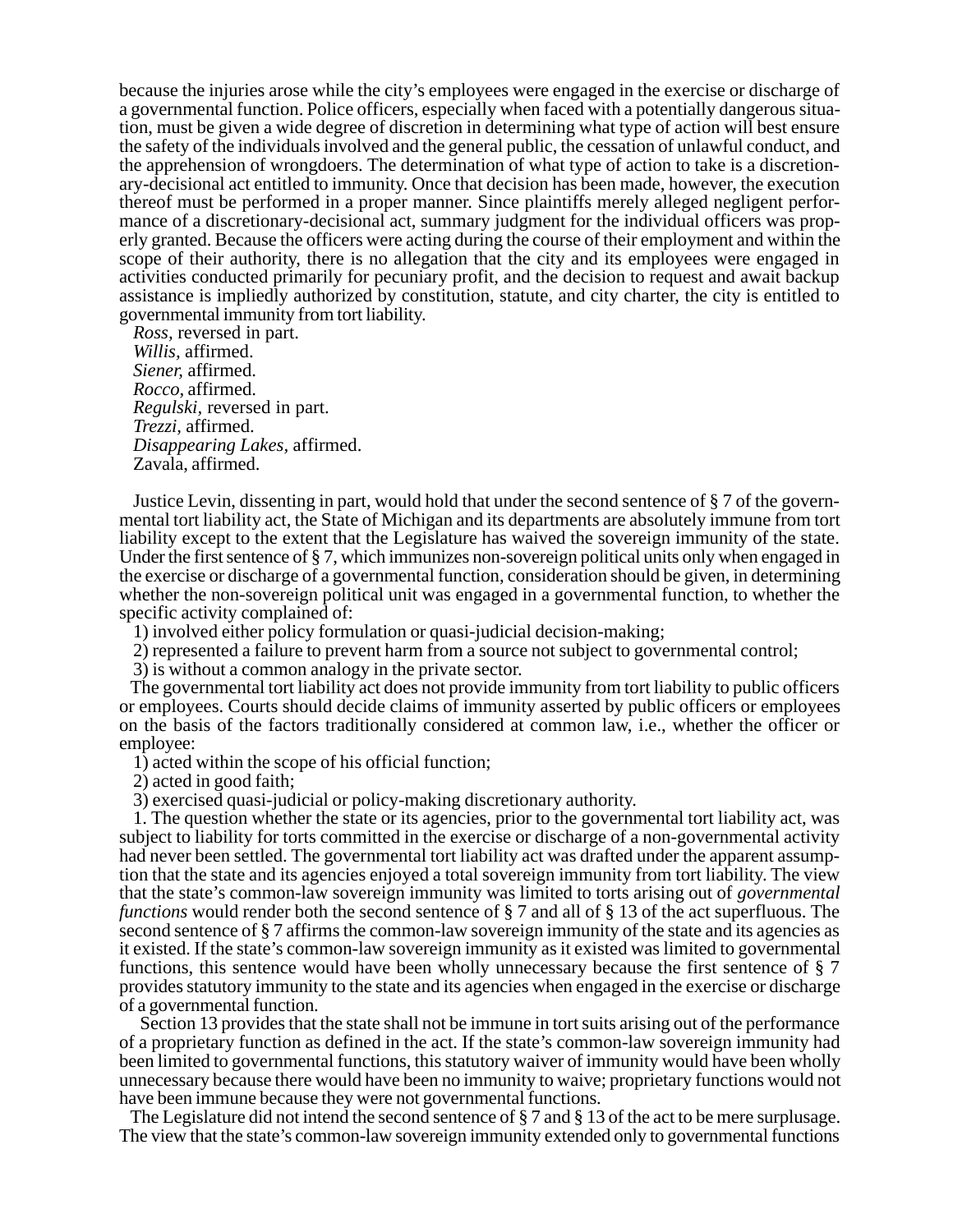renders two statutory provisions superfluous and frustrates the apparent legislative intent to affirm greater immunity for the state than the immunity being provided in the act for other units of government.

2. The Supreme Court abolished the doctrine of governmental immunity for municipal corporations; however, the Court declined to abolish the doctrine of sovereign immunity for the state. Subsequently, the Legislature enacted the governmental tort liability act, the primary purpose of which appears to have been to restore immunity to non-sovereign governmental units. To achieve this purpose, the Legislature provided in the first sentence of § 7 that "[e]xcept as in this act otherwise provided, all governmental agencies shall be immune from tort liability in all cases wherein the government agency is engaged in the exercise or discharge of a governmental function." The act thereby conferred uniform statutory immunity on all governmental entities—both the state and nonsovereign political units alike—when engaged in the exercise or discharge of a governmental function. To make clear that, by restoring to municipal corporations immunity for governmental functions and making uniform the immunity of all governmental entities for governmental functions, it was not thereby waiving the state's common-law absolute sovereign immunity for non-governmental functions, the Legislature provided in the second sentence of § 7 that "[e]xcept as otherwise provided herein, this act shall not be construed as modifying or restricting the immunity of the state from tort liability as it existed heretofore, which immunity is affirmed." The " which immunity is affirmed" clause codified the state's common-law sovereign immunity from tort liability—an absolute immunity except to the extent it is waived by the Legislature.

3. A non-sovereign political unit, when engaged in the exercise or discharge of a governmental function, has statutory governmental immunity under the first sentence of § 7. When not engaged in a governmental function, it is not immune. Three tests have emerged for defining "governmental function" :

1) The common good of all test: whether the act is for the common good of all without the element of special corporate benefit or pecuniary profit;

2) The essence of governing test: limiting the term "governmental function" to activities that are *sui generis* governmental in that they have no common analogy in the private sector; and

3) The essence of governing test: founded upon the inquiry whether the purpose, planning, and carrying out of the activity, because of its unique character or governmental mandate, can be effectively accomplished only by the government.

The phrase "governmental function" cannot, however, be reduced to a single, readily applied test. Representative factors to be considered in deciding whether a non-sovereign political unit is engaged in a "governmental function" and to be applied to the specific activity that constitutes the basis of a plaintiff's complaint and not be counted up or tallied to reach a result are:

1) Did the specific activity complained of involve either policy formulation or quasi-judicial decision-making?

2) Did the specific activity complained of represent a failure to prevent harm from a source not subject to governmental control?

3) Is the specific activity complained of without a common analogy in the private sector?

The importance of each of these considerations will vary from case to case, and the proper weight to be given to each factor must be independently evaluated in light of the particular activity about which the plaintiff complains.

4. The immunity of a public officer or employee from personal tort liability for actions within the scope of official authority and in the performance of official duties is an immunity separate and distinct from sovereign and governmental immunities. Neither § 7 nor any other provision of the governmental tort liability act provides protection for public officers or employees. It is apparent that whatever immunity public employees have in this state is provided by the common law. When a common-law claim of immunity is asserted by a public officer or employee, factors generally considered are whether the officer or employee:

1) was acting within the scope of his official function;

2) was acting in good faith;

3) was exercising quasi-judicial or policy-making discretionary authority.

The scope of immunity granted a public officer or employee in any given situation turns on the specific character of the act complained of, not on the general nature of the job. Accordingly, it is not determinative that the officer or employee has some general discretionary authority if the act complained of is properly characterized as ministerial. The discretionary decisions intended to be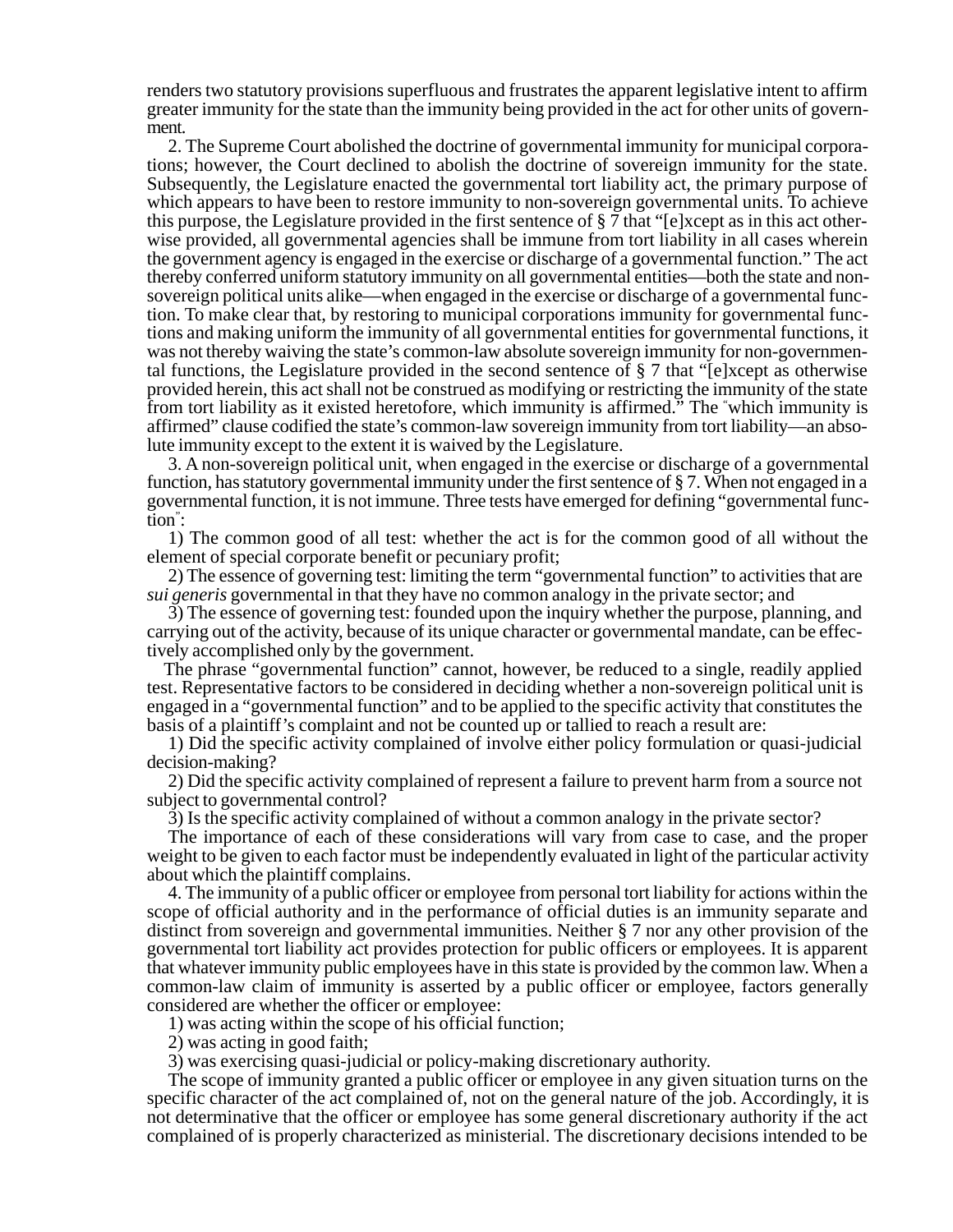protected by official immunity are those that involve policy formulation and those that are quasijudicial in nature. If judges and legislators acted within the scope of their official function, they are absolutely immune. Other public officers or employees only possess official immunity if they acted within the scope of their official function, they acted in good faith, and, when the specific activity complained of by the plaintiff is focused upon, they exercised quasi-judicial or policy-making discretionary authority.

5. The opinion of the Court states that the phrase "governmental function" should be construed in a "broad manner" because § 7 extends immunity to all governmental agencies for all tort liability whenever they are engaged in the exercise or discharge of a governmental function. The language of § 7, however, might just as readily be read as providing a more limited immunity, absolving all governmental agencies from all tort liability only when they are engaged in the exercise or discharge of a governmental function. It can be agreed that the Legislature has evidenced a clear legislative judgment that public and private tortfeasors should be treated differently. That does not suggest, however, that the Legislature intended to immunize most of the activities undertaken by governmental agencies. It can also be agreed that the people, by mandating or authorizing the government to engage in certain activities, have determined that these activities are governmental in nature. It does not follow, however, that by mandating or authorizing the government to engage in certain activities, the people have determined that the government should be immune for each and every act connected with the performance of that activity. Virtually all government activity is expressly or impliedly mandated or authorized by the constitution, a statute, or other law. By perusing the statute books rather than focusing on the specific activity complained of by the plaintiff, the Court casts the net of governmental immunity too far, enabling a governmental entity to expand the scope of its own immunity by promulgating an ordinance or other law relating to its activities.

6. In *Ross,* the specific activity complained of does not constitute a "governmental function." The factors weighing against immunity are: first, no policy formulation is involved, nor is the activity quasi-judicial in nature. That the defendant happens to be a governmental entity does not, in and of itself, inject any degree of policy formulation into the activity. Supervision and inspection of construction work has generally been held to be operational in nature. Second, the failures to warn, supervise, and inspect in respect to a specific construction site where a governmental construction project was in progress did not represent a failure to prevent harm from a source not subject to governmental control. Third, the activity has a common analogy in the private sector; it is not an activity primarily performed and accomplished by the government. Thus, the district is not immune under § 7 for allegedly permitting the employees of a construction company hired by the district to construct the drain to work too close to Consumers' power lines without notifying Consumers, without warning the workers about the danger, and without supervising and inspecting the work so as to prevent the accident that occurred. In addition, the district is not immune under § 7 for hiring a contractor that was not properly licensed and competent.

7. In *Willis I,* the public officers or employees are not immune from liability for the specific activity that forms the basis of plaintiff's complaint. First, all three defendants acted within the scope of their official function. Second, the defendants were not exercising quasi-judicial or policymaking discretionary authority, but rather were performing a ministerial act. This conclusion renders it unnecessary to consider whether the public officers or employees acted in good faith. Although Knox, Hunt, and Nienow were acting within the scope of their official function, they are not immune because the specific activity complained of—permitting Willis to swim under dangerous circumstances—was not done in the exercise of discretionary quasi-judicial or policy-making authority.

8. In *Willis II,* the defendants are immune. The state has statutory sovereign immunity from tort liability pursuant to the second sentence of § 7. The scope of the statutory sovereign immunity is absolute except to the extent that it has been waived by the Legislature. The Legislature has not waived the state's immunity for torts committed in connection with the operation of a state-operated juvenile care facility.

9. In *Siener,* the defendants are immune. The state and its agencies have absolute sovereign immunity from tort liability pursuant to the second sentence of § 7 unless that immunity has been waived by the Legislature. The Legislature waived the state' s immunity with respect to mental health centers in the Mental Health Code by providing that any recipient of mental health services physically, sexually, or otherwise abused shall have a right to pursue injunctive and other appropriate civil relief. Although the language of this section can be read to provide a right to civil relief for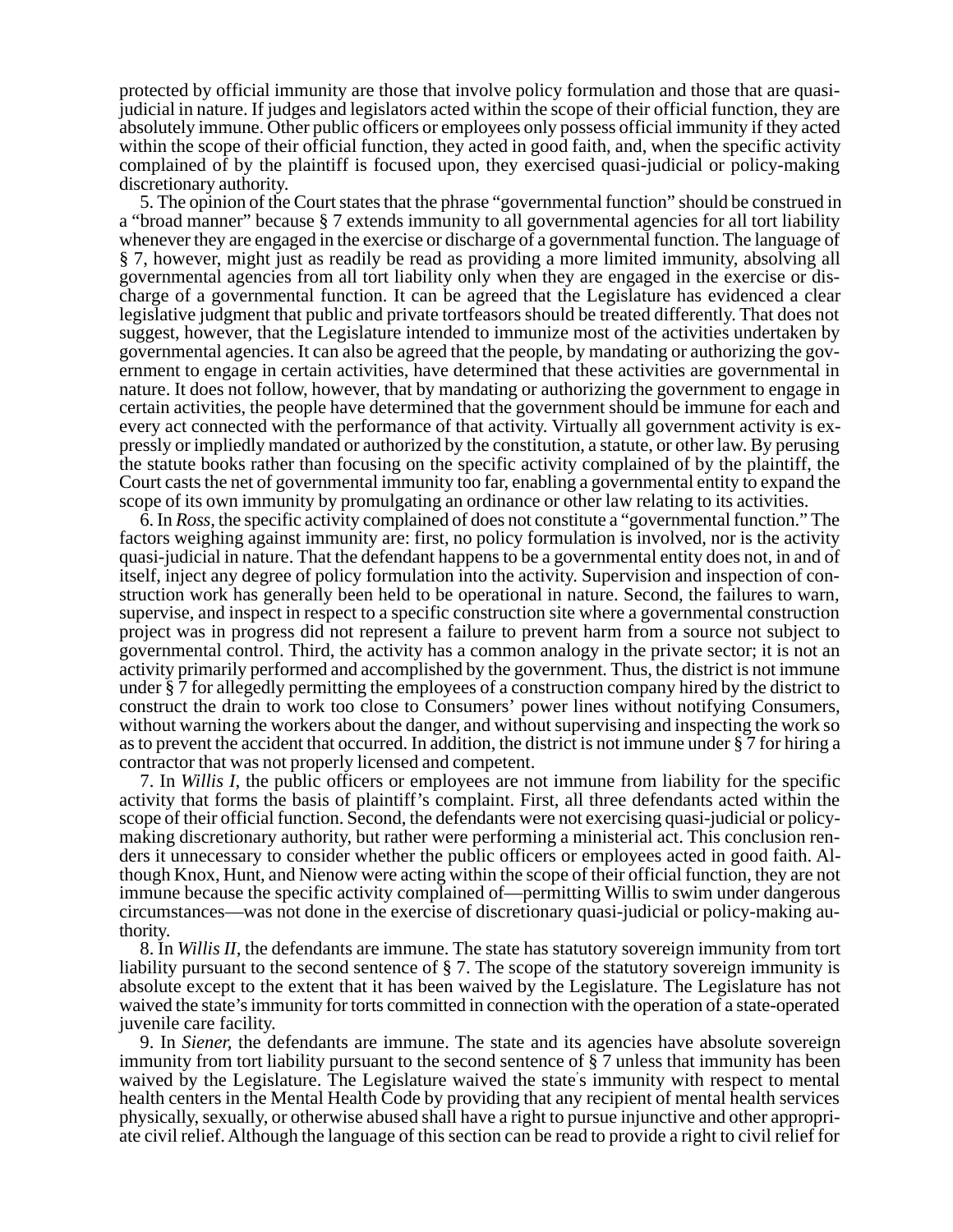any mental health patient who is abused, whether that abuse is inflicted by a Mental Health Department employee or by another patient, the underlying purpose of the Mental Health Code is to set certain standards and requirements for the treatment of recipients of mental health services by the staff and employees of mental health facilities. The statute nowhere suggests a legislative intent to impose liability on the government for injuries inflicted by other patients. The Legislature has not waived the state's sovereign immunity where a complaint alleges injuries inflicted by another patient in a mental health facility.

10. In *Rocco,* although as in *Siener,* the Mental Health Code does not provide a cause of action where the injury complained of was inflicted by another mental health patient, nor does the Mental Health Code constitute a legislative waiver of the state's sovereign immunity provided by the second sentence of § 7, the language of § 7 speaks only to immunity from tort liability; it does not grant immunity from contract claims. The state is subject to action on contract claims. Nothing in § 7 suggests an intent to establish a statutory sovereign immunity for causes of action relating to contracts. Because the plaintiffs have alleged a separate and legally distinct cause of action for breach of an implied contract, the cause should be remanded for consideration of the merits of the alleged breach of an implied contract.

11. In *Regulski,* neither the district nor the individual defendants are immune. School districts have the governmental immunity provided to governmental agencies by the first sentence of § 7, rather than the absolute sovereign immunity provided to the state by the second sentence. The state and a political subdivision are separate and distinct entities for purposes of the act. "Political subdivision," in turn, is defined as including a school district. Accordingly, a school district is a political subdivision and is therefore not synonymous with, but is rather distinct from, the state. None of the activities complained of by the plaintiff are governmental functions. All the factors weigh against immunity. Allowing the plaintiff to work on a building trades class construction project when no supervisor was present, without adequate instruction concerning the dangers involved and the proper methods for doing the work, without safety goggles or glasses, and without adequate emergency supplies and facilities available in case a mishap should occur, neither involve policy formulation or are quasi-judicial in nature. While the school district did not directly inflict the injury, the failure of teachers adequately to teach or supervise Regulski represented a failure to prevent harm from a source subject to governmental control. In addition, teaching has a common analogy in the private sector, and construction work involving wood is generally performed by persons or concerns other than government.

The individual defendants also do not have official immunity against the plaintiff's allegations. Both the teacher of the class and the director of the vocational building trades program were acting within the scope of their official functions with respect to the supervision, instruction, conduct, and emergency preparations of the course. The officers were not, however, exercising quasi-judicial or policy-making discretionary authority with respect to the activities alleged. The supervision of classroom activities does not involve the exercise of discretionary authority to which official immunity attaches.

12. In *Trezzi,* the City of Detroit was engaged in the exercise or discharge of a governmental function and therefore is immune pursuant to the first sentence of § 7. The determination of the priority to be given to an incoming call for assistance, in light of available manpower and other demands for assistance at the time, constitutes a policy decision regarding the most effective utilization of police resources. Assuming that emergency operators are guided by a preexisting priority designation system, the city did not, by adopting guidelines, change the nature of the decision or diminish its *statutory immunity* from liability. The fact that the basis of the complaint is that the government failed to prevent harm from a source not subject to governmental control weighs in favor of immunity. Finally, the classification of calls for police assistance does not have a common analogy in the private sector. The coordination of requests for police emergency assistance afforded by the emergency system is performed and accomplished uniquely by the government.

13. In *Disappearing Lakes,* the state and its agencies possess absolute sovereign immunity pursuant to the second sentence of § 7 unless that immunity has been waived by the Legislature. The Legislature has not waived immunity for decisions granting or denying dredging permits.

14. In *Zavala,* an officer's decision to call and wait for backup assistance rather than to intervene in a disturbance constitutes a governmental function. First, a decision regarding how to handle an observed breach of the peace does not involve policy formulation and is not quasi-judicial in nature, weighing against immunity. The complaint that the police officers failed to prevent the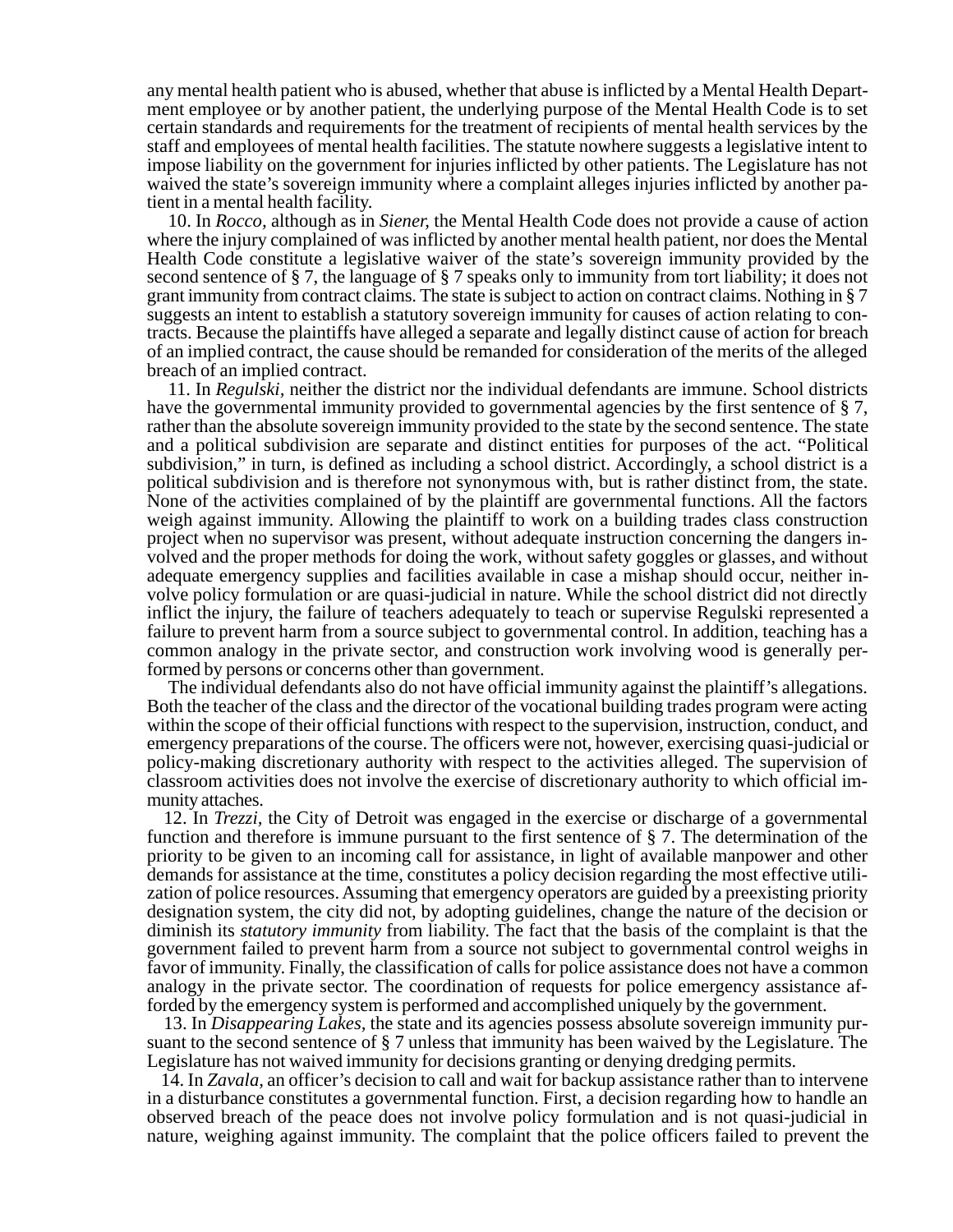shooting that caused the plaintiff injury supports a finding of immunity. This case presents perhaps the archetypical example of a complaint relating to what the government did not do for the claimant. A decision that government should assume a greater degree of the burdens of personal misfortune arising from its failure to shield individual citizens from harmful occurrences such as crime belongs to the political rather than to the judicial process. Third, a decision to await back-up assistance rather than act immediately to break up a disturbance does not have a common analogy in the private sector. The task of breaking up a fight and arresting those engaged in disorderly conduct—and thus the decision concerning the number of officers required to perform that task safely—is uniquely performed and accomplished by government. This factor weighs in favor of immunity in this case. On balance, the decision to request and await back-up assistance rather than act immediately to break up the fight was a "governmental function" for which the City of Detroit is immune under the first sentence of § 7.

The individual defendants were acting within the scope of their official function. The failure to intervene in a fight occur-ring a few feet away does not evidence recklessness or a corruption of malicious purpose where the officers did act by requesting back-up assistance. The officers, however, were not exercising quasi-judicial or policy-making discretionary authority. The officers do not have official immunity.

93 Mich App 687; 287 NW2d 319 (1979) reversed in part. 113 Mich App 30; 317 NW2d 273 (1982) affirmed. 117 Mich App 179; 323 NW2d 642 (1982) affirmed. 114 Mich App 792; 319 NW2d 674 (1982) affirmed. 119 Mich App 418; 326 NW2d 528 (1982) reversed in part. 120 Mich App 506; 328 NW2d 70 (1982) affirmed. 121 Mich App 61; 328 NW2d 570 (1982) affirmed. 123 Mich App 352; 333 NW2d 278 (1983) affirmed.

*W. E. Wisner* and *Dennis L. Viglione* for Consumers Power.

*Parker, Adams, Mazur & Matyjaszek, P.C. (by James D. Adams),* for John Saines Project 1 Drainage District.

Amici Curiae in *Ross:*

*Donald A. Pailen,* Corporation Counsel, and *William Dietrich, William L. Woodard,* and *Abigail Elias,* Assistant Corporation Counsel, for the City of Detroit.

*Bauckham, Reed, Lang, Schaefer & Travis, P.C.* (by *Robert F. Travis),* for Michigan Townships Association.

*Robert H. Fredericks, II,* for the Oakland County Drain Commissioner and the Michigan Association of County Drain Commissioners.

*Plunkett, Cooney, Rutt, Watters, Stanczyk & Pedersen, P.C.* (by *Joseph V. Walker, John P. Jacobs,* and *Christine D. Oldani),* for the State Bar of Michigan, Public Corporation Law Section.

*Baxter & Hammond* (by *Stephen D. Turner* and *Robert S. Lipak)* for Mary O. Willis.

*Frank J. Kelley,* Attorney General, *Louis J. Caruso,* Solicitor General, and *William K. Basinger* and *Thomas L. Casey,* Assistant Attorneys General, for defendants Nienow, Knox, and the Department of Social Services and *Alan F. Hoffman* and *Thomas L. Casey,* Assistant Attorneys General for the Department of Mental Health, Department of Social Services, and Ypsilanti Regional Psychiatric Hospital and *Theodore E. Hughes* and *Thomas L. Casey,* Assistant Attorneys General, for the Department of Natural Resources.

*Cholette, Perkins & Buchanan (by Edward D. Wells)* for defendant Hunt.

Amici Curiae in *Willis:*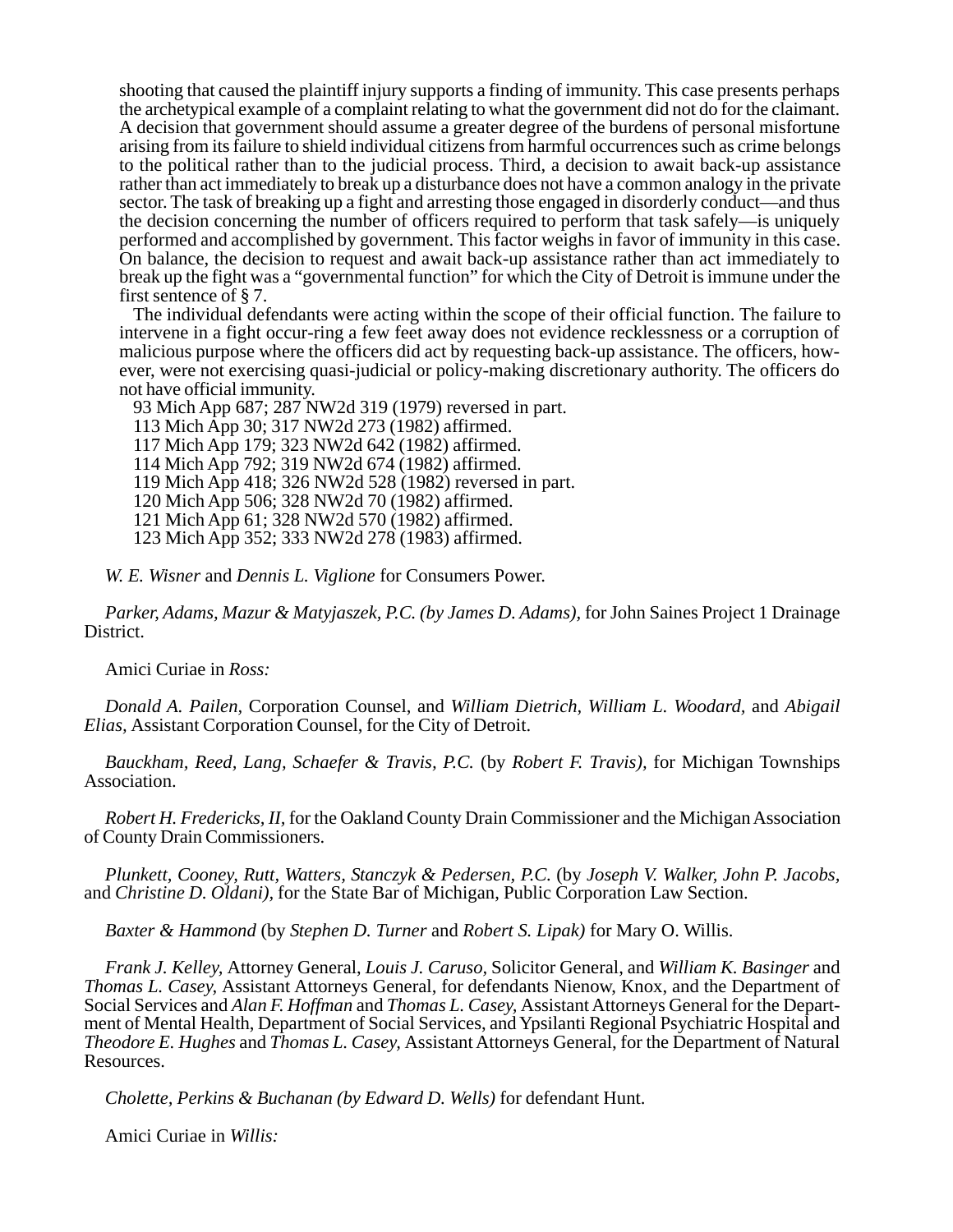*Goodman, Eden, Millender & Bedrosian* (by *William H. Goodman), Mogill, Posner, Cohen & Weiss* (by *Kenneth M. Mogill* and *Marjory B. Cohen), Bush, Bennett & Magid, P.C. (by Neal Bush* and *Jody I. Lewitter), Richard M. Goodman, P.C. (by Susan E. Lister),* and *Harper, Hurwitz, LaBelle &* Stacey *(by Julie H. Hurwitz)* for Michigan Trial Lawyers Association.

*Barris, Sott, Denn* & *Driker* (by *Eugene Driker* and *Morley Witus)* for the City of Troy.

*Grant & Busch* (by *Gary M. Busch)* for Russell Siener, Jr.

*Charfoos, Christensen, Gilbert & Archer, P.C. (by Adrienne G. Southgate),* for James L. Rocco.

*Harry D. Hirsch, Jr.,* and *E. R. Whinham, of* counsel, for James Regulski.

*Garan, Lucow, Miller, Seward, Cooper & Becker, P.C.* (by *Millard Becker, Jr.,* and *Rosalind H. Rochkind),* for defendants Murphy, Hansen, and the Wayne-Westland School District.

*Lopatin, Miller, Freedman, Bluestone, Erlich, Rosen & Bartnick* (by *Steven G. Silverman)* for Elvera Trezzi.

*Marston, Sachs, Nunn, Kates, Kadushin & O'Hare, P.C.* (by *Elizabeth J. Larin),* for Disappearing Lakes Association and others.

*Howard Schwartz (Gagleard, Addis, Imbrunone & Gagleard,* by *Michael A. Gagleard,* of counsel) for plaintiffs Zavala.

PER CURIAM. These nine cases require us to reexamine the extent of immunity from tort liability which the governmental tort liability act, MCL 691.1401 *et seq.;* MSA 3.996(101) *et seq.,* and the common law provide to the state and its agencies, non-sovereign governmental agencies, and the officers, agents, and employees of these state and local governmental agencies. We hold:

1) All governmental agencies (state and local) are statutorily liable for injuries arising out of the failure to keep highways in reasonable repair (MCL 691.1402; MSA 3.996[102]), negligent operation of a government-owned motor vehicle by an officer, agent, or employee (MCL 691.1405; MSA 3.996[105]), and dangerous or defective conditions in public buildings under the agency's control (MCL 691.1406; MSA 3.996[106]).

2) All governmental agencies (state and local) have tort liability for injuries arising out of the performance *of* a proprietary function. "Proprietary function" is defined as any activity conducted primarily for pecuniary profit, excluding activities normally supported by taxes or fees (see MCL 691.1413; MSA 3.996[113]).

3) All governmental agencies (state and local) are immune from tort liability for injuries arising out of the exercise or discharge of a non-proprietary, governmental function. "Governmental function" is defined as any activity which is expressly or impliedly mandated or authorized by constitution, statute, or other law. An agency's *ultra vires* activities are therefore not entitled to immunity.

4) All governmental agencies (state and local) are vicariously liable for the negligent operation of government-owned motor vehicles by their officers, employees, and agents (MCL 691.1405; MSA 3.996[105]). Vicarious liability for all other torts may be imposed on a governmental agency only when its officer, employee, or agent, acting during the course of his employment and within the scope of his authority, commits a tort while engaged in an activity which is non-governmental or proprietary, or which falls within a statutory exception.

5) Judges, legislators, and the highest executive officials of all levels of government are absolutely immune from all tort liability whenever they are acting within their respective judicial, legislative, and executive authority. Lower level officers, employees, and agents are immune from tort liability only when they are

a) acting during the course of their employment and are acting, or reasonably believe they are acting, within the scope of their authority;

b) acting in good faith; and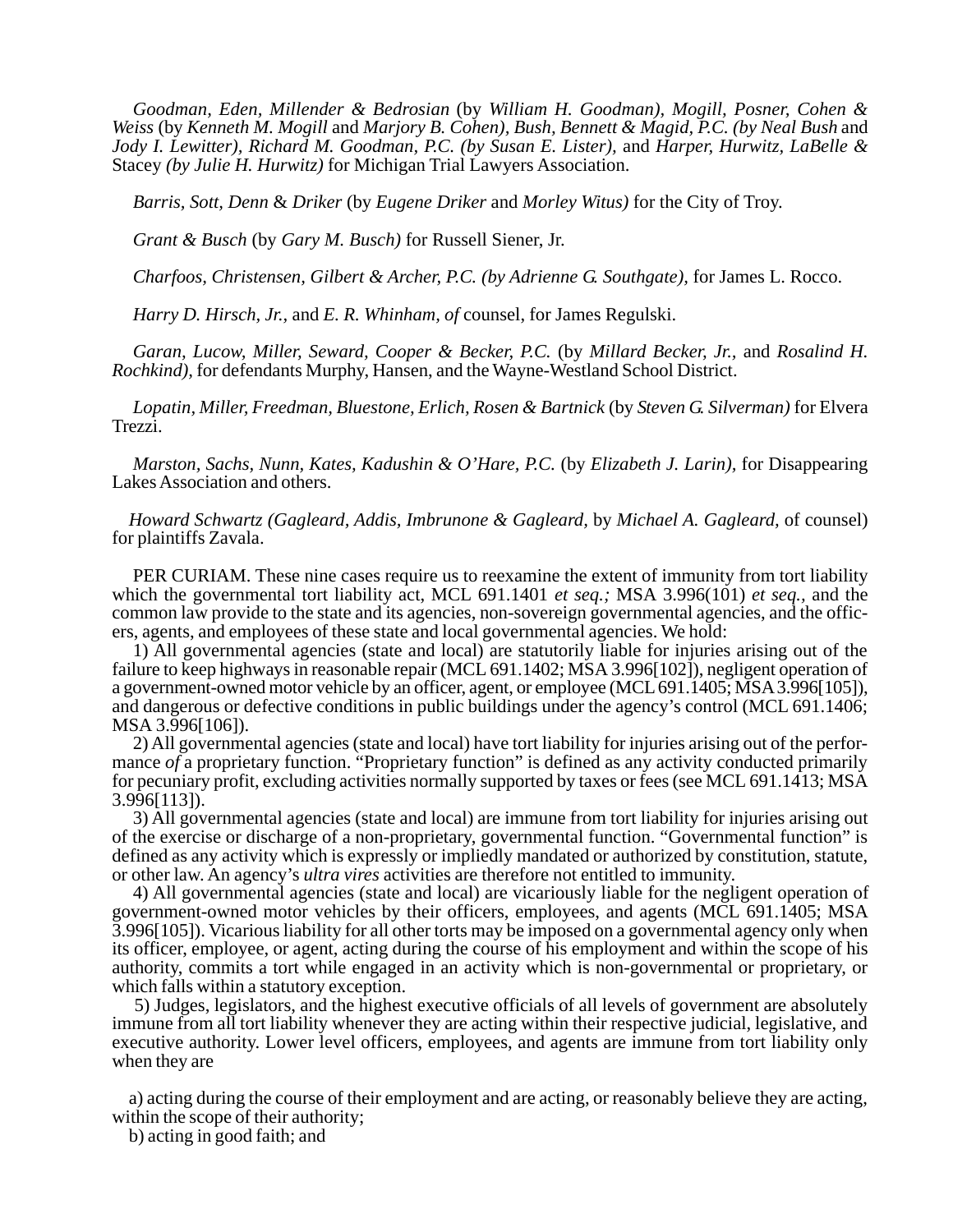c) performing discretionary-decisional, as opposed to ministerial-operational, acts.

"Discretionary-decisional" acts are those which involve significant decision-making that entails personal deliberation, decision, and judgment. "Ministerial-operational" acts involve the execution or implementation of a decision and entail only minor decision-making.

6) If the officer, agent, or employee is acting within the course of his employment and the scope of his authority, the governmental agency may pay for, engage, or furnish an attorney; represent the officer, agent, or employee in the action; and compromise, settle, pay, or indemnify claims or judgments against the officer, agent, or employee. Such action, however, does not impose tort liability upon the governmental agency (MCL 691.1408; MSA 3.996[108]).

## I*. The Governmental Tort Liability Act*

The causes of action in each of these cases arose after the governmental immunity statute was enacted.<sup>1</sup> The title of the act, as amended, $2$  states that it is

"AN ACT to make uniform the liability of municipal corporations, political subdivisions, and the state, its agencies and departments, when engaged in the exercise or discharge of a governmental function, for injuries to property and persons; to define and limit this liability; to define and limit the liability of the state when engaged in a proprietary function; to authorize the purchase of liability insurance to protect against loss arising out of this liability; to provide for defending certain claims made against public officers and paying damages sought or awarded against them; to provide for the legal defense of public officers and employees; to provide for reimbursement of public officers and employees for certain legal expenses; and to repeal certain acts and parts of acts."

The governmental immunity act sets forth four categories of activity for which tort liability may be imposed. All governmental agencies, both state and local<sup>3</sup> are statutorily liable for bodily injury and property damage arising out of the failure to keep their highways in reasonable repair,<sup>4</sup> the negligent operation of a government-owned motor vehicle by the agency's officer, agent, or employee,<sup>5</sup> and dangerous or defective conditions in public buildings under the agency's control.<sup>6</sup> In addition, the state and its agencies, departments, and commissions are liable when engaged in a proprietary function.7

The heart of the act is § 7, which provides broad immunity from tort liability to governmental agencies whenever they are engaged in the exercise or discharge of a governmental function:

"Except as in this act otherwise provided, all governmental agencies shall be immune from tort liability in all cases wherein the government agency is engaged in the exercise or discharge of a governmental function. Except as otherwise provided herein, this act shall not be construed as modifying or restricting the immunity of the state from tort liability as it existed heretofore, which immunity is affirmed." MCL 691.1407; MSA 3.996(107).

Two problems are readily apparent in interpreting this provision. First, the second sentence statutorily affirms the law of sovereign (state) immunity from tort liability as it existed at the time the statute was enacted. Thus, this Court must examine the history of sovereign immunity to determine the exact parameters of the state's immunity. Second, " governmental function" is not defined in the act. This Court has struggled for more than a century to reach a consensus on this term's definition and application in a myriad of factual situations.

Finally, the act allows a governmental agency to provide legal assistance to and reimbursement of settlements and judgments levied against its officers, agents, and employees under certain circumstances.<sup>8</sup> However, the act does not define under what circumstances such officers, agents, and employees may be held liable for their tortious acts. Nor does it specifically address the question of whether a governmental agency may be held vicariously liable for such torts under a theory of *respondeat superior.* We must again resort to an analysis of common law to determine the parameters of official liability.

In resolving the questions presented by this act, our goal has been to create a cohesive, uniform, and workable set of rules which will readily define the injured party's rights and the governmental agency's liability. We recognize that our case law on these questions is confused, often irreconcilable, and of little guidance to the bench and bar. We have made great efforts to reexamine our prior collective and indi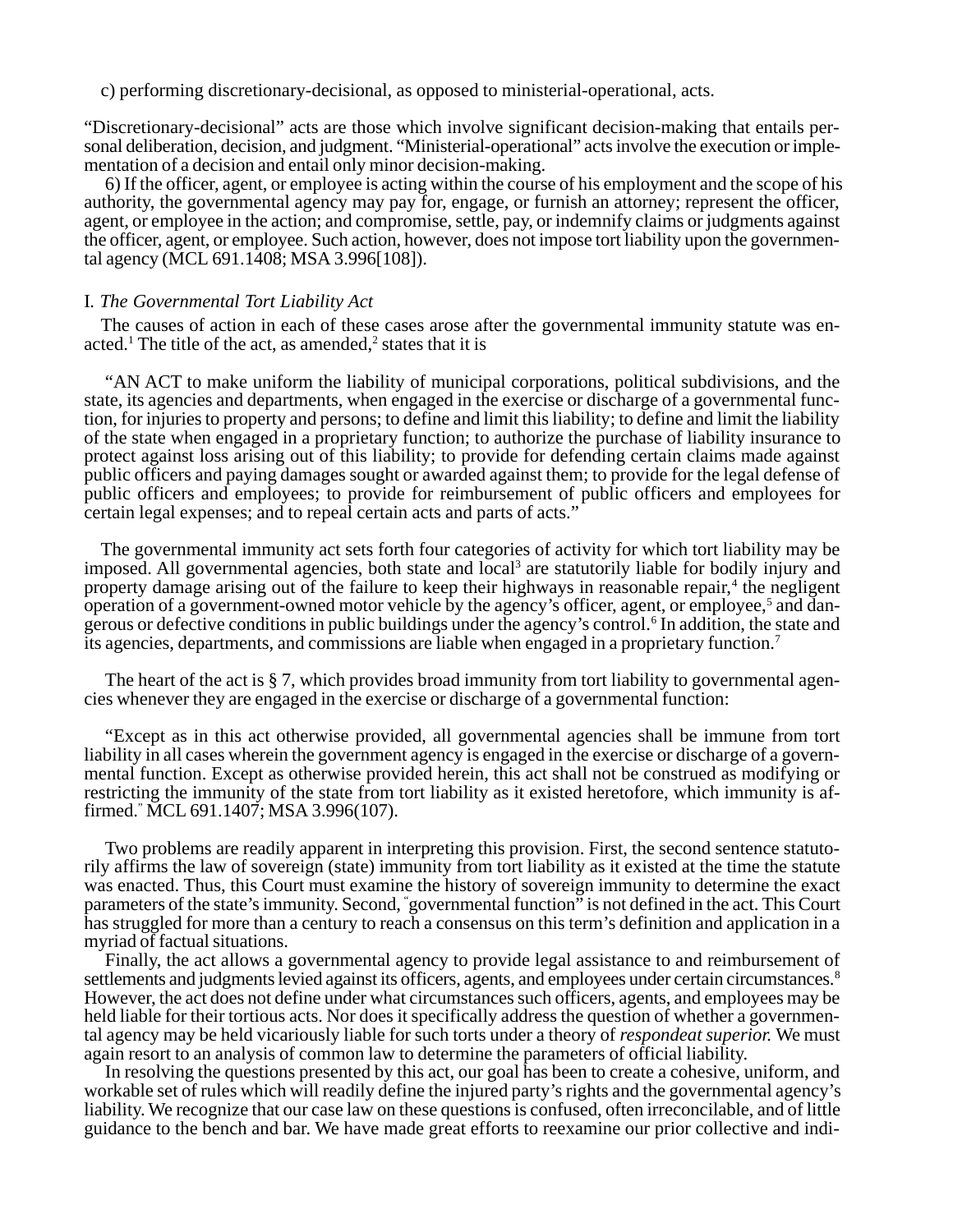vidual views on this subject in order to formulate an approach which is faithful to the statutory language and legislative intent. Wherever possible and necessary, we have reaffirmed our prior decisions. The consensus which our efforts produce today should not be viewed as this Court's individual or collective determinations of what would be most fair or just or the best public policy. The consensus does reflect, however, what we believe the Legislature intended the law to be in this area.

#### II. *Sovereign (State) Immunity*

Although the concepts of "sovereign immunity" and "governmental immunity" are related, they have distinct origins and histories:

" `[S]overeign' immunity and `governmental' immunity are not synonymous. True, they have been over the years used interchangeably in decisions, but a delineation may be helpful. *Sovereign* immunity is a specific term limited in its application to the State and to the departments, commissions, boards, institutions, and instrumentalities of the State. The reason is the State is the only sovereignty in our system of government, except as the States delegated part of their implicit sovereignty to the Federal government. \* \* \*

"Over the years, by judicial construction, this ' sovereign' immunity has been transmogrified into ' governmental' immunity and made applicable to the `inferior' divisions of government, i.e., townships, school districts, villages, cities, and counties, but with an important distinction. These subdivisions of government enjoyed the immunity only when engaged in `governmental' as distinguished from `proprietary' functions." *Myers v Genesee County Auditor,* 375 Mich 1, 6, 8-9; 133 NW2d 190 (1965) (opinion by O'HARA, J.) (emphasis in the original).

Sovereign immunity is an ancient common-law concept that predates the statehood of Michigan by centuries. The sovereign immunity rule stated that the "sovereign" was immune from suit unless he consented to the action. Over the years, lawyers and judges have articulated two bases for this rule. The first rationale developed from the perception that the sovereign (the king) was somehow "divine" or above the law. As such, the king could commit no wrong and was, therefore, never properly sued. The second explanation was that the king was superior to the courts which he had created and vested with a portion of his power. As such, while the sovereign could do wrong, there was no entity with power to enter judgment against the sovereign. Only by the sovereign's consent (essentially, a self-inflicted judgment) could a party recover for an injury caused by the sovereign. This rule, with its dual rationale, was the common-law rule for all sovereigns in the early nineteenth century.9

From statehood forward, Michigan jurisprudence recognized that the sovereign (the state) was immune from *all* suits, including suits for tortious injuries which it had caused. The rationale for sovereign immunity was never grounded in a belief that the state could do no wrong. Rather, sovereign immunity existed in Michigan because the state, as creator of the courts, was not subject to them or their jurisdiction. As the Supreme Court stated in *Michigan State Bank v Hastings,* 1 Doug 225, 236 (Mich, 1844):

"The principle is well settled that, while a state may sue, it cannot be sued in its own courts, unless, indeed, it consents to submit itself to their jurisdiction.  $* * * [A]$ n act of the legislature, conferring jurisdiction upon the courts in the particular case, is the usual mode by which the state consents to submit its rights to the judgment of the judiciary."

Thus, the original Michigan rule held that the state was immune from all suits except to the extent that it consented to be sued in its courts.

Sovereign immunity was not, however, an absolute bar to recovery against the state. As noted in *Hastings,* the Legislature could and did consent to suits. In 1842, the difficulties caused by legislative disposition of every claim against the state led to the creation of the Board of State Auditors. The Legislature authorized the board to hear and decide claims against the state.<sup>10</sup> In effect, the Board of State Auditors exercised the "sovereign" legislative power to consent to suit or to assert sovereign immunity. However, when the board chose not to consent to "suit," the issue was not appealable to the state courts. As the Supreme Court stated in *People ex rel Ayres v Board of State Auditors,* 42 Mich 422, 427-428; 4 NW 274 (1880):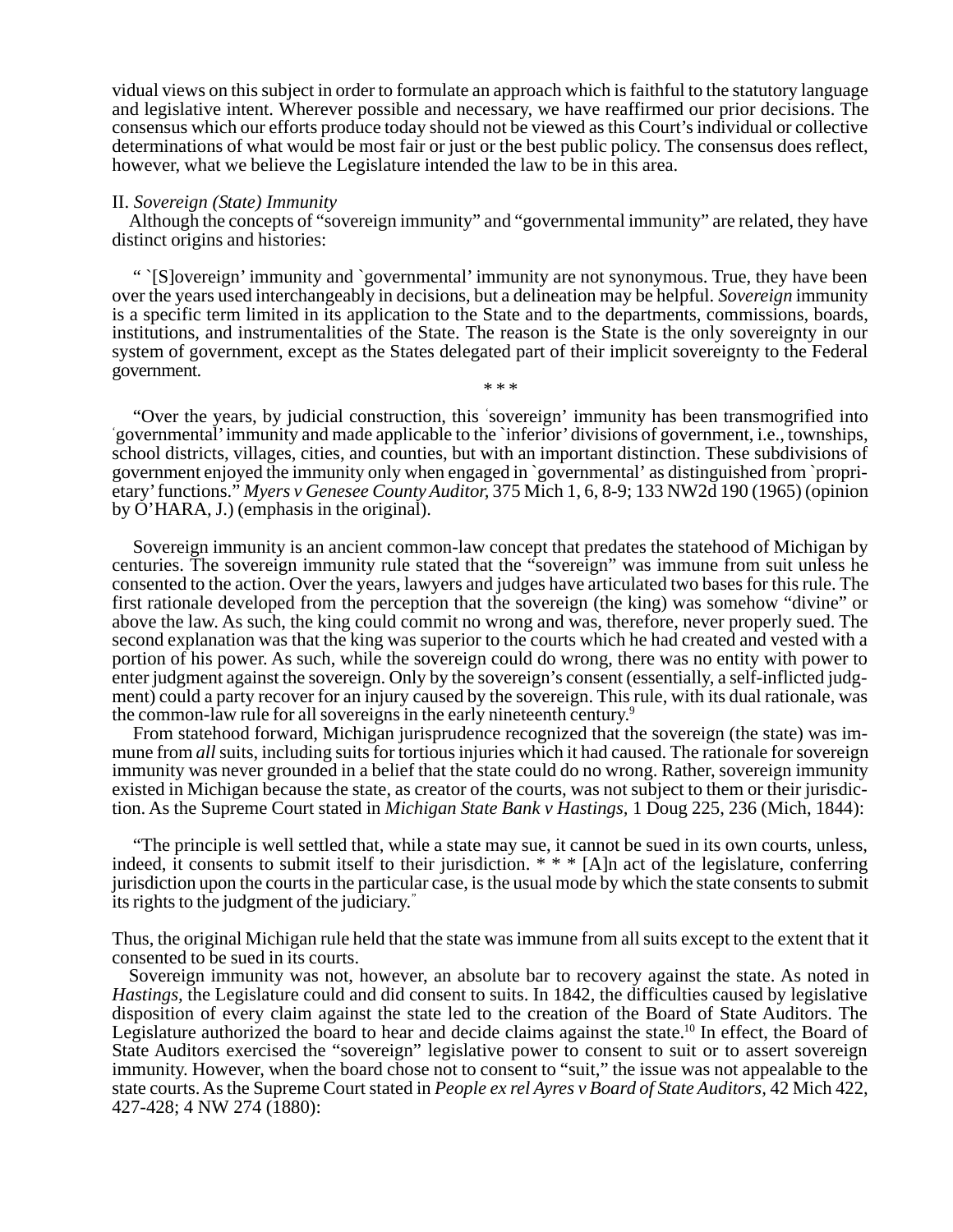"[N]o claim against the State could, under the old Constitution, be allowed except by the Legislature. The State has never, before or since, allowed itself to be sued in its own courts \* \* \*.

"\* \* \* In providing for a different method of determining claims against the State, it was not deemed proper to include it within the judicial power \* \* \*."<sup>11</sup>

In the 1920's, most of this general claims function was transferred to the State Administrative Board. Among other matters, the board was statutorily authorized to inquire into, settle, and pay claims for injuries incurred by state employees during the course of their employment,<sup>12</sup> and to entertain and pay claims for damages arising out of the negligent construction, improvement, or maintenance of state trunk line highways.13 In addition, it had the discretionary power to hear and determine claims against the state arising from the "negligence, malfeasance or misfeasance of any state officer, employe, commission, department, board, institution, or other governmental division \* \* \*.14

In 1939, the Legislature created the Court of Claims. 1939 PA 135, § 2. The Court of Claims was given exclusive jurisdiction "[t]o hear and determine all claims and demands, liquidated and unliquidated, ex contractu and ex delicto, against the state and any of its departments, commissions, boards, institutions, arms or agencies."  $\S 8(1)$ . By creating a court with jurisdiction over the state, the Legislature destroyed the theoretical basis for sovereign immunity. There was now an entity with power to hear cases against the state, and individual consent to suit was no longer required. However, the Legislature retained sovereign immunity from tort liability in § 24:

"This act shall in no manner be construed as enlarging the present liabilities of the state and any of its departments, commissions, boards, institutions, arms or agencies."

The distinction between immunity from suit and immunity from liability was made clear in *Manion v State Highway Comm'r,* 303 Mich 1, 19-21; 5 NW2d 527 (1942). There, plaintiff sued for injuries received while employed by the State Highway Commission. The state successfully moved to dismiss the suit on the grounds that the injuries were sustained during the maintenance of a highway, which was a governmental function. In determining exactly what immunity the Legislature had waived by enacting 1939 PA 135, the majority wrote:

"The State, as sovereign, is immune from suit save as it consents to be sued, and any relinquishment of sovereign immunity must be strictly interpreted \* \* \*.

*"There is* a *distinction between sovereign immunity from suit and sovereign immunity from liability. The latter exists when the sovereign is engaged in a governmental function.* The former may be waived without a waiver of the latter. Section 24 of the court of claims act \* \* \* reads:

" `This act shall in no manner be construed as enlarging the present liabilities of the State and any of its departments, commissions, boards, institutions, arms or agencies.'

"I construe this to mean that the State's immunity from liability while engaged in a governmental function is preserved because the waiver of this defense would enlarge the `present liabilities of the State.' \* \* \*

"The State is not liable in this instance because of its sovereign immunity from liability in the performance of a governmental function and not because of its sovereign immunity from suit." (Emphasis added.)

Subsequent decisions emphasized that the common-law doctrine of sovereign immunity from tort liability could not be waived or abrogated except by statute. *Mead v Michigan Public Service Comm,* 303 Mich 168, 173; 5 NW2d 740 (1942); *McNair v State Highway Dep't,* 305 Mich 181, 187; 9 NW2d 52 (1943). In addition, sovereign immunity from tort liability was recognized as a defense only when the state was engaged in the exercise or discharge of a governmental function. See, e.g., *Daszkiewicz v Detroit Bd of Ed,* 301 Mich 212, 220; 3 NW2d 71 (1942); *Mead, supra,* p 171; *Thomas v Dep't of State Highways,* 398 Mich 1, 11, fn 5; 247 NW2d 530 (1976); *Bofysil v Dep't of State Highways,* 44 Mich App 118, 126; 205 NW2d 222 (1972), *lv den* 389 Mich 768 (1973).15

In 1943, the Legislature abolished a significant portion of the state's sovereign immunity from tort liability by amending § 24 of 1939 PA 135. The state was now liable for injuries caused by the misfeasance or negligence of its officers and employees while acting within the scope of their employment.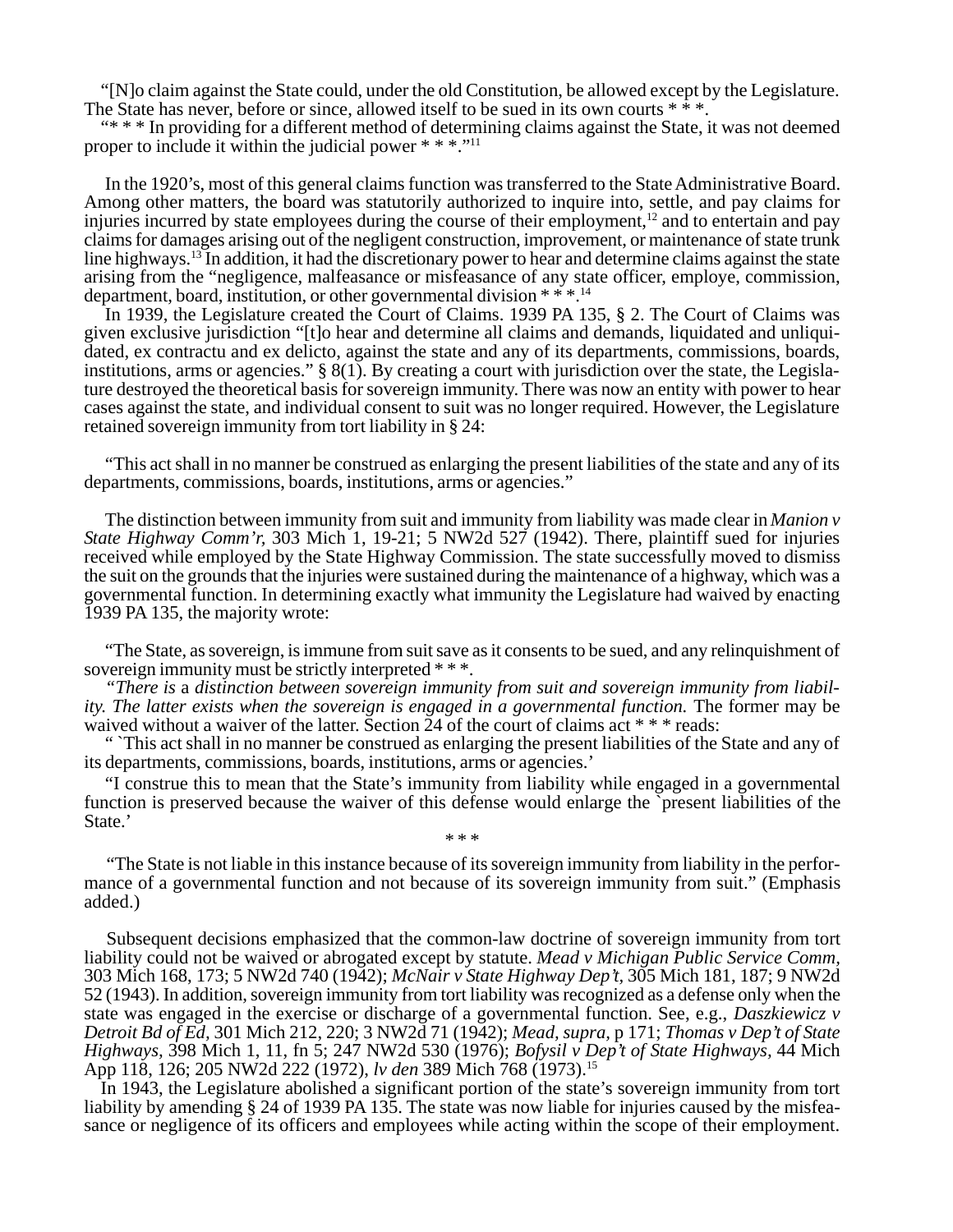1943 PA 237, § 24.16 However, 1943 PA 237 was repealed soon thereafter by 1945 PA 87, § 2, thus resurrecting the state's previous common-law sovereign immunity from tort liability. 1945 PA 87, § 1, however, created a limited statutory exception to this common-law immunity—the state was liable for damages arising out of the negligent operation of a state-owned motor vehicle by a state employee. The fact that the state was engaged in a governmental function at the time of the injury was not a defense.<sup>17</sup> Thus, the Legislature impliedly acknowledged that the state enjoyed immunity only when it was engaged in the exercise or discharge of a governmental function.

The viability of the doctrine of sovereign immunity was not seriously assailed until *Williams v Detroit,* 364 Mich 231; 111 NW2d 1 (1961). There, plaintiff's decedent fell down an elevator shaft in a city building while moving furniture out of city offices. The majority held that the city was immune from liability because the injury was incurred while the city was performing a governmental function. In the future, however, this would not be so. Justice EDWARDS, joined by Justices SMITH, T. M. KAVANAGH, and SOURIS, wrote:

"From this date forward the judicial doctrine of governmental immunity from ordinary torts no longer exists in Michigan. In this case, we overrule preceding court-made law to the contrary." *Williams, supra,* p 250.

However, Justice BLACK'S concurring opinion held that immunity from liability would only be abolished for municipalities, not for the state and its subdivisions:

"We are *not* considering today—as the opinions of both Brothers suggest—'the doctrine of governmental immunity.' That doctrine includes within its purview the State and `its departments, commissions, boards, institutions, arms or agencies.' \* \* \* We are considering the common-law rule that *municipal corporations* are immune from tort liability. `Municipal corporations' are distinctively definable \* \* \* and care should be taken that today's decision is confined thereto." *Id.,* p 278 (emphasis in original).

Thus, by a 4-4 vote, sovereign immunity was reaffirmed. Justice BLACK'S position was thereafter adopted in *McDowell v State Highway Comm'r,* 365 Mich 268, 270-271; 112 NW2d 491 (1961).18

In reaction to this Court's abolition of common-law governmental immunity for municipalities in *Williams,* and in anticipation of a similar demise of immunity for counties, townships, and villages,<sup>19</sup> the Legislature enacted the governmental immunity act in 1964. The first sentence of § 7 was intended to not only restore governmental immunity to non-sovereign governmental agencies, but to provide uniform treatment for state and local agencies.20 Furthermore, the affirmance of common-law sovereign immunity in the second sentence of  $\S$  7 was a clear directive that this Court henceforth could not further extend *Williams* and judicially abrogate the state's sovereign immunity. See *Thomas, supra,* 398 Mich 10.

Therefore, at the time § 7 was enacted, the state was immune from tort liability when it was engaged in the exercise or discharge of a governmental function, unless a statutory exception was applicable. This same immunity is reiterated by the first and second sentences of § 7.

Subsequent decisions of this Court did not change the parameters of statutory sovereign immunity. In *Maki v East Tawas,* 385 Mich 151; 188 NW2d 593 (1971), this Court affirmed the Court of Appeals determination that § 7 was unconstitutional because it violated the title-object clause of Const 1963, art 4, § 24.21 During the pendency of the case before this Court, however, the Legislature amended the title of the governmental immunity act to remedy the constitutional problem. It did not modify § 7 in any significant respect.22 Such action indicates that the Legislature did not intend to change the scope of statutory sovereign or governmental immunity from that intended in the original 1964 version of § 7.

The net effect of *Maki* was that statutory sovereign and governmental immunity did not exist until August 1, 1970, the effective date of the Legislature's amendment of the act's title. Causes of action arising before this date were governed by this Court's common-law decisions. *Pittman v City of Taylor,* 398 Mich 41, 46; 247 NW2d 512 (1976)

(opinion of KAVANAGH, C.J.).

*Pittman* subsequently abolished common-law sovereign immunity as to that case and those cases pending as of November 23, 1976 (the date *Pittman* was decided) which had raised an express challenge to common-law "governmental" (i.e., sovereign) immunity. *Id.,* p 50.23 However, the lead opinion specifically noted that its holding abolished only *common-law* immunity; the statutory immunity conferred by the governmental immunity act had to be given effect, unless it was unconstitutional to do so.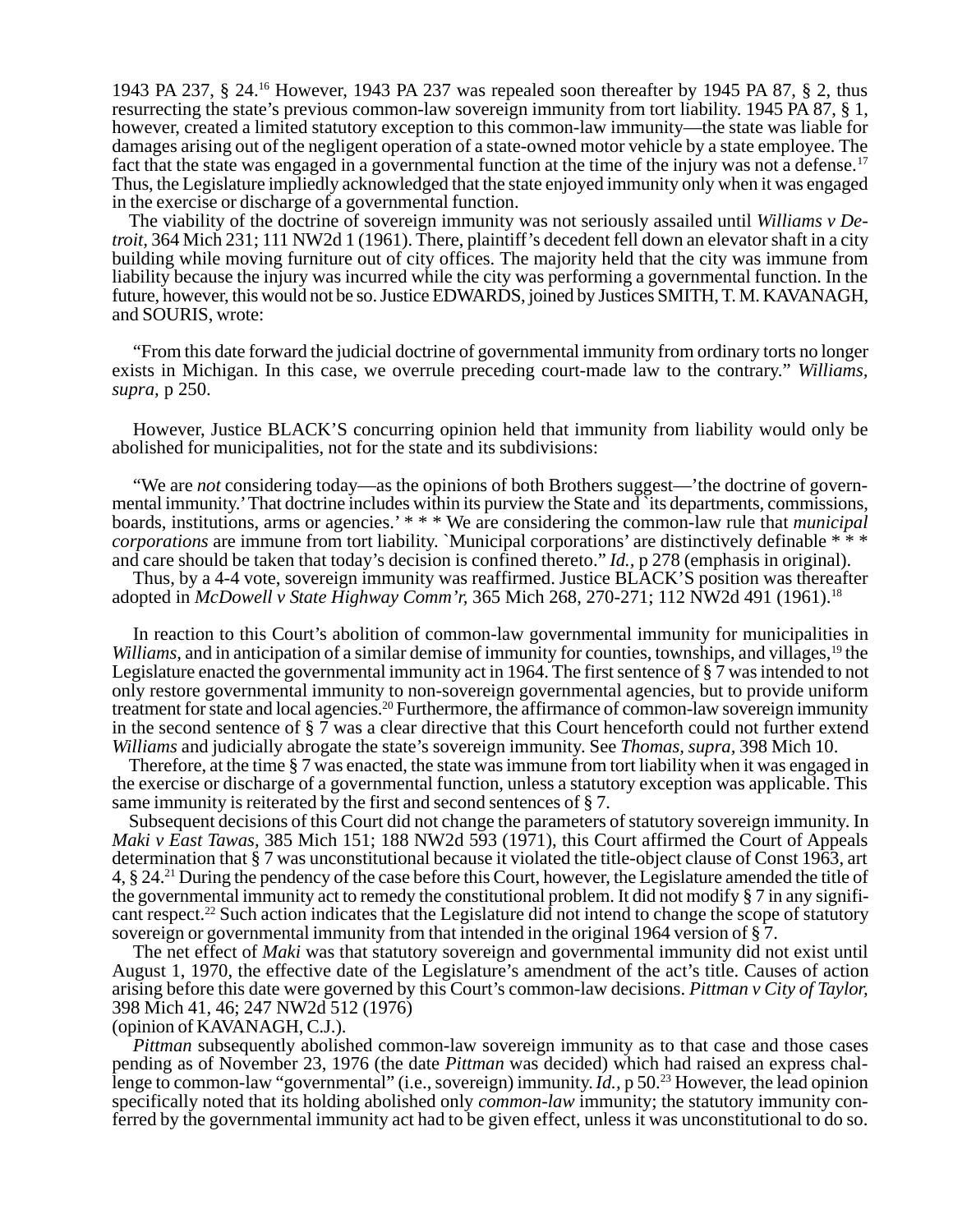*Id., p* 49, fn 8. Since *Pittman* was decided long after the Legislature enacted and amended the act, it is not relevant to determining the legislative intent behind the second sentence of § 7.

In summary, at the time § 7 was enacted and became effective, the state enjoyed immunity from tort liability at common law whenever it was engaged in the exercise or discharge of a governmental function, unless a statutory exception was applicable. This common-law sovereign immunity was codified by the second sentence of § 7. The immunity granted to the state by the first sentence of § 7 is essentially coextensive with this common-law immunity. We note that this interpretation furthers the Legislature's intent to create uniform standards of liability for state and non-sovereign governmental agencies.

## III. *Definition of* " *Governmental Function"*

Sovereign and governmental immunity from tort liability exist only when governmental agencies are "engaged in the exercise or discharge of a governmental function." § 7. Although "governmental function" is not defined in the act, it "is a term of art which has been used by the courts of this state to describe those activities of government which due to their public nature should not give rise to liability at common law." *Thomas v Dep't of State Highways,* 398 Mich 1, 9; 247 NW2d 530 (1976). There is a substantial body of case law defining this term. The initial question which must be resolved is whether the phrase " governmental function" is to be interpreted in light of present-day governmental activities, or whether the Legislature intended § 7 to have, as its fixed meaning, the common-law definition which existed at the time § 7 became effective.

In *Thomas, supra,* pp 9-11, a majority of the Court concluded that we were bound by the commonlaw definition.24 However, this holding was overruled in *Parker v Highland Park,* 404 Mich 183; 273 NW2d 413 (1978). In holding that the operation of a general hospital by a city is not a governmental function, Justice FITZGERALD, joined by Chief Justice KAVANAGH and Justice LEVIN, wrote:

"[W]e [do not] believe that the Legislature intended that we must today hold the operation of a hospital to be a governmental function because we did so in 1902 and 1950. As was stated in the KAVANAGH-FITZGERALD dissenting opinion in *Thomas v Dep't of State Highways,* 398 Mich 1, 17, fn 4; 247 NW2d 530 (1976), to read the second sentence of MCL 691.1407; MSA 3.996(107) as ` preserving for all time state governmental immunity heretofore recognized by case-law' would be to `assume that the Legislature failed to recognize that the evolution of case law precedent is exclusively committed to the judicial branch of government.'

"Determining whether or not a certain activity is or is not a `governmental function' is a matter of statutory interpretation. In the absence of a legislative definition of the term, statutory interpretation is a function committed to the judiciary. The term `governmental function' is particularly subject to judicial interpretation because the phrase is of judicial origin." *Id.,* p 192.

Justice MOODY reached a similar conclusion in his concurring opinion. *Id.,* pp 197-199.25

We decline this opportunity to overrule this aspect of *Parker.* We note that the Legislature was certainly aware of our conflicting "morass" of case law concerning the definition of "governmental function" when it enacted § 7. The Legislature could have statutorily defined the term, as it did with "proprietary function" in § 13, but it has not done so. Furthermore, judicial development and refinement of the concept of governmental function allows us to keep abreast of the changing activities and needs of government and its people.

### *A. Prior Definitions of "Governmental Function"*

Prior to 1976, the decisions of this Court generally fell into two categories. A governmental agency could not assert the defense of sovereign or governmental immunity from tort liability if it was engaged in a "proprietary" function<sup>26</sup> or did not act for the "common good of all"<sup>27</sup> In 1976, the "essence to governing" test was articulated by the *Thomas* dissent. Under this test, a function is not governmental unless the particular activity involved is essential to governing in that it has no common analogy to the private sector. *Thomas,* supra, p 21 (KAVANAGH, C.J., and FITZGERALD, J., *dissenting).*<sup>28</sup> A similar "of essence to governing" test was created by the late Justice BLAIR MOODY, JR. Rather than requiring that the activity have no common analogy, Justice MOODY believed that the governmental agency must show that "the purpose, planning and carrying out of the activity, due to its unique character or governmental mandate, can be effectively accomplished only by the government." *Parker, supra,* p 200.29

Unfortunately, each of these tests has proved difficult to apply.

*"Proprietary Function" Test.* Since government is instituted for the equal benefit, security, and protection of its people,<sup>30</sup> a governmental agency cannot claim that it is engaged in a governmental function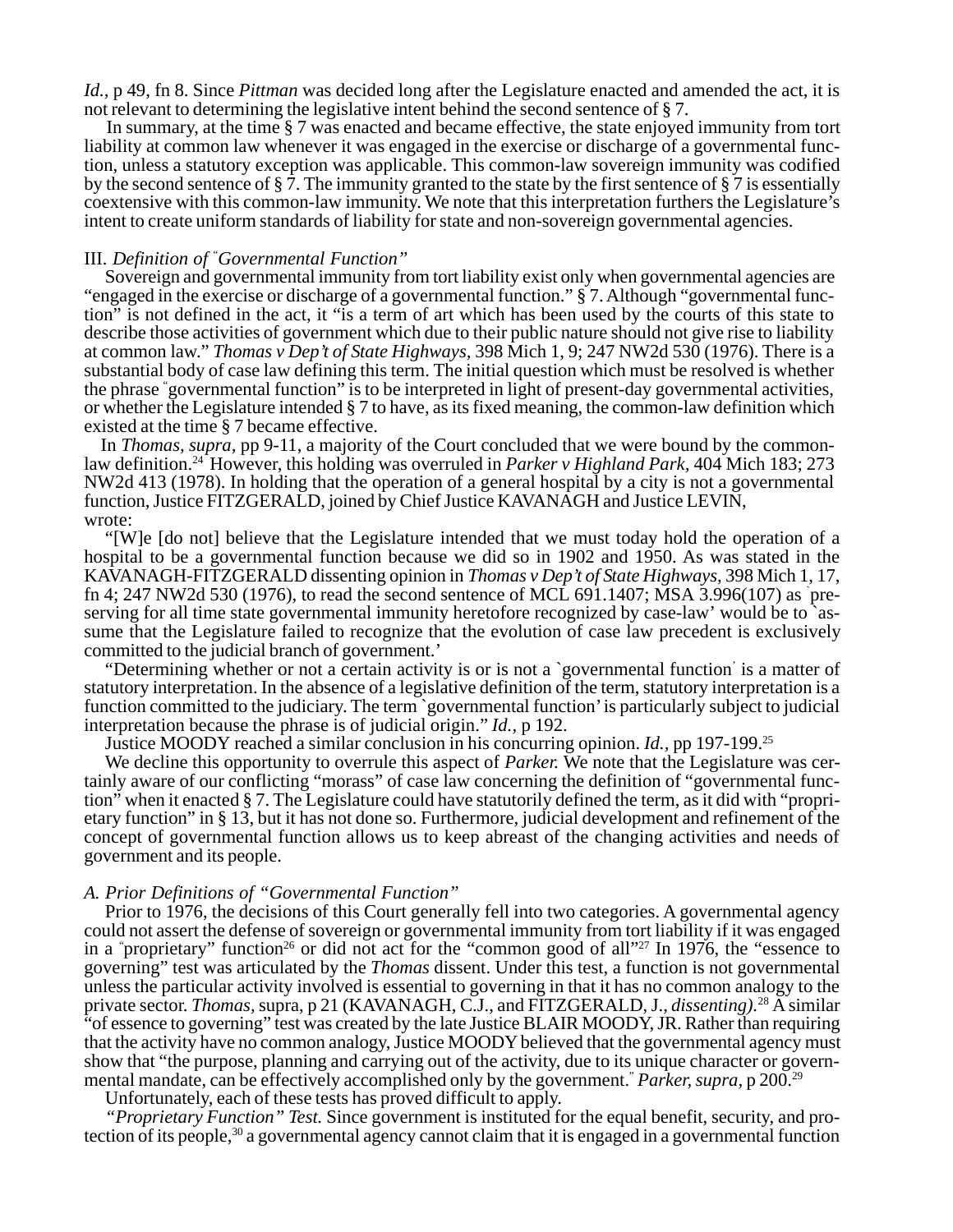when the activity makes a profit for itself or for private individuals. Decisions of this Court have differed, however, as to how much, if any, incidental profit can be generated before an activity is deemed to be proprietary.31 By enacting § 13 of the governmental immunity act, the Legislature adopted the common-law "proprietary function" test but made it clear that activities which generate an incidental profit may still be considered governmental functions:

"The immunity of the state shall not apply to actions to recover for bodily injury or property damage arising out of the performance of a proprietary function as herein defined. Proprietary function shall mean any activity which is conducted primarily for the purpose of producing a pecuniary profit for the state, excluding, however, any activity normally supported by taxes or fees."

However, the enactment of § 13 presents two problems. First, it can be argued that if proprietary functions have always been considered non-governmental in nature, there would have been no need to enact the first sentence of § 13. Stated another way, the statutory waiver of immunity from tort liability for proprietary functions would have been totally unnecessary because such functions have never enjoyed immunity.

We do not believe that  $\S 13$  is mere surplusage. As with the second sentence of  $\S 7$ , the Legislature wished to codify the "proprietary function" test and to define clearly the parameters thereof to prevent this Court from further modifying the common-law test. Nevertheless, in order to avoid rendering the first sentence surplusage, we will no longer define "governmental function" with reference to "proprietary function." The question whether a particular activity is governmental or proprietary in nature involves two separate inquiries. A governmental agency which performs a proprietary function is not immune from tort liability pursuant to § 13; however, the converse is not necessarily true. An activity may generate no profit (i.e., be nonproprietary), but may still be nongovernmental in nature, as hereinafter defined, and thus subject to tort liability pursuant to  $\S 7^{32}$ 

The second problem is that  $\S 13$  applies only to the state and its agencies, departments and commissions. The failure to include non-sovereign governmental agencies could be interpreted as bestowing governmental immunity upon their proprietary activities. We decline to read § 13 in such a manner because we do not believe the Legislature intended such a result.

The governmental immunity act was intended to provide uniform liability and immunity to both state and local governmental agencies. A strict *"expressio unius est exclusio alterius"* reading of § 13 would destroy this uniformity. As noted in *Pittman, supra,* p 48, there is no satisfactory reason to treat state and non-sovereign governmental agencies differently. Moreover, the "proprietary function" exception to common-law governmental immunity was well established at the time § 13 was enacted. If the Legislature had wished to abolish this rule as to non-sovereign governmental agencies, it would have done so in more explicit language.

Therefore, we reaffirm the common-law "proprietary function" exception to governmental immunity from tort liability, and we conclude that the statutory definition of "proprietary function" is applicable to all governmental agencies, state and local. In short, although § 13 of the governmental immunity act applies only to state governmental agencies, the same terms and principles embodied therein will be judicially applied to non-sovereign governmental agencies.

*"Common Good of All" Test.* This test was aptly summarized by Justice RYAN in *Ross, supra,* p *7:*

"The expression "common good of all" has been used for more than a half century in cases discussing the doctrine of governmental immunity. Originally, it was intended to distinguish between governmental activity which has an exclusively public purpose as opposed to that which is `of special corporate benefit or pecuniary profit.' See *Bolster v City of Lawrence,* 225 Mass 387; 114 NE 722 (1917). The expression was first employed in our state' s jurisprudence in cases concerning the immunity or liability of municipal corporations to distinguish between ` governmental' and ` proprietary' municipal functions. *Gunther v Cheboygan County Road Comm'rs,* 225 Mich 619, 621; 196 NW 386 (1923). See also *Martinson v Alpena,* 328 Mich 595; 44 NW2d 148 (1950), and cases cited therein. More recently the expression has been used in governmental immunity cases interpreting MCL 691.1407; MSA 3.996(107) to describe the standard by which an activity of a governmental agency is judged to be a governmental function and therefore immune from tort liability at the common law."

The proponents of the "essence to governing" test have criticized the "common good of all" test. They argue that governmental agencies often engage in activities which arguably contribute to the common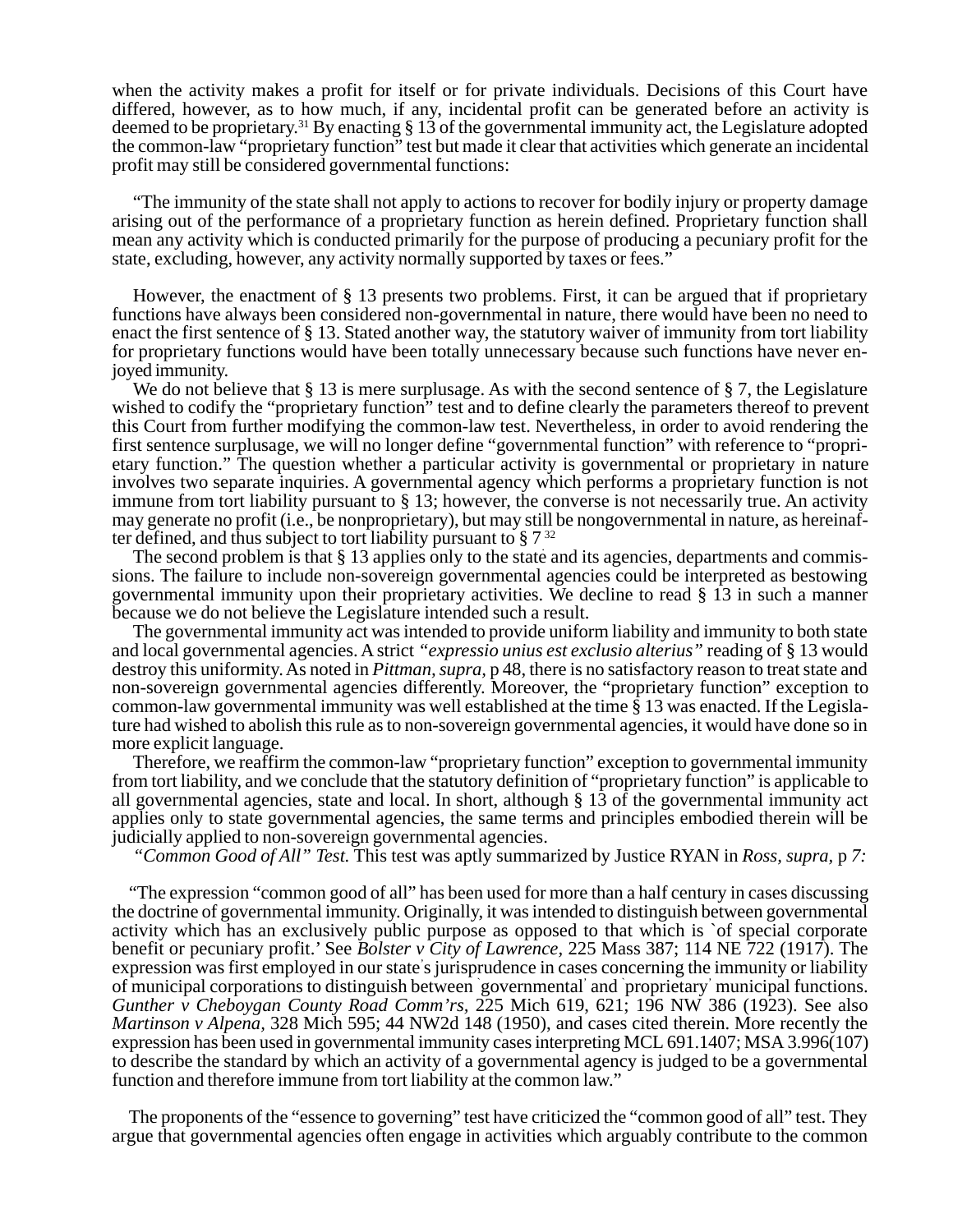good. Nevertheless, these same activities are often accomplished by non-governmental entities which do not enjoy immunity from tort liability. The mere fact that a governmental agency engages in such an activity does not convert the activity into a governmental function. *Ross, supra,* pp 29-30 (opinion of KAVANAGH, J.); *Parker, supra,* pp 194-195 (opinion of FITZGERALD, J.).

Aside from these criticisms, we also note that the "common good of all" test is rather amorphous and difficult to apply. Almost all government activity is in some sense directed toward the public good. Nevertheless, it is rare when a particular activity benefits every member of the state equally. For example, a state mental hospital, such as that involved in *Perry,* is theoretically open to every member of the state who requires psychiatric treatment. In practice, however, only a small percentage of the state population actually uses the facility. Similarly, a municipal hospital, such as that involved in *Parker, is* generally open only to local residents even though it is a public facility. Finally, although the drain constructed in *Ross* was planned, designed, constructed, and maintained pursuant to the state Drain Code's comprehensive system of water management control, it directly benefited only the Jackson County landowners whose land was drained. Because application of the "common good of all" test could result in either immunity or liability depending upon the viewpoint of the particular decision-maker, we decline to incorporate this test into the definition of "governmental function."

"Essence to/of Governing" Tests. These tests represent attempts to describe and pinpoint those activities which are uniquely and generally associated with government. Relatively few activities can qualify for immunity under the "essence of governing" test since they must have no common analogy to the private sector. As the *Thomas* dissent noted, their test would generally grant immunity only to executive, legislative, or judicial decision-making and planning—the execution of these decisions would be susceptible to tort liability. *Thomas, supra,* pp 21-22. Moreover, governmental activities which appear unique at the time a particular case is decided may not be so in the future. Private enterprise has ventured into such "unique" activities as providing private security forces and establishing jail facilities. Some activities which a governmental agency is required by law to undertake and provide to the public, and which have consistently been afforded immunity from tort liability, have common private sector counterparts, e.g., public schools and state mental health facilities.

Justice MOODY'S "essence of governing" test provides more flexibility because it focuses on whether the activity can be effectively accomplished only by government. Unfortunately, this approach is also flawed. For example, as noted in *Ross, supra,* pp 23-24 (opinion of RYAN, J.), many storm drains in the state are privately financed and built by individual landowners who require them. Private construction companies may be able to engineer, construct, and maintain drains more effectively than the local drainage district. Nevertheless, the fact remains that the drainage district is statutorily responsible for providing an efficient and systematic drainage system to safeguard the public health and welfare. Private enterprise may also decline to engage in or abandon an activity which benefits the public good (e.g., a hospital or health care facility) because it is not sufficiently profitable, not because it cannot effectively accomplish the activity. If a governmental agency there-after assumes the responsibility in order to provide or continue to make available necessary public services, it risks tort liability.

Finally, both tests fail to specify precisely what activity must be evaluated. As noted in *Ross, supra,* pp 22-23 (opinion of RYAN, J.), if the actual physical construction of a drain, sewer, or other public project is the activity which must be evaluated, immunity will never be afforded to the governmental agency which undertakes the construction itself, since the private sector often undertakes similar projects. This would be true even where the project is mandated by statute.

#### B. *New Definition of "Governmental Function"*

The fundamental problem with the "common good of all" and "essence to/of governing" definitions of "governmental function" is that they require the judiciary to make value judgments as to which activities government should be allowed to engage in without being held responsible for the unfortunate consequences thereof. This type of subjective inquiry necessarily results in legitimate difference of opinion. In contrast, the immunity from tort liability provided by  $\S 7$  is expressed in the broadest possible language—it extends immunity to *all* governmental agencies for *all* tort liability *whenever* they are engaged in the exercise or discharge of a governmental function. This broad grant of immunity, when coupled with the four narrowly drawn statutory exceptions, suggests that the Legislature intended that the term "governmental function" be interpreted in a broad manner.

The Legislature's refusal to abolish completely sovereign and governmental immunity, despite this Court's recent attempts to do so, evidences a clear legislative judgment that public and private tortfeasors should be treated differently. This disparate treatment is not totally unjustifiable. The California Law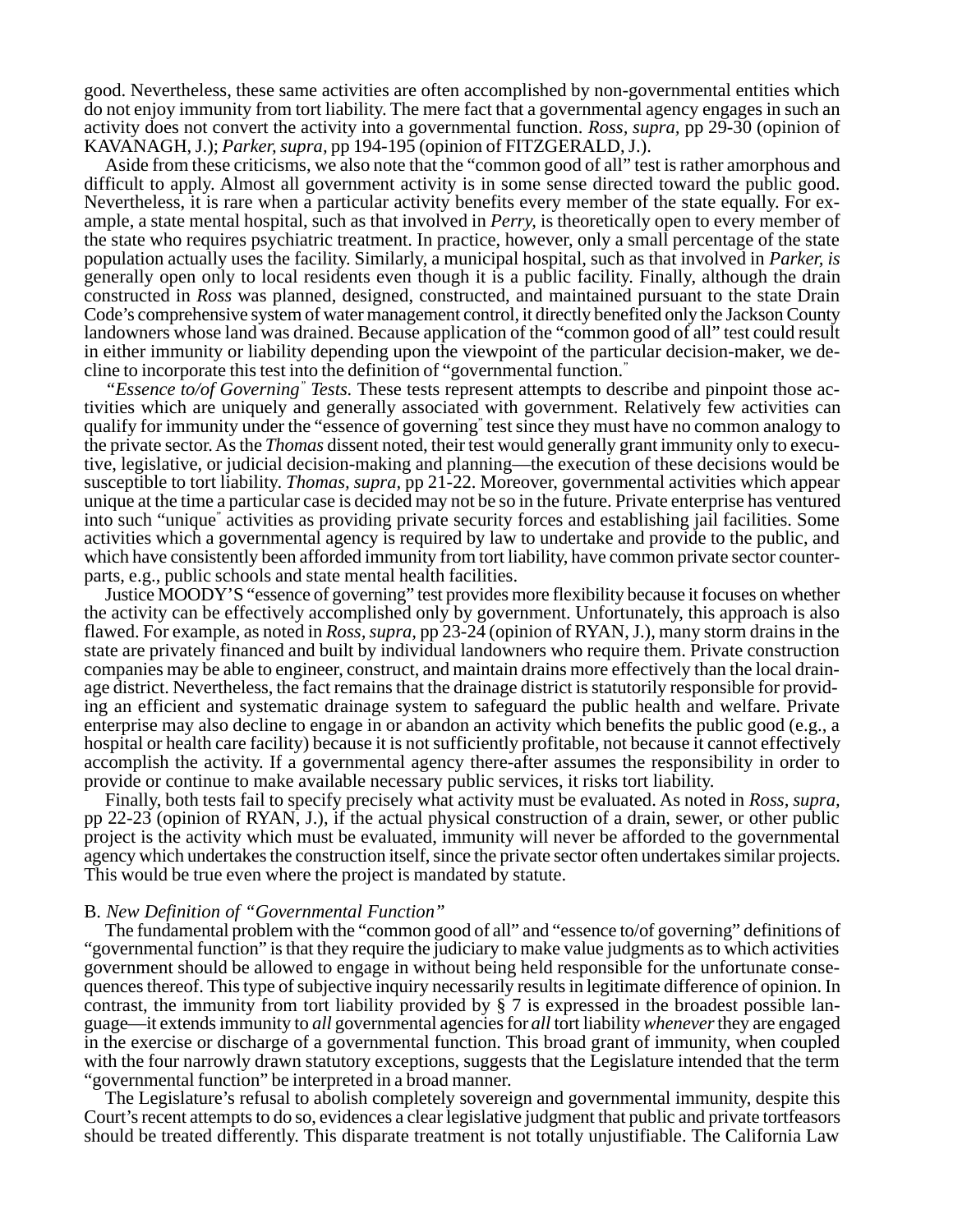Commission, after an extensive and careful study of the problems presented by sovereign and governmental immunity, concluded:

"The problems involved in drawing standards for governmental liability and governmental immunity are of immense difficulty. Government cannot merely be liable as private persons are for public entities are fundamentally different from private persons. Private persons do not make laws. Private persons do not issue and revoke licenses to engage in various professions and occupations. Private persons do not quarantine sick persons and do not commit mentally disturbed persons to involuntary confinement. Private persons do not prosecute and incarcerate violators of the law or administer prison systems. Only public entities are required to build and maintain thousands of miles of streets, sidewalks and highways. Unlike many private persons, a public entity often cannot reduce its risk of potential liability by refusing to engage in a particular activity, for government must continue to govern and is required to furnish services that cannot be adequately provided by any other agency. Moreover, in our system of government, decision-making has been allocated among three branches of government—legislative, executive and judicial—and in many cases decisions made by the legislative and executive branches should not be subject to review in tort suits for damages, for this would take the ultimate decision-making authority away from those who are responsible politically for making the decisions." 4 California Law Revision Comm Reports, Recommendations & Studies, p 810 (1963).

Our task therefore must be to devise an objective definition of "governmental function" which will further this legislative judgment.

Const 1963, art 1, § 1 sets forth a simple, fundamental concept of government.

"All political power is inherent in the people. Government is instituted for their equal benefit, security and protection."

In our organized society, people, through the state constitution they have ratified and the laws enacted by representatives they have elected, require or authorize their government to perform certain activities in their behalf. People allow government to handle these matters for a variety of reasons. Often, an individual or group of people cannot accomplish an activity or project because of, *e.g.,* the amount of financing required, the tremendous risks involved, or the size or scope of the project or activity. Regardless of the reason, however, the fact that the people have delegated these responsibilities to government indicates their belief that a particular activity or function is one which the government must or can undertake to meet their individual and collective needs. In other words, the people, by mandating or authorizing the government to engage in certain activities, have determined that these activities are governmental in nature.

Conversely, activities which are not mandated or authorized by the people cannot be deemed governmental. When a governmental agency engages in such activities, it is acting for itself, rather than on behalf of the people. In these situations, the agency should be treated the same as a private tortfeasor.

We therefore conclude that a governmental function is an activity which is expressly or impliedly mandated or authorized by constitution, statute, or other law. When a governmental agency engages in mandated or authorized activities, it is immune from tort liability, unless the activity is proprietary in nature (as defined in § 13) or falls within one of the other statutory exceptions to the governmental immunity act. Whenever a governmental agency engages in an activity which is not expressly or impliedly mandated or authorized by constitution, statute, or other law (i.e., an *ultra vires* activity), it is not engaging in the exercise or discharge of a governmental function. The agency is therefore liable for any injuries or damages incurred as a result of its tortious conduct.<sup>33</sup>

We realize that the definition we have formulated today is broad and encompasses most of the activities undertaken by governmental agencies. We have adopted this approach because we believe that this is the result envisioned by the enactors of the governmental immunity act. We note, however, that our definition may be statutorily modified to reflect more accurately the desires and needs of the public.

### IV. *Vicarious Liability of Governmental Agencies for the Torts of Their Officers, Employees, and Agents*

The tort liability of a governmental agency can be premised on two distinct theories.<sup>34</sup> The plaintiff may allege that the agency itself acted, or failed to act, in a tortious manner.<sup>35</sup> In such situations, the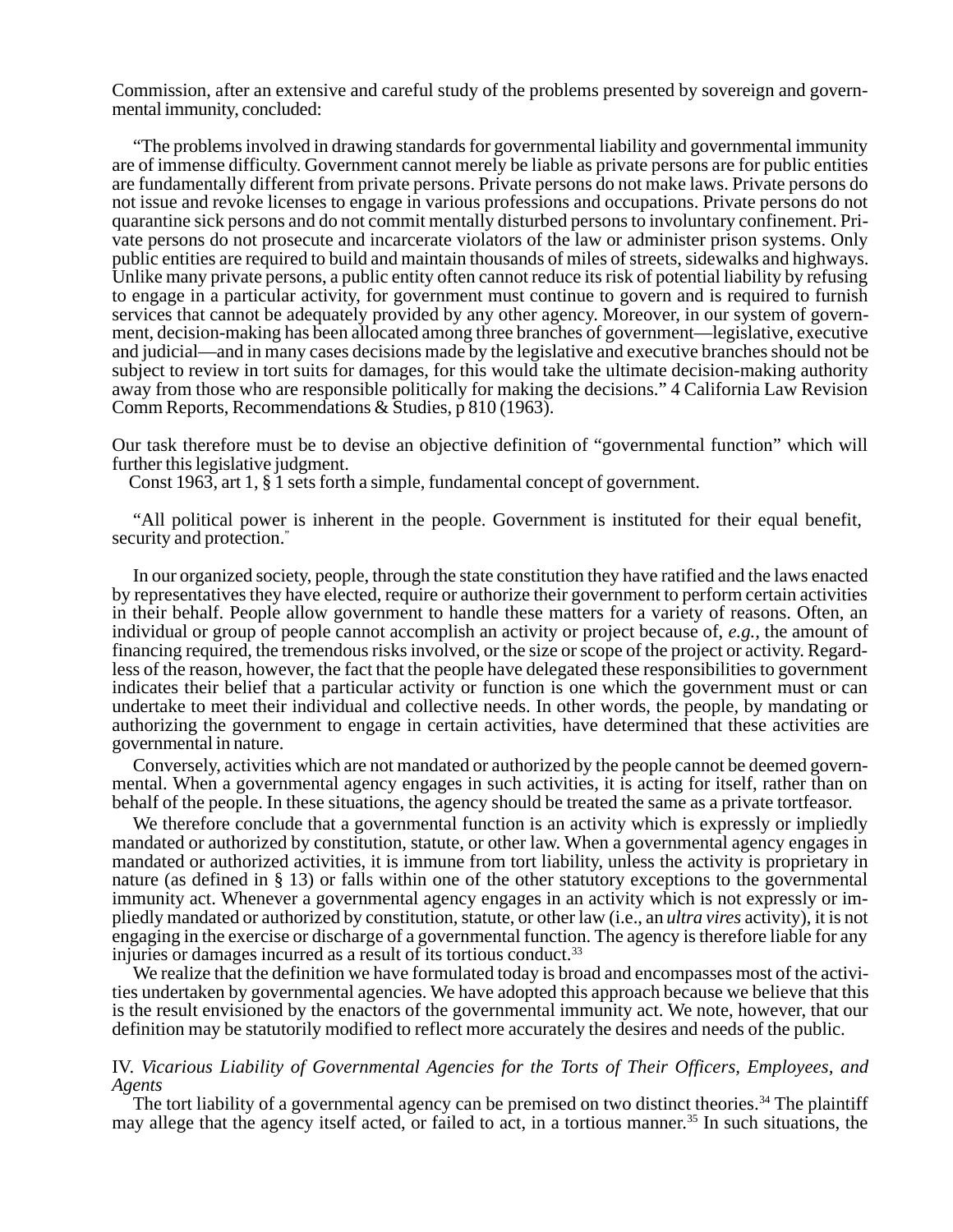agency will be held directly liable for its torts if the activity in which it was engaged constituted a nongovernmental or proprietary function, or fell within the statutory "highway," "motor vehicle," or "public building" exceptions.

The plaintiff may also allege that the governmental agency is vicariously liable for the torts of its officers, employees, and agents. This vicarious liability is premised on the employer-employee or principal-agent relationship which exists between the agency and the individual tortfeasor. Plaintiffs often seek to impose liability even though the governmental agency played no part in the tort, did nothing whatsoever to aid or encourage it, or may have done everything possible to stop it. See Prosser, Torts (4th ed), § 69, p 458.

Unfortunately, plaintiffs often do not clearly differentiate between direct and vicarious liability theories in their pleadings. The problem lies in part with the governmental immunity act. The act focuses primarily upon the actions of the agency itself. The "motor vehicle" exception in § 5 is the only instance where a governmental agency is explicitly held vicariously liable for the negligent actions of its officers, employees, and agents. Section 8 authorizes an agency to furnish an attorney to appear on behalf of or pay claims and judgments rendered against an officer or employee who negligently causes injuries while in the course of employment and while acting within the scope of his or her authority.<sup>36</sup> An agency is also permitted under § 9 to purchase liability insurance in order to indemnify and protect itself and/or its officers, employees, and agents.37 However, if the agency decides to take any of the aforementioned action, such action does not impose any liability on the agency. §§ 8(3), 9.

Despite the act's general silence as to if or when vicarious tort liability may be imposed upon a governmental agency, this Court impliedly acknowledged the continued existence of common-law *respondeat superior* theories of recovery in *Lockaby v Wayne County,* 406 Mich 65; 276 NW2d 1 (1979), *Galli v Kirkeby,* 398 Mich 527; 248 NW2d 149 (1976), and *McCann v Michigan,* 398 Mich 65; 247 NW2d 521 (1976). Nevertheless, courts must be careful not to destroy an agency's immunity by indiscriminately imposing vicarious liability whenever individual officers, employees, and agents are held personally liable for their torts.

Allegations of vicarious tort liability generally arise where an employment relationship exists between the governmental agency and the individual tortfeasor. *Respondeat superior* liability generally can be imposed only where the individual tortfeasor acted during the course of his or her employment and within the scope of his or her authority.<sup>38</sup> If either of these conditions is not met, a governmental agency cannot be held vicariously liable:

"The question of the liability of a municipality under the doctrine of *respondeat superior is* subject, ordinarily, to the same rules as govern the liability of any other corporation or individual. Thus, it must appear that an agent or servant was acting within the scope of his authority at the time the injury complained of occurred. If he was not, the municipal corporation is not liable. Also, the act of the agent or servant must have been done in the course of the employment. \* \* \* [A municipal corporation is not] liable for \* \* \* unauthorized and unlawful acts of its officers and employees which are outside the scope of their authority, although purported to be done on the behalf of the corporation; it must further appear that such persons were expressly authorized by the municipal government to do the acts complained of, or that they were done in pursuance of a general authority to act for the municipality, on the subject to which they related. A municipal corporation may, however, be liable for an unlawful and unauthorized act of one of its officers or agents if the act was done in the course of his official duty or employment, and within the general scope of his authority." 57 Am Jur 2d, Municipal, School, and State Tort Liability, § 88, pp 99-100.

Even when the tort is committed during the employee's course of employment and is within the scope of the employee's authority, the governmental agency is not automatically liable. Where the individual tortfeasor is acting on behalf of an employer, the focus should be on the activity which the individual was engaged in at the time the tort was committed. A governmental agency can be held vicariously liable only when its officer, employee, or agent, acting during the course of employment and within the scope of authority, commits a tort while engaged in an activity which is nongovernmental or proprietary, or which falls within a statutory exception. The agency is vicariously liable in these situations because it is in effect furthering its own interests or performing activities for which liability has been statutorily imposed. However, if the activity in which the tortfeasor was engaged at the time the tort was committed constituted the exercise or discharge of a governmental function (*i.e.,* the activity was expressly or impliedly mandated or authorized by constitution, statute, or other law), the agency is immune pursuant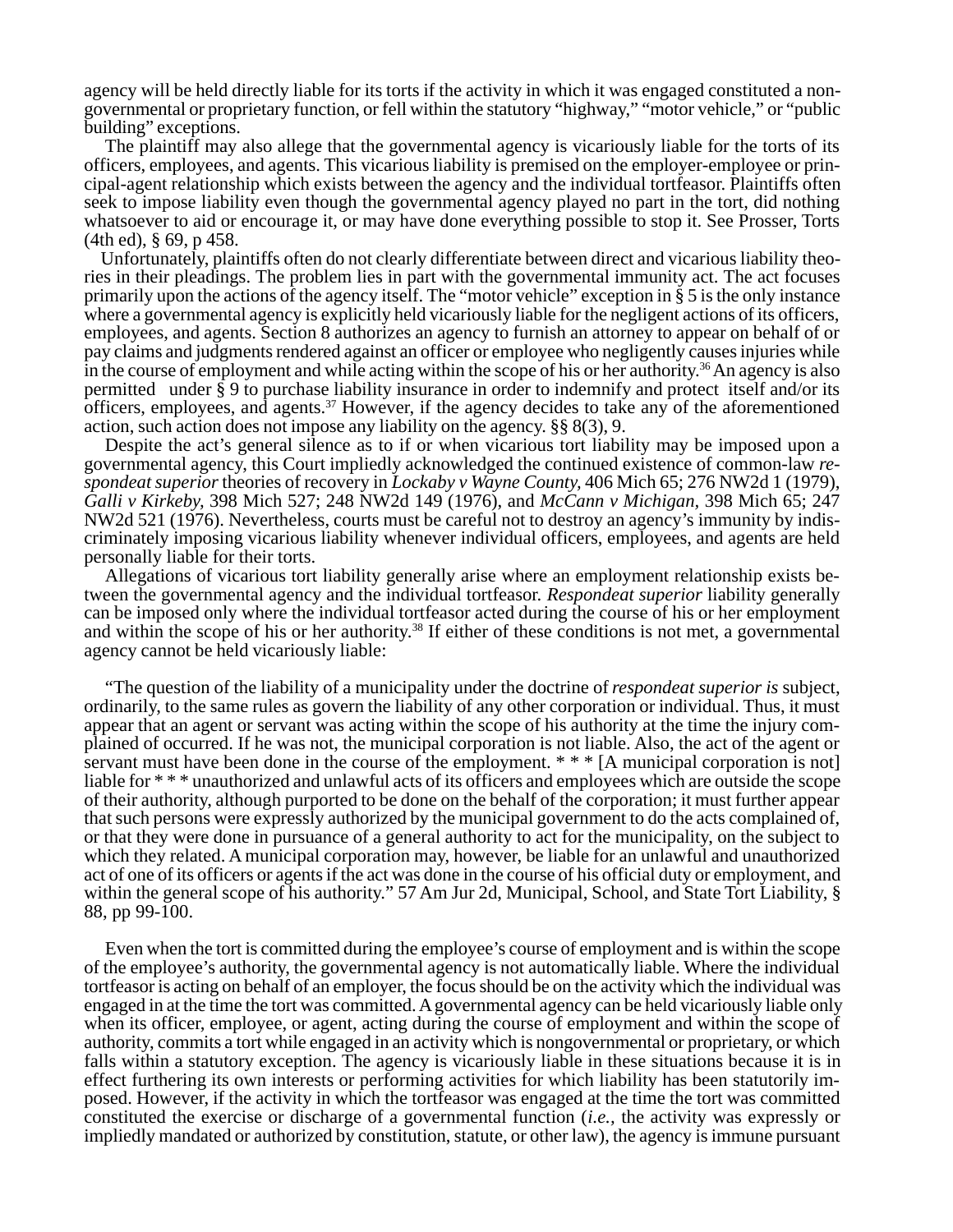to § 7 of the governmental immunity act. See *Hirych v State Fair Comm,* 376 Mich 384, 391-393; 136 NW2d 910 (1965), and *Sherbutte v Marine City,* 374 Mich 48, 50; 130 NW2d 920 (1964) (city cannot be held vicariously liable for torts of its police officers committed during the course of an arrest because the officers were engaged in police activity, which is a governmental function entitled to immunity).

This type of analysis will require plaintiffs to plead their causes of action more precisely. Such precision is necessary to ensure that governmental agencies retain the full extent of immunity from tort liability which the Legislature intended.

#### V. *Individual Immunity*

Like sovereign and governmental immunity, the scope of immunity from tort liability granted to officers, employees, and agents of a governmental agency is not presently clear. Prior to 1979, officers, employees, and agents were immune when engaged in discretionary, as opposed to ministerial, acts which were within the scope of their authority. In *Wall v Trumbull,* 16 Mich 228, 235-238 (1867), Justice COOLEY explained that the members of a township board could not be held liable for authorizing an allegedly illegal tax:

"In determining whether the members of the township board voting for the allowance are liable, the first question which arises is, whether the nature of their duties is judicial, or ministerial only; for the rule of liability is altogether different in the two cases. A ministerial officer has a line of conduct marked out for him, and has nothing to do but to follow it; and he must be held liable for any failure to do so which results in the injury of another. A judicial officer, on the other hand, has certain powers confided to him to be exercised according to his judgment or discretion; and the law would be oppressive which should compel him in every case to decide correctly at his peril. It is accordingly a rule of very great antiquity that no action will lie against a judicial officer for any act done by him in the exercise of his judicial functions, provided the act, though done mistakenly, were within the scope of his jurisdiction[.] [Citations omitted.] This principle of protection is not confined to courts of record, but it applies as well to inferior jurisdictions  $* * *$ . Nor does the rule depend upon whether the tribunal is a court or not; it is the nature of the duties to be performed that determines its application. \* \* \*

"[O]fficers, judicial as well as ministerial, have been held liable when acting without jurisdiction. \* \* \* The rule of official exemption depends in these cases upon jurisdiction; but wherever that appears and is not exceeded, the protection is complete.

"The board then had jurisdiction to determine whether the claim was within the law or not, and their record, showing the presentation of the claim, would affirmatively show jurisdiction.

"If we were at liberty to pass upon these claims ourselves, upon the evidence appearing in this record, I should be inclined to think the board decided correctly as to some of the claims, and erred as to others. But nothing could be more apparent than the injustice of reviewing their decision in a suit against them in trespass. For whether each particular claim was within the law or not, would depend upon the proof as to whether the money was advanced upon the credit of the township; and the showing on this point might be very different before the board, and in the circuit court. To hold the members of the board responsible in such a case, we must not only hold them bound to decide correctly at their peril, upon the evidence presented to them, but we must also hold that at their peril they must come to the same conclusion as to the legality of the claim which the circuit judge will afterwards arrive at on another hearing, when the testimony may be either more or less than they acted upon, and when even the same witnesses may have told a different story. The mere statement of such a proposition seems to me sufficient to refute it."<sup>39</sup>

The doctrine of individual immunity even survived the abolition of common-law governmental immunity. Justice EDWARDS, in his opinion in *Williams, supra,* 364 Mich 261-262, wrote:

"[T]here are and will continue to be many situations in relation to which real or fancied grievances exist where governmental freedom from liability will persist on wholly different grounds. Legislative bodies, for example, have the right to make many types of decisions which may do harm to some. Subsequent history may clearly demonstrate that some of those decisions were wrong. Discretion implies the right to be wrong. So long as those decisions are within the discretion vested in the legislative body, there is clearly neither breach of duty nor a right to damages. The instant case, a tort action, does not in any manner alter the fact that actions or decisions of a legislative, executive, or judicial character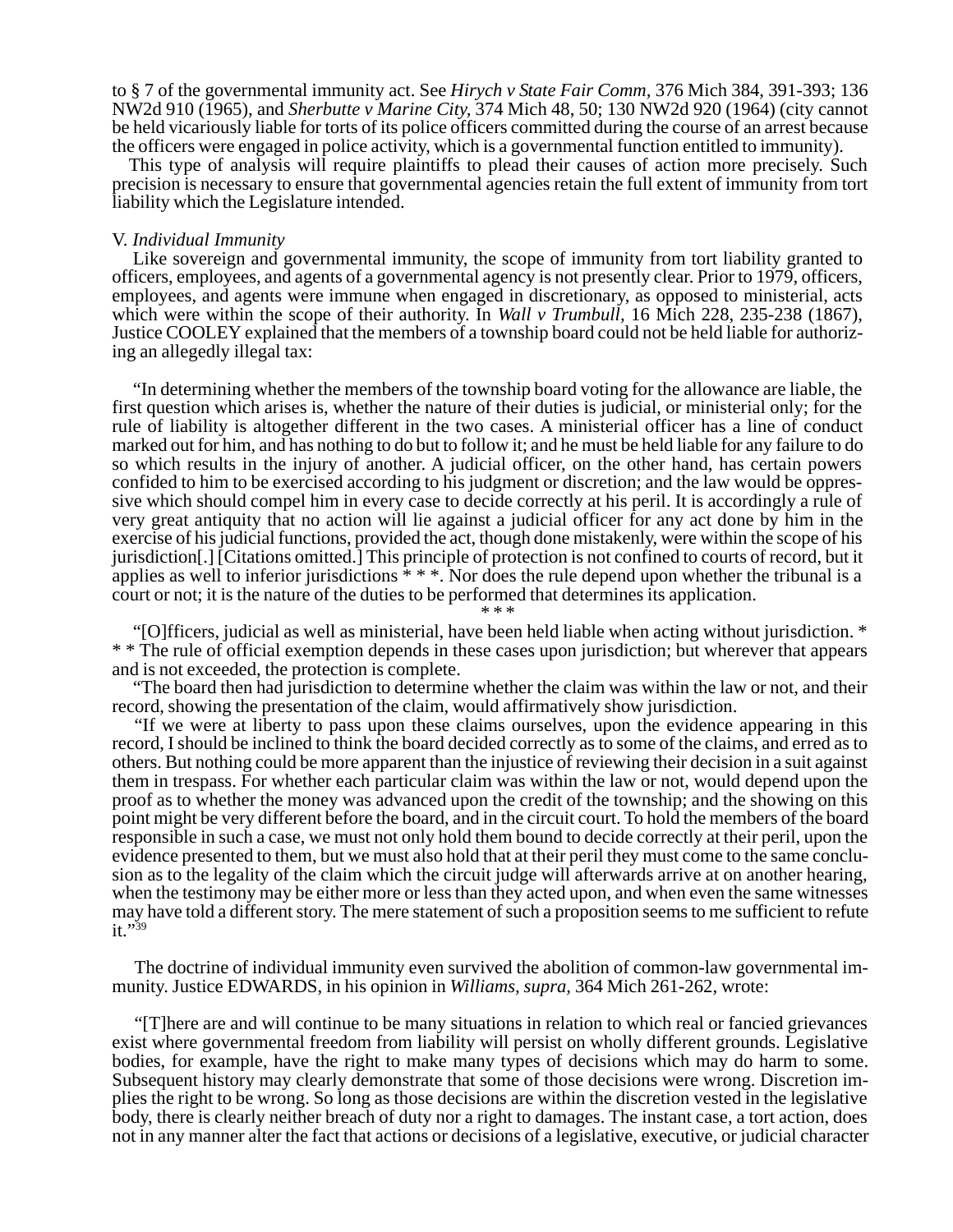which are performed within the scope of authority of the governmental body or officer concerned continue to enjoy freedom from liability.

"The people place great powers of decision making in the hands of their government. In the exercise of discretionary power, governmental duty runs to the benefit of the whole public, rather than to individuals. It is of great importance that this crucial function of democratic decision making be unhampered by litigation. \*

"\* `Government officials are liable for the negligent performance of their ministerial duties \* \* \* but are not liable for their discretionary acts within the scope of their authority, \* \* \* even if it is alleged that they acted maliciously. \* \* \* Such immunity is not designed to protect the guilty, for "if it were possible in practice to confine such complaints to the guilty, it would be monstrous to deny recovery. The justification for doing so is that it is impossible to know whether the claim is well founded until the case has been tried, and that to submit all officials, the innocent as well as the guilty, to the burden of a trial and to the inevitable danger of its outcome, would dampen the ardor of all but the most resolute, or the most irresponsible, in the unflinching discharge of their duties. \* \* \* In this instance it has been thought in the end better to leave unredressed the wrongs done by dishonest officers than to subject those who try to do their duty to the constant dread of retaliation." Learned Hand, J., in *Gregoire v Biddle,* 177 F2d 579, 581 [CA 2, 1949].' *Muskopf v Corning Hospital District,* 55 Cal 2d 211, 220, 221 (11 Cal Rptr 89, 94, 95, 359 P2d 457 [1961])."

The governmental immunity act does not address whether or when individual officers, employees, and agents are immune from tort liability. It merely authorizes governmental agencies to defend, indemnify, and insure officers and employees who have committed negligent torts during the course of their employment and while acting within the scope of their authority. §§ 8, 9. Thus, the existence and scope of individual immunity continues to be a creature of judicial decision-making.

Unfortunately, two recent decisions of this Court have obfuscated the precise parameters of individual immunity. In *Bush v Oscoda Area Schools,* 405 Mich 716; 275 NW2d 268 (1979), plaintiffs sued a school district, its superintendent, a principal, and a teacher concerning injuries incurred by a student during a science classroom explosion. Three members of the Court summarily concluded that the complaint stated a claim against the individual defendants. *Id.,* p 733 (opinion of LEVIN, J.). Justice MOODY, joined by Chief Justice COLEMAN, wrote that the superintendent, principal, and teacher were immune from liability for their ordinary negligence because they " were performing primarily discretionary activities that are of essence to government" and which were public in nature. *Id.,* p 734. Justice WILL-IAMS believed that only the *ultra vires* activities of public employees are not protected by governmental immunity because the exercise or discharge of a governmental function is not involved. *Id.* Justice RYAN stated that the immunity defense was applicable if the school district and employees were engaged in the exercise or discharge of a governmental function. *Id.,* pp 734-735. The end result was that the individual officials and employees were immune from tort liability unless they had been engaged in *ultra vires* activities. None of the opinions mentioned the traditional "discretionary/ministerial" test.

*Lockaby v Wayne County,* 406 Mich 65; 276 NW2d 1 (1979), added to the confusion. There, an action was brought *inter alios* against the Wayne County Sheriff and the administrator of the county jail for the intentional assaults and mistreatment of an inmate by unidentified jail personnel. Justice LEVIN, joined by Justices KAVANAGH and FITZGERALD**,** concluded that although the sheriff could not be held responsible for the acts of his deputies by statute, he was responsible for his own acts of negligence and the tortious acts of employees who were not deputies pursuant to the common-law doctrine of *respondeat superior.* Similarly, the jail administrator was responsible for his own negligence. Although Justice LEVIN recognized that government officials have limited immunity at common law, the decision as to whether immunity actually existed was deferred until after trial. *Id.,* pp 77-78.

Justice MOODY wrote that the county officers and employees, while acting within the scope of their employment *(i.e., operating and maintaining a jail)*, were primarily performing essential public duties and therefore were immune from tort liability for their negligent actions and selection of personnel. In addition, plaintiff had failed to allege that the sheriff or administrator had committed or condoned any intentional acts. *Id.,* p 84. The remaining three justices essentially agreed with this reasoning. *Id.,* pp 79, 82. However, Justice WILLIAMS noted that intentional torts may be protected by governmental immunity as long as they do not constitute *ultra vires* activities and are within the scope of the exercise and discharge of a governmental function. *Id.,* pp 82-83.

The tendency of this Court to define individual immunity with respect to "governmental function" has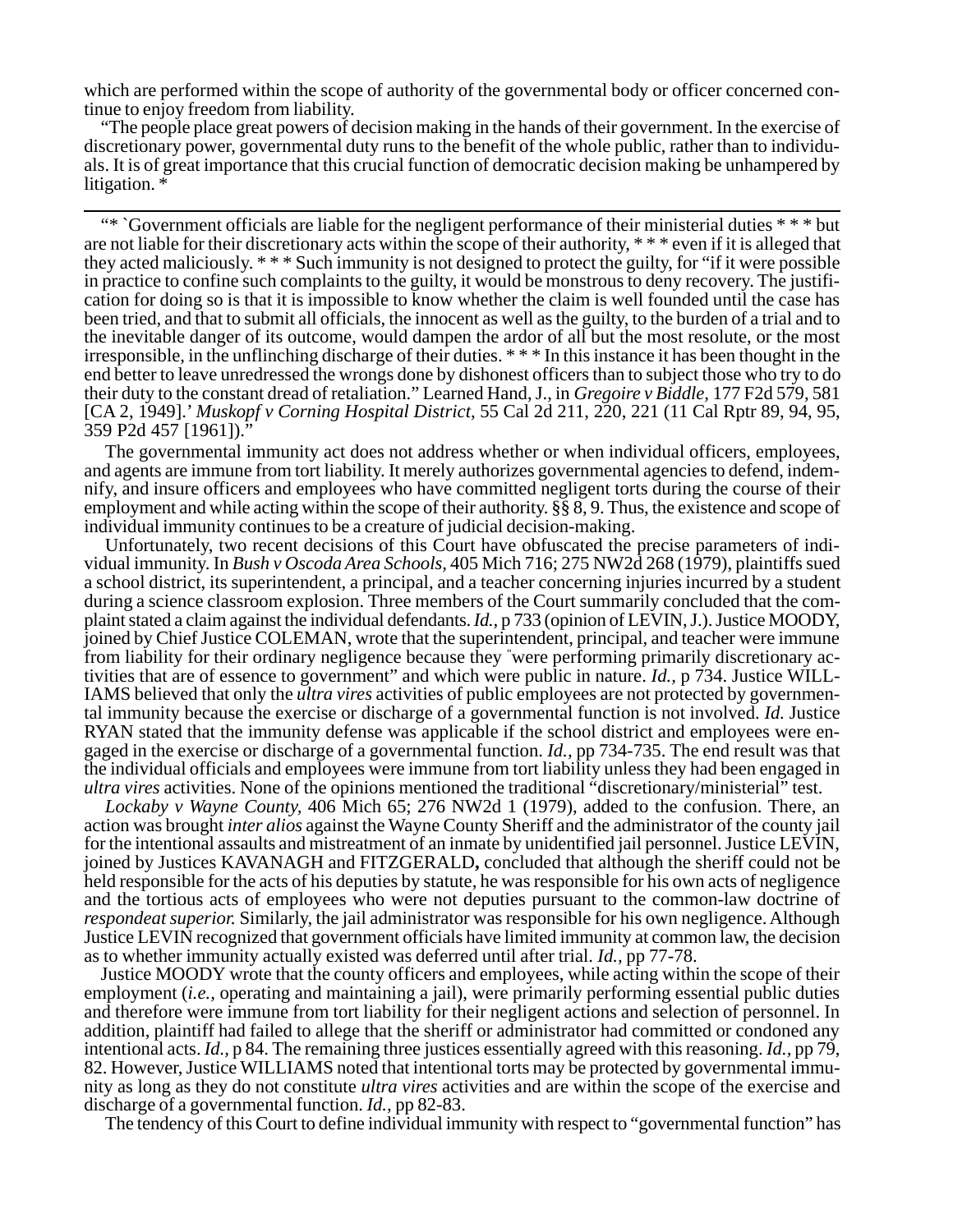been criticized as blurring two separate inquiries.40 As noted in *Williams,* individual immunity may exist where sovereign or governmental immunity does not. For example, a governmental agency which runs a statutorily mandated or authorized activity that is proprietary in nature would not be entitled to immunity under § 13. However, those officials and employees who are required to make decisions as to how the proprietary activity must be carried out should be entitled to immunity as long as they are acting within the scope of their authority and during the course of their employment. Individual immunity exists to ensure that a decision-maker is free to devise the best overall solution to a particular problem, undeterred by the fear that those few people who are injured by the decision will bring suit. We therefore will no longer define the parameters of individual immunity with reference to whether the tortfeasor was engaged in the exercise or discharge of a govern-mental function.

The *"ultra vires"* element of the individual immunity test also has its drawbacks. By definition, *ultra vires* activities are those which are unauthorized and outside the scope of employment. Officials and employees who engage in such activities have never been immune from tort liability, even under the traditional "discretionary/ministerial" test. However, under the present formulation of the *"ultra vires"* test, immunity is extended to every public official, employee, and agent whenever they engage in authorized acts, including those which are merely ministerial. Such broad individual immunity is not justified by either prior case law or present-day realities. The mere fact that individuals are employed by a governmental agency does not relieve them of the responsibility to perform their duties properly and conscientiously.

Michigan's traditional "discretionary/ministerial" approach to individual immunity is somewhat different than that of other jurisdictions. Michigan case law affords absolute immunity to all public officials, employees, and agents for both intentional and negligent torts whenever they are engaged in discretionary acts within the scope of their authority. In contrast, other jurisdictions have extended different levels of immunity depending upon the function of the officer. Absolute immunity from tort liability is granted to judges, legislators, and the highest executive officials of all levels of government, even for malicious acts, as long as they are acting within their respective judicial, legislative, and executive authority. Lower level officers, employees, and agents are extended only qualified immunity. This immunity exists when the individual is engaged in discretionary acts which are performed in good faith. An employee therefore risks liability for negligently performed ministerial acts, regardless of good faith. Prosser, *supra,* § 132, pp 987-990, and cases cited therein; Littlejohn & DeMars, *Governmental Immunity After Parker and Perry: The King Can Do Some Wrong,* 1982 Det C L Rev 1, 25-27.

This disparate treatment of individuals based upon their official function has been justified as follows:

"It is assumed through the broad grant of immunity to certain public employees that these officials and, therefore, their governmental agencies, will not be intimidated nor timid in the discharge of their public duties. Although absolute immunity may be necessary for unfettered governmental decision-making, courts have been reluctant, understandably, to extend its protection beyond select public employees who are delegated policy-making powers.

\* \* \*

"\* \* \* The policy which only provides a limited immunity to lower level executive officials, unlike the justifications for absolute immunity, reflects a recognition that official immunity should not shield malicious or intentionally unlawful behavior when the actor is not engaged in broad, essential governmental decision-making. Holding these public servants liable does not hamper or intimidate them in the faithful discharge of their duties since they are responding to established administrative guidelines, regulations and informal policy. It is assumed, therefore, that an unreasonable burden does not fall on an administrative system when courts hold lower level executive employees liable for their acts performed in bad faith." Littlejohn & DeMars, *supra,* pp 27-28.

We are persuaded that a similar scheme of individual immunity should be adopted in Michigan. We therefore hold that judges, legislators, and the highest executive officials of all levels of government are absolutely immune from all tort liability whenever they are acting within their judicial, legislative, or executive authority. Lower level officials, employees, and agents are immune from tort liability only when they are

1) acting during the course of their employment and acting, or reasonably believe they are acting,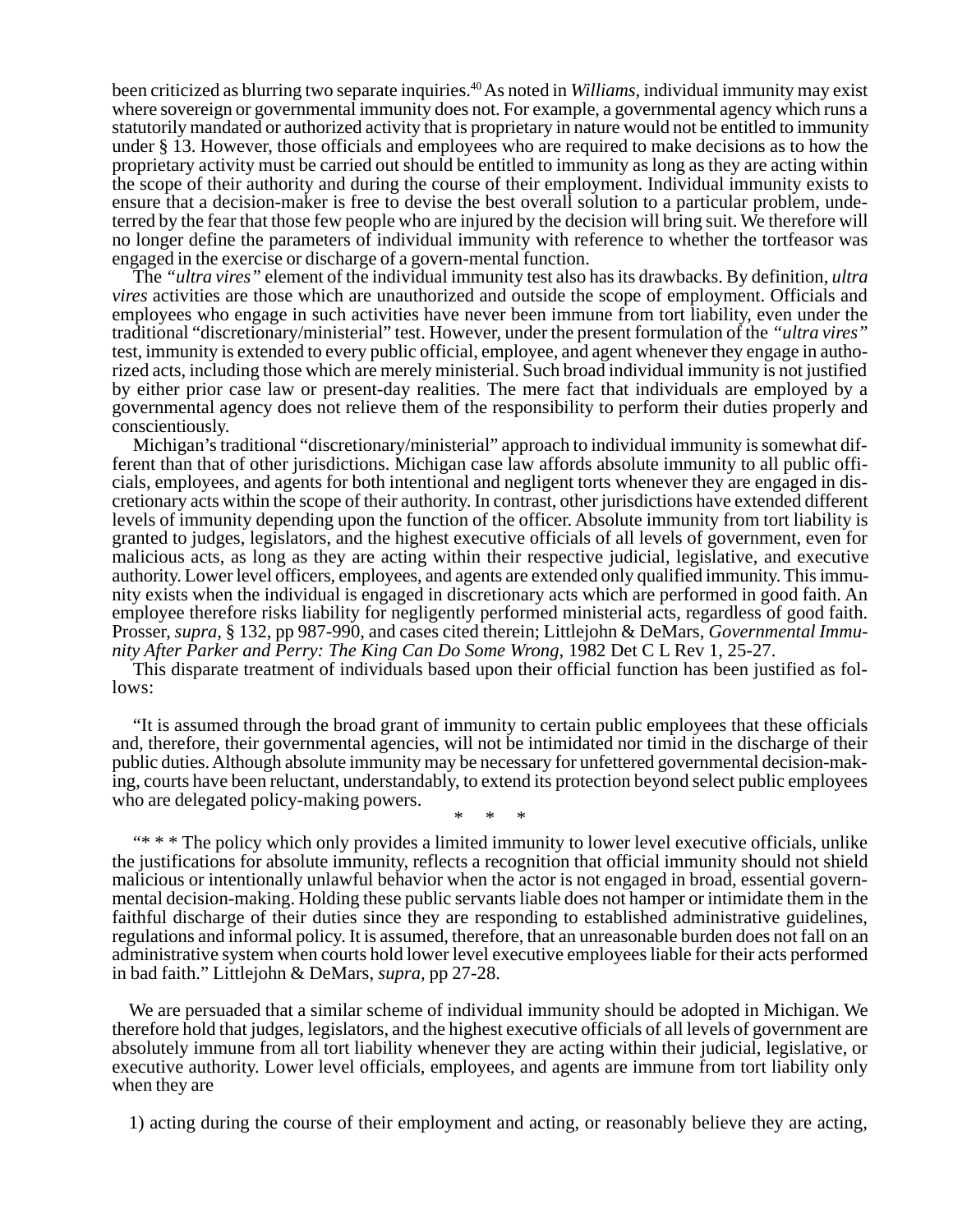within the scope of their authority; $41$ 

2) acting in good faith; and

3) performing discretionary, as opposed to ministerial acts.

Under this test, no individual immunity exists for *ultra vires* activities.

The final problem is defining "discretionary" and "ministerial" acts. Because of the longstanding difficulty of accurately differentiating between discretionary and ministerial acts, some writers have suggested that the distinction be abandoned.<sup>42</sup> We decline this opportunity to do so. The "discretionary/ ministerial" test has a long common-law history and grants immunity to individuals only to the extent necessary to guarantee unfettered decision-making.

"Discretionary" acts have been defined as those which require personal deliberation, decision, and judgment. Prosser, *supra,* § 132, p 988. This definition encompasses more than quasi-judicial or policymaking authority, which typically is granted only to members of administrative tribunals, prosecutors, and higher level executives.43 However, it does not encompass every trivial decision, such as "the driving of a nail,"44 which may be involved in performing an activity. For clarity, we would add the word "decisional" so the operative term would be "discretionary-decisional" acts.

"Ministerial" acts have been defined as those which constitute merely an obedience to orders or the performance of a duty in which the individual has little or no choice. *Id.* We believe that this definition is not sufficiently broad. An individual who decides whether to engage in a particular activity and how best to carry it out engages in discretionary activity. However, the actual execution of this decision by the same individual is a ministerial act, which must be performed in a nontortious manner. In a nutshell, the distinction between "discretionary" and "ministerial" acts is that the former involves significant decision-making, while the latter involves the execution of a decision and might entail some minor decision-making. Here too, for clarity, we would add the word "operational" so the operative term would be "ministerial-operational" acts.

Many individuals are given some measure of discretionary authority in order to perform their duties effectively. Therefore, to determine the existence and scope of the individual's immunity from tort liability in a particular situation, the specific acts complained of, rather than the general nature of the activity, must be examined. The ultimate goal is to afford the officer, employee, or agent enough freedom to decide the best method of carrying out his or her duties, while ensuring that the goal is realized in a conscientious manner.

Under the rules set forth today, it is obvious that the immunity extended to individuals is far less than that afforded governmental agencies. We believe that this was the result intended by the Legislature. The threat of personal liability for engaging in *ultra vires* activities or tortiously executing one's duties may be the most effective way of deterring improper conduct. We note, however, that a governmental agency is statutorily authorized to defend or indemnify its officers, employees, and agents in its discretion under certain circumstances. This statutory authorization could be the basis for a contractual agreement of representation and indemnification.

### VI. *Application of Law to Cases*

#### *Ross v Consumers Power Co*

Appellant, the John Saines Project I Drainage District, contracted the construction of a drain to Dunigan Brothers, Inc. Since a portion of the drain was to be constructed on property owned by appellee, Consumers Power Company, Consumers granted an easement to Jackson County. On August 24, 1971, Michael Ross, a Dunigan employee, was injured when a vehicle in or near which he was working came in contact with overhead electric power lines maintained by Consumers.

Ross sued Consumers and the action was eventually settled. Consumers filed an amended third-party complaint against the district and drain commissioner, alleging two counts in contract and one count in tort. The Court of Appeals summarized the allegations contained in the tort claim as follows:

"In its essentials, Consumers' tort claim against the District alleges negligence arising out of a failure to notify Consumers that work was being undertaken that could interfere with the power lines, a failure to make arrangements with Consumers to safeguard workers from contact with the lines, a failure to instruct and warn its contractors concerning the lines, a failure to hire a properly licensed and competent contractor, and a failure to adequately supervise and inspect the project in such a manner as to prevent the accident from occurring." 93 Mich App 687, 697; 287 NW2d 319 (1979).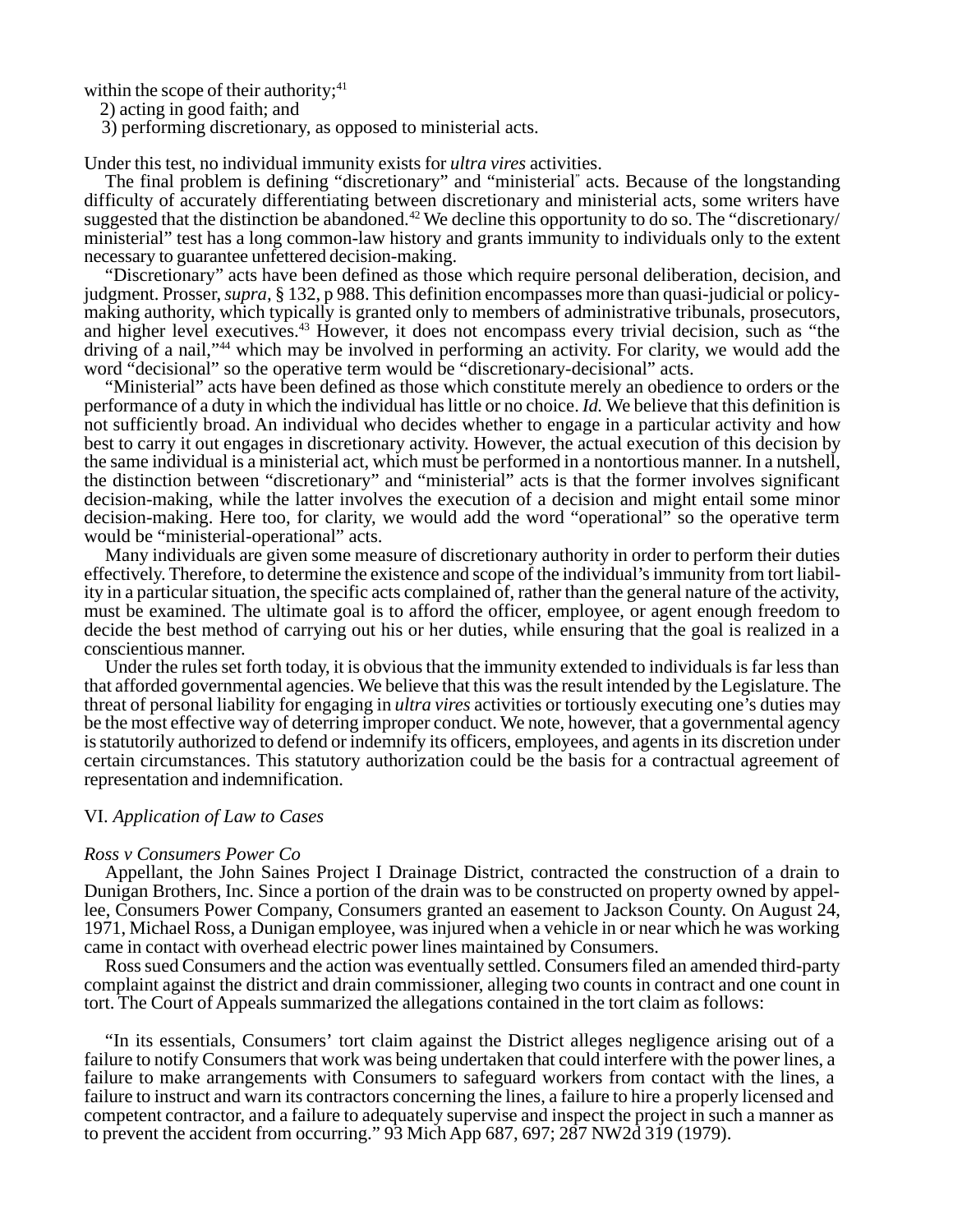The trial court granted the district and commissioner's motion for summary judgment as to all three counts. Consumers appealed only the judgment for the district. The Court of Appeals reversed as to the two contract counts because § 7 of the governmental immunity act does not grant immunity from contract liability. Applying Justice MOODY'S "essence of governing" test, the Court concluded that the district was also not immune from tort liability because the construction of a drain is not of the essence of governing. The district appealed only the decision concerning the tort claim. This Court affirmed by an equally divided Court, 415 Mich 1; 327 NW2d 293 (1982), but subsequently granted rehearing. 417 Mich 1113 (1983).

This appeal involves only the direct liability of a non-sovereign governmental agency for its negligence in contracting out, supervising, and inspecting the construction of a drain. The crucial inquiry is whether these activities, from which the injuries arose, constitute the exercise or discharge of a nonproprietary, governmental function. There is no allegation that any of these activities were conducted by the district primarily for pecuniary profit. We therefore must determine whether the contracting out, supervision, and inspection of the construction were activities which the district was expressly or impliedly mandated or authorized by constitution, statute, or other law to perform.

Const 1963, art 4, §§ 51 and 52 require the Legislature to provide for the protection and promotion of public health and the state's natural resources. The Drain Code of 1956, MCL 280.1 *et seq*.; MSA 11.1001 *et seq*., is a comprehensive act governing the establishment of drainage districts and construction of drains. A drainage district has the power to contract under § 5, and the drain commissioner is specifically authorized to let out construction contracts under prescribed circumstances. See, *e.g*., §§ 151, 154, 221-223, 471. Furthermore, the commissioner, or a competent designatee, is required to inspect and approve all construction work. § 241. Any right to supervise the actual construction of a drain is impliedly authorized by the district's general power over the establishment, construction, and maintenance of drains. The trial court correctly found that the district is immune from tort liability.

## *Willis v Nienow*

## *Willis v Dep't of Social Services*

The Court of Appeals summarized the facts of these cases as follows:

"These cases arose out of the same incident and were consolidated on appeal. Plaintiff is the administratrix of the Estate of Jeffrey Willis. On August 16, 1978, 16-year-old Jeffrey was a resident of Harbor House, a juvenile care facility for delinquent and neglected youths operated by defendant Department of Social Services. At Harbor House, defendant Dennis Nienow was the director, defendant Erma Knox was a counselor, and defendant Cindy Hunt was a student-intern. Jeffrey and other Harbor House residents were taken for a swimming outing on Lake Michigan under the supervision of Knox and Hunt. Jeffrey drowned in the course of the outing.

"Plaintiff brought actions against defendants State of Michigan and Department of Social Services in the court of claims and against defendants Nienow, Knox, and Hunt in circuit court. Plaintiff's complaints alleged that Jeffrey and Knox could not swim or were of marginal swimming ability, that neither Knox nor Hunt had lifesaving training, that there were no lifeguards on duty at the time in question, that Jeffrey and other Harbor House residents were allowed to swim in areas not designated as swimming areas, and that Jeffrey and the other residents were allowed to swim under dangerous weather conditions. In each case the trial court granted summary judgment for defendants based on governmental immunity \* \* \*." 113 Mich App 30, 32-33; 317 NW2d 273 (1982).<sup>45</sup>

The Court of Appeals, applying Justice MOODY'S reasoning in *Perry,* concluded that the operation of a juvenile care facility constitutes a governmental function and that recreational activities are directly related to an effective program of caring for the children. Using the traditional "discretionary/ministerial" test for individual immunity, the Court concluded that defendant Nienow's hiring decisions involved discretionary acts which were entitled to immunity, but the manner in which the swimming outing was conducted involved ministerial acts. Finally, the Court held that plaintiff had failed to state a cause of action for intentional tort. Thus, judgment for the state and DSS was affirmed, but reversed as to the individual defendants.

Plaintiff essentially alleges that Nienow, Knox, and Hunt were negligent or reckless in allowing decedent to participate in the swimming outing and in failing to adequately care for and supervise him. In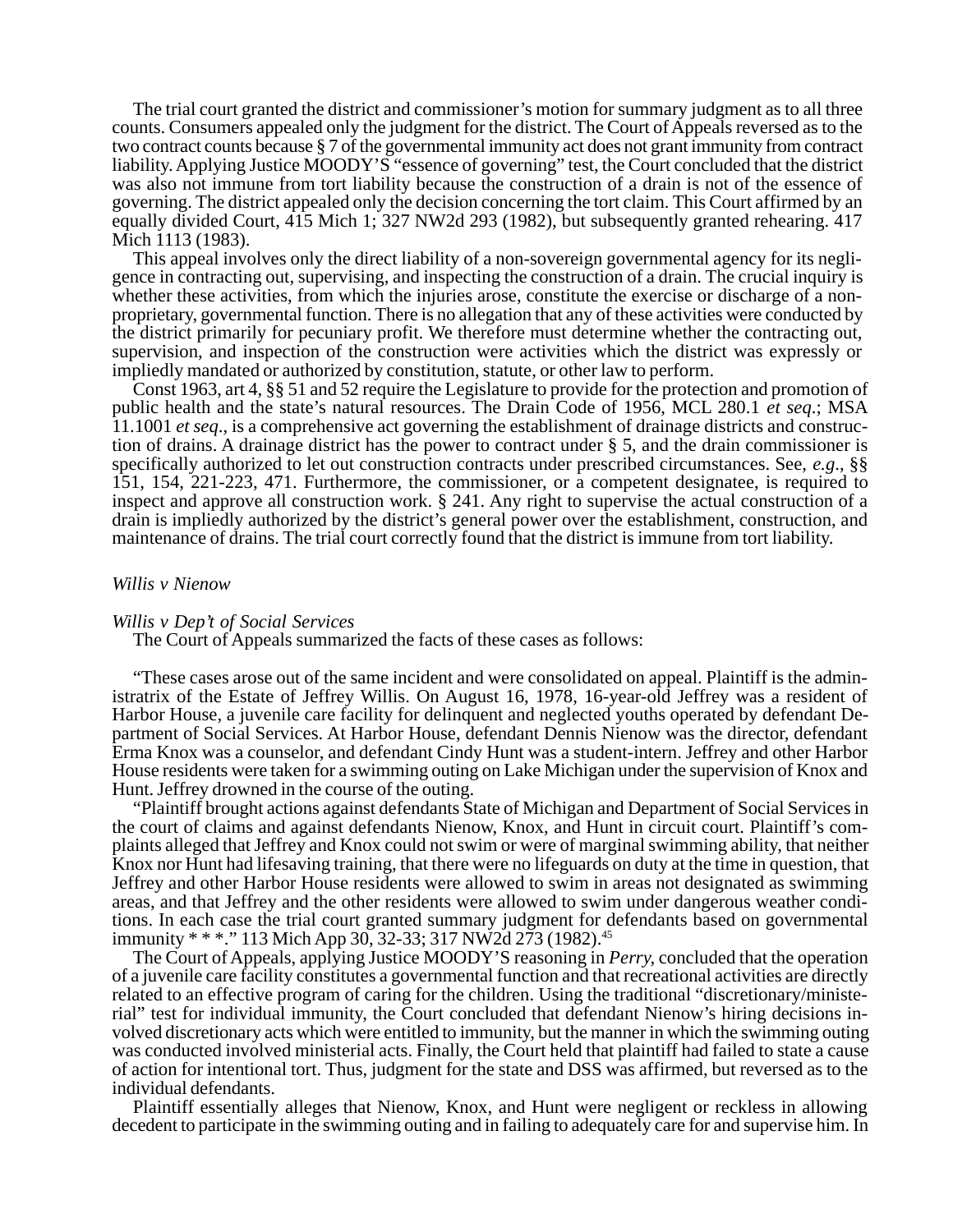deciding whether these defendants are entitled to immunity, we must determine whether they were 1) acting during the course of their employment and within the scope of their authority; 2) acting in good faith; and 3) performing discretionary-decisional acts.

There is no suggestion that the supervision of children during recreational activities was not during the course of defendants' employment or within the scope of their authority. There is no allegation of bad faith. Assuming that each defendant had the authority to, and in fact did, decide who would participate in the outing, as well as when and where it would be conducted, we hold that these were discretionarydecisional acts entitled to immunity. However, the execution of these decisions, which included the care and supervision of the participating children, were ministerial-operational acts that entailed only minor decision-making.

As to defendant Nienow, plaintiff alleged that he was negligent in hiring Knox and Hunt. There is no suggestion that the hiring of personnel was outside the course of Nienow's employment or beyond the scope of his authority. Nor is bad faith alleged. We agree with the Court of Appeals that the decision to hire Knox and Hunt was a discretionary-decisional act entitled to immunity.

The complaint against the state and the DSS does not clearly differentiate between direct and vicarious liability theories. It can be read as alleging that defendants themselves did not adequately care for and supervise decedent, or that they are vicariously liable for their employees' negligent care and supervision. Assuming that a vicarious liability theory was pleaded, we have already assumed that the employees were acting during the course of their employment and within the scope of their authority. The question therefore is whether allowing decedent to participate in a swimming outing, and the care and supervision of decedent during the outing, constitute the exercise or discharge of a non-proprietary, governmental function.

There is no allegation that the swimming outing was conducted primarily for pecuniary profit. Furthermore, recreational activities for delinquent and neglected children residing in state facilities are impliedly authorized by statute. The Social Welfare Act, MCL 400.1 *et seq.;* MSA 16.401 *et seq.,* requires the DSS, through the office of children and youth services, to operate halfway houses, regional detention facilities, etc., with the goal of providing "an effective program of out-of-home care." § 115(a). Recreational activities can be an important part of such a program. Implicit in the authority to conduct such activities is the authority to decide who will participate in them.

Finally, the DSS is expressly required by statute to care for and supervise children residing in state facilities. Sections 3 and 4(1) of the Youth Rehabilitation Services Act, MCL 803.301 *et seq.;* MSA 25.399(51) *et seq.,* require the DSS to supervise and operate state facilities and programs for the proper care of delinquent and neglected children. Even if this statute did not exist, the care of resident children implies a responsibility to supervise them in order to prevent, as far as is practicable, any unnecessary injury. We therefore conclude that the state and the DSS are entitled to sovereign immunity from tort liability since the injuries arose while they and their employees were engaged in the exercise or discharge of a governmental function.

We also conclude that plaintiff failed to state a claim of intentional tort against any of the defendants for the reasons stated by the Court of Appeals.

#### *Siener v Dep't of Mental Health*

Plaintiff Russell Siener, Jr., was an in-patient at the Hawthorn Center, a state mental health facility for emotionally disturbed children. On July 8, 1976, plaintiff and several other patients were taken by the center's personnel on a field trip to Greenfield Village in Dearborn, Michigan. Plaintiff maintained that a supervisor had permitted five boys, including himself, to leave the group without supervision. Subsequently, one of the boys seriously injured plaintiff by striking him in the face with a cast iron pot lid.

Plaintiff brought a negligence action against the state, the Department of Mental Health, and the Hawthorn Center alleging that they had failed to properly supervise and control the patients. The Court of Claims denied defendants' motion for summary judgment because plaintiff had pled facts in avoidance of governmental immunity. The Court of Appeals reversed. 117 Mich App 179; 323 NW2d 642 (1982). The Court found that under *Perry,* the operation of a state mental health facility for children is a governmental function. Furthermore, the field trip was directly related to the effective care of emotionally disturbed children. The Court rejected plaintiff's argument that MCL 330.1722; MSA 14.800(722) is a statutory exception to the governmental immunity act.

The complaint could be read as alleging that defendants are directly liable because of their failure to provide adequate supervision and control over plaintiff and the other patients, or that defendants are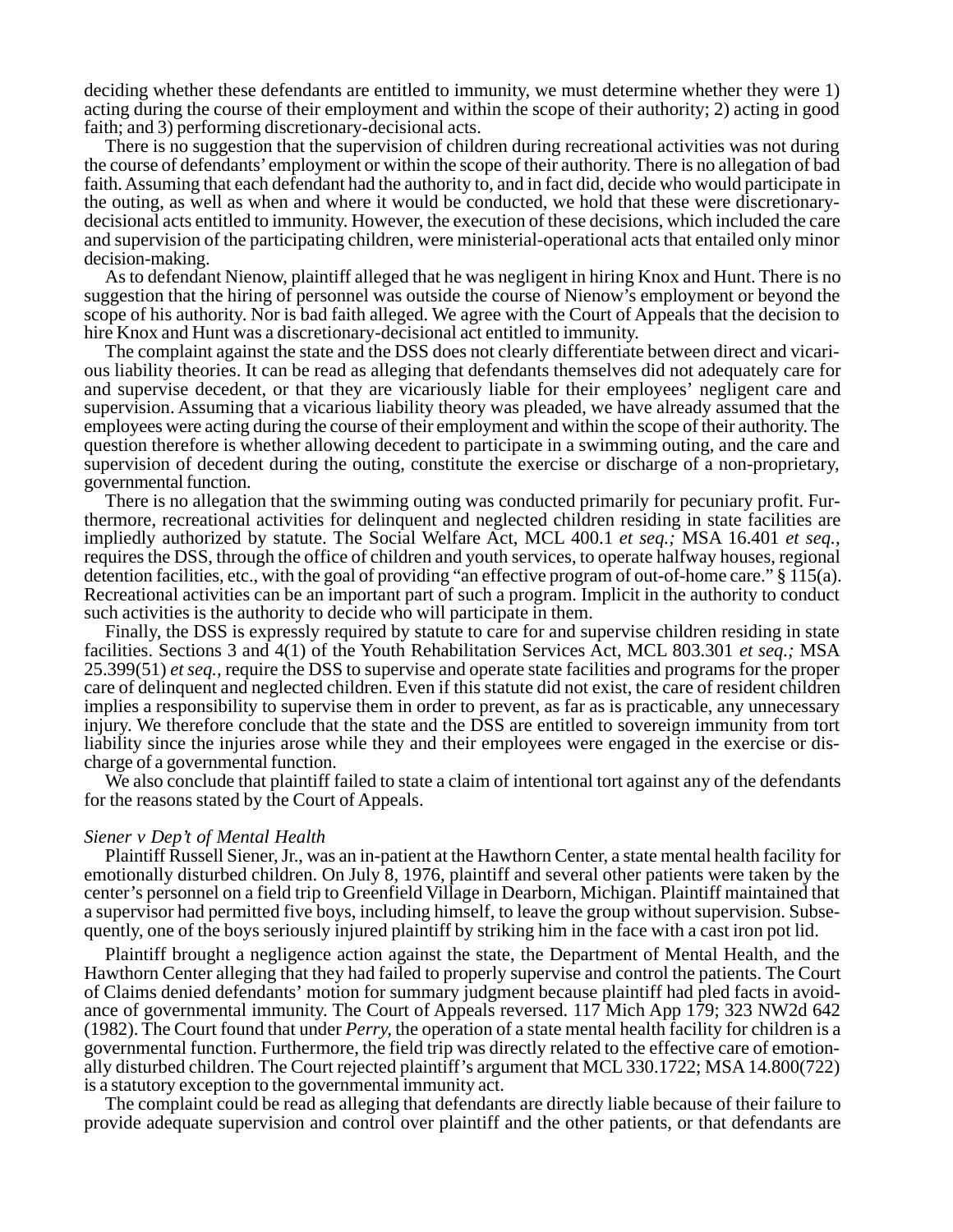vicariously liable for their employees' negligent supervision. (Plaintiff apparently has not commenced an action against the individual employees.) Plaintiff does not argue that the field trip should not have been conducted, or that he should not have been allowed to participate. Assuming that a vicarious liability theory was pleaded, there is no suggestion that the employees who supervised the patients during the field trip were not acting during the course of their employment or within the scope of their authority. Furthermore, there is no allegation that the trip was conducted primarily for pecuniary profit. We must therefore determine whether the control and supervision of emotionally disturbed patients by defendants and their employees during a field trip is expressly or impliedly mandated or authorized by constitution, statute, or other law.

Educational and recreational field trips for emotionally disturbed, in-patient children are impliedly authorized by constitution and statute. Const 1963, art 8, § 8 states that programs and services for the care, treatment, education, or rehabilitation of the mentally or otherwise seriously handicapped shall always be fostered and supported. Section 116 of the Mental Health Code, MCL 330.1001 *et seq.;* MSA 14.800(1) *et seq.,* authorizes the Department of Mental Health to provide directly, or through contractual arrangement, any type of patient service related to the treatment, care, education, training, and rehabilitation of the mentally ill or retarded. In addition, a child who resides in a mental health facility is entitled to an education. § 738.

Finally, the Department of Mental Health and the Hawthorn Center are expressly and impliedly required by statute to adequately control and supervise in-patients of mental health facilities. All residents are entitled to a safe, sanitary, and humane living environment. § 708. The governing body of a mental health facility is responsible for the operation of the facility, the selection of the medical staff, and the quality of care rendered. § 143. Implicit in the notion of caring for emotion-ally disturbed patients is the responsibility to control and supervise them to prevent, as far as is practicable, any unnecessary injury. We therefore conclude that defendants are entitled to sovereign immunity from tort liability since the injury arose while they and their employees were engaged in the exercise or discharge of a governmental function.

Plaintiff maintains the defendants are nevertheless liable because  $\S 722$  of the Mental Health Code<sup>46</sup> is an exception to § 7 of the governmental immunity act. Section 722 provides in part that if a recipient of mental health services is physically or otherwise abused, the recipient has a right to pursue injunctive and other appropriate civil relief. We disagree with plaintiff's argument for the reasons stated in *Rocco v Dep't of Mental Health,* 114 Mich App 792, 798-799; 319 NW2d 674 (1982):

"MCL 330.1700 *et seq.;* MSA 14.800(700) *et seq.,* enumerates certain rights possessed by recipients of mental health services. The statute's purpose is to ensure that patients are treated in a humane manner and that their privacy is maintained. The statute focuses on the duty of the health care facility towards its patients. None of the sections discusses the rights and responsibilities between patients. The statute's primary purpose is to protect the patient from certain abuses by the mental health facility or its staff. When this purpose is read into MCL 330.1722; MSA 14.800(722), it is clear that this provision was meant to prevent the staff of a mental health care facility from abusing the patients in its care. It was not the intention of the Legislature to abolish governmental immunity in those cases where one patient attacks another."

#### *Rocco v Dep't of Mental Health*

The Court of Appeals summarized the facts of this case as follows:

"On January 7, 1980, plaintiffs' decedent, Daniel Rocco, was a resident patient of the Ypsilanti Regional Psychiatric Hospital (hospital). That night, while he was sleeping in his hospital bed, Rocco was murdered by another patient. The murderer was Andrew Higginbotham, a patient who had a history of violence and assaultive behavior.

"Plaintiffs filed a complaint in the Court of Claims against two state agencies (the Department of Social Services and the Department of Mental Health) which supervise the administration of the hospital, and the hospital. The state agencies and hospital are hereinafter referred to as defendants. The complaint consisted of two counts. Count I alleged negligence in that defendants failed to take steps to protect the decedent from attack by violent patients in the hospital. Specifically, plaintiffs alleged that defendants breached their duty of care and committed malpractice in that they were aware of Higginbotham's violent and criminal tendencies, yet placed him unrestrained and unsupervised in the same ward with the decedent. Count II alleged breach of implied contract, averring that plaintiffs agreed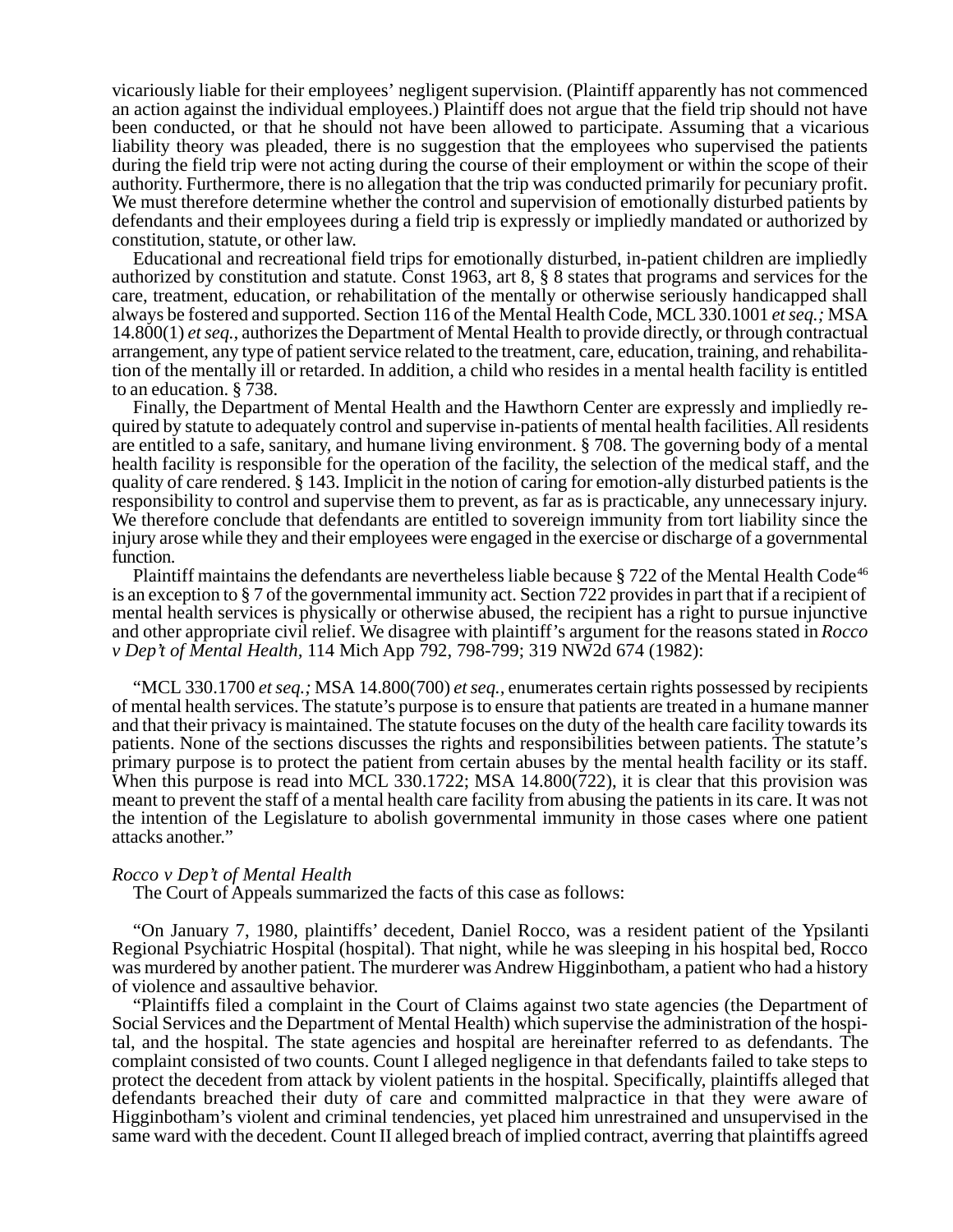to and did in fact pay for the care and treatment of the decedent but that defendants breached their contractual duty by failing to protect the decedent from harm and abuse by other patients at the hospital." *Rocco, supra,* pp 794-795.

Defendants were granted summary judgment on both counts. The Court of Appeals affirmed the judgment as to Count I, concluding that the operation of a state mental hospital is a governmental function and that § 722 of the Mental Health Code is not an exception to governmental immunity. As to Count II, the majority held that the breach of an implied contract claim was not merely a restatement of the tort claim. Since the governmental immunity act does not bar contract claims, judgment for defendants was reversed.

The tort claim alleges that defendants are directly and vicariously liable. As to the vicarious liability theory, there is no suggestion that defendants' employees were not acting during the course of their employment or within the scope of their authority. Although plaintiffs paid for the care rendered to decedent by the hospital, there is no allegation that the hospital provided such care primarily for pecuniary profit. In fact, § 808 of the Mental Health Code specifically limits the total financial liability of a recipient of mental health services to the cost of the services rendered. The crucial inquiry therefore is whether the placement of patients within a mental health facility, and the care, control, and supervision of in-patients, are activities which are expressly or impliedly mandated or authorized by constitution, statute, or other law.

The evaluation of patients upon admission and periodically thereafter is expressly mandated by § 710 of the Mental Health Code. A patient may be secluded or his freedom of movement restricted only insofar as such action is necessary to prevent the patient from physically harming himself or others, or causing substantial property damage. §§ 742(2), 744. The governing body of a mental health facility is required to establish the maximum length of time seclusion may last, how often the patient must be examined, and any other appropriate regulations. § 742(6). Finally, we have previously concluded in *Willis* and *Siener, supra, pp* 638-644, that the Department of Mental Health, the DSS, and a mental health facility have an express and implied responsibility to care for, control, and supervise residents of state facilities. We therefore hold that defendants are entitled to sovereign immunity from tort liability because the injuries arose while they and their employees were engaged in the exercise or discharge of a governmental function. As in *Siener,* we reject plaintiffs' argument that § 722 is an exception to the governmental immunity act.

Defendants recognize that the governmental immunity act grants immunity only from tort liability, but maintain that plaintiffs' contract claim should be dismissed because it merely restates the allegations contained in their tort count. We disagree. Defendants brought their motion for summary judgment under GCR 1963, 117.2(1). Such motions test the legal basis of the complaint, not whether it can be factually supported. Accepting as true a plaintiff's allegations, and any conclusions that may reasonably be drawn therefrom, the motion must be denied unless the claim is so clearly unenforceable as a matter of law that no factual development could justify a right to recover. Although most of the allegations contained in Counts I and II are identical, the latter count also alleges that plaintiffs contracted and agreed with defendants for decedent's care and treatment; plaintiffs paid valuable consideration for decedent's care; and defendants breached their contractual duties to plaintiffs and decedent. These allegations are sufficient to withstand defendants' challenge.

We recognize that plaintiffs have and will at-tempt to avoid  $\S 7$  of the governmental immunity act by basing their causes of action on theories other than tort. Trial and appellate courts are routinely faced with the task of determining whether the essential elements of a particular cause of action have been properly pleaded and proved. If a plaintiff successfully pleads and establishes a non-tort cause of action, § 7 will not bar recovery simply because the underlying facts could have also established a tort cause of action.

#### *Regulski v Murphy*

Plaintiff, a seventeen-year-old attending high school in defendant Wayne-Westland School District, was enrolled in a building trades class, which was offered as part of the school's vocational education program. Participating students were required to build a house, which was then sold by the district to a private buyer. On October 10, 1975, plaintiff was injured when he attempted to hammer a nail into a piece of wood. Apparently, he hit the nail at an angle, causing it to fly up and strike him in the eye.

Plaintiff sued the school district, the director of the vocational building trades program, and the instructor of the class. In his amended complaint, plaintiff alleged that the district was engaged in a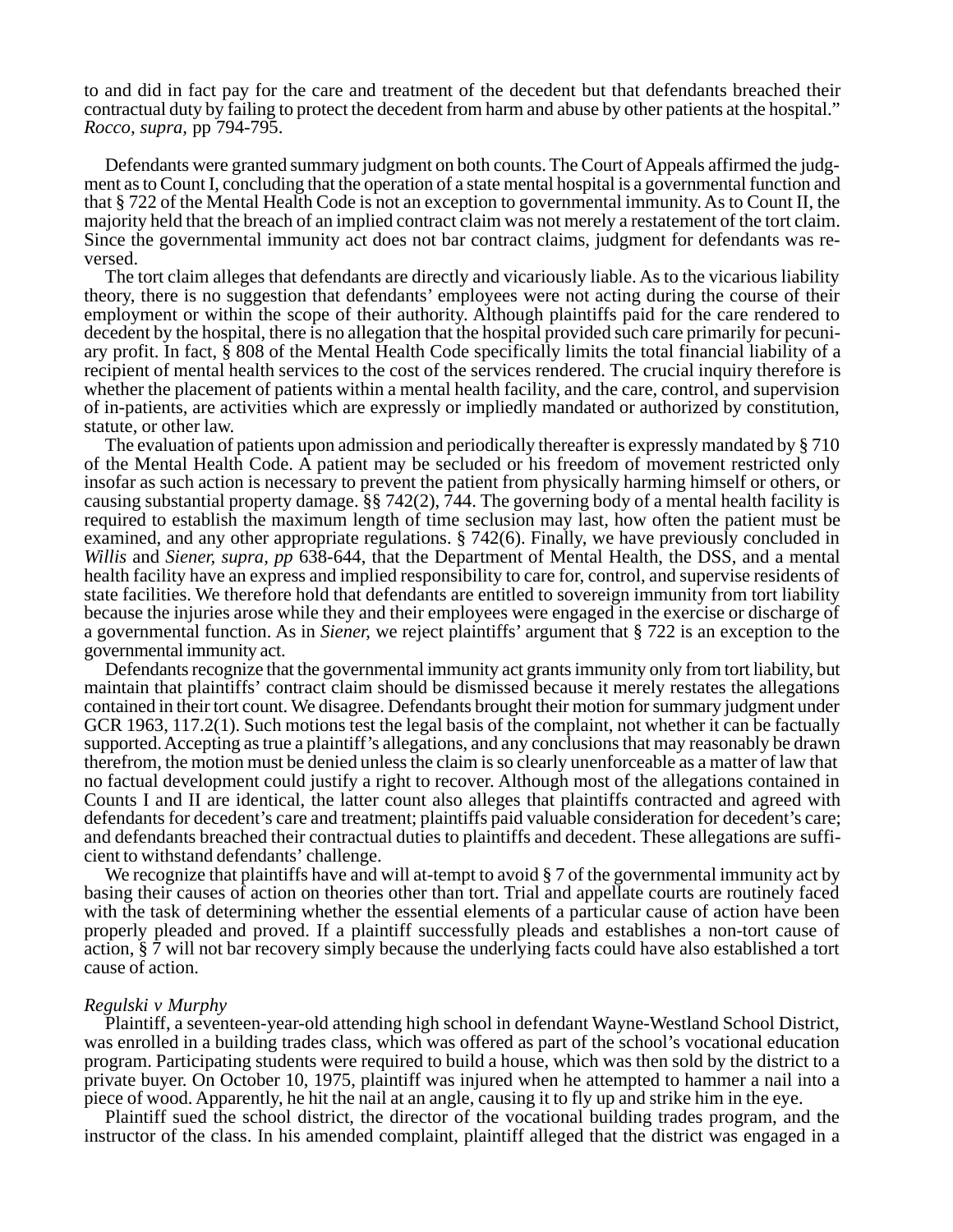proprietary function and that all of the defendants were negligent in failing to properly instruct, warn, and supervise plaintiff. In addition, defendants had failed to provide safety glasses, adequate first-aid supplies at the site, and transportation for emergencies. After discovery was completed, defendants moved for and were granted summary judgment. The Court of Appeals affirmed, concluding that the operation of a building trades class is a governmental function which entitled the district to governmental immunity. Since the individual defendants were engaged in a governmental function, they too were immune. 119 Mich App 418; 326 NW2d 528 (1982).

The cause of action against the school district alleges both direct and vicarious liability. As to the vicarious liability theory, there is no suggestion that the individual defendants were not acting during the course of their employment or within the scope of their authority. We therefore must determine whether the instruction and supervision of students enrolled in a building trades class, as well as the provision of safety devices and measures, constitute the exercise or discharge of a non-proprietary, governmental function.

Plaintiff alleged that the district built and sold the house "for the purpose of producing a pecuniary profit." The district disagreed and offered evidence showing that the class was not designed to be a profit-making venture and that the district in fact lost money on the sale of the house. We need not decide whether a governmental agency must actually realize a pecuniary profit from the challenged activity before § 13 of the governmental immunity act will allow a tort recovery, or whether there was no genuine issue or material fact on this point. During arguments on the motion for summary judgment, plaintiff's counsel admitted that the class was not conducted *primarily* for pecuniary profit. Instead, he argued below and here that the seeking of remuneration and the possibility of any incidental profit is sufficient evidence of a proprietary function. Although at one time any incidental profit generated by an activity was sufficient to defeat an agency's claim of immunity, the Legislature in § 13 has modified this rule to require that the activity be conducted *primarily* for pecuniary profit. On the basis of these facts, we conclude that the operation of the building trades class was not a proprietary function.

The board of a school district is required under § 1282 of the School Code of 1976, MCL 380.1 *et seq.;* MSA 15.4001 *et seq.,* to establish and carry on the departments it deems necessary or desirable, determine the courses of study to be pursued, and cause its pupils to be taught in the departments it deems expedient. The board is expressly authorized by § 1287 to establish, equip, and maintain vocational education programs and facilities. Section 1288 specifically requires each pupil participating in certain vocational and industrial arts classes to wear eye protective devices.<sup>47</sup> Furthermore, the board must make reasonable regulations concerning anything necessary for the proper establishment, maintenance, management, and carrying on of public schools, including regulations concerning the safety of children while in attendance at school, or en route to and from school. § 1300. Thus, the district was expressly authorized to offer the building trades course and was expressly and impliedly required through its employees to instruct, warn, and supervise the students, as well as to provide safety equipment and measures, in order to prevent any unnecessary harm to the students. Since the injuries arose while the district and its employees were engaged in the exercise or discharge of a governmental function, the district is entitled to governmental immunity from tort liability.

As to the liability of the individual defendants, we have already assumed that they were acting during the course of their employment and within the scope of their authority. There is no allegation that they were acting in bad faith. The question therefore is whether they were engaged in discretionary-decisional acts.

Plaintiff has not alleged that the individual defendants were negligent in offering the class, allowing him to participate, or deciding where and when to conduct the class. Such acts are discretionarydecisional in nature. Instead, plaintiff alleged that defendants were negligent in instructing, warning, and supervising him. Although some decision-making is involved in these activities, it is relatively minor. Instruction and supervision are essentially ministerial-operational activities for which there is no immunity from tort liability.

As to the allegation of inadequate safety measures, we have previously noted that a school board is statutorily required to provide for the safety of its students and, in particular, to provide eye protective devices to those participating in certain potentially dangerous activities. It is unclear whether plaintiff alleged that the individual defendants were negligent in establishing the type and extent of safety measures, or merely failed to provide that which was required by statute and school policy. If any of the defendants were responsible for establishing the school's policy as to the type of eye protective devices that would be provided to the students, the type of first-aid supplies to have at the building site, and what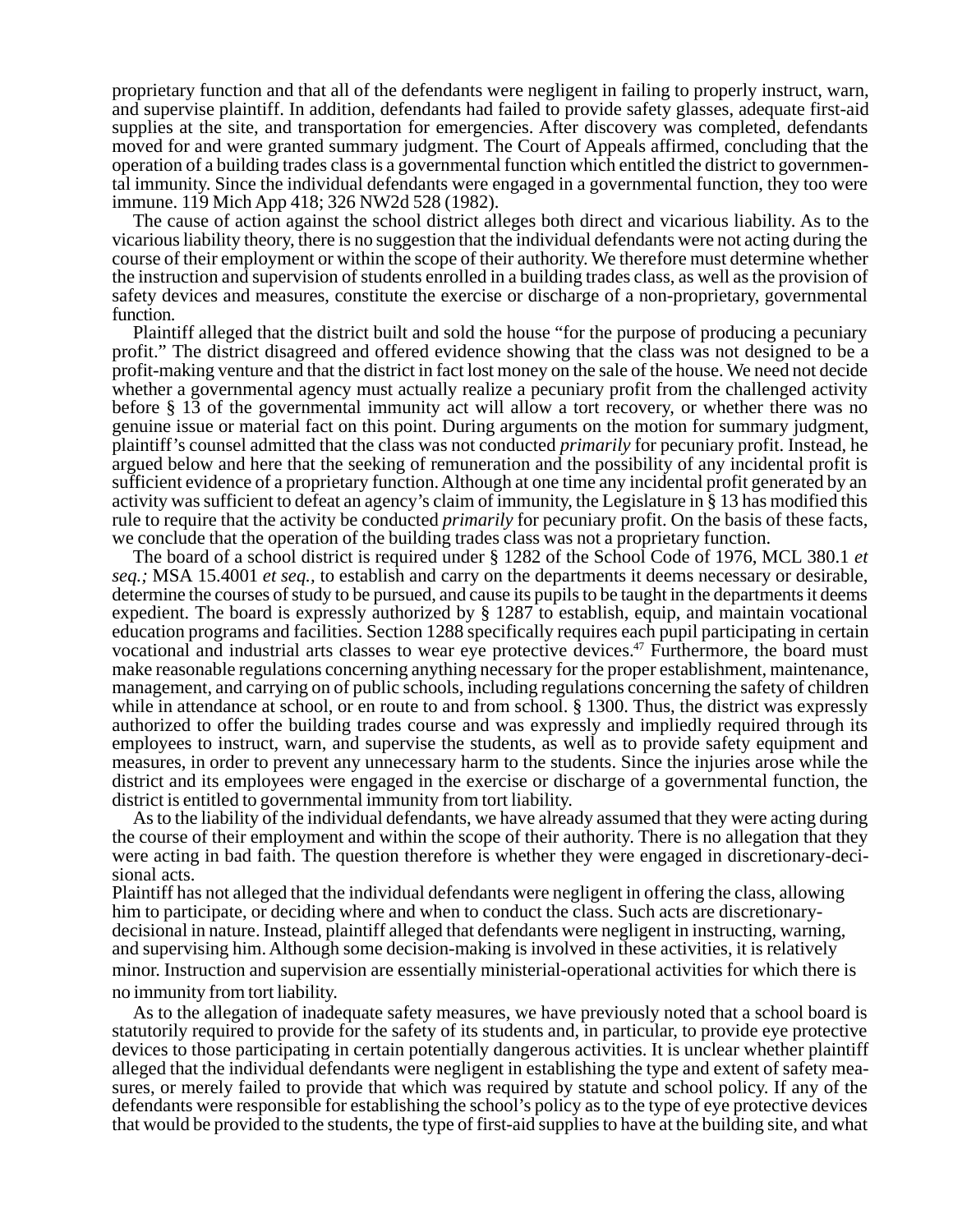emergency transportation measures would be provided, that defendant is immune from tort liability because these are discretionary-decisional acts. However, the individuals can be held liable for failing to comply with § 1288 and the school's safety policy since the actual provision of eye protective devices, first-aid supplies, and emergency transportation involves only ministerial-operational acts. Summary judgment for the individual defendants is therefore reversed and the case remanded for trial.

#### *Trezzi v City of Detroit*

On April 23, 1978, plaintiff's parents were attacked by an unknown assailant who had forcibly entered their Detroit home. When plaintiff walked by the house, he noticed that a refrigerator door was ajar and that there were no lights on in the house. Plaintiff called Detroit's 911 emergency assistance system six times for help. Unknown 911 operators assigned a low-priority rating to the calls and passed them on to a police dispatcher. The dispatcher sent a police vehicle approximately one and one-half hours after plaintiff's first call.

Plaintiff brought an action against the City of Detroit, the dispatcher, and the 911 operators alleging that his parents sustained fatal injuries as a result of the delayed response. When the city moved for summary judgment, plaintiff amended his complaint to allege both negligent and intentional tort. The city was granted summary judgment, the dispatcher eventually settled with plaintiff, and the suit against the unknown operators was dismissed. The city refused to defend or indemnify the dispatcher for the judgment, which apparently remains unsatisfied.

A majority of the Court of Appeals affirmed the judgment for the city. 120 Mich App 506; 328 NW2d 70 (1982). The entire panel agreed that under the "essence to governing" test, the operation of a 911 emergency system would not constitute a governmental function, although it would under the "common good of all" test. Applying Justice MOODY'S "essence of governing" test, the majority concluded that the 911 system was an indispensable part of the operation of a police department with no common analogy in the private sector. The panel agreed that plaintiff's intentional tort claim actually alleged no more than gross negligence. Plaintiff does not challenge this latter holding in this Court.

As explained in the Court of Appeals dissenting opinion, the Detroit 911 system handles emergency calls for police, fire, and medical assistance. It is staffed by civilian employees of the city, who rank the seriousness of the calls and contact police, fire, and medical dispatchers. The system is designed to make emergency assistance more effective by freeing up police and fire personnel and enabling citizens to request help by dialing three easily remembered digits. The system essentially acts as a clearinghouse for emergency calls.

This appeal involves only the vicarious liability of a non-sovereign governmental agency for its employees' negligence. There is no suggestion that the employees were not acting during the course of their employment or within the scope of their authority. There is no allegation that the 911 system was operated primarily for pecuniary profit. We therefore must determine whether the categorizing of emergency calls by a 911 operator and the dispatch of police vehicles in accordance therewith are activities which are expressly or impliedly mandated or authorized by constitution, statute, or other law.

Const 1963, art 7, § 22 gives the electors of each city the power to frame and adopt a city charter. In addition, the city has the power to adopt resolutions and ordinances relating to its municipal concerns, property, and government. Since Detroit is a home-rule city, its charter must provide for the public peace, health, and safety of persons and property. MCL 117.3(j); MSA 5.2073(j). Pursuant to these constitutional and statutory provisions, Detroit Charter, art 7, ch 11, § 7-1101 establishes a police department which is required to preserve the public peace, prevent crime, arrest offenders, protect the rights of persons, preserve order, and enforce laws and ordinances. Section 7-1103 authorizes the board of police commissioners to establish policies, rules, and regulations. In order to accomplish its duties, the police department necessarily needs some sort of system for accepting, processing, and acting upon calls for police assistance. Thus, the 911 emergency assistance system and the police dispatch system, including their internal procedures for determining the seriousness of calls and dispatching vehicles, are impliedly authorized by constitution, statute, and city charter. Since the injuries arose while the city's employees were engaged in the exercise or discharge of a governmental function, the city is entitled to governmental immunity from tort liability.

#### *Disappearing Lakes Ass'n v Dep't of Natural Resources*

Plaintiffs are property owners of land adjoining Square Lake and Little Square Lake in Oakland County. From 1966 to 1976, the Michigan Department of Conservation and its successor, the Department of Natural Resources, issued permits and extensions to a private land developer for the dredging of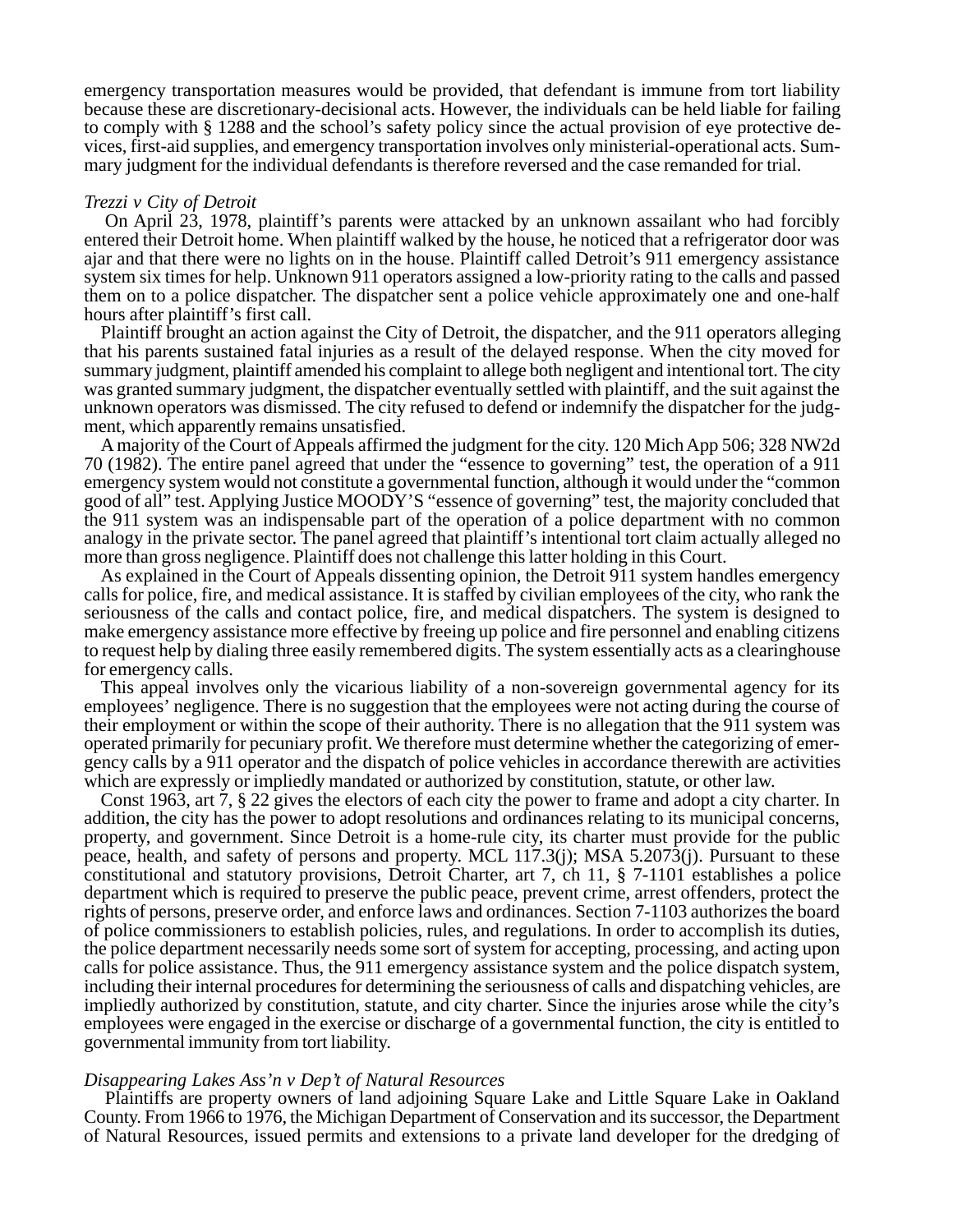canals south of Lake Orion and immediately north of plaintiffs' property. In 1977, the water level of the Square Lakes began to drop precipitously. The recreational and aesthetic purposes of the lakes were eventually destroyed. Studies indicate that the water loss was caused by interference with the subsurface water flow, which occurred when the canals were dredged.

Plaintiffs filed suit in 1979 against the state and the DNR in the Court of Claims seeking damages for nuisance and negligence. A similar action was commenced in circuit court against Orion Township, Oakland County, and several municipal boards and individuals. The suits were eventually consolidated. In 1981, the circuit court granted the state and the DNR's motion for summary judgment on the ground of governmental immunity.

The Court of Appeals affirmed, holding that regardless of which test was applied, the issuance of dredging permits by the DNR constituted a governmental function. After examining numerous cases, the Court concluded that a governmental agency cannot be held liable in nuisance unless it actually controlled the project which created the nuisance. Issuance of dredging permits alone was not sufficient evidence of control. Plaintiffs' claims that the state had taken their property without due process of law, that the DNR had acted outside the scope of its authority, and that plaintiffs were entitled to equitable relief were rejected because these claims had not been raised before the trial court. 121 Mich App 61; 328 NW2d 570 (1982).

Count II of plaintiffs' complaint essentially alleges that the state and the DNR are directly and vicariously liable for negligently issuing permits without adhering to statutory guidelines or conducting proper studies, failing to warn of the possible adverse effects of dredging, and failing to revoke the permits.<sup>48</sup> As to the vicarious liability theory, there is no suggestion that defendants' employees were not acting during the course of their employment or within the scope of their authority. Nor is there any allegation that the issuance of dredging permits was conducted primarily for pecuniary profit. Therefore, we must determine whether the issuance of dredging permits and extensions, and activities related thereto, are activities which are expressly or impliedly mandated or authorized by constitution, statute, or other law.

Const 1963, art 4, § 52 requires the Legislature to provide for the protection of the state's waters from pollution, impairment, and destruction. In 1965, the Legislature first enacted the Inland Lakes and Streams Act. See 1965 PA 291, as amended by 1968 PA 7, MCL 281.731 *et seq.;* MSA 11.451 *et seq.* This act was repealed and replaced in 1972 by a substantially similar act. See 1972 PA 346, MCL 281.951 *et seq.;* MSA 11.475(1) *et seq.* The primary purpose of both acts was the regulation and protection of the state's inland lakes and streams.<sup>49</sup>

Under the act, any person who wishes to dredge canals is required to obtain a permit from the DNR. §§ 3, 5. A permit must be issued if the project will not adversely affect the public trust or riparian rights. In making this determination, the DNR must consider the possible effects of the proposed project upon inland lakes, streams, and waters, as well as the impact on their recreational, aesthetic, and other uses. No permit can be issued if the project will unlawfully impair or destroy any waters or other natural resources. § 7. Once issued, the permit is effective for its stated term, unless revoked for cause, and may be renewed. The permit may specify the term and conditions under which the work is to be carried out. § 8.

Thus, the DNR is statutorily required to issue dredging permits once certain conditions are met and to revoke them if there is sufficient cause. In determining whether a permit should be issued, renewed, or revoked, the DNR is impliedly authorized to conduct studies and inspect the proposed and current dredging sites, although such actions are not required. The DNR is expressly authorized to impose conditions on the dredging in order to avoid adverse environmental consequences. Such conditions serve as a warning to the permittee to conduct its dredging in a careful manner. We therefore conclude that the state and the DNR are entitled to sovereign immunity from tort liability since the injuries arose while they and their employees were engaged in the exercise or discharge of a governmental function.

The Court of Appeals conclusion that plaintiffs had insufficiently pleaded a nuisance cause of action is not clearly erroneous. Plaintiffs essentially asserted only a negligence claim. The damage to the lakes may have been sufficiently severe to constitute an unconstitutional taking of private property without just compensation or warrant injunctive relief; however, plaintiffs did not raise these arguments before the trial court and have not pursued them on appeal to this Court.

### Zavala *v Zinser*

The Court of Appeals summarized the facts of this case as follows:

"This controversy arose out of the shooting of plaintiff Jose Zavala outside a Detroit bar in the early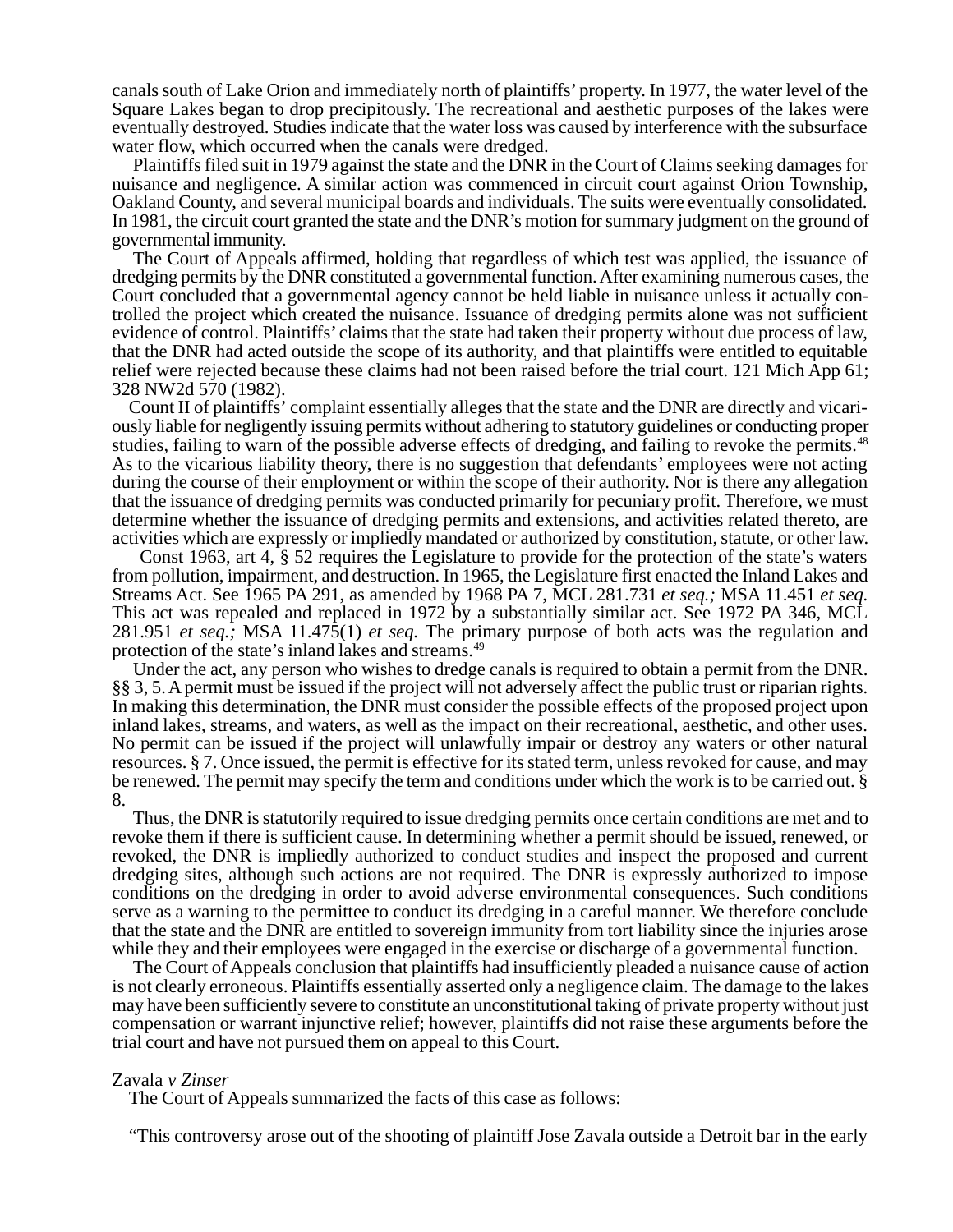morning hours of November 2, 1975. As Mr. Zavala left the bar that morning, he encountered a large group of people in front of the building; some of the people, including Mr. Zavala's brother, were fighting. After shouting at his brother to stop fighting, Mr. Zavala was shot and seriously injured by one of the participants in the fight. At the time of the incident, defendants Zinser and Harris, City of Detroit police officers, were sitting nearby in their marked police vehicle.

"Plaintiffs sued several of the participants in the fight. They were later granted permission to amend their complaint to add defendants Zinser, Harris, and the City of Detroit. They alleged that defendants Zinser and Harris had been negligent in failing to stop the fight, in failing to stop Mr. Zavala's assailant from shooting him, and in generally failing to uphold or enforce the law. They alleged a `special relationship' between Mr. Zavala and defendant police officers giving rise to a duty of due care toward him. Plaintiffs further alleged the vicarious liability of defendant City of Detroit for the negligent conduct of its employees.

"Defendants Zinser, Harris, and the City of Detroit moved for summary judgment under GCR 1963, 117.2(1). The court ruled that plaintiffs' claims against defendant city were barred by governmental immunity, and that any duties owed by defendant police officers in this case had been owed to the public generally and not to Mr. Zavala individually. The motion for summary judgment was, therefore, granted." 123 Mich App 352, 354-355; 333 NW2d 278 (1983).

A majority of the Court of Appeals agreed that if a police officer breaches his duty to preserve the peace, the officer is liable only to the public. Since plaintiffs failed to allege sufficiently that the officers owed some other duty to them in particular, judgment for the officers was affirmed. Judgment for the city was also affirmed on the grounds that the operation of a police department is a governmental function and a claim of intentional tort had not been alleged. However, the case was remanded for further factfinding concerning the denial of plaintiffs' motion to amend their complaint to allege a cause of action under 42 USC 1983.

The dissent maintained that judgment for the officers was improper because they had "a ministerial duty to perform some minimum acts to preserve the peace" pursuant to statute, the city charter, and police department policy. Furthermore, plaintiffs' allegation of a "special relationship" was sufficient to give rise to a duty of due care and a question of fact as to whether the officers had acted reasonably.

As to the liability of the individual officers, we need not decide the "public/individual" duty issue or whether the "special relationship" allegations were legally sufficient, since we conclude that the officers are entitled to individual immunity from tort liability. Plaintiffs admitted in ¶39 of their second amended complaint, and the trial court found during the motion for summary judgment, that the officers were acting during the course of their employment and within the scope of their authority. The only allegations of bad-faith conduct appeared in Count VIII of plaintiffs' proposed third amended complaint.50 However, the trial court did not allow plaintiffs to add this count. Thus, the only question remaining is whether the officers' actions, or lack thereof, in dealing with the fight were discretionarydecisional in nature.

The parties agree that the officers did not sit idly by while the fight occurred. The officers decided not to deal with the disturbance alone and immediately called for backup assistance, which arrived six to ten minutes later. Plaintiffs do not allege that the officers delayed too long in requesting assistance, gave the wrong address, etc. Instead, plaintiffs maintain that the officers did not take the type of action which plaintiffs believe would have been appropriate.

Police officers, especially when faced with a potentially dangerous situation, must be given a wide degree of discretion in determining what type of action will best ensure the safety of the individuals involved and the general public, the cessation of unlawful conduct, and the apprehension of wrongdoers. The determination of what type of action to take, *e.g.*, make an immediate arrest, pursue a suspect, issue a warning, await backup assistance, etc., is a discretionary-decisional act entitled to immunity. Once that decision has been made, however, the execution thereof must be performed in a proper manner, *e.g*., the arrest must be made without excessive force, the pursuit of the suspect must not be done negligently, the request for assistance must include reasonably accurate information, etc. Since plaintiffs merely alleged negligent performance of a discretionary-decisional act, summary judgment for the individual officers was properly granted.<sup>51</sup>

Plaintiffs' claim against the city alleges vicarious liability for the officers' negligence. As previously noted, the officers were acting during the course of their employment and within the scope of their authority. There is no allegation that the city and its employees were engaged in activities conducted primarily for pecuniary profit. Thus, we must determine whether an officer's decision to request and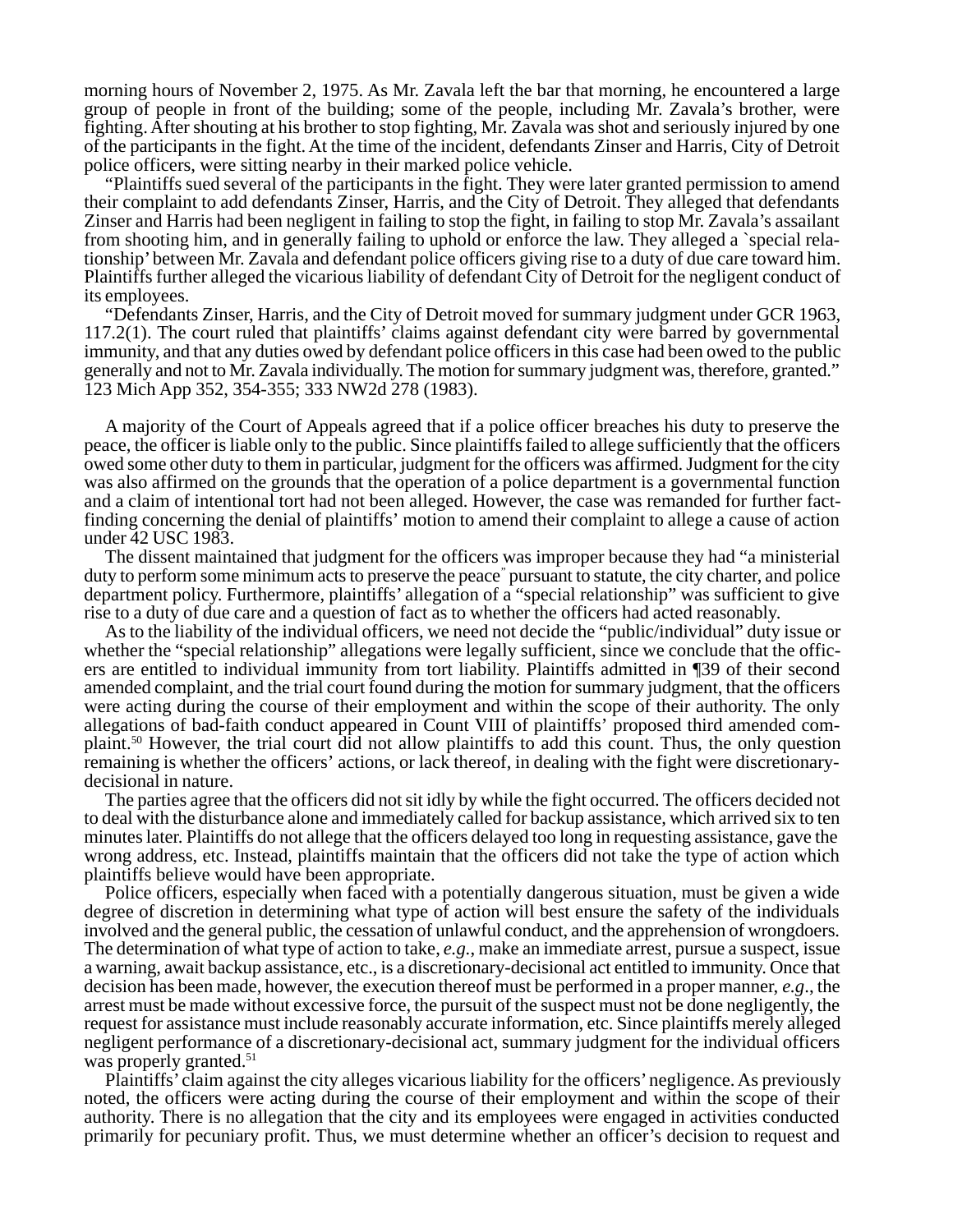await backup assistance is expressly or impliedly mandated or authorized by constitution, statute, or other law.

As noted in *Trezzi, supra,* the city is expressly required by constitution, statute, and city charter to provide for the public peace, health, and safety of persons and property. The Detroit Police Department and its police officers are charged with the responsibility of preserving the public peace and order, preventing crime, and protecting the rights of persons. In order to accomplish these duties, the department necessarily allows its officers to exercise some judgment and discretion as to when, where, and how to act. Thus, the decision to request and await backup assistance is impliedly authorized by constitution, statute, and city charter. Since the injuries arose while the city's employees were engaged in the exercise or discharge of a governmental function, the city is entitled to governmental immunity from tort liability.

#### VII. *Conclusion*

In *Ross,* the decision of the Court of Appeals is reversed in part.

In *Willis,* the decision of the Court of Appeals is affirmed.

In *Siener,* the decision of the Court of Appeals is affirmed.

In *Rocco,* the decision of the Court of Appeals is affirmed.

In *Regulski,* the decision of the Court of Appeals is reversed in part.

In *Trezzi,* the decision of the Court of Appeals is affirmed.

In *Disappearing Lakes,* the decision of the Court of Appeals is affirmed.

In *Zavala,* the decision of the Court of Appeals is affirmed.

WILLIAMS, C.J., and RYAN, BRICKLEY, CAVANAGH, and BOYLE, JJ., concurred.

LEVIN, J. *(dissenting in part)*. These nine cases<sup>52</sup> concern sovereign, governmental,<sup>53</sup> and official immunity,<sup>54</sup> and the immunity from tort liability that  $\S 7$  of the governmental tort liability act<sup>55</sup> provides to (i) the state, (ii) non-sovereign political units, and (iii) public officers and employees. No constitutional issue has been presented by a party to this litigation.<sup>56</sup>

Section 7 provides:

"Except as in this act otherwise provided, all governmental agencies shall be immune from tort liability in all cases wherein the government agency is engaged in the exercise or discharge of a governmental function. Except as otherwise provided herein, this act shall not be construed as modifying or restricting the immunity of the state from tort liability as it existed heretofore, which immunity is affirmed."

I would hold that, under the second sentence of  $\S 7$ , the State of Michigan and its departments<sup>57</sup> are absolutely immune from tort liability except to the extent that the Legislature has waived the sovereign immunity of the state.

Under the first sentence of § 7, which immunizes non-sovereign political units (e.g., counties, townships, municipal corporations) only when "engaged in the exercise or discharge of a governmental function," the following factors relating to the specific activity that constitutes the basis of the plaintiff's complaint should be considered in deter-mining whether the non-sovereign political unit was engaged in a "governmental function":

1) whether the specific activity complained of involved either policy formulation or quasi-judicial decision-making;

2) whether the specific activity complained of represented a failure to prevent harm from a source not subject to governmental control;

3) whether the specific activity complained of is without a common analogy in the private sector.

The 'governmental tort liability act does not provide immunity from tort liability to public officers or employees. Courts should decide claims of immunity asserted by public officers or employees on the basis of the factors traditionally considered at common law:

1) Was the officer or employee acting within the scope of his official function?

2) Was the officer or employee acting in good faith?

3) Was the officer or employee exercising quasi-judicial or policy-making discretionary authority?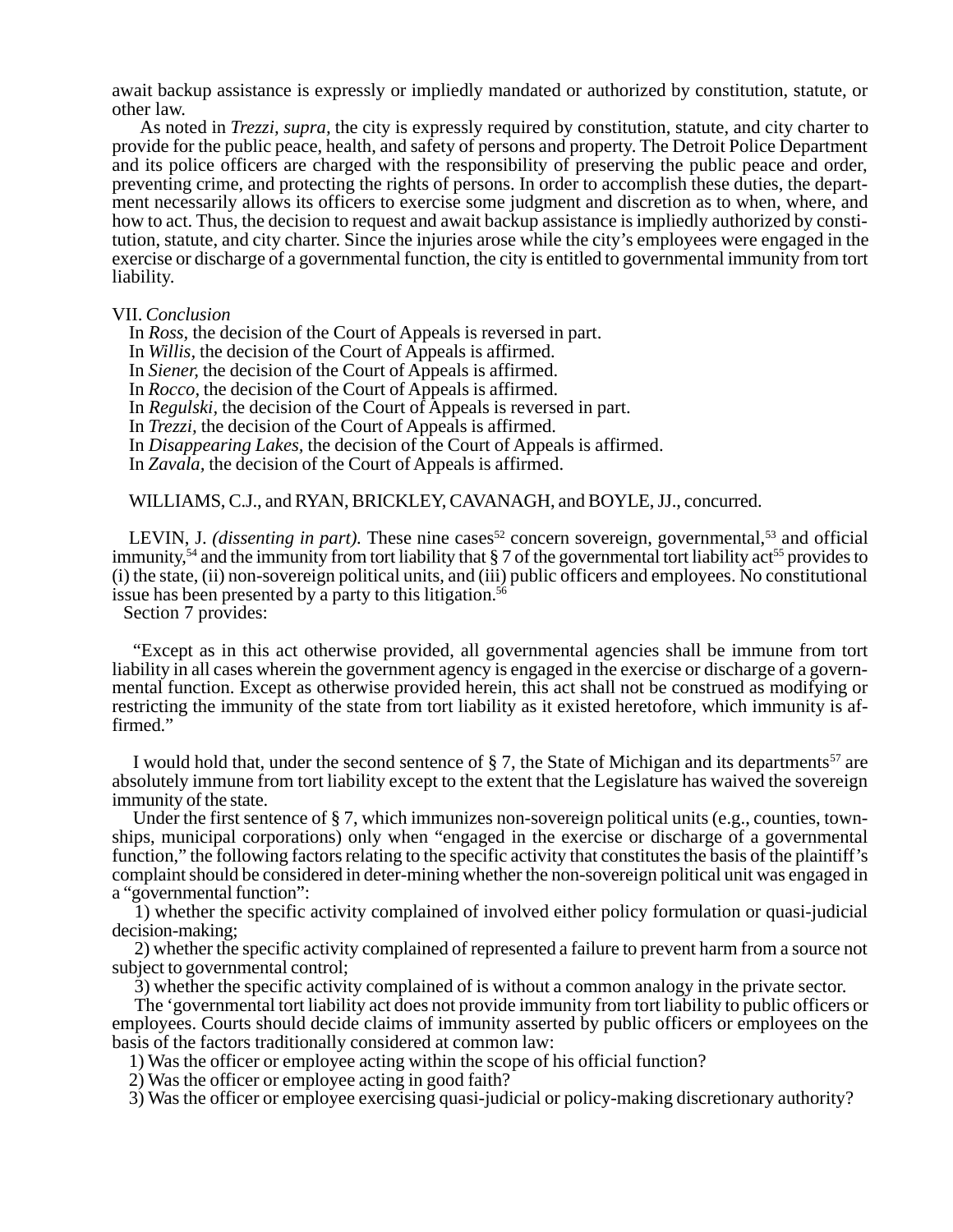A

The opinion of the Court asserts that at common law, "sovereign immunity from tort liability was recognized as a defense only when the state was engaged in the exercise or discharge of *a governmental function.*" (Emphasis supplied.)<sup>58</sup> The question whether the state or its agencies, prior to the governmental tort liability act, was subject to liability for torts committed in the exercise or discharge of a nongovernmental activity was, however, "a question that had never been settled." Cooperrider, *The Court, The Legislature, and Governmental Tort Liability in Michigan,* 72 Mich L Rev 187, 278 (1973).59

Professor Cooperrider notes that the governmental tort liability act was "[d]rafted under the apparent assumption that the state and its agencies enjoyed a total sovereign immunity from tort liability \* \* \*." Cooperrider, supra, p 277. This Court has said that "while a state may sue, it cannot be sued in its own courts, unless, indeed, it consents to submit itself to their jurisdiction."60

The view that the state's common-law sovereign immunity was limited to torts arising out of *governmental functions* would render both the second sentence of § 7 and all of § 13 of the act superfluous. The second sentence of § 7 "affirm[s]" the common-law sovereign immunity of the state and its agencies "as it existed heretofore." If the state's common-law sovereign immunity as it existed heretofore was limited to governmental functions, this sentence would have been wholly unnecessary because the first sentence of § 7 provides statutory immunity to the state and its agencies when "engaged in the exercise or discharge of a governmental function."

Section 13 provides that the state shall not be immune in tort actions "arising out of the performance" of a proprietary function as herein defined." If the state's common-law sovereign immunity had been limited to governmental functions, this statutory waiver of immunity would also have been wholly unnecessary because there would have been no immunity to waive; proprietary functions would not have been immune because they were not governmental functions.

The Legislature did not intend the second sentence of § 7 and § 13 of the act to be mere surplus-age. "[T]he courts must construe the provisions of a statute together, and not isolate the provision under consideration and construe it without reference to the rest of the enactment."61 The view that the state's common-law sovereign immunity extended only to governmental functions renders two statutory provisions superfluous and frustrates the apparent legislative intent to affirm greater immunity for the state than the immunity being provided in the act for other units of government.<sup> $\overline{62}$ </sup>

### B

In *Williams v Detroit,* 364 Mich 231; 111 NW2d 1 (1961) (opinion of EDWARDS, J.), the trial court had dismissed plaintiffs complaint alleging that the City of Detroit had failed properly to protect and enclose an elevator shaft in which plaintiff's decedent had fallen to his death. Four members of the then eight-member Court, following the lead of Florida,<sup>63</sup> Illinois,<sup>64</sup> and California,<sup>65</sup> signed an opinion that would have abolished both sovereign and governmental immunity. Three members of the Court voted to retain both sovereign and governmental immunity. *Id.* (opinion of CARR, J.). Although Justice BLACK, in his separate opinion, agreed that the governmental immunity of the non-sovereign municipal corporation at issue in *Williams* should be abolished, he distinguished the immunity of the sovereign state and refused to extend the abolition of the immunity doctrine beyond municipal corporations. Thus, by a 5-3 vote, the Court abolished the doctrine of governmental immunity for municipal corporations; by a 4-4 vote, however, the Court declined to abolish the doctrine of sovereign immunity for the state.<sup>66</sup>

Three years later, the Legislature enacted the governmental tort liability act.<sup>67</sup> The primary purpose of the act,<sup>68</sup> which "was drafted by a special committee of the Michigan Association of Municipal Attorneys and lobbied through the legislature with the strong backing of that association's parent organization, the Michigan Municipal League," appears to have been to restore immunity to non-sovereign governmental units.<sup>69</sup>

To achieve this purpose, the Legislature provided in the first sentence of § 7 that "[e]xcept as in this act otherwise provided, all governmental agencies shall be immune from tort liability in all cases wherein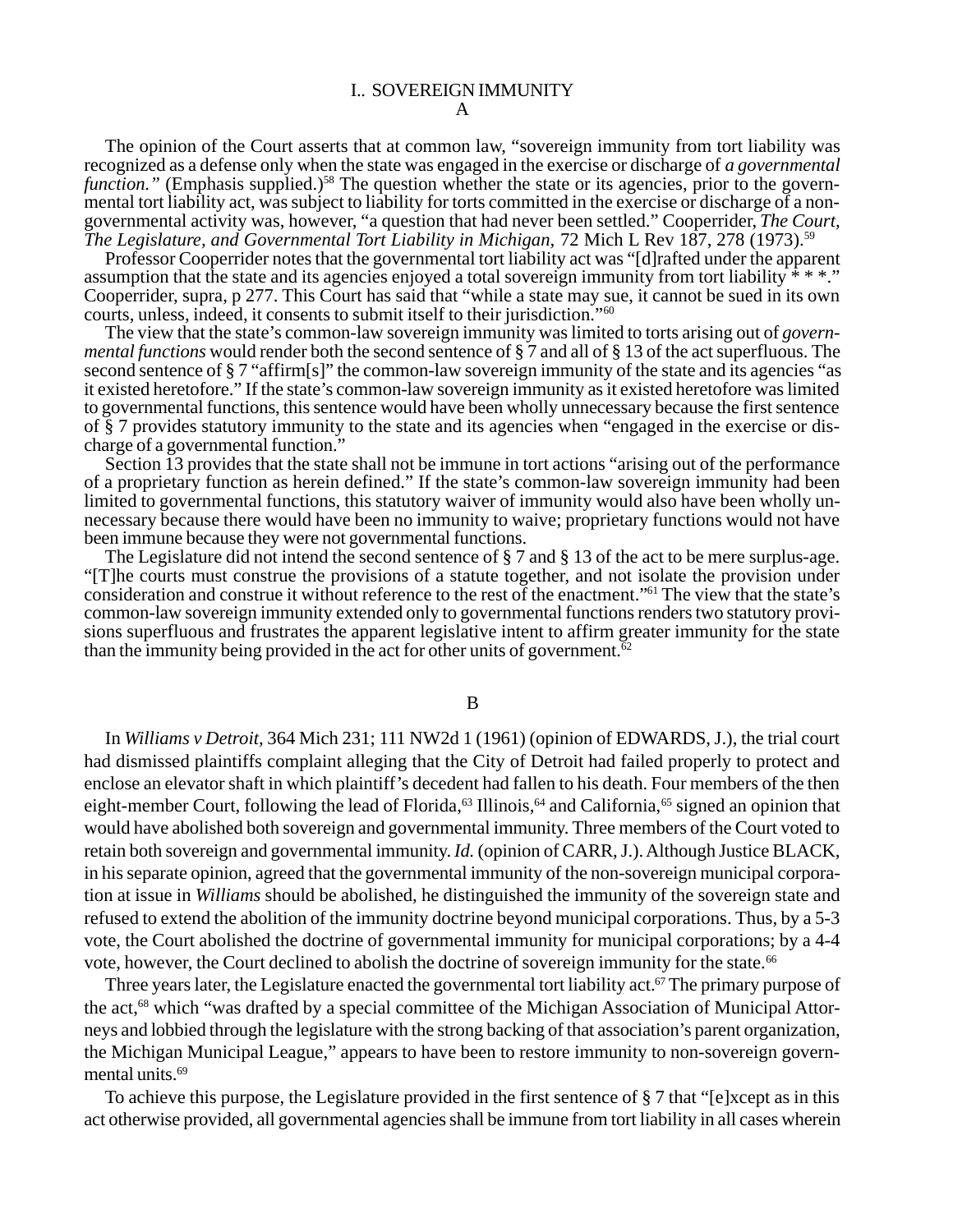the government agency is engaged in the exercise or discharge of a governmental function." The act thereby conferred uniform statutory immunity on all governmental entities—both the state and non-sovereign political units alike—when engaged in the exercise or discharge of a "governmental function."

To make clear that, by restoring to municipal corporations immunity for, governmental functions and making uniform the immunity of all governmental entities for governmental functions, it was not thereby waiving the state's common-law absolute sovereign immunity for non-governmental functions,<sup>70</sup> the Legislature provided in the second sentence of § 7 that "[e]xcept as otherwise provided herein, this act shall not be construed as modifying or restricting the immunity of the state from tort liability as it existed heretofore, which immunity is affirmed."<sup>71</sup> The "which immunity is affirmed" clause codified the state's common-law sovereign immunity from tort liability—an absolute immunity except to the extent it is waived by the Legislature.<sup>72</sup>

## II. GOVERNMENTAL IMMUNITY

When a non-sovereign political unit is engaged in the exercise or discharge of a "governmental function,"<sup>73</sup> it has statutory governmental immunity pursuant to the first sentence of  $\S 7.^{74}$  When not engaged in a governmental function, it is not immune.

The details of this Court's nine-year struggle to "determine] whether a particular activity is a governmental function within the meaning of the statute" are set forth in *Ross v Consumers Power* Co, 415 Mich 1, 6-11; 327 NW2d 293 (1982) (opinion of RYAN, J.), and need not be repeated here. It is sufficient to note that three tests have emerged for defining "governmental function":

1) The "common good of all" test. " `The underlying test is whether the act is for the common good of all without the element of special corporate benefit or pecuniary profit.' " *Gunther v Cheboygan County Road Comm'rs,* 225 Mich 619, 621; 196 NW 386 (1923), citing *Bolster v City of Lawrence,* 225 Mass 387; 114 NE 722 (1917). This is the test most often pressed upon us by non-sovereign political units.75

2) The "essence of governing" test. This test would limit the term "governmental function" to activities that are *"sui generis* governmental" in that they have "no common analogy in the private sector." *Thomas v Dep't of State Highways,* 398 Mich 1, 21; 247 NW2d 530 (1976) (KAVANAGH, C.J., and FITZGERALD, J., *dissenting).* This is the test most often pressed upon us by persons seeking to recover from non-sovereign political units.

3) Justice MOODY'S "essence of governing" test. "[T]he crux of [this] governmental essence test [is] founded upon the inquiry whether the purpose, planning and carrying out of the activity, due to its unique character or governmental mandate, can be effectively accomplished only by the government." *Parker v Highland Park,* 404 Mich 183, 200; 273 NW2d 413 (1978) (MOODY, J.*, concurring).* This is the test most often applied by the Court of Appeals in recent years; although espoused by only a single member of this Court, this test represented the "swing vote" at a time when the Court was otherwise evenly divided between the other two tests.

It is now apparent that the phrase "governmental function" cannot be reduced to a single, readily applied test.<sup>76</sup> The following factors are offered as a representative, though not exclusive, list to be considered in deciding whether a non-sovereign political unit is engaged in a "governmental function."

These factors should be applied to the specific activity that constitutes the basis of the plaintiff's complaint.77 See *Thomas v Dep't of State Highways, supra,* p 12 (opinion of the Court), and p 21 (opinion of KAVANAGH, C.J.); *McCann v Michigan,* 398 Mich 65, 80; 247 NW2d 521 (1976) (opinion of RYAN, J.), and p 83 (opinion of FITZGERALD, J.); *Galli v Kirkeby,* 398 Mich 527, 536; 248 NW2d 149 (1976) (opinion of WILLIAMS, J.).78 These factors should not be simply counted up or tallied to reach a result. The importance of each of these considerations will vary from case to case, and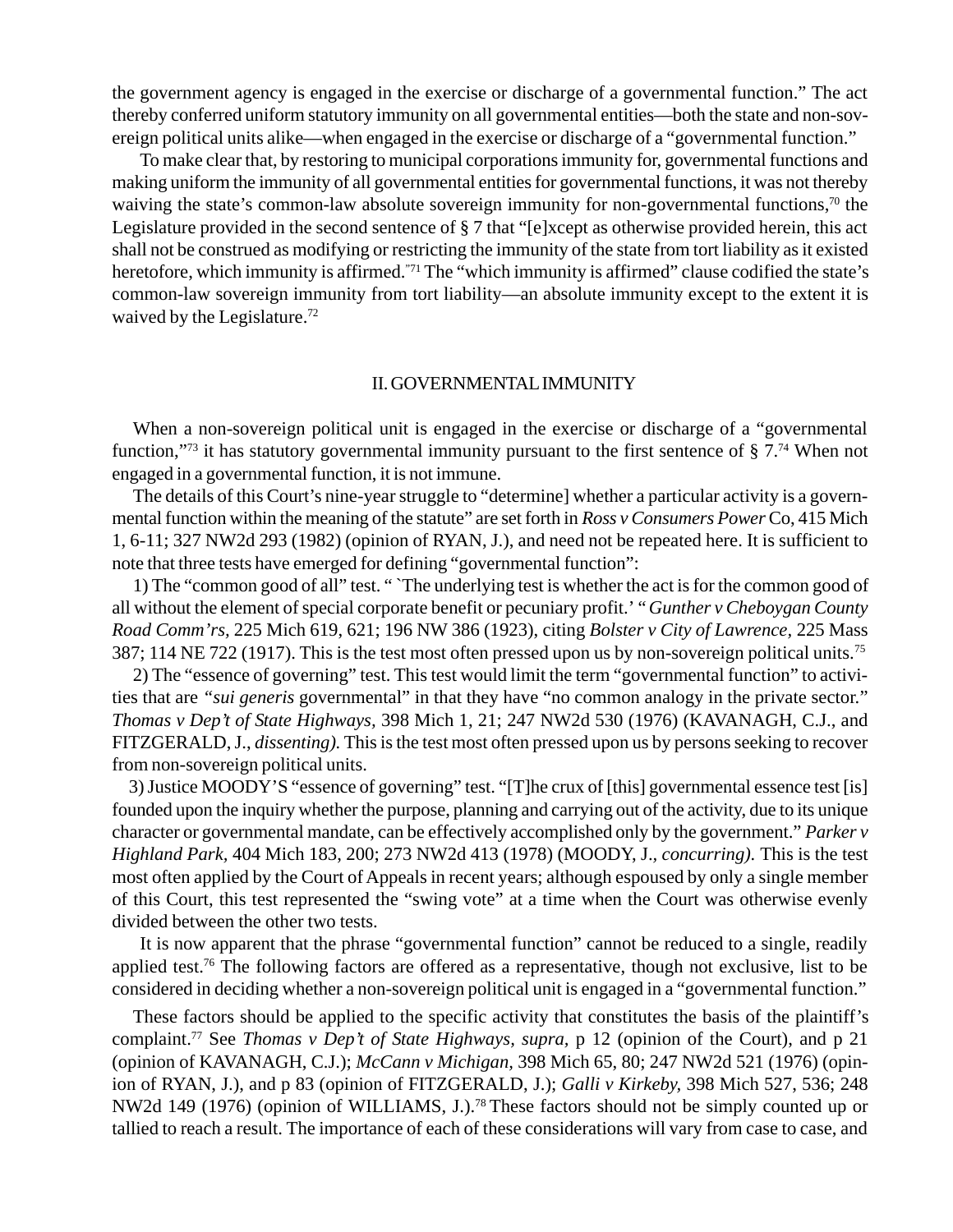the proper weight to be given to each factor must be independently evaluated in light of the particular activity about which the plaintiff complains.

1) Did the specific activity complained of involve either policy formulation or quasi-judicial decision making?<sup>79</sup>

"The parameter of [this consideration] will most often run along the line of distinction between decisional and planning aspects of governmental duties on the one hand, and operational [or ministerial] aspects on the other." *Thomas, supra,* p 22 (KAVANAGH, C.J., *dissenting).* Thus the policy formulation inherent in, for example, decisions whether and where to build a road, what health services to offer, what school subjects to teach, and whether and where to build playgrounds and swimming pools, would weigh in favor of immunity in tort actions complaining of such decisions. On the other hand, the operational nature of, say, supervising road construction, and the day-to-day functioning of hospitals, schools, playgrounds, and pools, would weigh against immunity in tort actions arising out of these activities. See *id.,* pp 21-22.

2) Did the specific activity complained of represent a failure to prevent harm from a source not subject to governmental control?<sup>80</sup>

This consideration in effect asks whether the claim relates to what government *did to* the claimant or to what it *did not do for* him. See Cooperrider, *The Court, The Legislature, and Governmental Tort Liability in Michigan,* 72 Mich L Rev 187, 285 (1973). Professor Cooperrider has expressed the justification for this consideration:

"[W]ere there no such [immunity], there would be an essentially unpredictable exposure to miscellaneous accusations of nonfeasance. Government's ubiquity in modern life makes it vulnerable, in a legal milieu wherein the search for a plausible loss-bearer is candidly recognized, to blame for individual misfortunes that are in no real sense the product of its enterprise. The principle that government should pay *its* way could shade imperceptibly into a principle that it should pay our way. Such a principle may well be appropriate in given circumstances. Perhaps modern government *should* absorb, to a greater degree than it does, the burdens of personal misfortune arising from its failure to shield individual citizens from harmful occurrences, such as crime and flood, that citizens are in a poor position to avoid or to lay off in other ways, but that type of decision belongs to the political rather than to the judicial process." *Id.,* pp 285-286. (Emphasis in the original.)

This consideration, then, would weigh in favor of immunity in cases where injury has occurred because, say, the police department failed to prevent crime. *Id.*, p 286.<sup>81</sup>

3) Is the specific activity complained of without a common analogy in the private sector?

Merely because there is *an* analogy in the private sector does not indicate that the specific activity complained of is not a governmental function. Before immunity is lost, the specific activity complained of must have a *common* analogy in the private sector.<sup>82</sup> For example, although there are private security forces that have the power, under certain circumstances, to detain and question a person, arrest and questioning of persons suspected of engaging in criminal activity are commonly performed and accomplished only by the government (i.e., the police).

## III. OFFICER AND EMPLOYEE IMMUNITY

The immunity of a public officer or employee<sup>83</sup> from personal tort liability for actions within the scope of his official authority and in the performance of his official duties is an immunity separate and distinct from sovereign and governmental immunities.<sup>84</sup> Neither  $\S$  7 nor any other provision of the governmental tort liability act provides protection for public officers or employees. Section 7 limits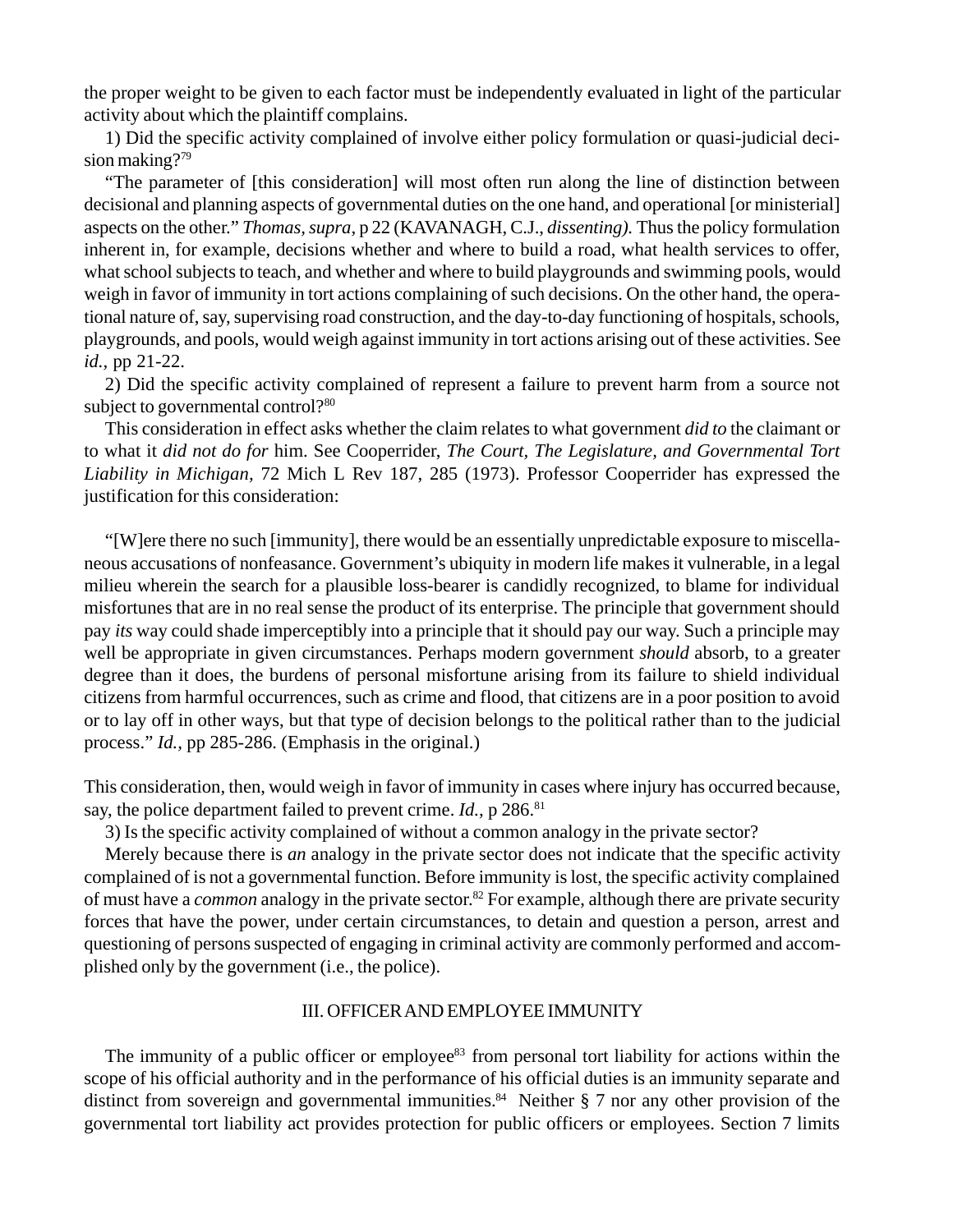statutory immunity to "governmental agenc[ies]."<sup>85</sup> Section 1(d) of the act defines that term to include both the state and non-sovereign political units, but does not include individuals.

The legislative intention not to provide public officers or employees with statutory immunity is manifested by § 8(1) of the act, which recognizes that an injured person may maintain an action against an officer or employee of a governmental agency for injuries caused by negligence of the officer or employee while in the course of employment and while acting within the scope of his or her authority, and provides that the governmental unit may indemnify the officer or employee.86 It is apparent that whatever immunity public employees have in this state is provided by the common law.<sup>87</sup>

The following factors are generally considered when a common-law claim of immunity is asserted by a public officer or employee:

(1) Was the officer or employee acting within the scope of his official function?

A public officer or employee can only claim immunity if he is performing his official function. "No officer, of course, is absolved from liability for his private and personal torts merely because he is an officer, and the question arises only where he performs, or purports to perform, his official functions."88(2) Was the officer or employee acting in good faith?

Judges and legislators are absolutely immune.<sup>89</sup> The highest executive officers of the federal and state governments also were traditionally held to be absolutely immune, so long as they did not clearly exceed the discretion vested in them by law.<sup>90</sup> More recently, however, the governor and other executive officers of a state have been limited to a qualified immunity. Qualified immunity can only attach when a public officer or employee is acting in good faith.<sup>91</sup>

(3)Was the officer or employee exercising quasi-judicial or policy-making discretionary authority?

The qualified immunity afforded to public officers and employees generally varies with the scope of their discretion as to the specific act in question: $92$ 

" *`[A]ctions* or *decisions* of a *legislative, executive,* or *judicial* character which are performed within the scope of authority of the governmental body or officer concerned \* \* \* enjoy freedom from liability.

"The people place great powers of decision making in the hands of their government. In the exercise of discretionary power, governmental duty runs to the benefit of the whole public, rather than to individuals. It is of great importance that this crucial function of democratic decision making be unhampered by litigation.' " (Emphasis in the original.) *Sherbutte v Marine City,* 374 Mich 48, 54; 130 NW2d 920 (1964), quoting *Williams v Detroit,* 364 Mich 231; 111 NW2d 1 (1961).

Public officers or employees are, however, liable for the negligent performance of ministerial acts. *Id.,* p 54, fn 2.

The scope of immunity granted a public officer or employee in any given situation turns on the specific character of the act complained of, not on the general nature of his job.<sup>93</sup> Accordingly, it is not determinative that the officer or employee has some general discretionary authority if the act complained of is properly characterized as ministerial.

It is often difficult to distinguish between discretionary and ministerial activities:

"It seems almost impossible to draw any clear and definite line, since the distinction, if it exists, can be at most one of degree. `[I]t would be difficult to conceive of any official act, no matter how directly ministerial, that did not admit of some discretion in the manner of its performance, even if it involved only the driving of a nail.' " Prosser, supra, § 132, p 990, quoting *Ham v Los Angeles County,* 46 Cal App 148, 162; 189 P 462 (1920).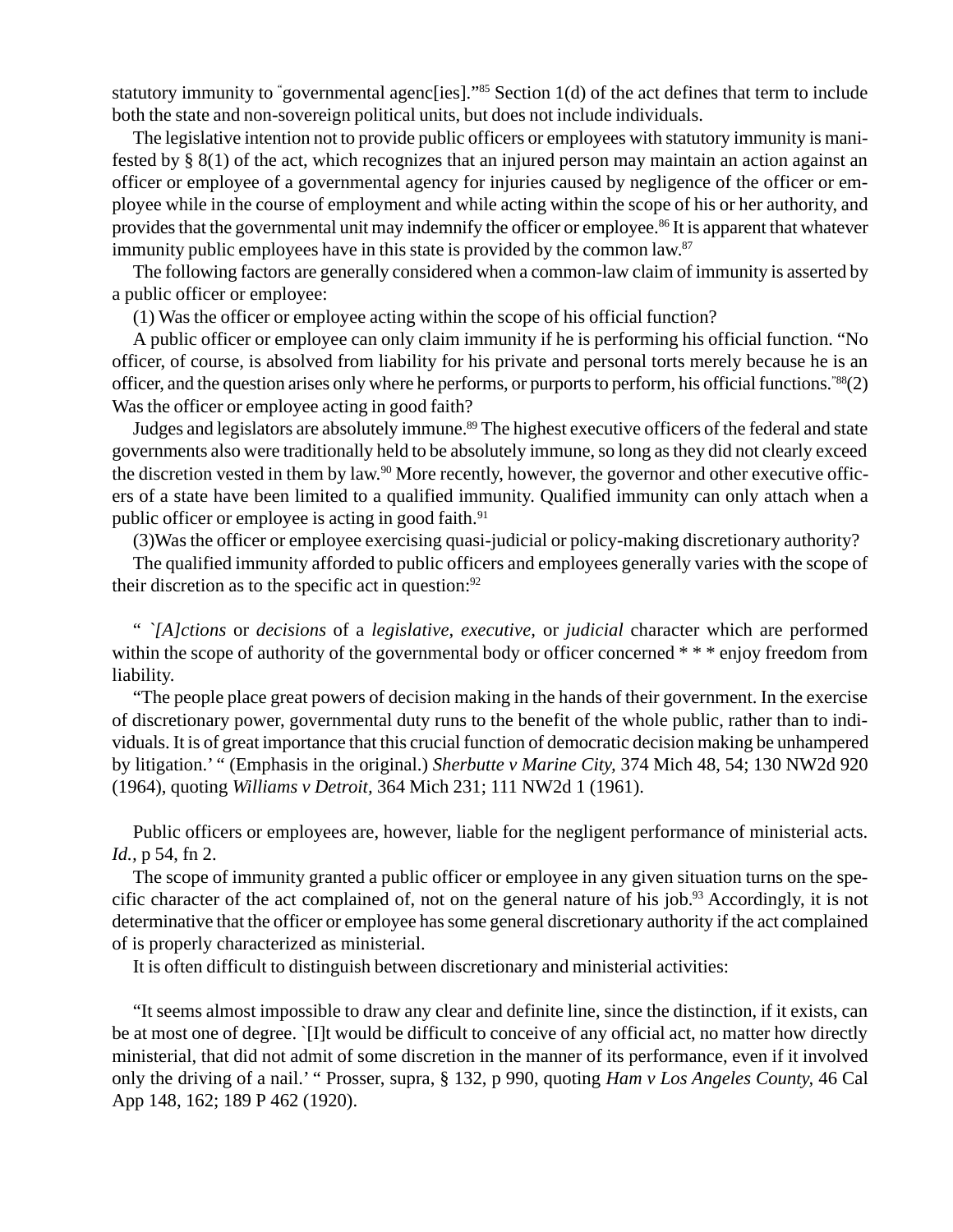The discretionary decisions intended to be protected by official immunity are those that involve policy formulation94 and those that are quasi-judicial in nature. In *Sherbutte v Marine City, supra,* pp 54-55, this Court said that official immunity protects "democratic decision making," namely, *"actions* or *decisions* of a *legislative, executive,* or *judicial* character." (Emphasis in the original.) The Court in *Sherbutte* held that a police officer or employee was not immune from an action alleging excessive use of force during the course of an arrest: "We think it unnecessary to expatiate on the point. The action of a police officer in making an arrest cannot be considered within the broad scope of the discretion allowed a free government in its legislative, executive, or judicial branch."

In sum, if judges and legislators are acting within the scope of their official function, they are absolutely immune. Other public officers or employees only possess official immunity if they are acting within the scope of their official function, they are acting in good faith, and, focusing upon the specific activity complained of by the plaintiff, they are exercising quasi-judicial or policy-making discretionary authority.

## IV. THE OPINION OF THE COURT

The opinion of the Court states that the phrase "governmental function" should be construed in a "broad manner" because § 7 "extends immunity to *all* governmental agencies for *all* tort liability *whenever* they are engaged in the exercise or discharge of a governmental function." *Ante,* p 618. (Emphasis in original.) The language of *§* 7, however, might just as readily be read as providing a more limited immunity, absolving *all* governmental agencies from *all* tort liability *only when* they are engaged in the exercise or discharge of a governmental function.

All can agree that the Legislature has "evidence[d] a clear legislative judgment that public and private tortfeasors should be treated differently." *Ante,* p 618. That does not suggest, however, that the Legislature intended to immunize "most of the activities undertaken by governmental agencies." *Ante,* p 621. All can agree that "the people, by mandating or authorizing the government to engage in certain activities, have determined that these activities are governmental in nature." *Ante,* p 620. It does not follow, however, that by mandating or authorizing the government to engage in certain activities, the people have determined that the government should be immune for each and every act connected with the performance *of* that activity.

The opinion of the Court, for example, concludes that a right to supervise the construction of a drain is impliedly authorized by the Drain Code of 1956, MCL 280.1 *et seq.;* MSA 11.1001 *et seq.,* which grants a drainage district power over the establishment, construction, and maintenance of a drain. *Ante,* pp. 637-638. Under this view, a drainage district or board would be immune if an employee operating a helicopter to supervise drain construction flies too low and strikes a person or damages property. There is nothing in the language or history of the governmental tort liability act, nor is there anything in the language or history of the Drain Code, to suggest that the Legislature intended that operating aircraft be an immune "governmental function." Virtually all government activity is expressly or impliedly mandated or authorized by the constitution, a statute, or other law. By perusing the statute books rather than focusing on the specific activity complained of by the plainiff, the Court casts the net of governmental immunity too far, enabling a governmental entity to expand the scope of its own immunity by promulgating an ordinance or other law relating to its activities.

The inherent difficulty in defining "governmental function" by scanning the statute books is illustrated in the Court's treatment of the *Willis* case. The opinion of the Court argues that the statutory duty imposed on the Department of Social Services to care for children residing in state facilities "implies a responsibility to supervise them in order to prevent, as far as is practicable, any unnecessary injury." *Ante,* p 641. Yet the Court then relies on that same statutory duty as a reason for immunizing the department when one of its employees breaches that statutory duty to prevent injury. Under the Court's analysis, then, the same statute that creates the responsibility to supervise children to prevent injury also immunizes the depart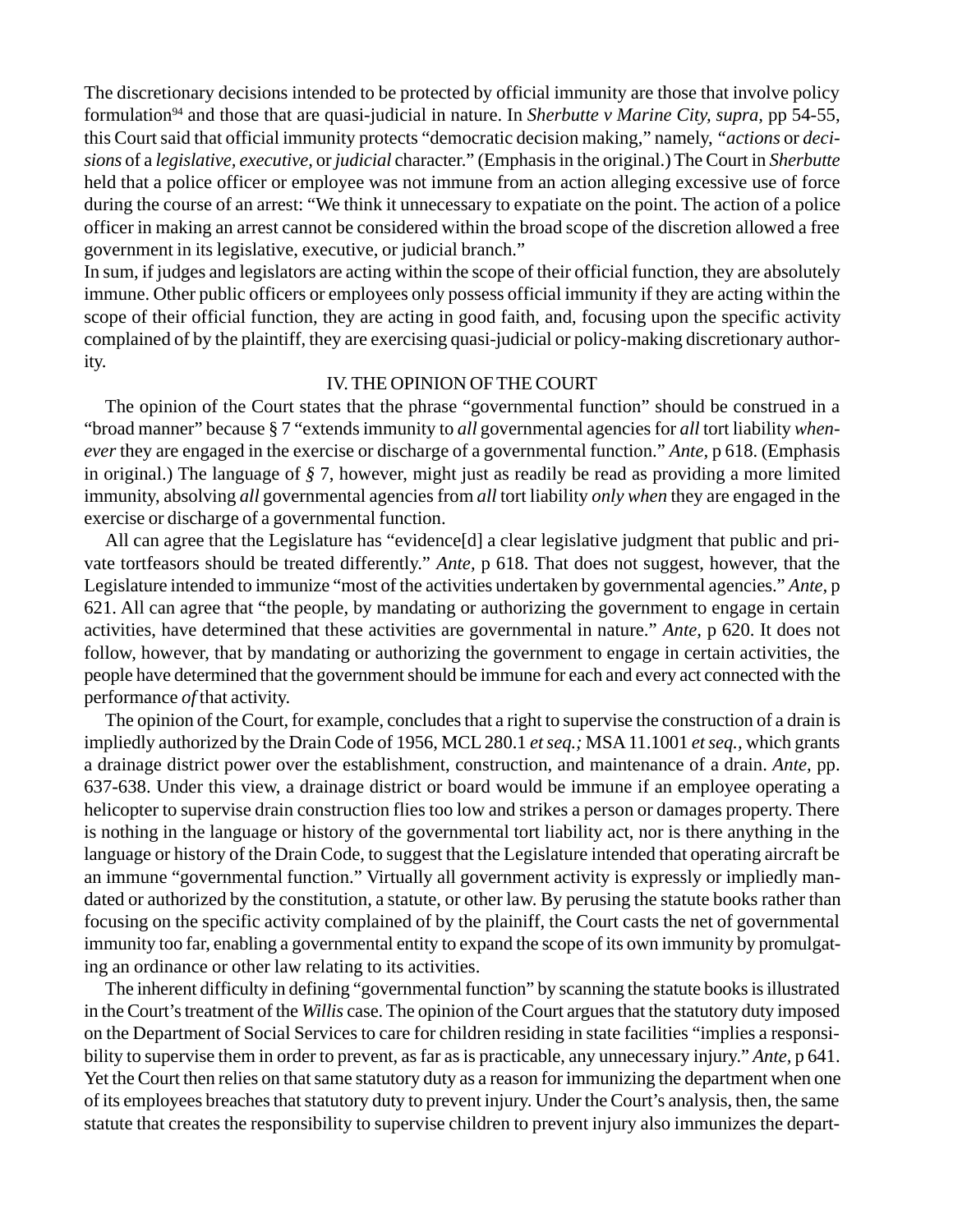ment when one of its employees breaches that very responsibility.

# V. APPLICATION IN THE INSTANT CASES

The detailed application of the factors in the individual cases is set forth in the Appendix.

Four of these cases*—Willis II, Siener, Rocco,* and *Disappearing Lakes—*are actions against the state and its departments. The Legislature has affirmed sovereign immunity in these cases, and therefore the defendants are absolved from liability by the sovereign immunity provided by the second sentence of § 7. In *Rocco,* the plaintiff also alleges a contract claim, and that claim should be remanded for trial.

Four cases*— Ross, Regulski, Trezzi,* and Zavala—are actions against non-sovereign political units. On the basis of an application of the factors discussed above and set forth in detail in the Appendix, the governmental entities in *Ross* and *Regulski* were not engaged in the exercise or discharge of a "governmental ; function," and therefore are not immune pursuant to the first sentence of § 7; in *Trezzi* and *Zavala* the governmental entities are immune under the first sentence of § 7.

In *Regulski,* neither teaching or supervision nor providing safety goggles and emergency supplies and facilities for students in a building trades class are "governmental functions." In *Regulski* and *Ross,* non-sovereign political units are not immune with respect to the conduct and operation of construction work. In *Trezzi* and Zavala, the city is immune from liability for the manner of police responses to requests for assistance.

Three cases*—Willis I, Regulski,* and *Zavala*—are or include actions against public officers or employees. On the basis of an application of the common-law factors discussed above, the individual defendants in these cases are not immune. Thus, official immunity does not attach to teaching and supervising students *(Regulski),* supervising residents of a juvenile care facility on a recreational outing *(Willis I),* or the decision of police officers regarding how to respond to a request for assistance *(Zavala).* No opinion is expressed whether the police officers, or indeed any of the defendants, are subject to liability under tort principles; this opinion is addressed only to the separate question of sovereign, governmental, and officer or employee immunity.

### APPENDIX

## DETAILED APPLICATION OF THE FACTORS IN THE INSTANT CASES

#### *Ross*

"In connection with the construction of a drain on property owned by Consumers Power Company, the John Saines Project I Drainage District provided Consumers with an easement. The district contracted the construction of the drain to Dunigan Brothers, Inc. Michael Ross, a Dunigan employee, was injured when a construction vehicle near which he was working came in contact with electric power lines maintained over the property by Consumers.

Ross commenced an action against Consumers, and the action was eventually settled. Consumers had filed a third-party action against the district. The Court of Appeals summarized the allegations of Consumers' amended complaint as follows:

"In its essentials, Consumers' tort claim against the District alleges negligence arising out of a failure to notify Consumers that work was being undertaken that could interfere with the power lines, a failure to make arrangements with Consumers to safeguard workers from contact with the lines, a failure to instruct and warn its contractors concerning the lines, a failure to hire a properly licensed and competent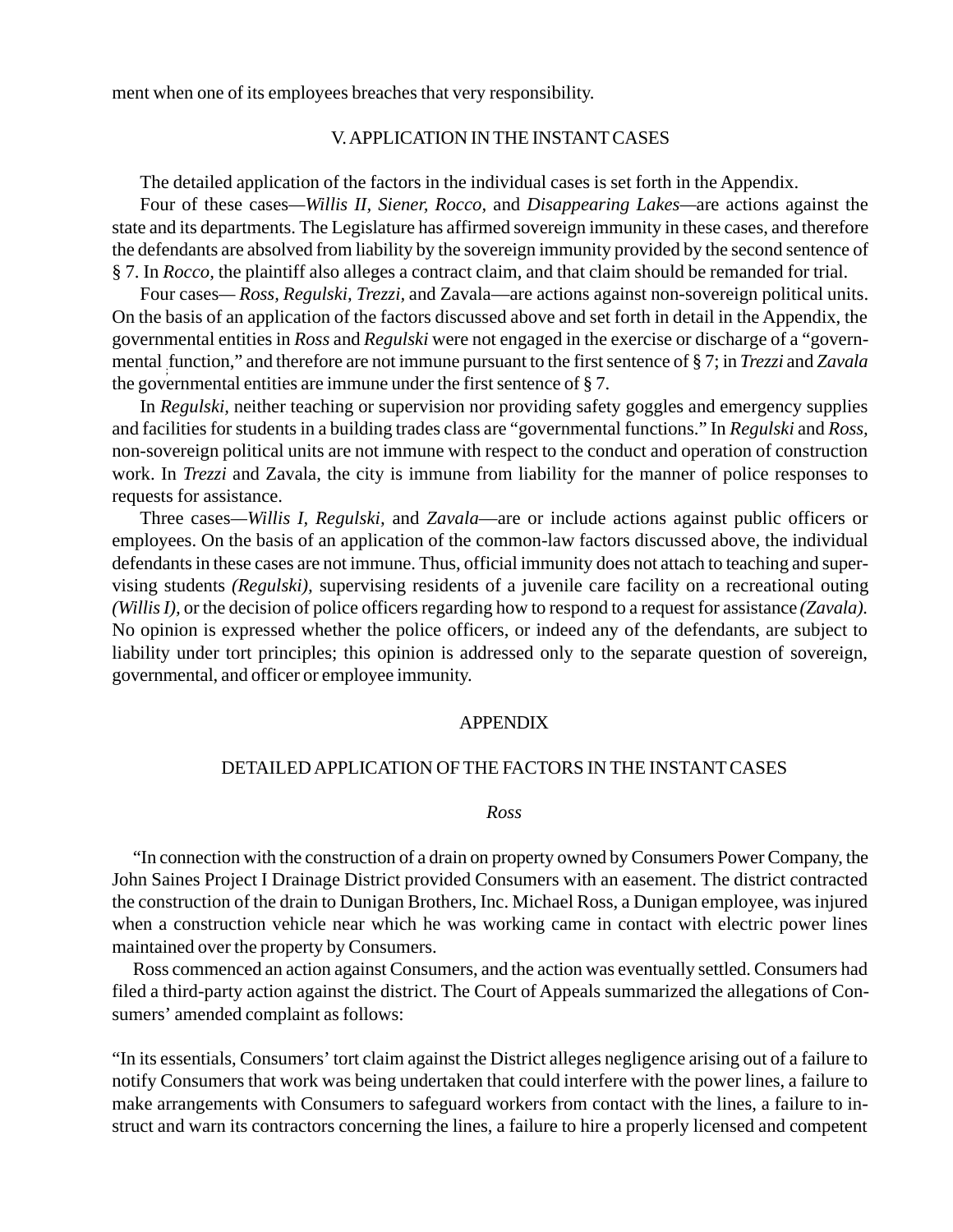contractor, and a failure to adequately supervise and inspect the project in such a manner as to prevent the accident from occurring. "95

The heart of Consumers' complaint is that the district allowed its contractors to work too close to Consumers' power lines without notifying Consumers of the danger, without explicitly warning the workers about the lines, and without adequately supervising and inspecting the work to prevent contact with the power lines. The question is whether this specific activity complained of constitutes, in light of the factors discussed above, a "governmental function." It does not.

First, the specific activity complained of does not involve policy formulation, nor is it quasi-judicial in nature. Consumers' claim is for the conduct of construction work too close to electric power lines without proper warnings to the workers and without proper notice to the owner of the power lines.<sup>96</sup> That the defendant here happens to be a governmental entity does not, in and of itself, inject any degree of policy formulation into the activity. Supervision and inspection of construction work has generally been held to be operational in nature. This factor weighs against immunity.

Second, the specific activity complained of—failures to warn, supervise, and inspect in respect to a specific site where a governmental construction project was in progress—did not represent a failure to prevent harm from a source not subject to governmental control. This factor weighs against immunity in the present case.

Third, the specific activity complained of has a common analogy in the private sector; it is not an activity primarily performed and accomplished by the government. Conceding that drain construction occurs primarily pursuant to the Drain Code, there is nevertheless a common analogy in the private sector. The analogy obtains whenever construction workers are permitted to work close to electric power lines without notice to the owner of the power lines, without specific warnings and instructions to the workers, and without adequate supervision and inspection of the construction work. The private analogy is even more common when it is recognized that the same tort issues arise whenever a contractor is hired to do construction work near any kind of hazard; the analogy is not limited to the hazard of electric power lines. Because the specific activity complained of has an analogy in many private construction projects, this factor weighs against immunity in the present case.

In conclusion, the district is not immune under § 7 for allegedly permitting the Dunigan employees to work too close to Consumers' power lines without notifying Consumers, without warning the workers about the danger, and without supervising and inspecting the work.

Consumers' complaint also alleges that the district was negligent in hiring a contractor that was not properly licensed and competent. Evaluating this specific activity independently in light of the factors set forth above,<sup>97</sup> the district is not immune under § 7 for its hiring of Dunigan Brothers as the contractor for this drain.

### *Willis I*

Plaintiff is the administratrix of the estate of Jeffrey Willis, who was a resident of Harbor House, a juvenile care facility for delinquent and neglected youths operated by the Department of Social Services. Willis and other Harbor House residents were taken for a swimming outing on Lake Michigan under the supervision of a counselor, Erma Knox, and a student-intern, Cyndi Hunt. Willis entered the water and drowned.

Plaintiff brought this action in the circuit court against Knox, Hunt, and the director of Harbor House, Dennis Nienow, claiming against all three negligent conduct and supervision of recreational outings. The Court of Appeals summarized the allegations of the complaint as follows:

"Plaintiff's complaints alleged that Jeffrey and Knox could not swim or were of marginal swimming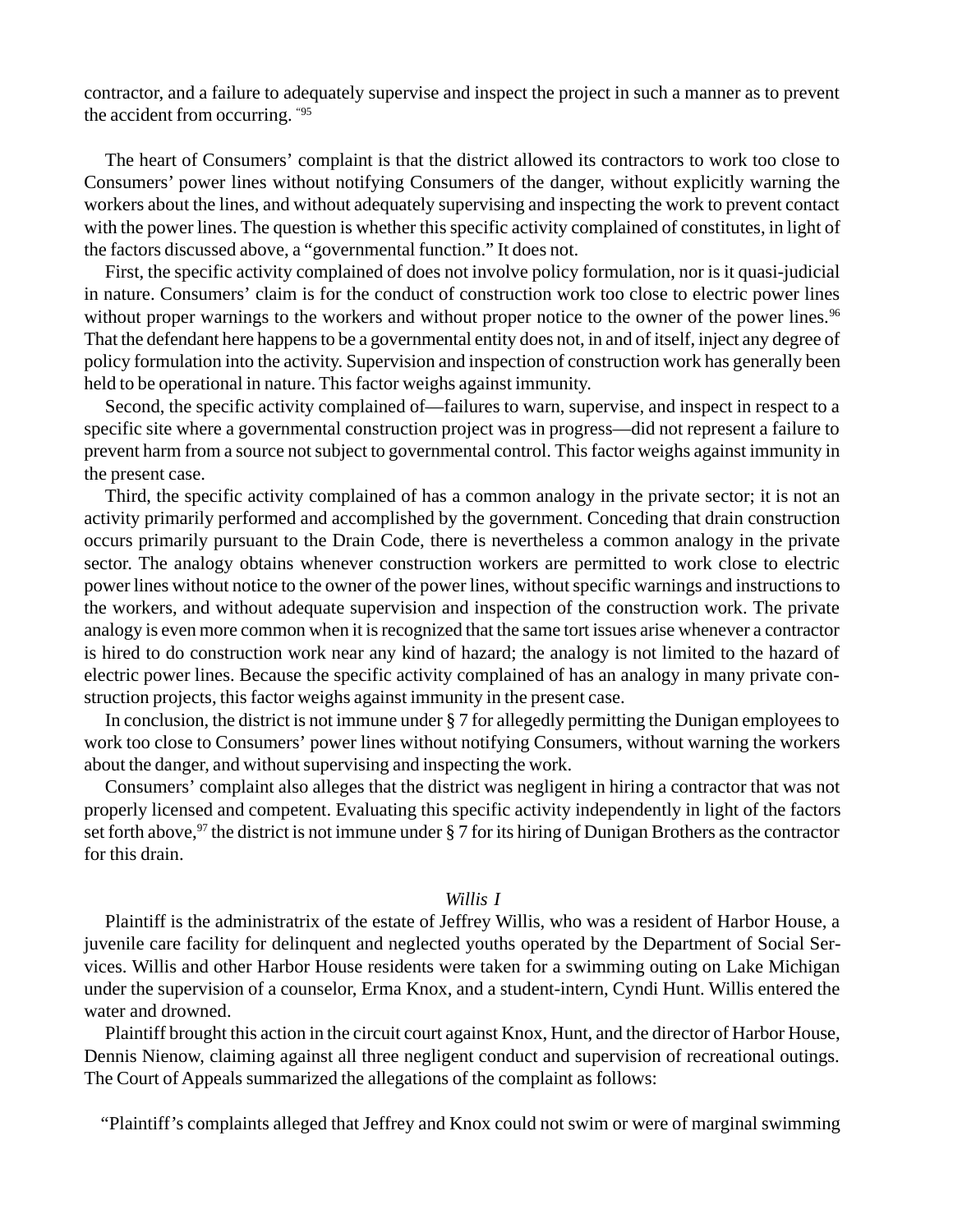ability, that neither Knox nor Hunt had lifesaving training, that there were no lifeguards on duty at the time in question, that Jeffrey and other Harbor House residents were allowed to swim in areas not designated as swimming areas, and that Jeffrey and the other residents were allowed to swim under dangerous weather conditions."98

The question is whether these public officers or employees are immune from liability for the specific activity that forms the basis of plaintiff's complaint. They are not.

First, all three defendants acted within the scope of their official function. It appears that recreational outings were standard activities at a facility such as Harbor House. The official functions of Knox, Hunt, and Nienow include the conduct and supervision of such recreational outings. Thus, the decisions made by these defendants with respect to this swimming outing were made within the scope of their official function.

Second, the defendants were not exercising quasi-judicial or policy-making discretionary authority, but rather were performing a ministerial act. Although permitting Jeffrey Willis to swim in the lake under the circumstances as they existed at the time was a decision requiring the defendants to use their judgment, it did not require the exercise of quasi-judicial or policy-making discretionary authority to which official immunity attaches.<sup>99</sup>

The conclusion that these public officers or employees were not exercising the type of discretionary authority protected by official immunity renders it unnecessary to consider whether they acted in good faith. Although Knox, Hunt, and Nienow were acting within the scope of their official function, they are not immune because the specific activity complained of—permitting Willis to swim under dangerous circumstances—was not done in the exercise of discretionary quasi-judicial or policy-making authority.

## *Willis II*

This action arises out of the same drowning incident involved in *Willis I.* In addition to the circuit court action against the individual defendants, Knox, Hunt, and Nienow, plaintiff brought an action in the Court of Claims against the State of Michigan and the Department of Social Services. The theories of liability here parallel those that were pled against the individual defendants.

The state has statutory sovereign immunity from tort liability pursuant to the second sentence of §7. The scope of the statutory sovereign immunity is absolute except to the extent that it has been waived by the Legislature.

The Legislature has not waived the state's immunity for torts committed in connection with the operation of a state-operated juvenile care facility. The defendants are immune.

## *Siener*

Russell Siener, Jr., was an in-patient at the Hawthorn Center, a state-operated mental health facility for emotionally disturbed children. Siener was taken by personnel of the center, in the company of other patients, on a field trip to Greenfield Village. While there, the supervisor permitted five boys, including Siener, to leave the group without supervision. During this unsupervised diversion one of the boys injured Siener by striking him in the face with a cast iron pot lid. Siener brought an action in the Court of Claims against the State of Michigan, the Department of Mental Health, and the Hawthorn Center, alleging that the defendants failed to properly supervise and control the group of patients to which Siener had been assigned.

The state and its agencies have absolute sovereign immunity from tort liability pursuant to the second sentence of § 7 unless that immunity has been waived by the Legislature. Siener argues that the Legisla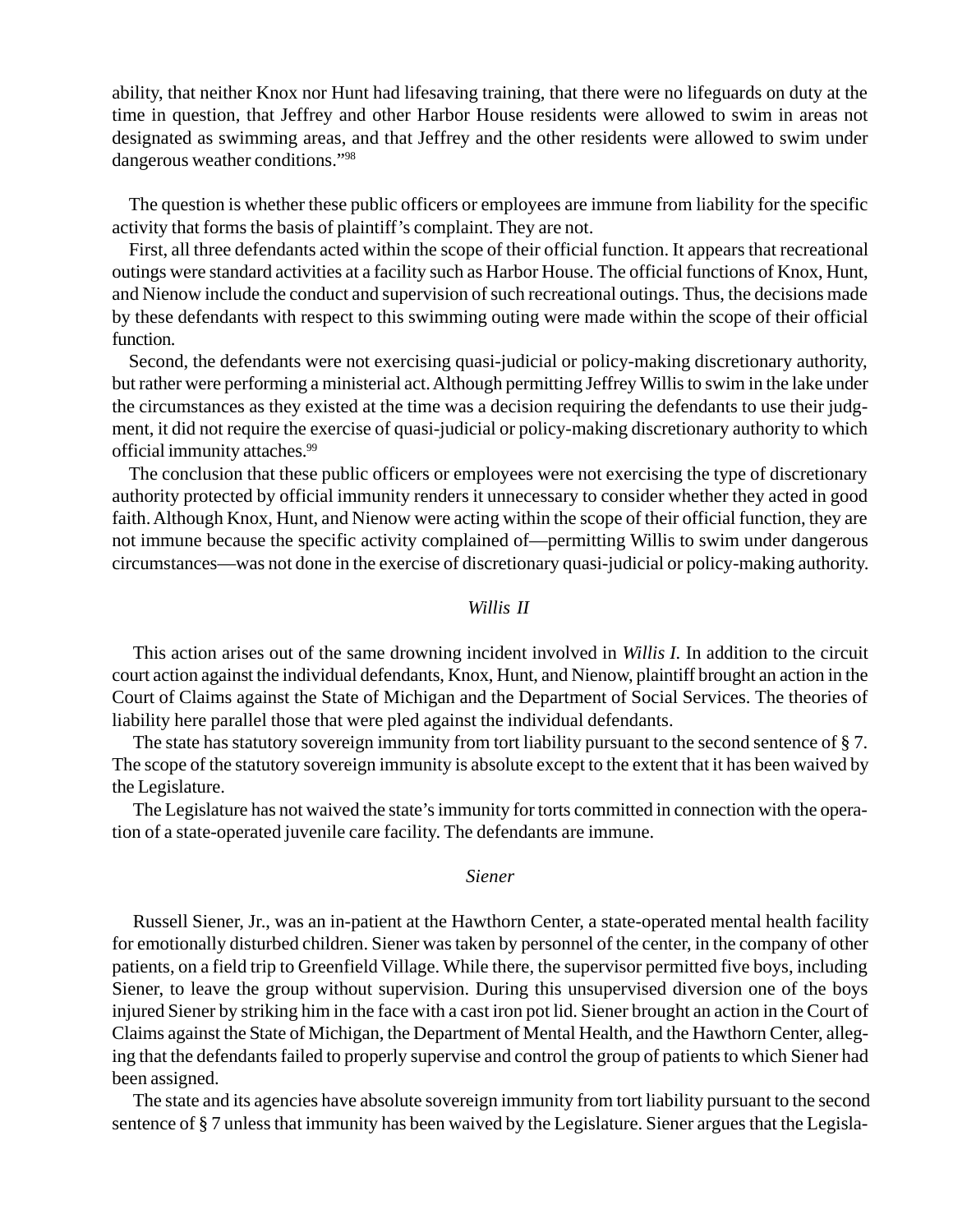ture waived the state's immunity with respect to mental health centers in the Mental Health Code.<sup>100</sup> Specifically, Siener claims that the following provision constitutes such a waiver:

"(1) A recipient of mental health services shall not be physically, sexually, or otherwise abused.

"(4) Any recipient of mental health services physically, sexually, or otherwise abused shall have a right to pursue injunctive and other appropriate civil relief."101

\* \* \*

The language of this section can, to be sure, be read to provide a right to civil relief for any mental health patient who is abused, whether that abuse is inflicted by a Mental Health Department employee or by another patient. In determining the legislative intent underlying this section, how-ever, we must view the statutory provision in light of the general purpose sought to be accomplished or the evil sought to be remedied by the statute as a whole. *White v Ann Arbor,* 406 Mich 554, 562; 281 NW2d 283 (1979). The underlying purpose of the Mental Health Code is to set certain standards and requirements for the treatment of recipients of mental health services by the staff and employees of mental health facilities. The statute nowhere suggests a legislative intent to impose liability on the government for injuries inflicted by other patients.<sup>102</sup> The Legislature has not waived the state's sovereign immunity where a complaint alleges injuries inflicted by another patient in a mental health facility.103 The defendants in this case are immune.

# *Rocco*

Daniel Rocco was a resident of the state-operated Ypsilanti Regional Psychiatric Hospital when he was murdered by another patient. Plaintiffs filed a two-count complaint in the Court of Claims against the Department of Social Services and the Department of Mental Health. Count I alleged that defendants negligently placed decedent's assailant, who was a patient known to have a history of violent and assaultive behavior, in an unrestrained and unsupervised unit with the decedent, who no longer required in-patient care and was awaiting transfer to a halfway house. Count II of the complaint alleged that plaintiffs paid for the care and treatment of the decedent, and that the defendants breached their implied contractual duty to protect the decedent from harm and abuse by other patients at the hospital.

For the reasons stated in the companion case of *Siener,* the Mental Health Code does not provide a cause of action where the injury complained of was inflicted by another mental health patient, nor does the Mental Health Code constitute a legislative waiver of the state's sovereign immunity provided by the second sentence of § 7.

The language of § 7, however, speaks only to immunity from tort liability; it does not grant immunity from contract claims. The state is subject to action on contract claims.104 Nothing in § 7 suggests an intent to establish a statutory sovereign immunity for causes of action relating to contracts. The cause should be remanded for consideration of the merits of Count II alleging breach of an implied contract.

Defendants argue that the contract count of the complaint merely restates the allegations of the tort count, and that to permit the contract claim to be heard would be to circumvent the tort immunity provided by § 7. Although all the allegations contained in Count I of the complaint are repeated in the contract count, Count II contains the critical allegations that plaintiffs agreed to and did pay defendants for the housing, care, and treatment of Daniel Rocco. In Count II the plaintiffs have moved beyond the statement of a cause of action in tort and have alleged a separate and legally distinct cause of action for breach of an implied contract.<sup>105</sup>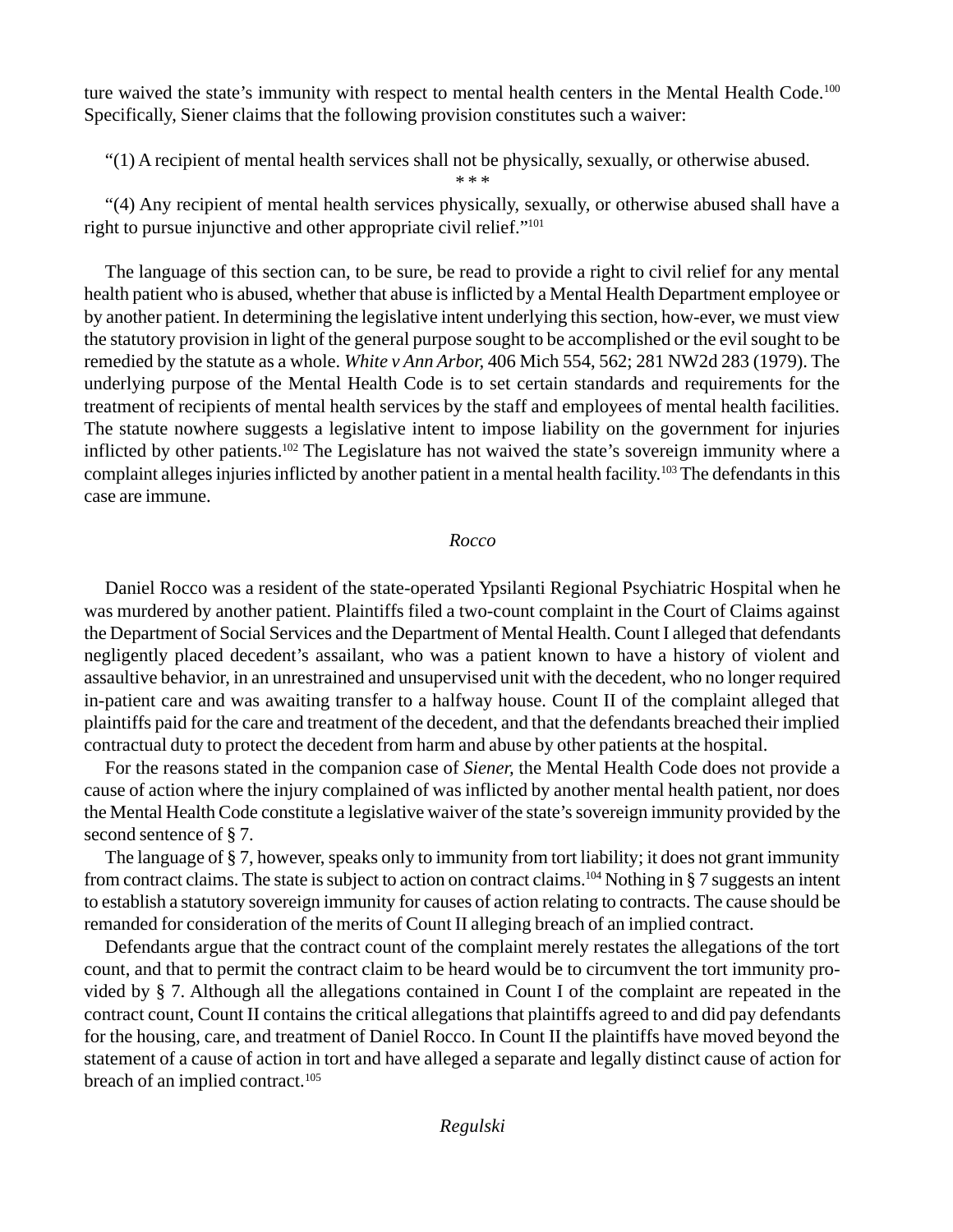James T. Regulski was a 17-year old high school senior. He was enrolled in a building trades class. The class was offered as a regular part of the high school curriculum of the defendant school district. The students in this class erect a house during the course of the semester, which is then sold by the school district to a private buyer.

While working on the house, Regulski was injured when he attempted to drive a nail into a piece of wood. When Regulski struck the nail, it bounced free of the wood and struck him in the left eye. Regulski brought an action against the school district, the teacher of the building trades class, Leo Hansen, and the director of the vocational building trades program for the school district, William Murphy, alleging that the defendants were negligent in failing to dismiss the class when the teacher left the job site and in allowing Regulski to continue working without supervision.

Although it has been said that at common law, a school district "as an agency of the State [is] clothed with the State's immunity from liability," *Sayers v School Dist No 1, Fractional,* 366 Mich 217, 219; 114 NW2d 191 (1962), school districts have generally been held to have the governmental immunity of non-sovereign political units (e.g., cities, counties), rather than the absolute sovereign immunity of the state.106 In all events, the common-law immunity of school districts was abrogated by this Court in *Pittman v City of Taylor, 398 Mich 41, 49-50; 247 NW2d 512 (1976).*<sup>107</sup> The current immunity of school districts is derived not from the common law but rather from § 7; school districts have the governmental immunity provided to "governmental agencies" by the first sentence of § 7, rather than the absolute sovereign immunity provided to the "state" by the second sentence.

The first sentence of § 7 provides governmental immunity to "governmental agencies." The act defines "governmental agency" as "the state, political subdivisions, and municipal corporations as herein defined."108 Thus the "state" and a "political subdivision" are separate and distinct entities for purposes of the act. "Political subdivision," in turn, is defined as including a "school district."109 Accordingly, a "school district" is a "political subdivision" and is therefore not synonymous with, but is rather distinct from, the "state."110

Since a school district is within the first rather than the second sentence of § 7, the question is whether the specific activities complained of constitute, in light of the factors discussed above, "governmental functions." Regulski's complaint alleges that the defendants allowed him to work on the construction project: 1) when no supervisor was present; 2) without adequate instruction concerning the dangers involved and the proper methods for doing the work; 3) without safety goggles or glasses; and 4) without adequate emergency sup-plies and facilities available in case a mishap should occur. None of these activities are "govern-mental functions."

First, these activities neither involve policy formulation nor are quasi-judicial in nature. As previously noted, supervision of construction work is an operational activity. Policy formulation similarly is not involved in instructing students about the work, permitting students to work without protection for their eyes, or failing to provide sufficient emergency supplies. The decisions to offer this vocational program and to allow Regulski to participate in the program having been made, traditional tort standards are readily applied to evaluate these allegations of negligence in the implementation of the policy. This factor weighs against immunity as to all four of these allegations.

Second, while the school district did not directly inflict the injury Regulski suffered by permitting him to work in the building trades class without supervision, instruction, protection for his eyes, and sufficient emergency supplies and facilities, and Regulski, through his own hammering, was the direct source of his own injury, the specific activity complained of—the failure of teachers adequately to teach or supervise Regulski—represented a failure to prevent harm from a source subject to governmental control. This factor weighs against immunity.

Third, teaching has a common analogy in the private sector. There are many private schools with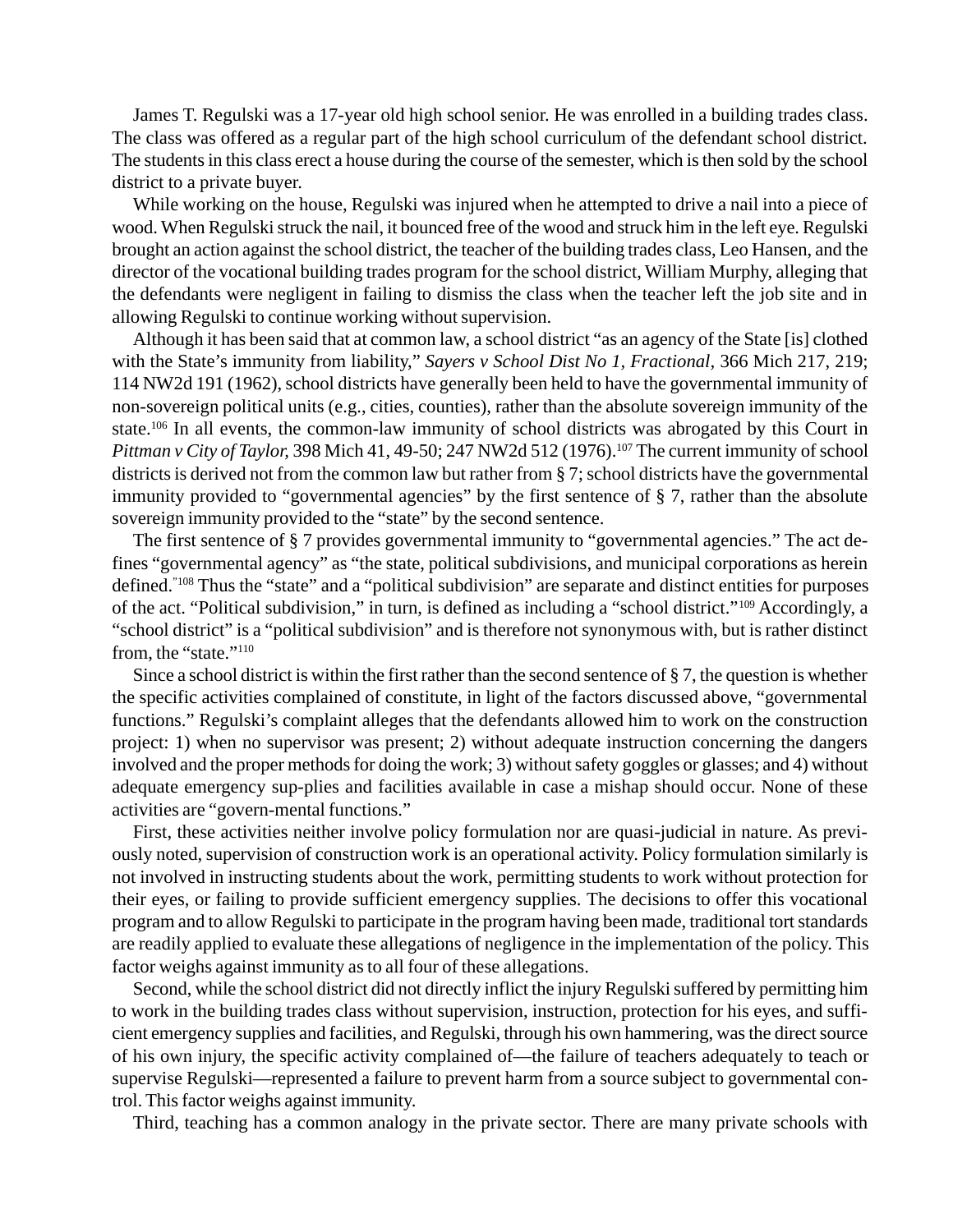vocational courses offered as a part of their curriculum. While educating children and youths is an activity that today is primarily performed by the government, a significant number of students are educated in a large number of private schools sufficient to constitute a common analogy in the private sector. This factor weighs against immunity with respect to the allegations of negligent instruction and negligent supervision of the teaching process.

The private analogy regarding the provision of safety goggles and emergency preparedness ex-tends beyond private schools to include all instances of construction and carpentry work. Whenever people work with wood, identical tort issues arise regarding safety goggles and emergency preparedness. Because construction work involving wood is generally performed by persons or concerns other than government, this factor weighs against immunity with respect to these two allegations.

In this case, all the factors weigh against immunity. The school district is not immune for these activities under § 7.111

The individual defendants also do not have official immunity against the allegations in this complaint. Both Hansen, as teacher of the class, and Murphy, as director of the vocational building trades program, were acting within the scope of their official functions with respect to the supervision, instruction, conduct, and emergency preparations of the course, and Regulski has not alleged that either Hansen or Murphy acted with a corrupt or malicious purpose or in bad faith. The officers were not, however, exercising quasi-judicial or policy-making discretionary authority with respect to the activities alleged in the complaint.

Whether or not decisions regarding what vocational courses to offer, what prerequisites to establish, and which students are eligible to participate involve the exercise of policy-making authority, the supervision and conduct of a class does not involve the exercise of such discretion. This is particularly true with respect to the allegation that Regulski was permitted to work with inadequate supervision. In *Larson v Braham Independent School Dist No* 314, 289 NW2d 112 (Minn, 1980), the Minnesota Supreme Court held that neither the teacher of a gym class nor the school principal was immune from liability to a student for injuries allegedly suffered as a result of negligent spotting of a gymnastic exercise. The supervision of classroom activities does not involve the exercise of discretionary authority to which official immunity attaches.

## *Trezzi*

After walking past his parents' house and seeing through their window that the refrigerator door was ajar, Trezzi sought emergency assistance by calling 911 six times. The 911 operator attached a lowpriority rating to those calls and passed them on to the police dispatcher, Philip Torbit, who then failed to dispatch any police vehicles for approximately one and one-half hours after receiving the first call for emergency assistance. During this period, Trezzi's parents were attacked by an unknown assailant who had forcibly entered their premises; they died as a result of their injuries.

Applying the factors set forth above, the City of Detroit was engaged in the exercise or discharge of a "governmental function," and therefore the city is immune pursuant to the first sentence of § 7. The crux of Trezzi's complaint is that a 911 operator improperly assigned a low-priority classification to his call and that the dispatcher delayed unnecessarily—even permitting some police officers to take a lunch break—before sending a unit to respond to his calls.<sup>112</sup>

The specific activities complained of—the classification of incoming calls and the dispatch of police vehicles—involve a sufficient degree of policy formulation for the first factor to weigh in favor of immunity. This case does not involve the operational implementation of a 911 system. The determination of the priority to be given to an incoming call for assistance, in light of available manpower and other demands for assistance at the time, constitutes a policy decision regarding the most effective utilization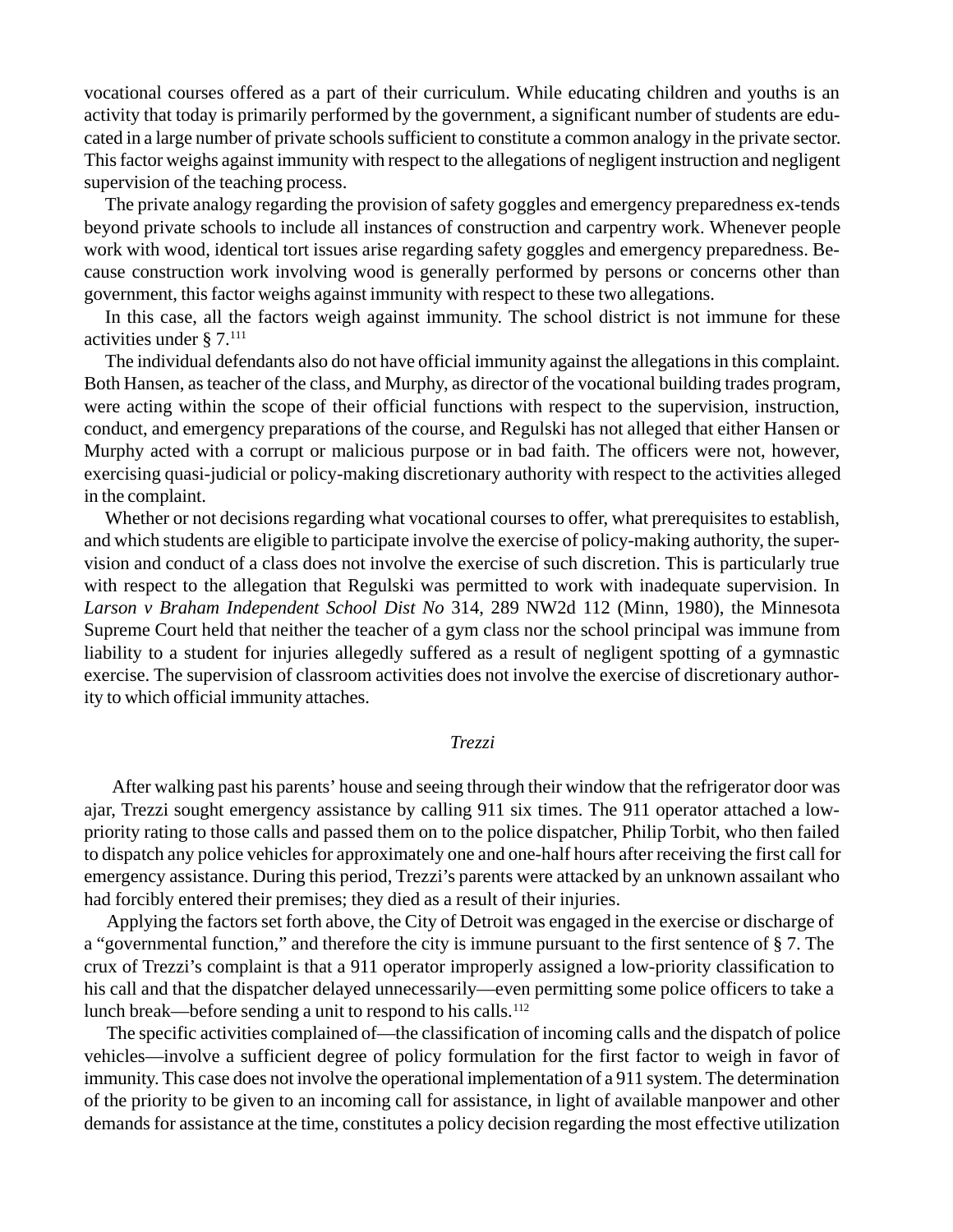of police resources. Even a decision to send certain units to lunch before responding to a call given a low priority requires the exercise of policy-making judgment regarding the utilization of police officers who, at some point, must eat. Assuming, as Trezzi contends, 911 operators are guided by a preexisting priority designation system, the city did not, by adopting guidelines, change the nature of the decision or diminish its *statutory immunity* from liability therefor.<sup>113</sup> Such policy determinations weigh in favor of immunity on these facts.

Second, because the basis of the complaint is that the government failed to prevent harm from a source not subject to governmental control, this factor weighs in favor of immunity.

Third, the classification of calls for police assistance does not have a common analogy in the private sector. Although there are private security forces, they generally do not engage in general emergency assistance analogous to a public 911 system. And although private ambulance services may maintain a priority designation system similar to that employed by a 911 system, such ambulance services are not sufficiently analogous be-cause they do not provide police protection. The coordination of requests for police emergency assistance afforded by a 911 system is performed and accomplished uniquely by the government. This factor weighs in favor of immunity in this case.

The classification of 911 calls and the dispatching of police vehicles to respond to such calls are "governmental functions," and therefore the City of Detroit is immune when engaged in these activities under the first sentence of  $\S 7$ .<sup>114</sup>

## *Disappearing Lakes*

At the request of a private land developer, the Michigan Department of Conservation (the predecessor of the Department of Natural Resources) issued a permit for the dredging of canals or channels in an area extending from Lake Orion southwestward. After the dredging, the water levels of Square Lake and Little Square Lake, both located just south of Lake Orion, dropped precipitously. Studies indicate that water loss in the Square Lakes was caused by interference with the subsurface water flow when the canals were dredged. The use of the Square Lakes for recreational and aesthetic purposes was destroyed, and plaintiffs, who own land adjoining the Square Lakes, brought an action claiming damage to health and property.

The state and its agencies possess absolute sovereign immunity pursuant to the second sentence of § 7 unless that immunity has been waived by the Legislature. The Legislature has not waived immunity for decisions granting or denying dredging permits.<sup>115</sup>

### *Zavala*

Jose Zavala was shot in front of the El Taurino Lounge. A fight had erupted outside the bar and, after a short period of time, Zavala was shot by one of the participants in the fight. After initially bringing an action against several of those involved in the fight, Zavala amended his complaint to add as defendants Sergeant Andrea Zinser, Officer Freida Harris, and the City of Detroit. Zavala alleged that at the time of the incident, Zinser and Harris were sitting just a few feet away in a marked police car, that they saw the fight and indicated to individuals requesting them to act that they would take effective police action, but that they failed to make their presence known to those who were fighting and failed to break up the disturbance, choosing instead to call and wait for back-up assistance.

The question presented with respect to the complaint against the City of Detroit is whether an officer's decision to call and wait for back-up assistance rather than to intervene in a disturbance constitutes, in light of the factors discussed above, a "governmental function." I would hold that it does.

First, a decision regarding how to handle an observed breach of the peace does not involve policy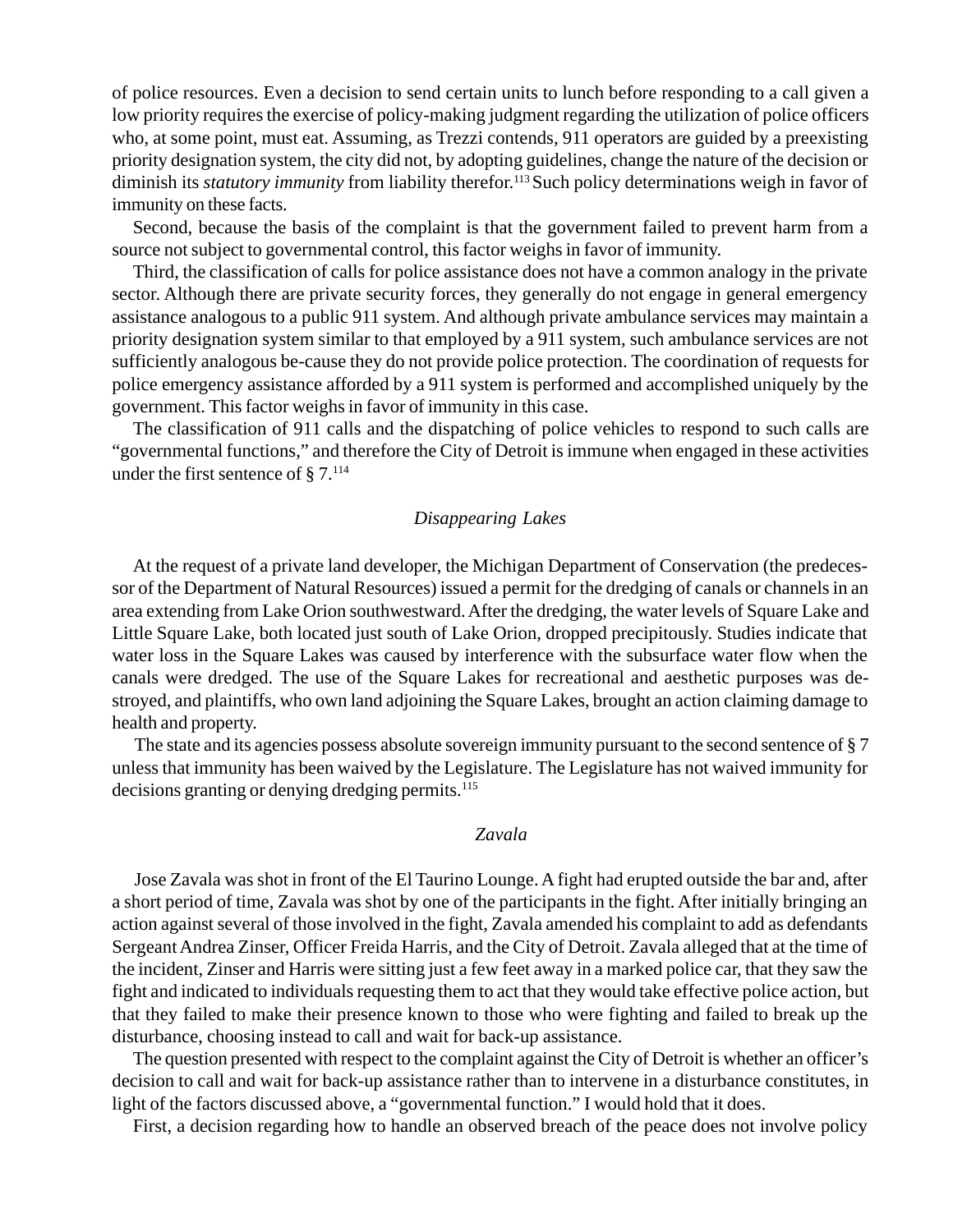formulation and is not quasi-judicial in nature. This factor, then, weighs against immunity in the present case.

The second factor supports a finding of immunity. Zavala is complaining that the police officers failed to prevent the shooting that caused him injury. This case presents perhaps the archetypical example of a complaint relating to what the government did not do for the claimant. Professor Cooperrider observed in respect to the prevention of crime, that a decision that government should assume "a greater degree [of] the burdens of personal misfortune arising from its failure to shield individual citizens from harmful occurrences, such as *crime* and flood \* \* \* belongs to the political rather than to the judicial process." Cooperrider, *supra,* p 286. (Emphasis added.)

Third, a decision to await back-up assistance rather than act immediately to break up a disturbance does not have a common analogy in the private sector. Although there are some private security forces, their responsibilities do not often require them to stop a fight among a number of individuals. In all events, the task of breaking up a fight and arresting those engaged in disorderly conduct—and thus the decision concerning the number of officers required to perform that task safely—is uniquely performed and accomplished by government. This factor therefore weighs in favor of immunity in this case.

On balance, the decision to request and await back-up assistance rather than act immediately to break up the fight was a "governmental function" for which the City of Detroit is immune under the first sentence of §7.

With respect to the individual defendants, Sergeant Zinser and Officer Harris were acting within the scope of their official function. Their responsibility as police officers was to enforce the law, and a decision to quell the disturbance by seeking back-up assistance from their fellow officers was well within the scope of that function.

The next consideration is whether Zinser and Harris were acting in good faith. The failure to intervene in a fight occurring a few feet away does not evidence recklessness or a corrupt or malicious purpose where the officers did act by requesting back-up assistance. The record as it now stands contains no allegations of bad faith on the part of officers Zinser and Harris.116

The officers in this case, however, were not exercising quasi-judicial or policy-making discretionary authority. This Court has held that although effecting an arrest requires the exercise of judgment, a police officer is not immune in an action alleging excessive force during an arrest. *Sherbutte v Marine City, supra.* Similarly, decisions by Zinser and Harris regarding whether to make an arrest or the number of officers necessary to accomplish an arrest required the exercise of their professional judgment, but did not require policy-making or quasi-judicial decision-making to which official immunity attaches. Zinser and Harris do not have official immunity. The opinion of the Court does not reach the duty question, and therefore no opinion is expressed thereon. $117$ 

KAVANAGH, J., took no part in the decision of these cases.

## ENDNOTES

1 1964 PA 170.

2 1964 PA 170 was amended by 1970 PA 155 and 1978 PA 141.

<sup>3</sup> Section 1 of the governmental tort liability act contains the following definitions:

"(a) `Municipal corporation' means any city, village, township or charter township, or any combination thereof, when acting jointly.

"(b) `Political subdivision' means any municipal corporation, county, township, charter township, school district, port district, or metropolitan district, or any combination thereof, when acting jointly,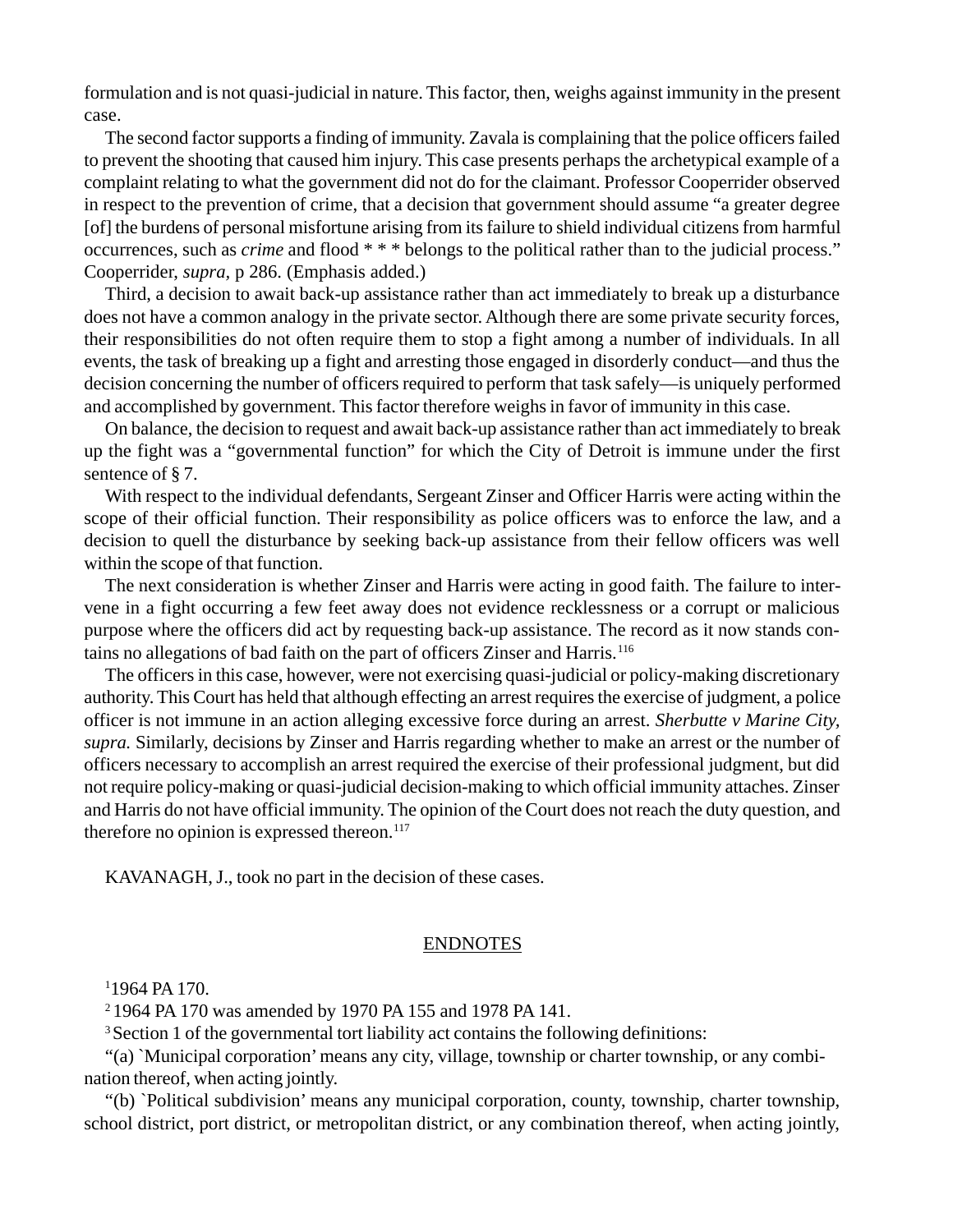and any district or authority formed by 1 or more political subdivisions.

"(c) `State' means the state of Michigan and its agencies, departments, and commissions, and shall include every public university and college of the state, whether established as a constitutional corporation or otherwise.

"(d) `Governmental agency' means the state, political subdivisions, and municipal corporations as herein defined." MCL 691.1401; MSA 3.996(101).

4 MCL 691.1402; MSA 3.996(102) provides in relevant part:

" Each governmental agency having jurisdiction over any highway shall maintain the highway in reasonable repair so that it is reasonably safe and convenient for public travel. Any person sustaining bodily injury or damage to his property by reason of failure of any governmental agency to keep any highway under its jurisdiction in reasonable repair, and in condition reasonably safe and fit for travel, may recover the damages suffered by him from such governmental agency. The liability, procedure and remedy as to county roads under the jurisdiction of a county road commission shall be as provided in section 21, chapter 4 of Act No. 283 of the Public Acts of 1909, as amended, being section 224.21 of the Compiled Laws of 1948. The duty of the state and the county road commissions to repair and maintain highways, and the liability therefor, shall extend only to the improved portion of the highway designed for vehicular travel and shall not include sidewalks, crosswalks or any other installation outside of the improved portion of the highway designed for vehicular travel."

5 MCL 691.1405; MSA 3.996(105) provides:

"Governmental agencies shall be liable for bodily injury and property damage resulting from the negligent operation by any officer, agent, or employee of the governmental agency, of a motor vehicle of which the governmental agency is owner, as defined in Act No. 300 of the Public Acts of 1949, as amended, being sections 257.1 to 257.923 of the Compiled Laws of 1948.

 $6$  MCL 691.1406; MSA 3.996(106) provides in relevant part:

"Governmental agencies have the obligation to repair and maintain public buildings under their control when open for use by members of the public. Governmental agencies are liable for bodily injury and property damage resulting from a dangerous or defective condition of a public building if the governmental agency had actual or constructive knowledge of the defect and, for a reasonable time after acquiring knowledge, failed to remedy the condition or to take action reasonably necessary to protect the public against the condition. Knowledge of the dangerous and defective condition of the public building and time to repair the same shall be conclusively presumed when such defect existed so as to be readily apparent to an ordinary observant person for a period of 90 days or longer before the injury took place."

7 MCL 691.1413; MSA 3.996(113) provides:

"The immunity of the state shall not apply to actions to recover for bodily injury or property damage arising out of the performance of a proprietary function as herein defined. Proprietary function shall mean any activity which is conducted primarily for the purpose of producing a pecuniary profit for the state, excluding, however, any activity normally supported by taxes or fees. No action shall be brought against the state for injury or property damage arising out of the operation of proprietary function, except for injury or loss suffered on or after July 1, 1965."

8 MCL 691.1408; MSA 3.996(108).

9 See, *e.g.,* Borchard, *Governmental Responsibility in Tort,* 36 Yale L J 1, 17-41 (1926); 3 Holdsworth, History of English Law (5th ed), pp 458-469; Jaffe, *Suits Against Government and Officers: Sovereign Immunity,* 77 Harv L Rev 1, 3-4, 19-20 (1963); Prosser, Torts (4th ed), § 131, pp 970-971.

In Michigan, the basis for non-sovereign governmental immunity is the state' s common-law sovereign immunity. As the Supreme Court explained in *Nicholson v Detroit,* 129 Mich 246, 258; 88 NW 695 (1902):

"The true theory is that the township or city represents the State in causing these things to be done, and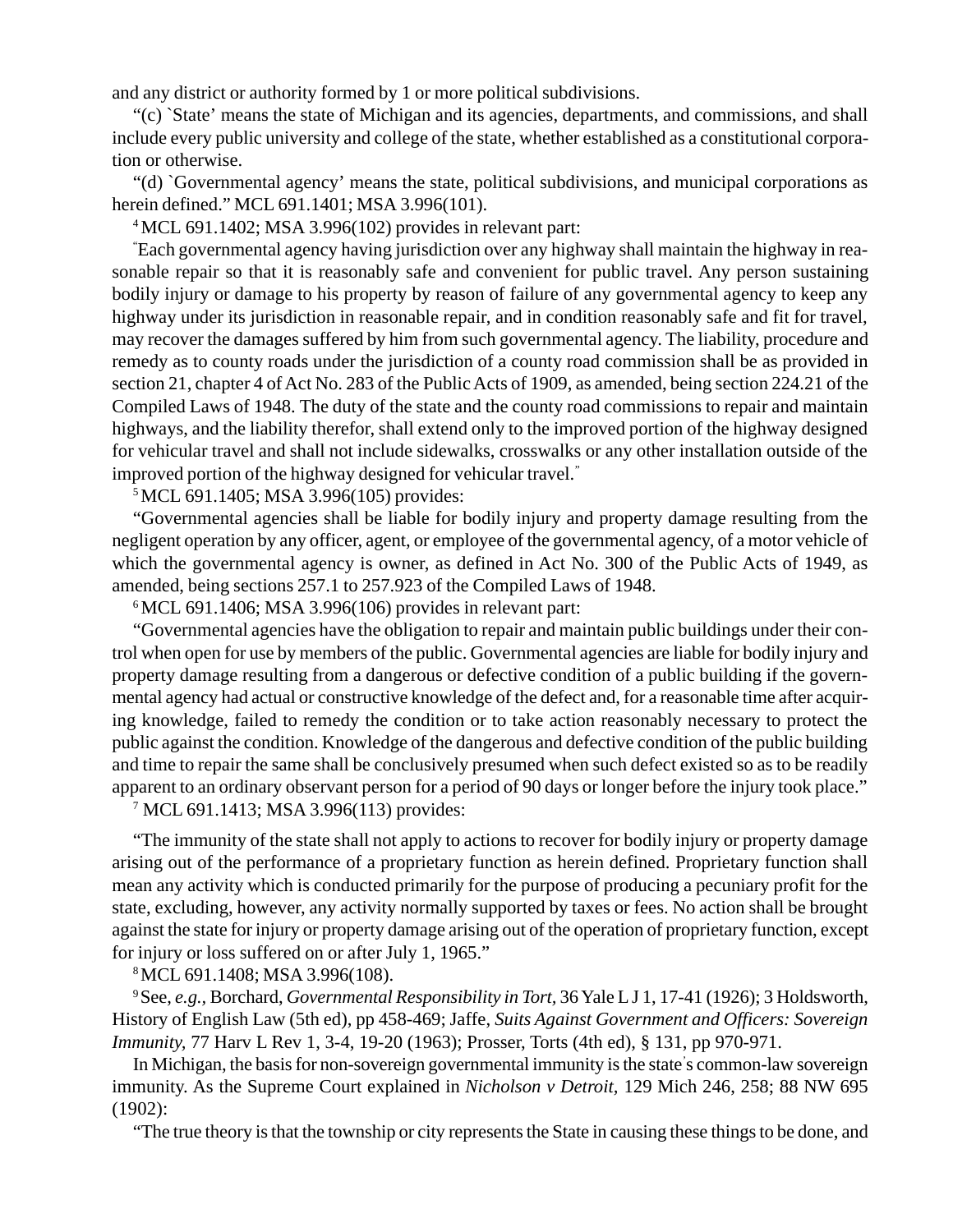like the State, it enjoys immunity from responsibility in case of injury to individuals \* \* \* [because, in] imparting a portion of its powers, the State also imparts its own immunity."

10 1842 PA 12; 1843 PA 74. See also Const 1850, art 8, § 4; 1851 PA 142; Const 1908, art 6, § 20.

11 See also *People ex rel Dewey v Bd of State Auditors,* 32 Mich 191 (1875); *People ex rel Gratiot County Treasurer v Auditor General,* 38 Mich 746 (1878).

12 1927 PA 133.

13 1925 PA 374.

14 1929 PA 259.

<sup>15</sup> Earlier decisions had also impliedly recognized that injuries occurring as a result of a state agency's exercise or discharge of a governmental function were not compensable. See, e.g., *Ferris v Detroit Bd of Ed,* 122 Mich 315; 81 NW 98 (1899); *Whitehead v Detroit Bd of Ed,* 139 Mich 490; 102 NW 1028 (1905); *Daniels v Grand Rapids Bd of Ed,* 191 Mich 339; 158 NW 23 (1916); *Robinson v Washtenaw Circuit Judge,* 228 Mich 225; 199 NW 618 (1924); *McDonnell v Brozo,* 285 Mich 38 (1938). See also *Pound v Garden City School Dist,* 372 Mich 499; 127 NW2d 390 (1964); *McCann v State of Michigan,* 398 Mich 65; 247 NW2d 521 (1976). Although several of these cases involved boards of education, such governmental agencies have traditionally been classified as state agencies for tort liability purposes. *Attorney General ex rel Kies v Lowrey,* 131 Mich 639, 644; 92 NW 289 (1902), *aff'd* 199 US 233; 26 S Ct 27; 50 L Ed 167 (1905); *Whitehead, supra*, p 494; *Sayers v School Dist No 1, Fractional,* 366 Mich 217, 219; 114 NW2d 191 (1962); *Pittman v City of Taylor,* 398 Mich 41, 55-59; 247 NW2d 512 (1976) (dissenting opinion of COLEMAN, J.), and cases cited therein; *Bofysil v Dep't of State Highways,* 44 Mich App 118, 125; 205 NW2d 222 (1972).

In *Myers v Genesee County Auditor,* 375 Mich 1, 9; 133 NW2d 190 (1965), Justice O'HARA concluded that common-law sovereign immunity was absolute except as provided for by statute, *i.e.,* there is no "governmental function" requirement. Not only was this erroneous conclusion dicta (only the governmental immunity of a county hospital was at issue), but the opinion was joined by only one other justice. Furthermore, the opinion failed to cite any supporting authority and did not mention any of the aforementioned cases to the contrary. Finally, this proposition has never been cited in any other decision of this Court and was distinguished twice in the Court of Appeals on the basis of *Sayers, supra.* See *Picard v Greisinger,* 2 Mich App 96, 98-99; 138 NW2d 508 (1965); *Williams v Primary School* Dist *#3, Green Twp,* 3 Mich App 468, 473; 142 NW2d 894 (1966).

I61943 PA 237, § 24 provided:

" Upon the happening of any event subsequent to November 1, 1943, which gives rise to a cause of action, the state hereby waives its immunity from liability for the torts of its officers and employees and consents to have its liability for such torts determined in accordance with the same rules of law as apply to an action in the circuit court against an individual or a corporation, and the state hereby assumes liability for such acts, and jurisdiction is hereby conferred upon the court of claims to hear and determine all claims against the state to recover damages for injuries to property or for personal injury caused by the misfeasance or negligence of the officers or employees of the state while acting as such officer or employee. Such claim must be submitted pursuant to procedural provisions of the court of claims act. The provisions of this act shall not apply to (a) any claim for injury to or death of a prisoner, or for services rendered while an inmate of a penal institution; (b) any claim arising out of the injury to or death of an inmate of any state institution in connection with the rendition of medical or surgical treatment; (c) any claim for property damage or personal injury caused by the Michigan state troops and/ or the national guard when called into the service of the state."

<sup>17</sup> 1945 PA 87 provided:

"AN ACT to abolish the defense of governmental function in certain actions brought against the state of Michigan; and to repeal section 24 of Act No. 135 of the Public Acts of 1939, as amended by Act No.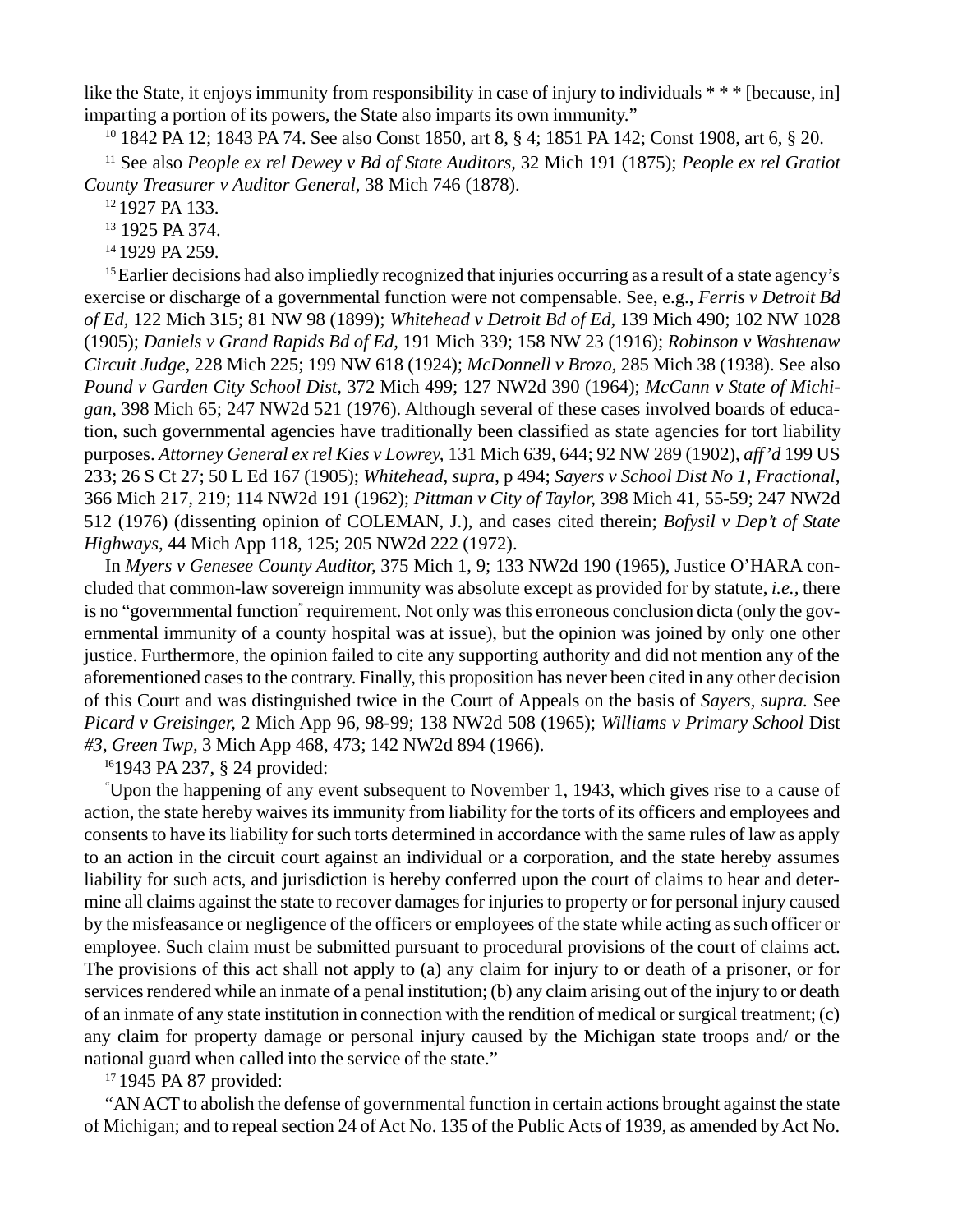## 237 of the Public Acts of 1943.

"Section 1. In all actions brought in the court of claims against the state of Michigan to recover damages resulting from the negligent operation by an officer, agent or employee of the state of Michigan of a motor vehicle of which the state of Michigan is owner as defined by Act No. 302 of the Public Acts of 1915, as amended, the fact that the state of Michigan was in the ownership or operation of such motor vehicle, engaged in a governmental function, shall not be a defense to such action: Provided, however, That this act shall not be construed to impose upon other owners of motor vehicles by the provisions of Act No. 302 of the Public Acts of 1915, as amended.

"Section 2. Section 24 of Act No. 135 of the Public Acts of 1939, as amended by Act No. 237 of the Public Acts of 1943, is hereby repealed."

# 18 The *McDowell* Court wrote:

" The legislature has received, considered, and acted upon such recommendations in the past, as is demonstrated by the enactment of PA 1943, No 237, and by the enactment of PA 1945, No 87. By these acts the defense of sovereign immunity was first abolished and then restored except as to causes of action based upon negligent operation of State-owned motor vehicles. \* \* \* However, the doctrine of sovereign immunity which presently exists in Michigan is not the archaic, obsolete, "king can do no wrong" edition of 1066, but consists of a pattern of deliberate legislative choices which achieved its present form, so far as the State itself is concerned, by the enactment of PA 1945, No 87, and the amendment thereof by PA 1960, No 33. \* \* \* [T]he fact that the legislature amends a statute in 1960 does show that the legislature is giving continuing consideration to, and acting with respect to, the doctrine of sovereign immunity. If the express re-establishments of the doctrine of sovereign immunity by the legislature in 1945 is obsolete, illogical, harsh, cruel, et cetera, then the legislature should be called upon to modify or abolish the doctrine.

"'So far as the State itself is concerned, the doctrine of sovereign immunity as it presently exists in Michigan is a creature of the legislature. The doctrine has been modified by the legislature, abolished by the legislature, re-established by the legislature, and further modified by the legislature.'

"The judiciary has no right or power to repeal statutes.  $* * * [T]$ he legislature has willed that the present defendants be and remain immune from liability for torts such as these plaintiffs have alleged. There they must stand, legally, until the legislature wills to the contrary." *McDowell, supra,* 365 Mich 270-271.

See also *Sayers,* supra; *Lewis v Genesee County,* 370 Mich 110; 121 NW2d 417 (1963).

<sup>19</sup> The common-law governmental immunity of counties, townships, and villages was abolished in *Myers* v Genesee *County Auditor,* 375 Mich 1; 133 NW2d 190 (1965), and *Keenan v County of Midland,* 377 Mich 57; 138 NW2d 759 (1966).

<sup>20</sup>City Attorney Allen G. Hertler of Royal Oak, Michigan, a member of the special committee that drafted the governmental immunity act, stated:

"In lobbying for this legislation, its proponents traded heavily on the paradoxical state of existing law which found the State and its agencies, including school districts, still enjoying the defense of governmental immunity, while municipal corporations could no longer employ this defense. We sought to achieve legislation that would put all government on the same basis. \* \* \* This statute puts all agencies of government on the same footing with regard to tort liability." Abels, *Report of Committee on Tort Liability,* 28 NIMLO Municipal L Rev 432, 463-464 (1965).

21 Section 7 was found unconstitutional because it granted immunity from *all* tort liability. In contrast, the title of the governmental immunity act created immunity for injuries caused by negligence alone. Since negligence is only one species of tort, § 7 unconstitutionally conferred much broader immunity than the title allowed. Section 7 was deemed independent from the remainder of the act and was severed.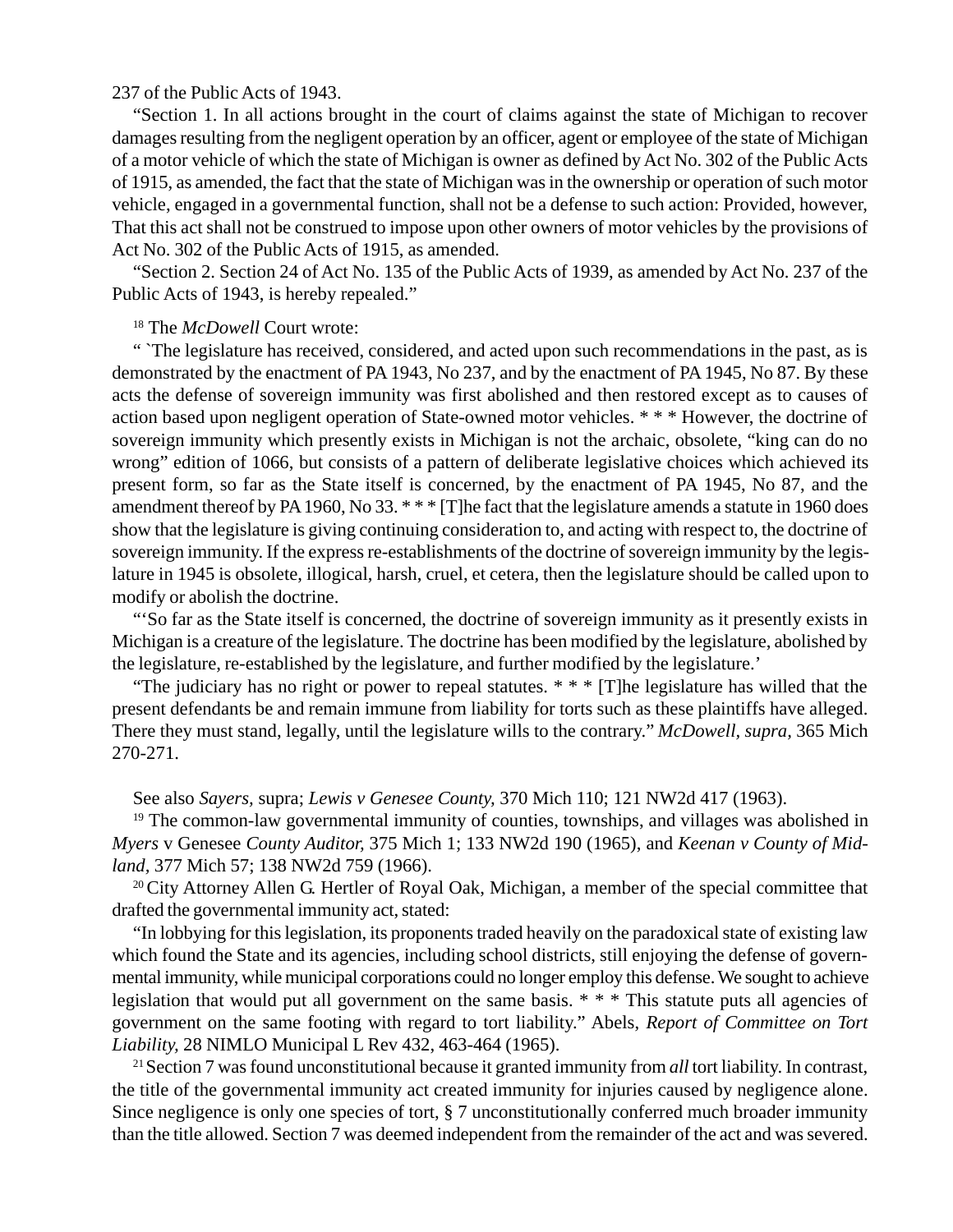## *Maki, supra,* 385 Mich 158-159.

 $^{22}$  To cure the constitutional defect, the Legislature merely omitted the reference to negligence in the act's title. See 1970 PA 155, § 1. The changes in § 7 were merely stylistic.

 $^{23}$  In determining that this Court had the authority to abolish common-law sovereign immunity, the lead opinion stated:

"In reaching this result we reexamined the case of *McDowell v State Highway Commissioner,* 365 Mich 268; 112 NW2d 491 (1961). In *McDowell,* the majority of the Court concluded that 1945 PA 87 granted statutory tort immunity to the state. This conclusion, we believe, was erroneous. The Legislature in 1945 PA 87 did not statutorily grant to the state governmental tort immunity. Rather, it repealed the statutory waiver of immunity found in 1943 PA 237 and returned the state to the common-law immunity it had enjoyed prior to the 1943 amendment. This conclusion was correctly explained by Justice EDWARDS dissenting in *McDowell:*

*"* `By this statute [1945 PA 87], the legislature repealed PA 1939, No 135, § 24, as amended by PA 1943, No 237, the amendment being a legislative grant of the right of maintaining tort actions against the State. By enactment of this statute, the legislature moved to abolish the judicial doctrine of governmental immunity. By repealing this statute, the legislature returned to its prior posture which was no statutory provision on the subject whatsoever.' " *Pittman, supra,* 398 Mich 46-47, fn 1.

## *Cf.* fn 18, *supra.*

The majority believed that the reasons given in *Williams* for abolishing common-law governmental immunity for municipalities were equally applicable to sovereign immunity. In addition, there was no good reason to treat state and non-sovereign governmental units differently. *Id.,* p 48. *Pittman,* however, has limited applicability. Only those cases pending or filed as of November 23, 1976, involving causes of action arising before August 1, 1970 (the date § 7 became effective), could take advantage of the demise of common-law sovereign immunity.

 $24$  The majority reasoned that words and phrases which have acquired a common-law meaning are interpreted in the same manner when used in statutes dealing with the same subject matter. The Legislature, in using the term "governmental function" to describe the limits of governmental immunity, intended that activities which were considered governmental functions when the statute was enacted should also enjoy statutory immunity. This conclusion was bolstered by the second sentence of § 7, which affirmed the case law precedent concerning sovereign immunity.

25 Subsequent decisions of this Court did not overrule *Parker* on this point. In *Perry v Kalamazoo State Hospital,* 404 Mich 205; 273 NW2d 421 (1978), which was decided the same day as *Parker,* Justice RYAN, joined by Justices WILLIAMS and COLEMAN, again expressed their view that the phrase "governmental function" must be defined by common-law precedent. *Id.,* pp 210-212. Justice MOODY briefly mentioned his contrary view in his concurrence, *id.,* p 215, but the remaining three members of the Court did not. However, since these same four justices had espoused the "anti-freeze" position in *Parker,* it is clear that they intended the same result in *Perry.*

In *Ross v Consumers Power Co,* 415 Mich 1; 327 NW2d 293 (1982), Justices RYAN, WILLIAMS, and COLEMAN again expressed their views. *Id.,* pp 14-15. Justice KAVANAGH' S opinion, joined by Chief Justice FITZGERALD and Justice LEVIN, did not mention the issue, but there is no indication that they had abandoned their prior views. The late Justice MOODY took no part in the decision. Thus, *Parker* was affirmed on this point because of the 3-3 decision.

26 See Cooperrider, *The Court, The Legislature, and Governmental Tort Liability in Michigan,* 72 Mich L Rev 187, 229-237 (1973), and cases discussed therein.

 $27$  See Cooperrider, supra, pp 219-229 and cases discussed therein. The "common good of all" test has been recently reaffirmed by several members of this Court as the sole definition of "governmental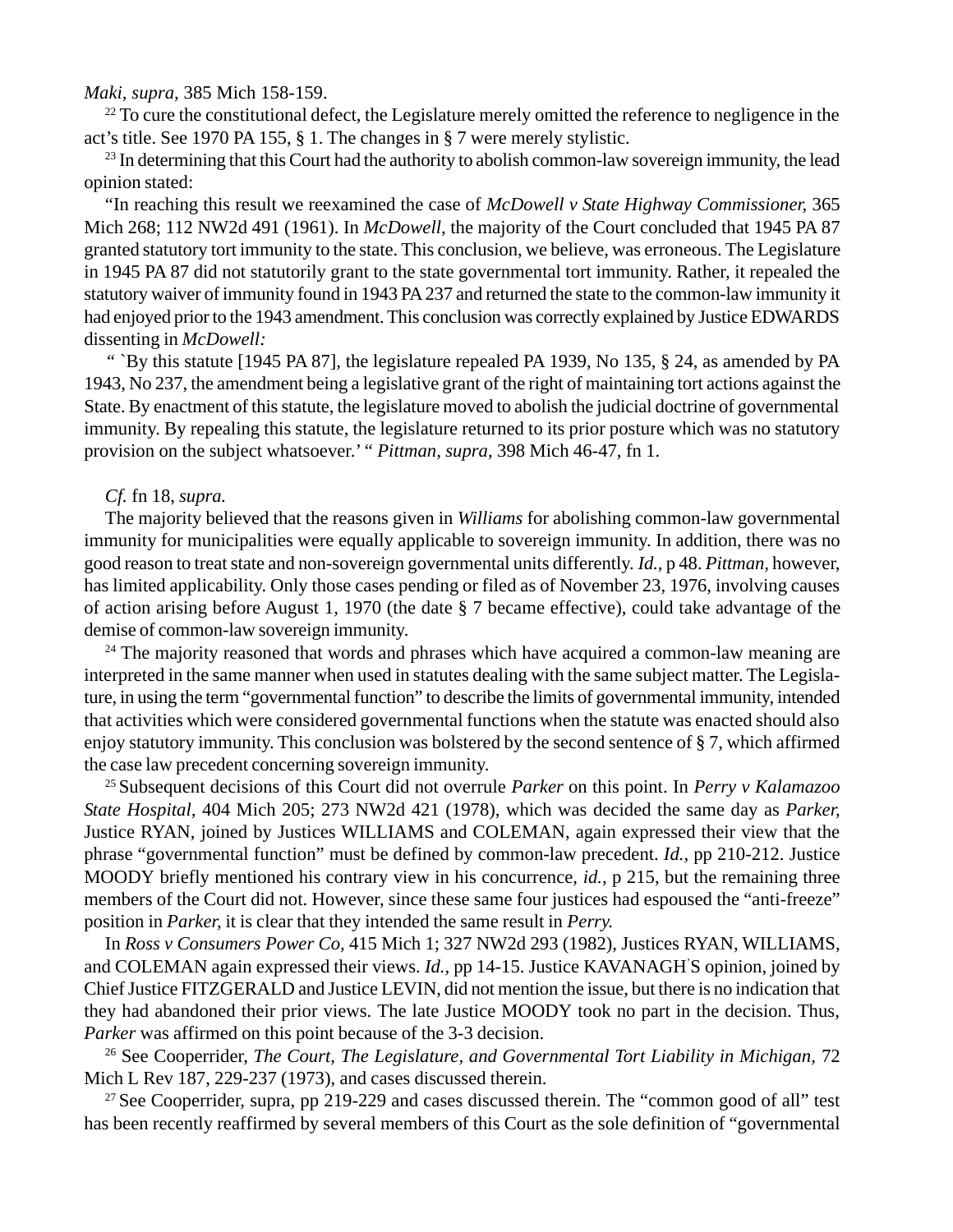function." See *Tilford v Wayne County General Hospital,* 403 Mich 293, 301-302; 269 NW2d 153 (1978) (RYAN, J., *concurring); Parker, supra*, p 191, fn 3 (opinion of FITZGERALD, J.), and pp 203- 204 (RYAN, J., *dissenting); Perry, supra,* pp 211-212; *Bush v Oscoda Area Schools,* 405 Mich 716, 735, fn 2; 275 NW2d 268 (1979) (RYAN, J., *dissenting); Ross, supra,* pp 6-8 (opinion of RYAN, J.).

Sovereign and governmental immunity from tort liability has also been denied at common law where the governmental agency created certain types of trespasses or nuisances. See Cooperrider, *supra,* pp 238-249, and cases discussed therein. See also *Rosario v City of Lansing,* 403 Mich 124; 268 NW2d 230 (1978), and *Gerzeski v Dep't of State Highways,* 403 Mich 149; 268 NW2d 525 (1978), for a thorough discussion of the different types of nuisances and trespasses. In light of our resolution of *Disappearing Lakes, infra,* we need not determine at this time whether this exception remains viable.

28 The *Thomas* dissent wrote:

"The test then, of `governmental function' for purposes of the immunity statute, must be phrased in terms of the nature of the specific function. We conclude that a function is not `governmental' in this context unless the particular activity that this function entails is uniquely associated with those activities having 'no common analogy in the private sector because they reflect the imperative element in government, the implementation of this right and duty to govern.' Thus, a government is immune only when it is planning and carrying out duties which, due to their peculiar nature, can only be done by a government. The mere fact that a governmental agency is doing a certain act does not make such act a `governmental function' if a private person or corporation may undertake the same act. Thus, 'governmental function' is not delineated by questions of the broad scope of an activity undertaken or by financial or insurance considerations which may be indicative of a governmental undertaking, but rather by viewing the precise action allegedly giving rise to liability, and determining whether such action is *sui generis* governmental—of essence to governing. \* \* \* [Certain aspects of the exercise of the executive, legislative, or judicial powers are by their very nature governmental functions and necessarily removed from the undertakings of the private sector. \* \* \*

\* \* \*

"The parameter of 'governmental function' will most often run along the line of distinction between decisional and planning aspects of governmental duties on the one hand, and operational aspects on the other." *Thomas, supra*, pp 21-22.

# See also *Parker, supra,* p 193 (opinion of FITZGERALD, J.); *Perry, supra*, p 215 (KAVANAGH, C.J., *dissenting).*

 $29$  Even if the activity in question did not meet this test, the governmental agency could still be found immune from tort liability if such liability "would be an unacceptable interference with government's ability to govern \* \* '." *Parker,* supra, p 200. See also *Perry, supra,* p 214.

30 Const 1835, art 1, § 2; Const 1908, art 2, § 1; Const 1963, art 1, § 1.

<sup>31</sup> See Cooperrider, *supra*, pp 229-237, and cases discussed therein.

 $32$  Such an interpretation satisfies the recurring concern that the proprietary/governmental function dichotomy rests on a false premise, *i.e.*, if an activity does not fall into the first category, it necessarily falls into the latter. See Cooperrider, *supra,* p 282; *Parker, supra,* p 193, and fn 8 (opinion of FITZGERALD, J.); *McCann, supra,* 398 Mich 79 (opinion of RYAN, J.); *Thomas, supra,* 398 Mich 19 (KAVANAGH, C.J., and FITZGERALD, J., *dissenting).*

<sup>33</sup> The dissent states that under today's decision, a governmental entity can expand the scope of its immunity by promulgating an ordinance or other law. If the activities in which the governmental agency was engaged when the tort was committed were not expressly or impliedly mandated or authorized by constitution, statute, or other law (i.e., the activities were *ultra vires),* it cannot thereafter pass a law which would retroactively authorize the activities. The possibility that governmental agencies will now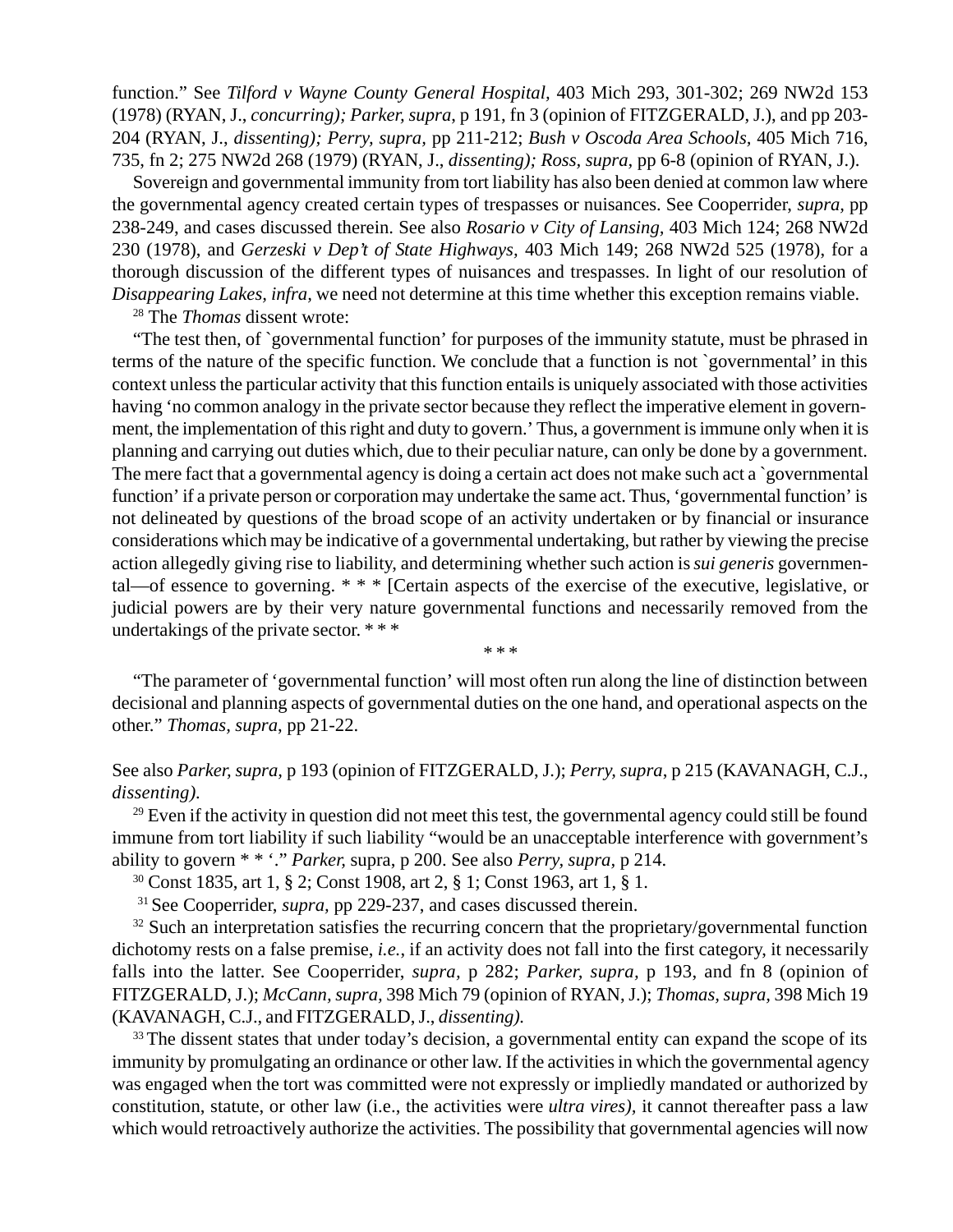enact laws requiring or authorizing activities merely to immunize themselves against future unknown tort liability is remote. The suggestion of such devious motivation is unwarranted.

34 In *Galli v Kirkeby*, 398 Mich 527, 532, 540-541; 248 NW2d 149 (1976), four members of this Court held that plaintiffs must plead facts in their complaint in avoidance of immunity, *i.e*., they must allege facts which would justify a finding that the alleged tort does not fall within the concept of sovereign or governmental immunity. This may be accomplished by stating a claim which fits within one of the statutory exceptions or pleading facts which demonstrate that the tort occurred during the exercise or discharge of a non-governmental or proprietary function. See *McCann, supra*, p 77 (opinion of RYAN, J.). Sovereign and governmental immunity are not affirmative defenses, but characteristics of government which prevent imposition of tort liability upon the governmental agency. *Galli, supra*, p 541, fn 5; *McCann, supra*, p 77, fn 1.

<sup>35</sup> Of course, a governmental agency can only "act" through its officers, employees, and agents. As with corporate entities, however, some acts are deemed to be done by the agency itself, rather than by an individual.

36MCL 691.1408; MSA 3.996(108), as amended, provides:

"(1)Whenever a claim is made or a civil action is commenced against an officer or employee of a governmental agency for injuries to persons or property caused by negligence of the officer or employee while in the course of employment and while acting within the scope of his or her authority, the governmental agency may pay for, engage, or furnish the services of an attorney to advise the officer or employee as to the claim and to appear for and represent the officer or employee in the action. The governmental agency may compromise, settle, and pay the claim before or after the commencement of a civil action. Whenever a judgment for damages is awarded against an officer or employee of a governmental agency as a result of a civil action for personal injuries or property damage caused by the officer or employee while in the course of employment and while acting within the scope of his or her authority, the governmental agency may idemnify *[sic]* the officer or employee or pay, settle, or compromise the judgment.

"(2)When a criminal action is commenced against an officer or employee of a governmental agency based upon the conduct of the officer or employee in the course of employment, if the employee or officer had a reasonable basis for believing that he or she was acting within the scope of his or her authority at the time of the alleged conduct, the governmental agency may pay for, engage, or furnish the services of an attorney to advise the officer or employee as to the action, and to appear for and represent the officer or employee in the action. An officer or employee who has incurred legal expenses after December 31, 1975 for conduct prescribed in this subsection may obtain reimbursement for those expenses under this subsection.

"(3) This section shall not impose any liability on a governmental agency."

<sup>37</sup> MCL 691.1409; MSA 3.996(109) provides:

"The purchase of liability insurance to indemnify and protect governmental agencies against loss or to protect governmental agencies and some or all of its agents, officers, and employees against loss on account of any judgment secured against it, or them, arising out of any claim for personal injury or property damage caused by such governmental agency, its officers, or employees, is authorized, and all governmental agencies are authorized to pay premiums for the insurance out of current funds. The existence of any policy of insurance indemnifying any governmental agency against liability for damages is not a waiver of any defense otherwise available to the governmental agency in the defense of the claim."

<sup>38</sup> The existence of a tort, the individual tortfeasor's status as an employee, agent, independent contractor, etc., the question whether the tortfeasor was acting during the course of employment and within the scope of authority, and the corresponding extent of the govern-mental agency' s vicarious tort liability will generally be determined with reference to common-law tort and agency principles.

39Other decisions which have followed this rule include *Gordon v Farrar,* 2 Doug 411 (Mich, 1847); *Raynsford v Phelps,* 43 Mich 342, 344-345; 5 NW 403 (1880); *Amperse v Winslow,* 75 Mich 234, 244- 245; 42 NW 823 (1889); *Pawlowski v Jenks,* 115 Mich 275, 276-277; 73 NW 238 (1897); *Nicholson v Detroit,* 129 Mich 246, 255; 88 NW 695 (1902); *Stevens v Black,* 212 Mich 281, 292; 180 NW 503 (1920); *People v O'Connell,* 214 Mich 410, 414-415; 183 NW 195 (1921); *Sherbutte v Marine City,* 374 Mich 48, 54; 130 NW2d 920 (1964). See also Littlejohn & DeMars, *Governmental Immunity After Parker and Perry: The King Can Do Some Wrong,* 1982 Det C L Rev 1, 34-35.

40 See, *e.g*., Littlejohn & DeMars, supra, pp 37-38.

<sup>41</sup> The requirement that the individual act, or reasonably believe he is acting, within the scope of his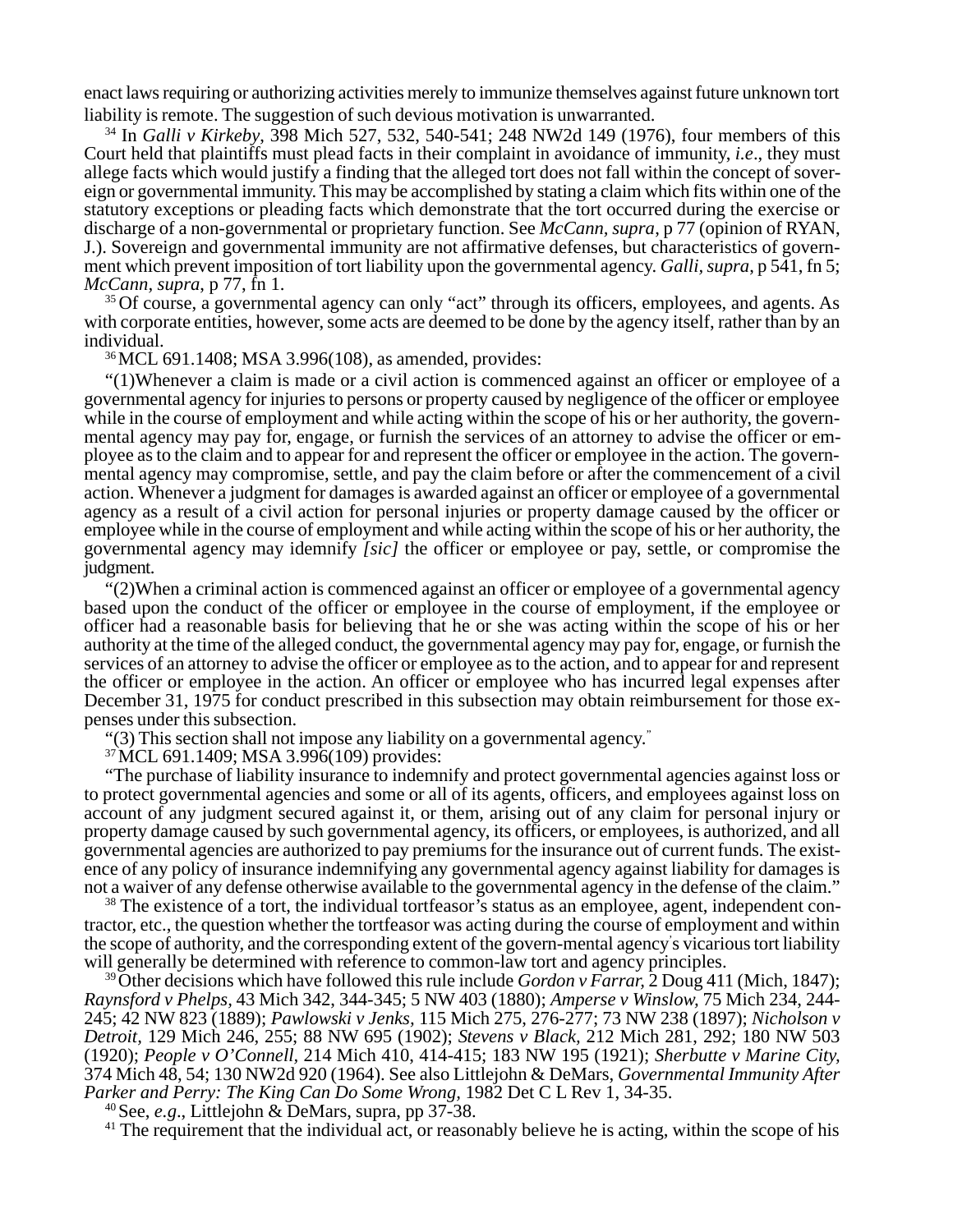authority satisfies the concern of some commentators who believe that an individual should not be held liable merely because it is later determined that he acted under an unconstitutional statute or otherwise had no actual authority. As Dean Prosser has noted, an officer's decision as to how, when, or where to act necessarily involves a discretionary or judicial determination that he has the authority to so act. Prosser, *supra,* § 132, p 991. This reasoning was impliedly used in *Wall v Trumbull,* 16 Mich 228, 237- 238 (1867), where it was stated that the township board had jurisdiction to determine whether a claim was lawful and to act accordingly.

The requirement that the individual act during the course of his employment *and* within the scope of his authority parallels the language of § 8, which authorizes a governmental agency to defend and indemnify its officers and employees.

42 See Prosser, *supra,* p 991, and authorities cited therein.

<sup>43</sup> See Littlejohn & DeMars, supra, p 26.

44 See Prosser, *supra*, p 990, quoting *Ham v Los Angeles County,* 46 Cal App 148, 162; 189 P 462 (1920).

<sup>45</sup> Plaintiff alleged claims based on negligence, gross negligence, wilful, wanton and reckless conduct, breach of fiduciary duty, and breach of implied contract. As to the latter two claims, the circuit court found that the complaint did not state additional significant facts which would establish a fiduciary relationship or the terms of any contract. Plaintiff was merely attempting to avoid governmental immunity. The Court of Claims did not discuss these counts separately. Since plaintiff did not specifically challenge the circuit court's conclusion in either the Court of Appeals or this Court, we need not determine whether summary judgment was properly granted for defendants as to these two counts.

<sup>46</sup> MCL 330.1722; MSA 14.800(722) provides:

"(1) A recipient of mental health services shall not be physically, sexually, or otherwise abused.

"(2) The governing body of each facility shall adopt written policies and procedures designed to protect recipients of mental health services from abuse and to prevent the repetition of acts of abuse. The policies and procedures shall more particularly define abuse, shall provide a mechanism for discovering instances of abuse and for reviewing all charges of abuse, shall ensure that firm and appropriate disciplinary action is taken against those who have engaged in abuse, and shall contain those additional provisions deemed appropriate by the governing body.

"(3) A facility shall cooperate in the prosecution of appropriate criminal charges against those who have engaged in unlawful abuse.

"(4) Any recipient of mental health services physically, sexually, or otherwise abused shall have a right to pursue injunctive and other appropriate civil relief."

 $47$  The dissent notes that the district may have violated § 1288 of the School Code by not requiring each student to wear eye protective devices during the class. Since plaintiff has never alleged or argued that he is entitled to relief because of this statutory violation, we need not determine whether § 1288 authorizes the recovery of damages from a school district in spite of § 7 of the governmental immunity act.

48 We assume that plaintiffs' cause of action accrued after August 1, 1970, the effective date of § 7 of the governmental immunity act. Plaintiffs have never alleged that the holding of *Pittman v Taylor* is applicable to the facts of this case. See fn 23 and accompanying text.

<sup>49</sup> Since the relevant statutory provisions of both acts are sufficiently similar for purposes of this discussion, only current statutory provisions will be cited.

<sup>50</sup> Plaintiffs alleged in Count VIII that the officers failed to stop the fight on account of Jose Zavala's race and gender. Zavala is a Mexican-American male. Both officers are female; one is black and the other white.

51 In *Sherbutte v Marine City,* 374 Mich 48, 54-55; 130 NW2d 920 (1964), plaintiff brought an action against a police officer for allegedly using excessive force in effectuating his arrest. This Court reversed summary judgment for the officer, stating:

"Appellee's theory is that because *Williams* excluded `discretionary' acts, and that since a police officer has discretion as to whom he will arrest, for what reason the arrest will be made, and how much force will be used, his action is a `discretionary' one. The theory is untenable. \* \* \*

"The action of a police officer in making an arrest cannot be considered within the broad scope of the discretion allowed a free government in its legislative, executive, or judicial branch."

This holding is not necessarily in conflict with our decision today. In *Sherbutte,* plaintiff did not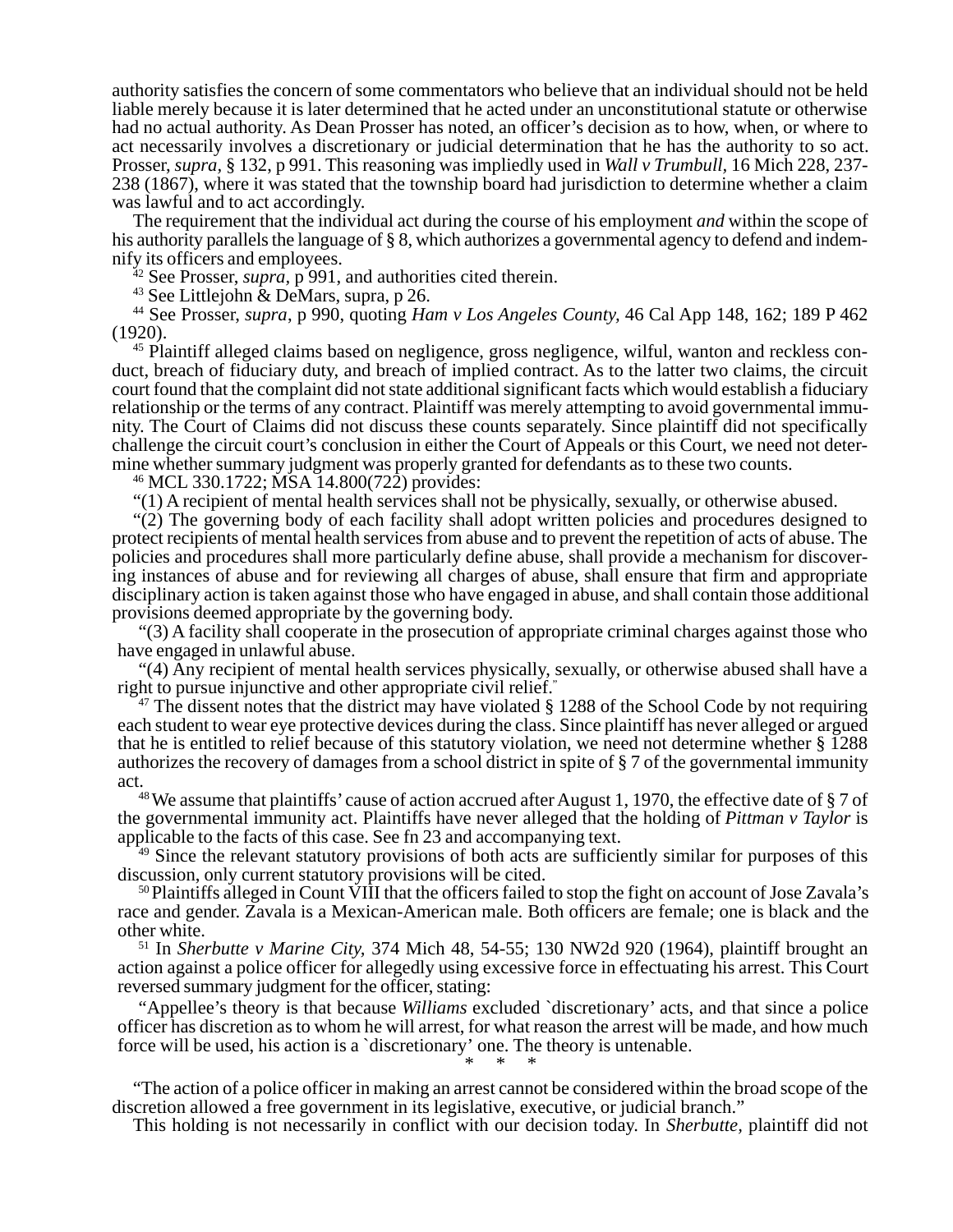allege that the officer's decision to arrest him was improper, but that the officer had effectuated the arrest in a tortious manner. Unlike the instant case, plaintiff there properly alleged the negligent performance of a ministerial-operational activity for which there is no immunity from tort liability.

52 In all these cases except *Disappearing Lakes,* the plaintiffs suffered a physical injury; other factors and considerations might be determinative where the alleged tortious conduct does not cause physical injury.

<sup>53</sup>" '[S]overeign' immunity and `governmental' immunity are not synonymous. True, they have been over the years used interchangeably in decisions, but a delineation may be helpful. *Sovereign* immunity is a specific term limited in its application to the State and to the departments, commissions, boards, institutions, and instrumentalities of the State. The reason is the State is the only sovereignty in our system of government, except as the States delegated part of their implicit sovereignty to the federal government." *Myers v* Genesee *County Auditor,* 375 Mich 1, 6; 133 NW2d 190 (1965) (opinion of O'HARA, J.) (emphasis in the original). See also 2 Harper & James, Torts, § 29.1; Littlejohn & DeMars, *Governmental Immunity After Parker and Perry: The King Can Do Some Wrong,* 1982 Det C L Rev 1, 3.

54 These three immunities have, at one time or another, been a part of the law of every state, see, *e.g., Civil Actions Against* State *Government* (Winborne ed, 1982). The highly formalistic traditional immunity doctrines, however, were difficult to apply and ran counter to the goals of the tort system as a whole: deterrence of wrongdoers and compensation of victims. See Smith, *Municipal Tort Liability,* 48 Mich L Rev 41. As a result, tort scholars criticized the traditional immunity doctrines. See Prosser, Torts (4th ed), § 131, p 984. That criticism had its effect in the courts in recent decades. See, *e.g., id.*, pp 984-985 & fn 50.

55 MCL 691.1407; MSA 3.996(107).

56 See *Thomas v Dep't* of State *Highways,* 398 Mich 1, 30; 247 NW2d 530 (1976) (LEVIN, J.).

<sup>57</sup> Section 1 of the governmental tort liability act sets forth the following definitions:

"(a) `Municipal corporation' means any city, village, township or charter township, or any combination thereof, when acting jointly.

"(b) `Political subdivision' means any municipal corporation, county, township, charter township, school district, port district, or metropolitan district, or any combination thereof, when acting jointly, and any district or authority formed by 1 or more political subdivisions.

"(c) `State' means the state of Michigan and its agencies, departments, and commissions, and shall include every public university and college of the state, whether established as a constitutional corporation or otherwise.

"(d) `Governmental agency' means the state, political subdivisions, and municipal corporations as herein defined." MCL 691.1401; MSA 3.996(101).

<sup>58</sup> Historically, the doctrine of sovereign immunity appears to have its origins both in the ancient English belief that "the King can do no wrong" and in the notion that it was necessarily a contradiction of the King's sovereignty to allow him to be sued as of right in his own courts. See, *e.g.,* Borchard, *Governmental Responsibility in Tort,* 36 Yale L J 1 (1926); 3 Holdsworth, History of English Law (5th ed), pp 458-469.

It has never been clearly understood how this monarchistic doctrine came to be adopted in the American democracy. See *Civil Actions Against State Government,* fn 3 *supra*, § 2.5, p 17. Some have suggested that the precarious financial condition of the states during the years immediately after the Revolution played a part in the doctrine's adoption in the states. See Prosser, fn 3 *supra*, § 131, p 975, fn 48; Gelhorn & Schenck, *Tort Actions Against the Federal Government,* 47 Col L Rev 722 (1947). Professor Kenneth Culp Davis, on the other hand, has termed the adoption of the doctrine in the United States a "misunderstanding." 3 Davis, *Administrative Law Treatise,* § 25.01, pp 434-439. In 1821, Chief Justice John Marshall gave no reason when he declared that no action could be brought against the United States without its consent. *Cohens v Virginia,* 19 (6 Wheat) US 264, 411-412; 5 L Ed 257 (1821).

<sup>59</sup> Some cases assumed that the state and its agencies were immune when engaged in a governmental function. See, *e.g., Mead v Public Service Comm,* 303 Mich 168, 171; 5 NW2d 740 (1942); *Manion v State Highway Comm'r,* 303 Mich 1, 19; 5 NW2d 527 (1942); *Robinson v Washtenaw Circuit Judge,* 228 Mich 225; 199 NW 618 (1924). None of *these* cases, though, held or said that the state and its agencies were not immune when engaged in a non-governmental function; that question never arose because the Court in each case held that a governmental function did indeed exist. See Cooperrider, *The Court, The Legislature, and Governmental Tort Liability* in *Michigan,* 72 Mich L Rev 187, 278, 281.

In *Ferris v Detroit Bd of Ed,* 122 Mich 315; 81 NW 98 (1899), and *Pound v Garden City School*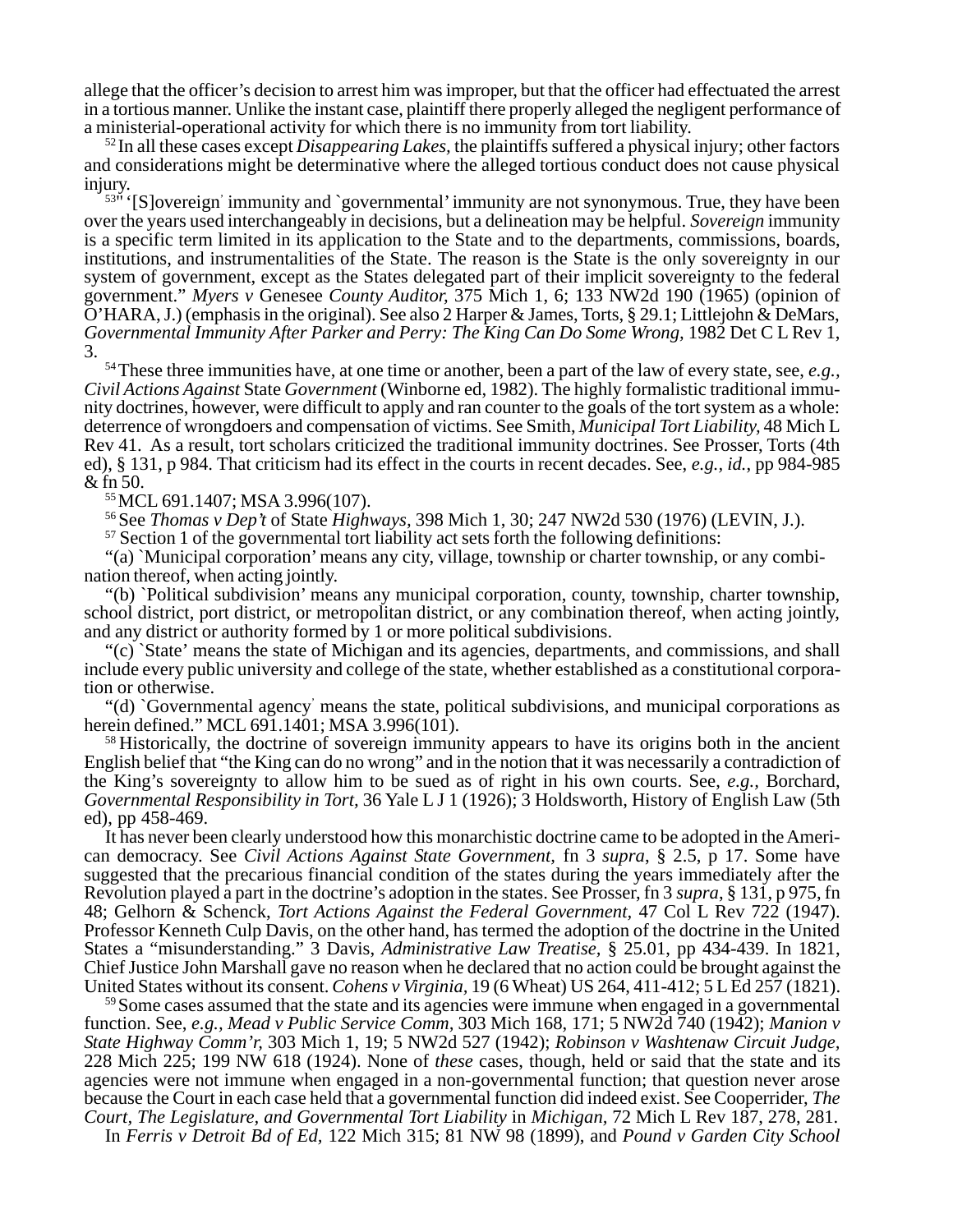*Dist,* 372 Mich 499; 127 NW2d 390 (1964), school districts were held liable in tort where a school building was designed in such a way as to cause ice and snow to fall off of the roof and thereby cause injury outside the limits of the school's premises. See *Pound v Garden City School Dist, supra,* p 502 (resting decision exclusively on the *Ferris* precedent). Although school districts have been deemed "state agencies" for some purposes, they have generally been held to have the governmental immunity of non-sovereign political units rather than the sovereign immunity of the state. See fn 55. Neither *Ferris* nor *Pound* considered the cases holding the state absolutely immune from action absent legislative waiver of immunity. See fn 9 and accompanying text.

<sup>60</sup>*Michigan State Bank v Hastings,* 1 Doug 225, 236 (1844). See also *Mead v Public Service Comm,* 303 Mich 168, 173; 5 NW2d 740 (1942); *Myers v Genesee County Auditor*, 375 Mich 1, 6-9; 133 NW2d 190 (1965) (opinion of O'HARA, J.); Littlejohn & DeMars, fn 2 *supra,* p 3.

61 21 Michigan Law and Practice, *Statutes,* § 95, p 100. See also *State ex rel Wayne County Prosecuting Attorney v Levenburg,* 406 Mich 455; 280 NW2d 810 (1979); *General Motors Corp v Erves (On Rehearing),* 399 Mich 241; 249 NW2d 41 (1976); *Hartwick v Muir,* 338 Mich 624; 62 NW2d 596 (1954); *Taylor v Auditor General,* 360 Mich 146; 103 NW2d 769 (1960).

62 In *McCann v State of Michigan,* 398 Mich 65; 247 NW2d 521 (1976), it was held that employees of a mental hospital were not engaged in the exercise or discharge of a governmental function when they encouraged customers and advertisers to refuse to do business with plaintiff's newspaper. Accordingly, the state was not statutorily immune pursuant to the first sentence of § 7. The defendants apparently did not raise—and the Court did not consider—the question whether, even if the function involved was not a governmental function, the state and its agencies were immune pursuant to the "affirm[ance]" of common-law sovereign immunity "as it existed heretofore" in the second sentence of § 7. Nor was there analysis or consideration of this question in this Court's summary disposition of *Wavro v Michigan,* 407 Mich 891; 284 NW2d 125 (1979), citing *McCann, supra,* and a case involving a county, *Lockaby v Wayne County,* 406 Mich 65; 276 NW2d 1 (1979).

<sup>63</sup> *Hargrove v Town of Cocoa Beach,* 96 So 2d 130 (Fla, 1957).

<sup>64</sup> *Molitor v Kaneland Community Unit Dist No 302,* 18 Ill 2d 11; 163 NE2d 89 (1959).

<sup>65</sup> *Muskopf v Corning Hospital Dist,* 55 Cal 2d 211; 11 Cal Rptr 89; 359 P2d 457 (1961).

66 See *McDowell v State Highway Comm'r,* 365 Mich 268; 112 NW2d 491 (1961); *Sherbutte v Marine City,* 374 Mich 48, 52-53; 130 NW2d 920 (1964).

In the years following the *Williams* decision, this Court said that a school district "as an agency of the State [is] clothed with the State's immunity from liability." *Sayers v School Dist No 1, Fractional,* 366 Mich 217, 219; 114 NW2d 191 (1962). See fn 55.

In *Myers v Genesee County Auditor,* 375 Mich 1; 133 NW2d 190 (1965), and *Keenan v Midland County,* 377 Mich 57; 138 NW2d 759 (1966), this Court abolished the governmental immunity of counties. But see *Lewis v Genesee County,* 370 Mich 110; 121 NW2d 417 (1963) (county can, in effect, be a state agency and therefore clothed with sovereign immunity).

67 1964 PA 170, MCL 691.1401 *et seq.;* MSA 3.996(101) *et seq.*

68 The title of the act stated in relevant part as follows:

"AN ACT to make uniform the liability of municipal corporations, political subdivisions, and the state, its agencies and departments, when engaged in a governmental function, for injuries to property and persons *caused by negligence* \* \* \*." (Emphasis added.)

In 1970, the Legislature amended the title to address the argument that § 7 as originally enacted was unconstitutional because it did not fall within the object embraced in the title of the act as required by Const 1963, art 4, § 24. The potential constitutional infirmity arose because the title of the act limited the act's purpose to granting governmental immunity for injuries "caused by negligence" where a governmental entity is engaged in a governmental function, but the first sentence of § 7 granted immunity from tort liability "in all cases" where a governmental entity is engaged in a governmental function. Since the first sentence of § 7 provided governmental immunity for torts other than those caused by negligence (e.g., reckless torts, intentional torts, and strict liability torts), it created a broader and more inclusive immunity than was stated in the title.

Confronted with the choice of either broadening the title or narrowing the scope of immunity, the Legislature opted to broaden the title to encompass governmental immunity for torts other than those caused by negligence. See Littlejohn & DeMars, fn 2 *supra,* pp 5-6 and fn 66. The title of the act, as amended by 1970 PA 155, now reads in pertinent part as follows:

"AN ACT to make uniform the liability of municipal corporations, political subdivisions, and the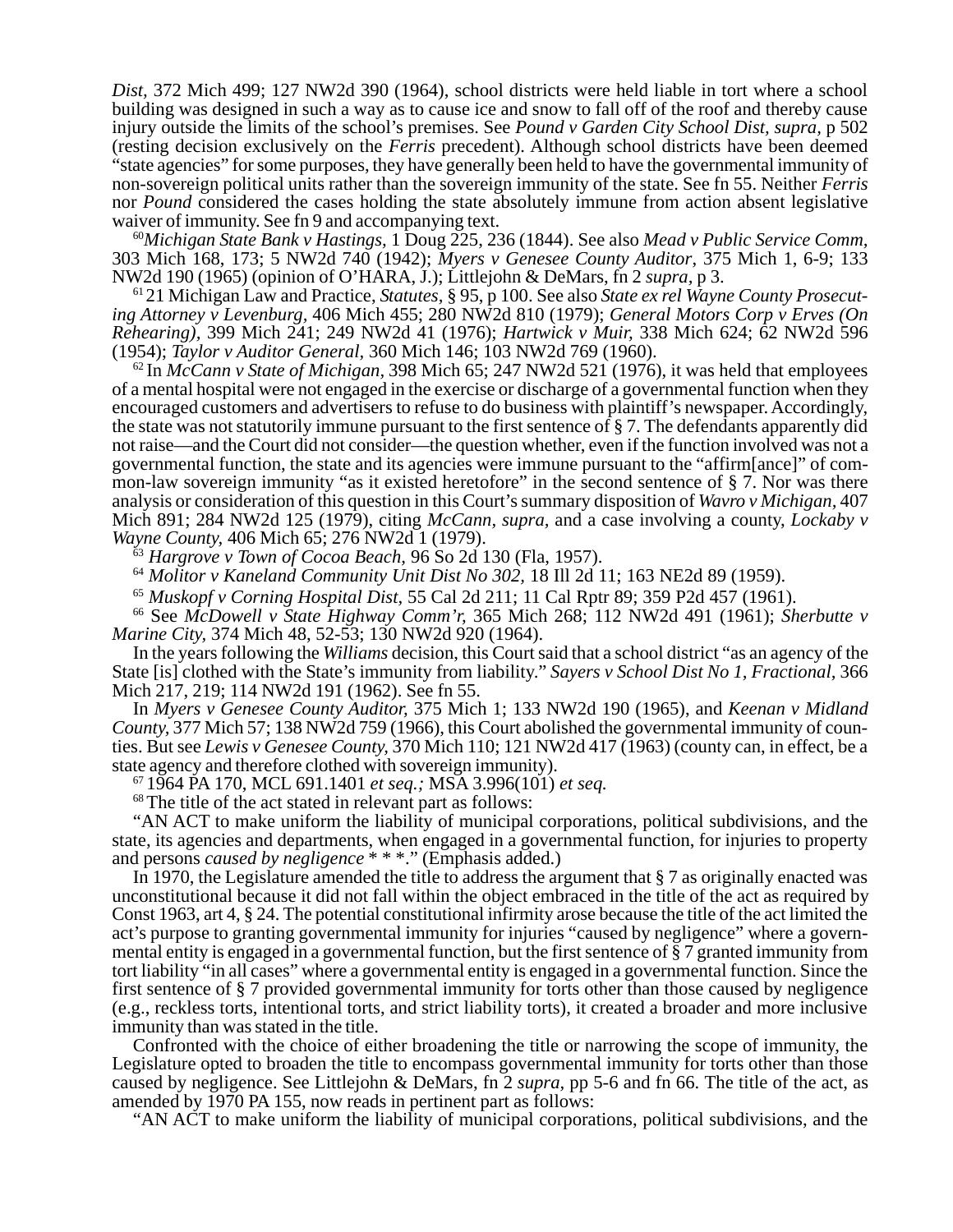state, its agencies and departments, when engaged in the exercise or discharge of a governmental function, for injuries to property and persons  $***$ ."

One year after the Legislature acted, this Court declared § 7 unconstitutional because of the title/ object inconsistency. *Maki v City of East* Tawas, 385 Mich 151; 188 NW2d 593 (1971). *Maki,* however, had only a limited effect; it made the statutory immunity of § 7 unavailable to governmental entities in actions involving injuries suffered before August 1, 1970, the effective date of the amendment of the title.

69 Cooperrider, fn 8 *supra,* p 268. See also *Thomas v Dep't of State Highways,* 398 Mich 1, 10; 247 NW2d 530 (1976); *Maki v East Tawas,* fn 13 *supra,* p 164 (WILLIAMS, J., *dissenting);* Littlejohn & DeMars, fn 2 *supra*, p 5.

<sup>70</sup> See fn 9 and accompanying text.

 $71$  Those sections of the statute that fall within the "[e]xcept as otherwise provided herein" proviso, by which the Legislature waived the state's sovereign immunity, include MCL 691.1402; MSA 3.996(102), which renders the sovereign state and all non-sovereign political units liable for damages arising out of the failure to keep highways in "reasonable repair" and "in condition reasonably safe and fit for travel"; MCL 691.1405; MSA 3.996(105), which renders the sovereign state and all non-sovereign political units liable "for bodily injury and property damage resulting from the negligent operation \* \* \* of a motor vehicle of which the governmental agency is owner"; MCL 691.1406; MSA 3.996(106), which renders the sovereign state and all non-sovereign political units liable for damages "resulting from a dangerous or defective condition of a public building"; and MCL 691.1413; MSA 3.996(113), which provides that the state's sovereign immunity "shall not apply to actions to recover for \* \* \* damage arising out of the performance of a proprietary function as herein defined. Proprietary function shall mean any activity which is conducted primarily for the purpose of producing a pecuniary profit for the state, excluding, however, any activity normally supported by taxes or fees."

72 In *Pittman v City of Taylor,* 398 Mich 41; 247 NW2d 512 (1976), this Court abolished commonlaw sovereign immunity. *Pittman* was a negligence action against a municipal corporation, a board of education, and others for injuries suffered on April 24, 1969. Because the injuries were suffered before the effective date of the amendment of the title of the governmental tort liability act, see fn 17 *supra,* the claim was subject to common-law, rather than statutory, immunity. Because school districts had been held to be state agencies, see fn 15 *supra; Pittman v City of Taylor, supra,* pp 51-64 (COLEMAN, J., *dissenting),* and cases cited therein, the *Pittman* case involved the sovereign immunity of the state rather than the governmental immunity of non-sovereign political units. In *Pittman,* this Court abolished common-law sovereign immunity:

"[W]e hold that the traditional common-law judge-made immunity that the state and its instrumentalities heretofore enjoyed from its torts should be and it hereby is abrogated.

"The holding we announce today is prospective, with the exception of the instant case and any cases now pending in which an express challenge to the common-law defense of governmental immunity had been made and preserved." *Id.,* pp 49-50.

\* \* \*

The Court thereby exercised its power to change the common-law rule, set forth in *Hastings, Mead,* and *Myers* (see fn 9), that the state was absolutely immune from tort liability unless the Legislature waived that sovereign immunity. See *Myers v Genesee County Auditor,* fn 15 *supra,* p *7.*

<sup>73</sup> Whether a particular activity was an immune function of government at common law may have depended less on the intrinsic characteristics of the activity than on the policy inclinations of the court rendering the decision. As Dean Prosser has written, "[t]here is little that can be said about such distinctions except that they exist, that they are highly artificial, and that they make no great amount of sense. Obviously this is an area in which the law has sought in vain for some reasonable and logical compromise, and has ended with a pile of jackstraws." Prosser, fn 3 *supra,* p 982.

A governmental unit was not engaged in a function of government, and was not immune, if the particular activity constituted a nuisance or trespass. See, *e.g., Sheldon v Village of Kalamazoo,* 24 Mich 383 (1872); *Pennoyer v Saginaw,* 8 Mich 534 (1860). Taken to its logical conclusion, however, such a doctrine would hold that a governmental entity is always outside of the scope of its authority whenever it commits a tortious act. The scope of governmental liability for a tortious nuisance or a tortious trespass should, arguably, be no different from, say, the scope of governmental liability for a tortious assault. As Dean Prosser has written, "[i]t seems reasonable to say that there is no sound argument behind the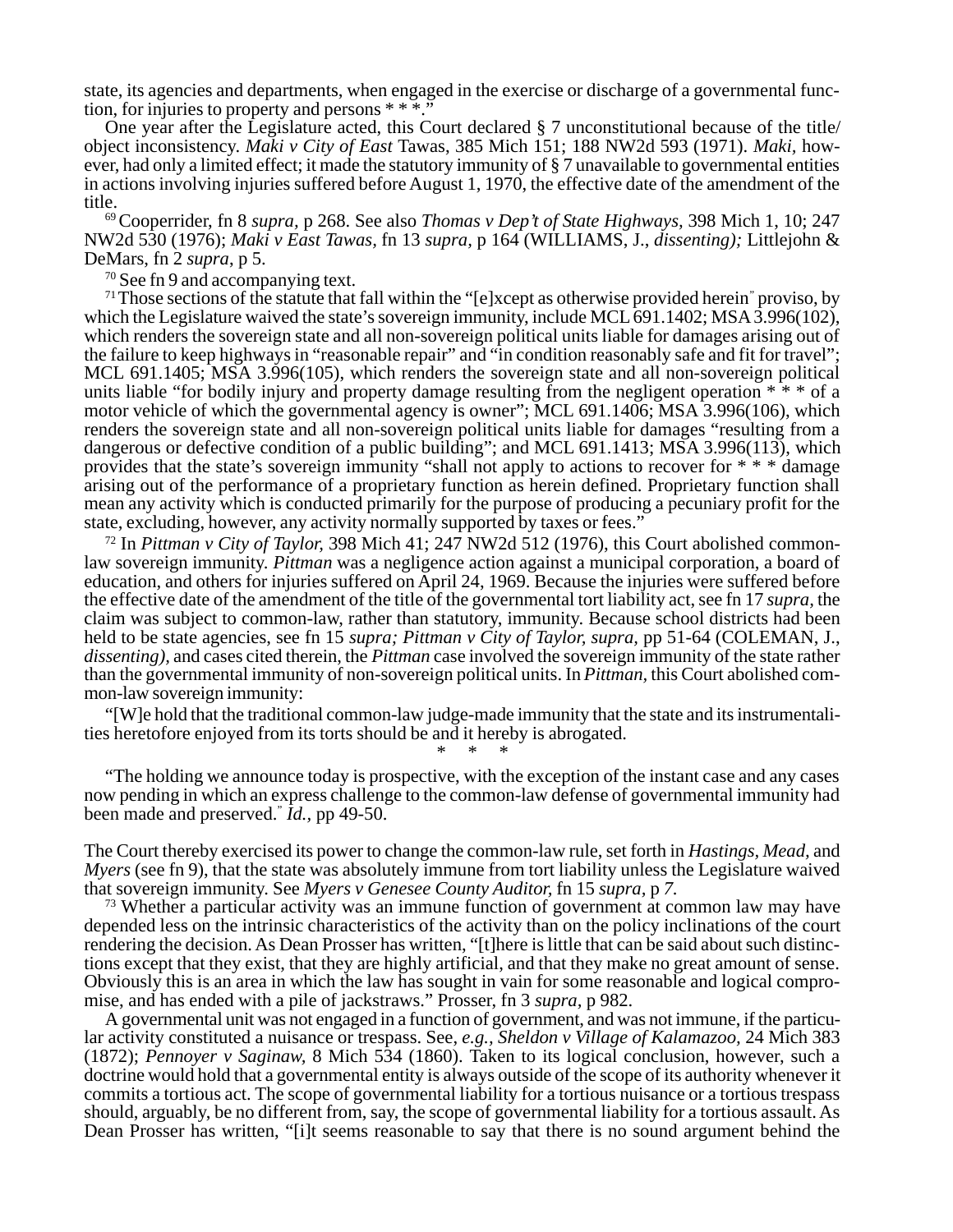distinction itself, and that resort to the more or less undefined concept of nuisance is merely one method by which the courts have retreated from municipal nonliability." Prosser, fn 3 *supra*, § 131, p 983.

 $74$  A critical interpretation of the emergence in Michigan jurisprudence of the governmental immunity doctrine—and its governmental function test—in Michigan jurisprudence was offered by Professor Cooperrider, fn 8 *supra*, p 187:

"The doctrine of `governmental immunity,' as it has been known in recent years—that is, the rule that governmental entities are immune from tort liability for the acts of their employees whenever the injurycausing activity is `governmental' in nature or involves the performance of a `governmental function'—is not, so far as the law of Michigan is concerned, `ancient.' It did not exist in 1850 and therefore can scarcely `have come to us as part of the common law' or by inheritance from monarchs, absolute or otherwise. Rather it was imported into the law of Michigan in the first two decades of the twentieth century by a generation of judges and lawyers who found it easier to read about the law in Judge Dillon's treatise on municipal corporations than to track down their own legal heritage."

By the late nineteenth century, though, Michigan courts were holding non-sovereign political units to be immune to the extent that they performed "governmental functions":

"Thus, as of this decision day under settled law, the State and its immediate integral parts, enjoy absolute immunity from tort liability by reason of the negligent acts or omissions of its servants or agents, except as that liability has been statutorily modified. Over the years, by judicial construction, this `sovereign' immunity has been transmogrified into `governmental' immunity and made applicable to the ` inferior' divisions of government, *i.e.*, townships, school districts, villages, cities, and counties, but with an important distinction. These subdivisions of government enjoyed the immunity only when engaged in `governmental' as distinguished from `proprietary' functions." *Myers v Genesee County* Auditor, fn 15 *supra,* pp 8-9.

For a discussion of the adoption by other states of the distinction between "governmental" and "proprietary" functions, see generally Barnett, *The Foundations of the Distinction Between Public and Private Functions in Respect to the Common-Law Tort Liability of Municipal Corporations,* 16 Or L Rev 250 (1937).

 $75$  Historically, the very establishment of government was premised on the notion that government performs functions that are in the "public interest" and for the "common good of all." See Rousseau, *The Social Contract* (Cranston translation) (Middlesex: Penguin Books, 1968); Wood, *The Creation* of the *American Republic, 1776-1787* (New York: W. W. Norton & Co., 1969). In that view, the "common good of all" test would have the effect of immunizing all government activity because all government activity is in some sense directed toward the "public good." More recently, pluralist theorists have argued that no specific government action is for the "common good of all" since all decisions benefit specific interest groups. See, *e.g*., Dahl & Linblom, *Politics, Economics, and Welfare* (Chicago: Univ. of Chicago Press, 1976). In that view, the "common good of all" test would have the effect of eliminating governmental immunity because no government activity is truly directed toward the "public good."

<sup>76</sup> This Justice MOODY perceived six years ago:

"To delineate a complete and balanced definition of governmental function within a simplistic format would be presumptuous." *Parker v Highland Park, supra,* p 200 (Moony, J., *concurring).*

77 The question in every case is whether *the specific activity complained of* constitutes, in light of the factors discussed below, a "governmental function." Professor Cooperrider observed:

"The word `function' has been used in a departmental sense: The `function' that is characterized as `governmental' usually encompasses *all* the activities of the police and fire departments, road-building, parks, and schools, except to the extent that a department has involved itself in an isolated profit-making action. \* \* \* [This usage is not] necessary. The search now is for reasons why a particular act or omission that would cast liability upon another entity should not have that effect if a governmental unit is the defendant. It would seem that the answer should be found in the nature of the act or omission, rather than in the overall public or governmental objectives of the department by which the actor is employed, for, as Justice EDWARDS pointed out in *Richards v Birmingham School District,* [348 Mich 490, 521; 83 NW2d 643 (1957) (EDWARDS, J., *dissenting),]* in one sense *all* functions performed by governmental units are ` governmental.' " Cooperrider, fn 8 *supra,* pp 282-283 (emphasis in the original).

<sup>78</sup> "The test then, of `governmental function' for purposes of the immunity statute, must be phrased in terms of the nature of the *specific function." Thomas v Dep't of State Highways, supra,* p 21 (KAVANAGH, C.J., and FITZGERALD, J., *dissenting)* (emphasis added).

"We look to *the facts pleaded in the complaint* to determine whether *the specific tortious activity*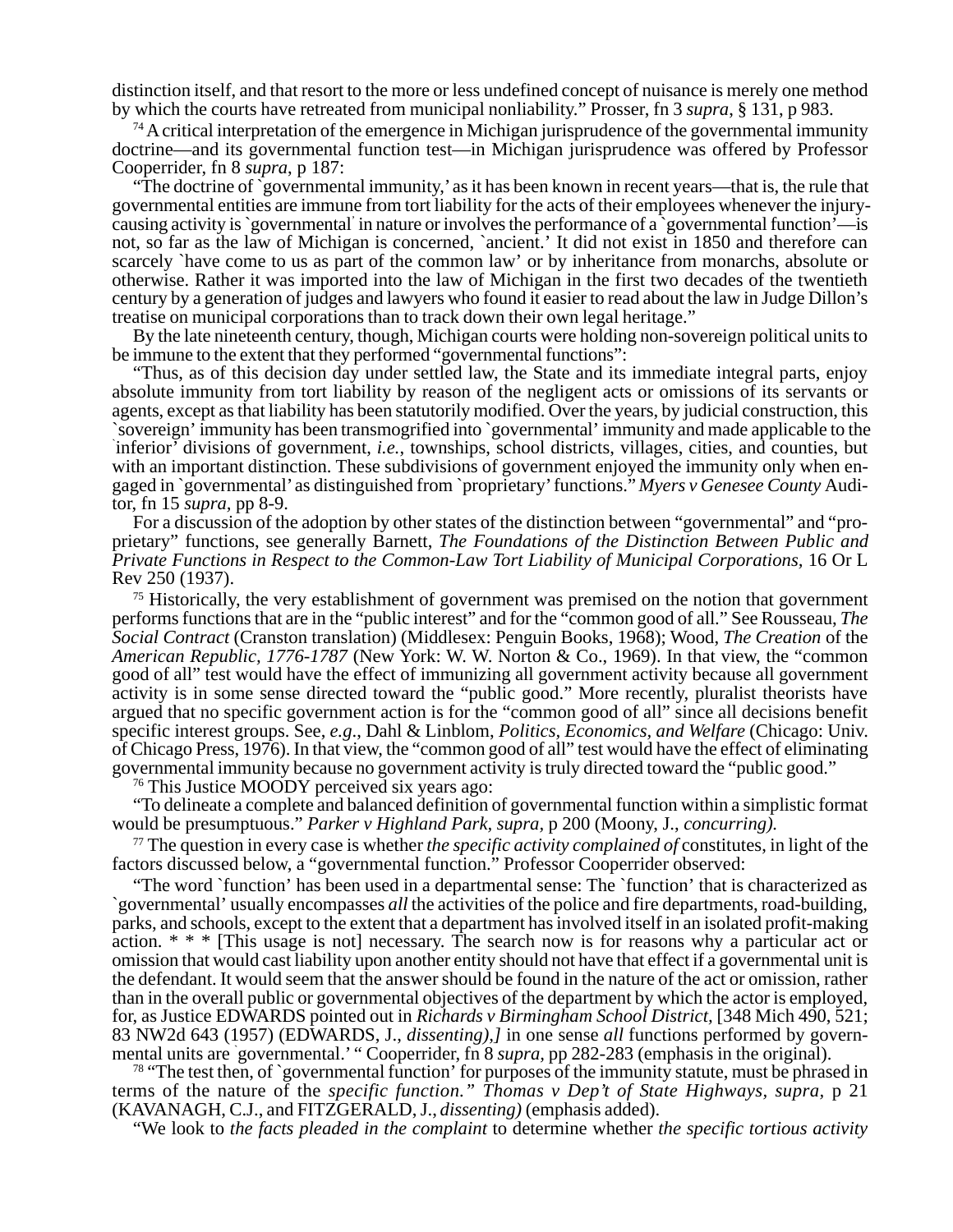*alleged* against the state or its agencies is within the protection of the immunity doctrine." *McCann v Michigan, supra, p* 80 (opinion of RYAN, J.) (emphasis added).

We agree that the question of governmental immunity should not be considered because *the complained-of activity* does not fall within ` the exercise or discharge or a governmental function.' " *McCann v Michigan, supra,* p 83 (opinion of FITZGERALD, J.) (emphasis added).

"In short, the test of whether a governmental agency can claim immunity under the statute is whether *the specific activity alleged against the governmental defendant* falls within `the exercise or discharge of a governmental function.' " *Galli v Kirkeby, supra,* p 536 (opinion of WILLIAMS, J.) (emphasis added).

 $79$ Almost every jurisdiction has held that judicial and legislative activities are absolutely immune. See, *e.g.*, *Supreme Court of Virginia v Consumers Union,* 446 US 719; 100 S Ct 1967; 64 L Ed 2d 641 (1980); *Imbler v Pachtman,* 424 US 409; 96 S Ct 984; 47 L Ed 2d 128 (1976); *Pierson v Ray,* 386 US 547; 87 S Ct 1213; 18 L Ed 2d 288 (1967); *Tenney v Brandhove,* 341 US 367; 71 S Ct 783; 95 L Ed 1019 (1951).

With respect to judicial activities, see also 63A Am Jur 2d, Public Officers and Employees, § 358.

With respect to legislative activities, see also *Russell v Tate,* 52 Ark 541; 13 SW 130 (1890); *North Atlanta v Cook,* 219 Ga 316; 133 SE2d 585 (1963); *McHenry v Sneer,* 56 Iowa 649; 10 NW 234 (1881); *City of Newport v McLane,* 256 Ky 803; 77 SW2d 27 (1934); *Commonwealth v Kenneday,* 118 Ky 618; 82 SW 237 (1904); *Coffin v Coffin,* 4 Mass 1 (1808); *Pawlowski v Jenks,* 115 Mich 275; 73 NW 238 (1897); *Jones v Loving,* 55 Miss 109 (1877); *State ex rel Oklahoma Bar Ass'n v Nix,* 295 P2d 286 (Okla, 1956).

The reasons for legislative and judicial immunity are twofold. First, the burden and risk of litigation might deter optimal decision-making. Second, it is virtually impossible to formulate standards for evaluating legislative or judicial decisions.

The same reasoning justifies immunity for policy-making and quasi-judicial activities undertaken by other public officers or employees. See *Supreme Court of Virginia v Consumers Union, supra.*

<sup>80</sup> This factor does not signal adoption of the common-law distinction between active and passive negligence as relevant to a resolution of the "governmental function" question.

 $81$  In many such instances a court might find that no duty of care was owed by government and thus government would not be liable in tort. Professor Cooperrider stated:

"If the governmental-function defense did not foreclose these questions, the remaining control would lie in judicial manipulation of the duty question, which would mean that in those instances in which he permitted the claim to go to the jury, the judge would frequently be permitting the jury to substitute its judgment concerning the extent of public services and their deployment for that of the political and administrative authorities to whom such judgments belong." Cooperrider, *supra,* p 286.

 $82$  Justice MOODY defined a governmental function as an activity that, "due to its unique character or governmental mandate, can be *effectively* accomplished only by the government" (emphasis added). *Parker v Highland Park, supra* (MOODY, J., *concurring).*

<sup>83</sup> Traditionally, the law drew no distinction between public officers and employees and ordinary citizens when determining liability for tortious conduct. See *Civil Actions Against* State *Government,* fn 3 *supra,* § 6.2, p 230. Recently, however, courts have moved towards an increased immunity for public officers and employees. See Davis, fn 7 *supra,* § 26.01.

<sup>84</sup> *Smith v Cooper,* 256 Or 485; 475 P2d 78; 45 ALR3d 857 (1970); *Lister v Board of Regents of the University of Wisconsin,* 72 Wis 2d 282; 240 NW2d 610 (1976).

Official immunity is founded on considerations of public policy. See *Lister, supra;* Davis, fn *7 supra,* § 26.01; Prosser, fn 3 *supra,* § 132, p 987. "These considerations have been variously identified in the cases as follows: (1) The danger of influencing public officers in the performance of their functions by the threat of lawsuit; (2) the deterrent effect which the threat of personal liability might have on those who are considering entering public service; (3) the drain on valuable time caused by such actions; (4) the unfairness of subjecting officials to personal liability for the acts of their subordinates; and (5) the feeling that the ballot and removal procedures are more appropriate methods of dealing with misconduct in public office." *Lister, supra,* p 299.

85 The text of § 7 is set forth *ante,* pp 662-663.

86 " Sec. 8. (1) Whenever a claim is made or a civil action is commenced against an officer or employee of a governmental agency for injuries to persons or property caused by negligence of the officer or employee while in the course of employment and while acting within the scope of his or her authority,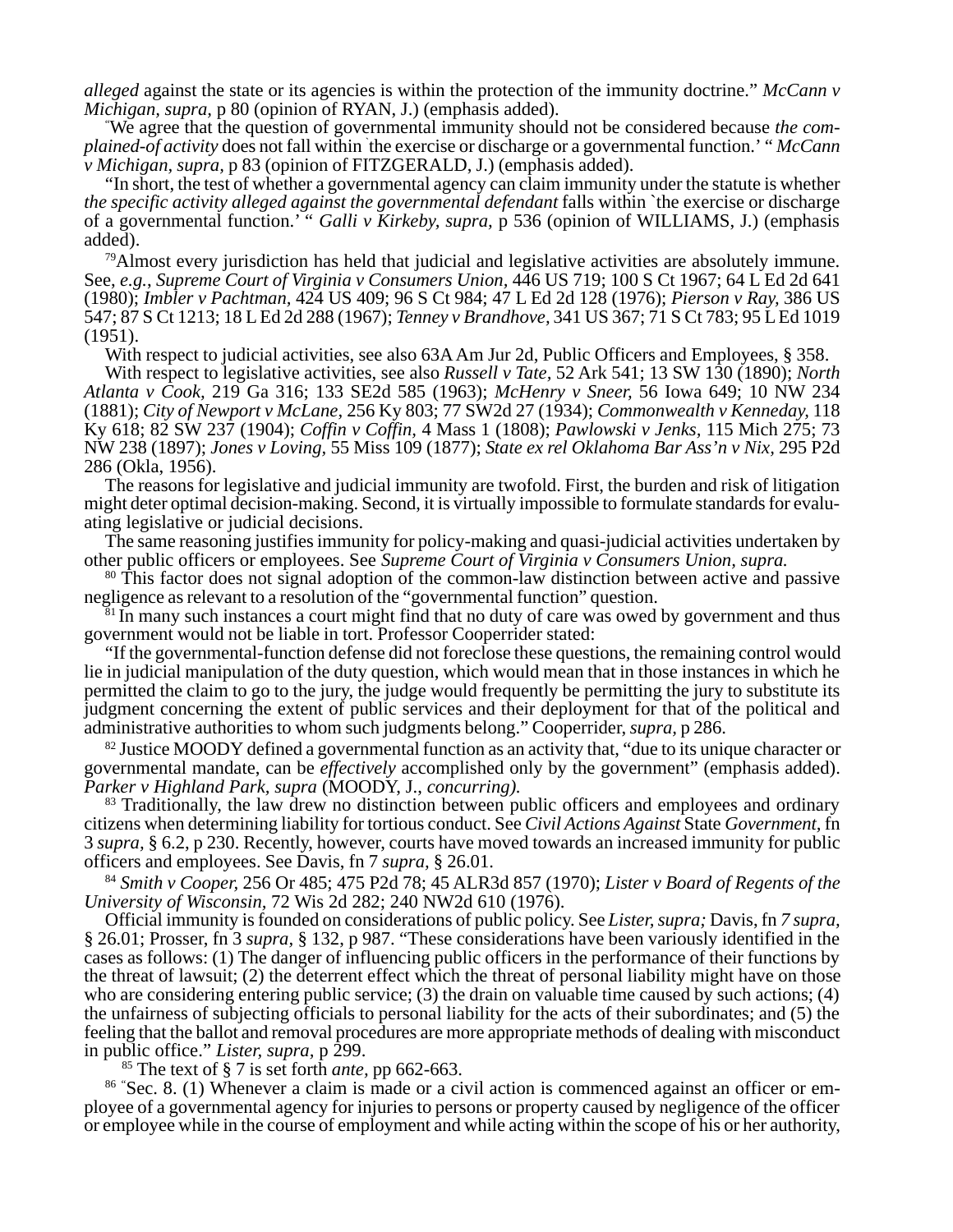the governmental agency may pay for, engage, or furnish the services of an attorney to advise the officer or employee as to the claim and to appear for and represent the officer or employee in the action. The governmental agency may compromise, settle, and pay the claim before or after the commencement of a civil action. Whenever a judgment for damages is awarded against an officer or employee of a governmental agency as a result of a civil action for personal injuries or property damage caused by the officer or employee while in the course of employment and while acting within the scope of his or her authority, the governmental agency may idemnify *[sic]* the officer or employee or pay, settle, or compromise the judgment.

 $f(2)$  When a criminal action is commenced against an officer or employee of a governmental agency based upon the conduct of the officer or employee in the course of employment, if the employee or officer had a reasonable basis for believing that he or she was acting within the scope of his or her authority at the time of the alleged conduct, the governmental agency may pay for, engage, or furnish the services of an attorney to advise the officer or employee as to the action, and to appear for and represent the officer or employee in the action. An officer or employee who has incurred legal expenses after December 31, 1975 for conduct prescribed in this subsection may obtain reimbursement for those expenses under this subsection.

"(3) This section shall not impose any liability on a governmental agency." MCL 691.1408; MSA 3.996(108).

87 See generally *Bush v Oscoda Area Schools,* 405 Mich 716; 275 NW2d 268 (1979).

88 Prosser, fn 3 *supra*, § 132, p 987.

89 See fn 28.

This rule is based on public policy, and almost every jurisdiction has reached this result:

"On this basis judges always have been accorded complete immunity for their judicial acts within the jurisdiction of courts of justice, even when their conduct is corrupt, or malicious and intended to do injury. Even though a cynic might be forgiven for pointing out just who made this rule, the reason is of course not a desire to protect the corrupt, malicious or misbehaving official, but rather the necessity of preserving an independent judiciary, who will not be deterred by the fear of vexatious suits and personal liability, together with the manifest unfairness of placing any man in a position where his judgment is required, and at the same time holding him responsible according to the judgment of others. The same absolute protection extends to members of the state and national legislatures, as well as inferior legislative bodies, such as municipal councils \* \* \*." Prosser, fn 3 *supra,* § 132, pp 987-988 (and cases cited therein).

The Court today does not decide to what extent prosecutors are immune.

90 Prosser, fn 3 *supra,* § 132, pp 987-988.

91 See *Civil Actions* Against *State Government,* fn 3 *supra*, §§ 6.14, 6.19, pp 246-248, 255-256, and cases cited therein.

A majority of courts have held that all members of the executive branch are liable for acts undertaken with a corrupt or malicious purpose, or in a wanton, willful, or reckless manner. See, *e.g.*, *Shellburne, Inc v Roberts,* 238 A2d 331 (Del Super, 1967); *Simon v Heald,* 359 A2d 666 (Del, 1976); *Hennessy v Webb,* 245 Ga 329; 264 SE2d 878 (1980); *Kajiya v Dep't of Water Supply,* 629 P2d 635 (Hawaii App, 1981); *Vander Linden v Crews,* 205 NW2d 686 (Iowa, 1973); *Neal v Donahue,* 611 P2d 1125 (Okla, 1980); *Yotvat v Roth,* 95 Wis 2d 357; 290 NW2d 524 (1980).

92 See, *e.g., Scheuer v Rhodes,* 416 US 232; 94 S Ct 1683; 40 L Ed 2d 90 (1974); *Mosher v Saalfeld,* 589 F2d 438 (CA 9, 1978); Slavin v *Curry,* 574 F2d 1256 (CA 5, 1978).

93 See, *e.g., Miree v United* States, 490 F Supp 768 (ND Ga, 1980).

94 See, *e.g., Larson v Braham Independent School Dist No* 314, 289 NW2d 112 (Minn, 1980).

<sup>95</sup> *Ross v Consumers Power Co,* 93 Mich App 687, 697; 287 NW2d 319 (1979).

<sup>96</sup> We express no opinion whether the district owed a duty to Consumers under general tort principles.

<sup>97</sup> First, the hiring decision does not involve policy formulation and is not quasi-judicial in nature. Traditional tort standards are readily applicable to determine whether there was negligence in the hiring of a given contractor. The hiring activity is operational in nature and thus this factor weighs against immunity. Second, the nature of a district's hiring activity is such that it does not represent a failure to prevent harm from a source not subject to governmental control. Third, the hiring decision has a common analogy in the private sector. Hiring decisions in general, and the hiring of contractors for construction work in particular, occur frequently in the private sector; they are not primarily performed and accomplished by the government. The district is not immune under § 7 for its hiring of Dunigan Brothers.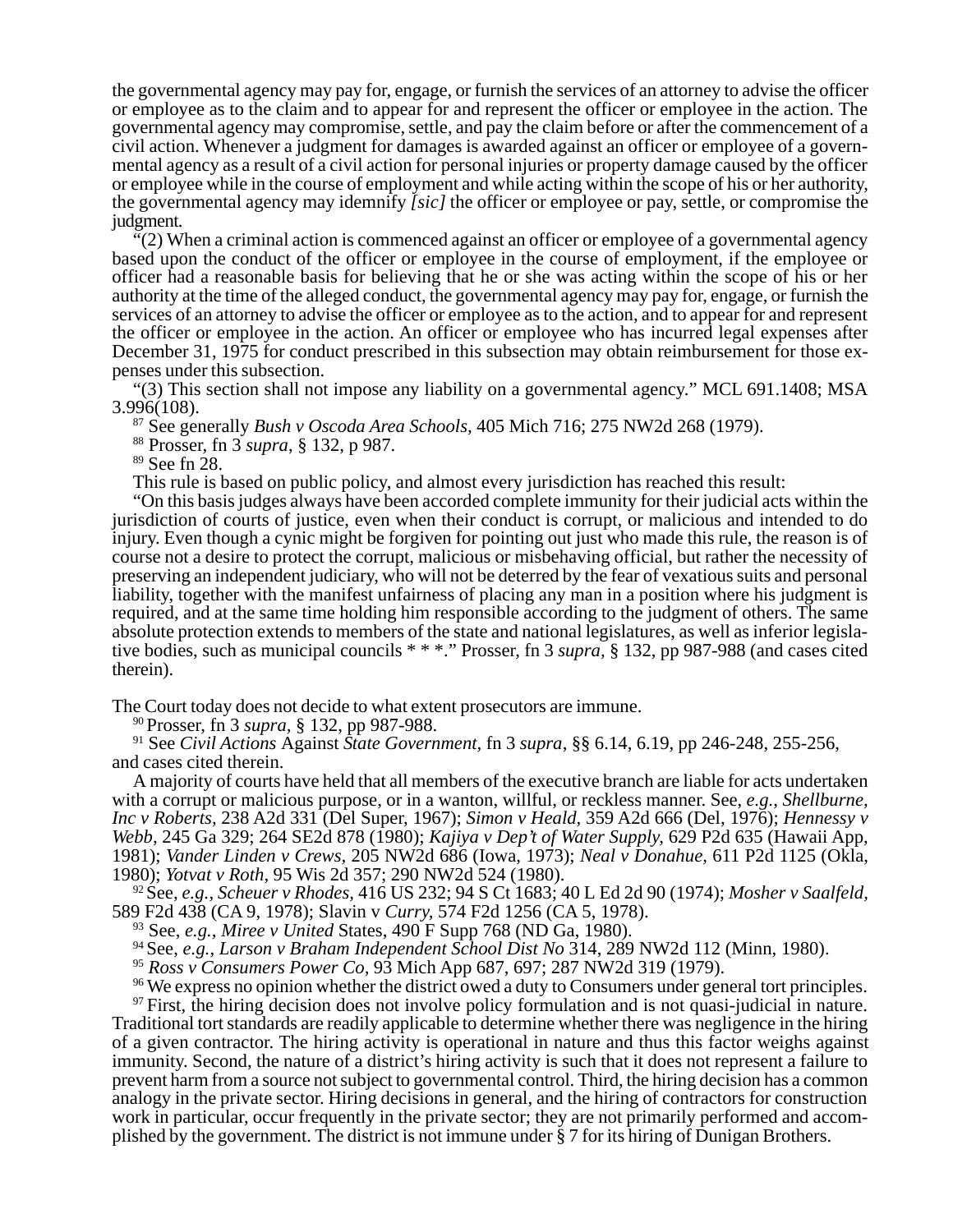<sup>98</sup>*Willis v Nienow,* 113 Mich App 30, 32-33; 317 NW2d 273 (1982).

99 Because all three officers were acting within the scope of their employment, they may be eligible for agency reimbursement, pursuant to § 8(1). See fn 35.

100 MCL 330.1700 *et seq.;* MSA 14.800(700) *et seq.*

<sup>101</sup> MCL 330.1722; MSA 14.800(722).

102 We agree with the conclusion of the Court of Appeals in *Rocco v Dep't of Mental Health,* 114 Mich App 792, 798-799; 319 NW2d 674 (1982), one of the companion cases decided today:

"The [Mental Health Code] focuses on the duty of the health care facility towards its patients. None of the sections discusses the rights and responsibilities between patients. The statute's primary purpose is to protect the patient from certain abuses by the mental health facility or its staff. When this purpose is read into MCL 330.1722; MSA 14.800(722), it is clear that the provision was meant to prevent the staff of a mental health care facility from abusing the patients in its care. It was not the intention of the Legislature to abolish governmental immunity in those cases where one patient attacks another."

<sup>103</sup> No opinion is expressed whether the Legislature, by providing that a recipient of mental health services who is abused by the staff of a mental health facility is entitled to "appropriate civil relief," MCL 330.1722(4); MSA 14.800(722)(d), thereby waived the state's sovereign immunity for torts allegedly committed against mental health patients by the staff of a mental health facility.

104 See *Hersey Gravel Co v State Highway Dep't,* 305 Mich 333, 339; 9 NW2d 567 (1943); *W H Knapp Co v Highway Dep't,* 311 Mich 186, 188; 18 NW2d 421 (1945); *Zynda v Aeronautics Comm*, 372 Mich 285, 287; 125 NW2d 858 (1964).

<sup>105</sup> Denying immunity for breach of contract by a governmental entity will not enable plaintiffs generally to avoid the impact of § 7 by simply labeling their complaints "contract" rather than "tort." An implied contract may be found where one engages or accepts the beneficial services of another for which compensation is customarily made and actually anticipated. *Miller v Stevens,* 224 Mich 626, 632; 195 NW 481 (1923). Where compensation has been neither requested, agreed to, nor provided for services to be rendered by the government, generally there will be no cause of action for breach of implied contract.

 $106$  See fn 15 and accompanying text.

Early decisions of this Court involving school districts treated them as municipal corporations. See, *e.g., Marathon Twp School Dist No 4 v Gage,* 39 Mich 484, 486 (1878); *Seeley v Bd of Ed,* 39 Mich 486 (1876); *Belles v Burr,* 76 Mich 1; 43 NW 24 (1889).

The first case to consider the scope of a school district's tort liability was *Ferris v Detroit Bd of Ed,* fn 8 *supra.* In that case, the plaintiff was injured when he slipped on ice and snow that had fallen off a school roof. In finding that the school board was liable in tort, the Court treated it as a municipal corporation, not as an agent of the state:

"It is conceded by counsel for plaintiff that *municipal corporations* are not generally held liable, under the common law, for negligent injuries to individuals arising from defective plans of construction of public works or failure to keep the same in repair; but it is contended that, where the injury is the result of the direct act or trespass of the *municipality,* it is liable, no matter whether acting in a public or private capacity. We are satisfied that counsel for plaintiff are right in this contention. \* \* \* It has been many times held in this court that a *city* has no more right to invade, or cause the invasion of, private property, than an individual." *Id.,* p 318. (Emphasis added.)

In *Whitehead v Detroit Bd of Ed,* 139 Mich 490; 102 NW 1028 (1905), the plaintiff's action to recover for personal injuries suffered while he was employed by the defendant school district was dismissed by the trial court because "in the State of Michigan *municipal corporations* are not liable for the negligence of their servants when in the exercise of duties in connection with the governmental capacity of the corporation, unless made so by statute." *Id.,* p 492. (Emphasis added.) The trial judge based his decision on *Nicholson v Detroit,* 129 Mich 246; 88 NW 695 (1902), where a *city* successfully demurred to an action arising out of negligent conduct by the city's board of health. This Court in *Whitehead* affirmed the trial judge's result and his conclusion that *Whitehead* "could not be distinguished in principle from the case of *Nicholson \* \* \*." Whitehead v Detroit Bd of Ed, supra,* p 494.

In *Daniels v Grand Rapids Bd of Ed,* 191 Mich 339; 158 NW 23 (1916), this Court rejected the conclusion in *Whitehead* that a school district should be treated as a municipal corporation for purposes of immunity from tort liability. A school district, the Court held, is not a municipal corporation but rather a " quasi corporation" :

"Although invested with certain corporate characteristics to more efficiently serve the purpose for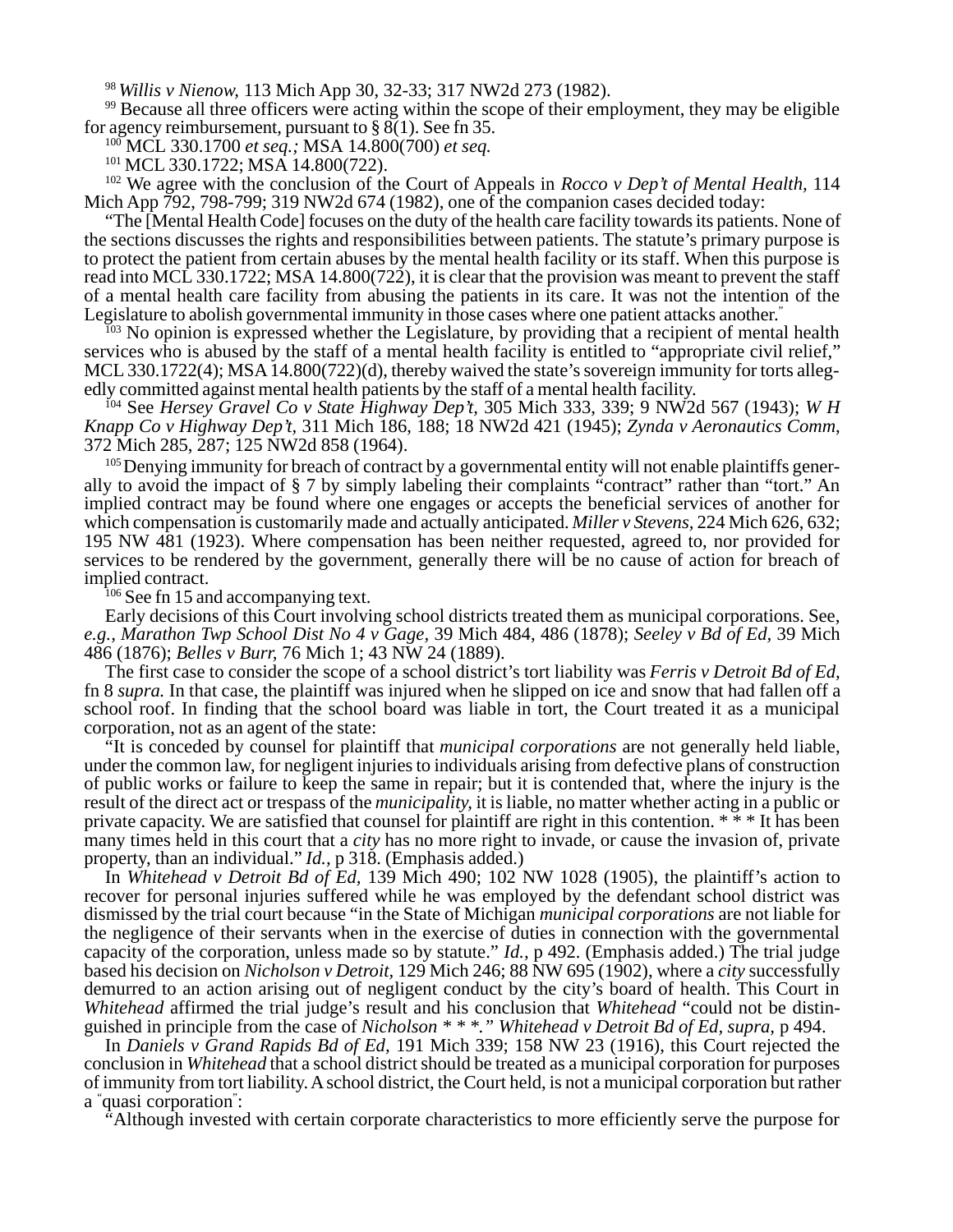which they are created, school districts are not municipalities, nor public corporations in the full sense, but because of their very restricted powers are distinguished and recognized as quasi corporations." *Id.,* p 347. (Emphasis in the original.)

The Court in *Daniels* noted, however, that the question whether a school district should be labeled a quasi corporation or a municipal corporation was not important in that case, because the same immunity from tort liability attached to each.

School districts thus had the governmental immunity of municipalities and other non-sovereign political units rather than the absolute sovereign immunity of the state. It appears that the concept that a school district is a state agency, found in *Sayers v School Dist No 1, Fractional, supra,* can be traced to *Attorney General ex rel Kies v Lowrey,* 131 Mich 639; 92 NW 289 (1902). That case, however, was a quo warranto proceeding challenging the right of certain persons to hold the office of trustee of a newly created school district. The Court's statement that "[t]he school district is a State agency [and] is of legislative creation" provided a rationale for its conclusion that the Legislature may fix, and change, school district boundaries. *Id.,* pp 644-647. *Lowrey* thus was not a tort action and had no bearing on whether school districts have governmental immunity and, if so, the immunity of non-sovereign political units or the sovereign immunity of the state. See *Ferris, supra, Whitehead,* supra, and *Daniels, supra.*

107 See fn 21.

 $^{108}$  See fn 6.

109 See fn 6.

<sup>110</sup> The act defines the term "state":

" `State' means the state of Michigan and its agencies, departments, and commissions, and shall include every public university and college of the state, whether established as a constitutional corporation or otherwise." See fn 6.

The inclusion of "every public university and college of the state" within the statutory definition of "state" also suggests that school districts operating public elementary and secondary schools are not within the statutory definition of " state."

<sup>111</sup>Regulski argues that because the school district sells houses constructed by the building trades class at market value, it is engaged in a proprietary function for which immunity is waived by § 13 of the act (MCL 691.1413; MSA 3.996[113]). This waiver of immunity, however, applies *only* to the state:

"The immunity of the *state* shall not apply to actions to recover for bodily injury or property damage arising out of the performance of a proprietary function as herein defined." (Emphasis added.)

Nevertheless, since a school district is not a state agency (see fns 15 and 55 and accompanying text), and other units of government are immune only when engaged in the exercise or discharge of a governmental function, § 13 is not determinative. A proprietary function is not a governmental function. In all events, since teaching and supervision is not a governmental function, Regulski's cause does not depend on characterizing the activity as a proprietary function.

<sup>112</sup> Trezzi also alleges that the defendants failed "to properly carry out its inspection, counseling and safety measures in regard to `911' calls," and that the 911 system constitutes "a complete fraud upon the public."

<sup>113</sup> Tort cases concerning failures to follow preexisting guidelines are not analogous.

114 This is not a case in which a 911 operator erred in taking down an address from the caller, or in which the address is recorded correctly but the dispatcher nevertheless sends a police vehicle to the wrong location. Nor is this a case in which, say, a paramedic properly dispatched through the 911 system negligently treats the sick or injured victim. *Cf. DeLong v Erie County,* 89 AD2d 376; 455 NYS2d 887 (1982) (operator wrote down "219 Victoria" when 911 caller had given address as "319 Victoria," and dispatcher sent police vehicle to " Victoria Avenue" in Buffalo when caller was located on " Victoria Boulevard" in the suburb of Kenmore).

115 The Court in *Gerzeski v Highway Dep't,* 403 Mich 149; 268 NW2d 525 (1978), did not appear to have considered the common-law rule, "affirmed" by the second sentence of § 7, that the state is absolutely immune from tort liability except to the extent that immunity has been waived by the Legislature.

<sup>116</sup> In granting the officers' motion for summary judgment, the trial judge concluded "that there were no allegations as to breach of good faith; there was no allegation of intentional tort; there was no allegation of police officers acting outside the scope of their official duties; nor that they acted in bad faith."

Zavala sought to amend his complaint to allege that the officers refused to break up the fight because Zavala is a Mexican man. One of the two women officers is white and the other is black. The judge did